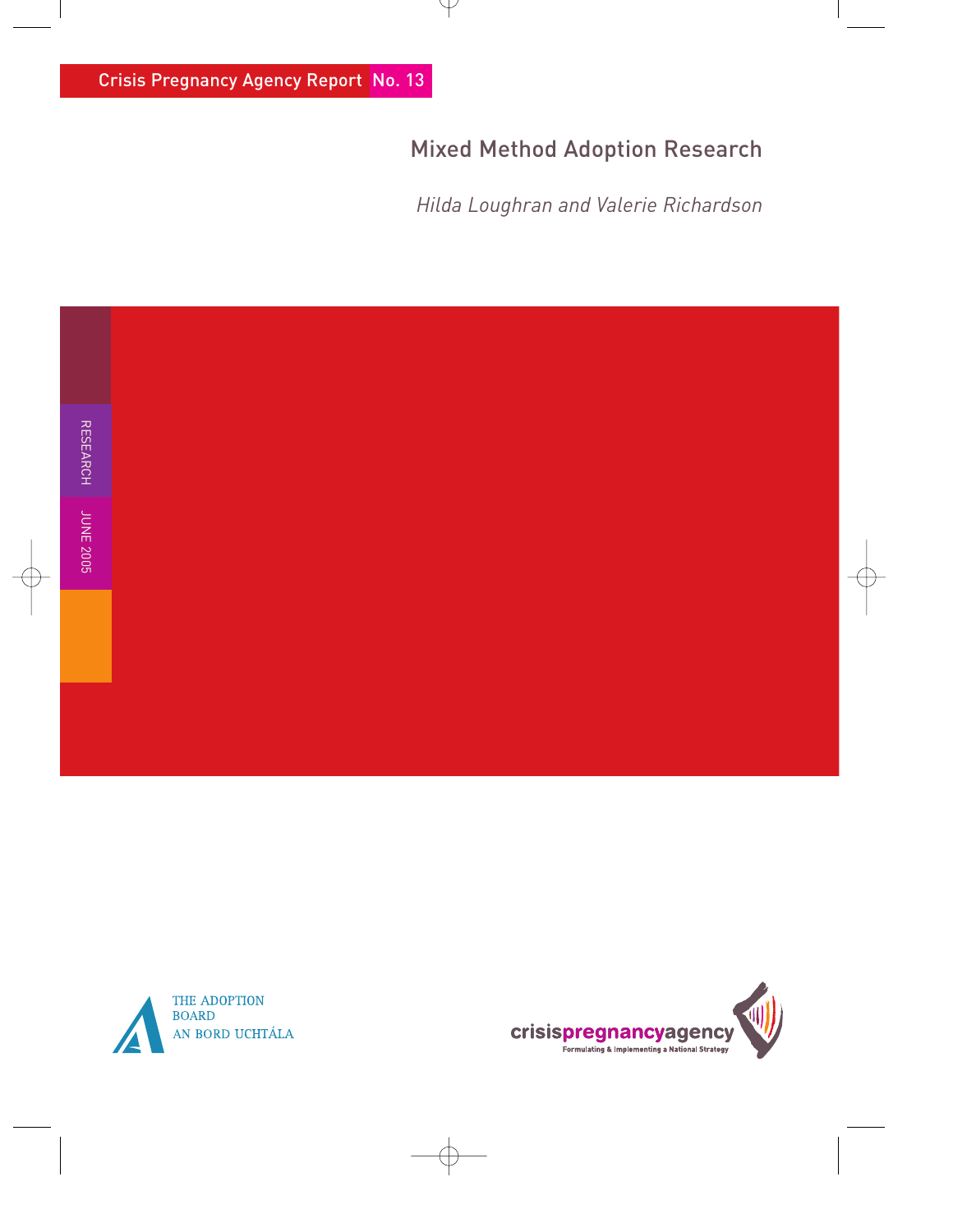## Mixed Method Adoption Research

*Hilda Loughran, Valerie Richardson Research Assistant: Sarah Murphy*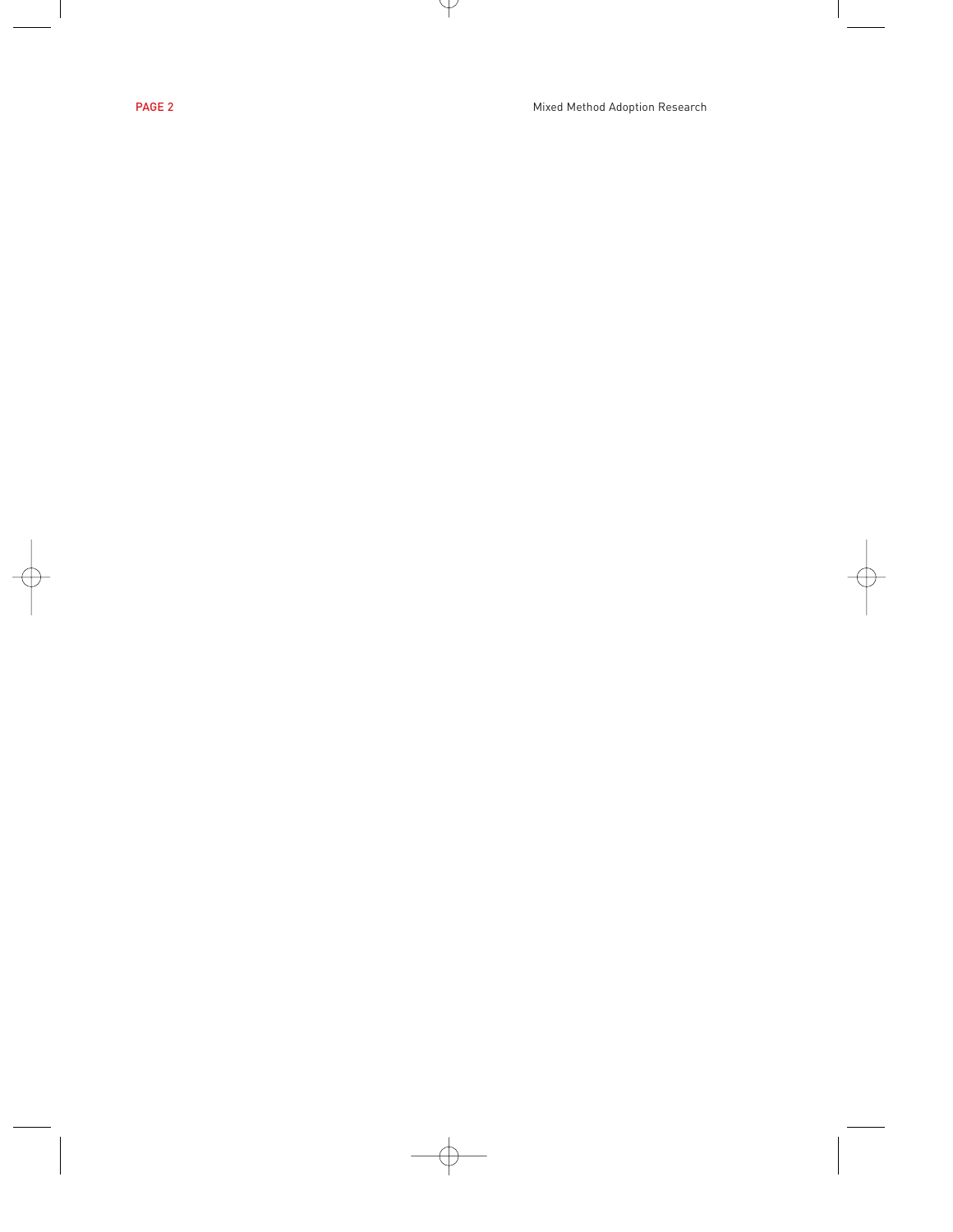#### Foreword by the Crisis Pregnancy Agency

It is a great pleasure to introduce this research, which gives an overview of the current provision of Irish domestic adoption services. The report gives a voice to various stakeholders in the adoption process, particularly service providers and natural parents, in an attempt to gauge the extent to which adoption and counselling services match the needs of the people who use them.

The completion of this research represents an important stage in our plans for adoption services, as laid out in the 'Strategy to Address the Issue of Crisis Pregnancy'. The main priorities for us are to develop appropriate supports and services in the area of adoption and to ensure that service providers and key communicators working the field of crisis pregnancy are able to present and discuss adoption as an option. The research suggests that to achieve this we must make sure that professionals dealing with women considering or choosing adoption have adequate resources, clear information on all forms of adoption and effective referral and follow-up systems. In this way we can provide women with a supportive environment in which to make the best long-term choice for themselves and their babies.

I would like to thank all those who contributed to the research, especially the parents, who shared deeply personal experiences of crisis pregnancy and adoption. I also thank the researchers, Dr. Hilda Loughran and Dr. Valerie Richardson, for their hard work in accessing a hard-to-reach population. Thanks are also due to the Board members and the staff at the Crisis Pregnancy Agency who commented on earlier drafts of the report.

Finally, I would like to thank the Adoption Board for their help, advice and support throughout the process.

*Sharon Foley Director Crisis Pregnancy Agency*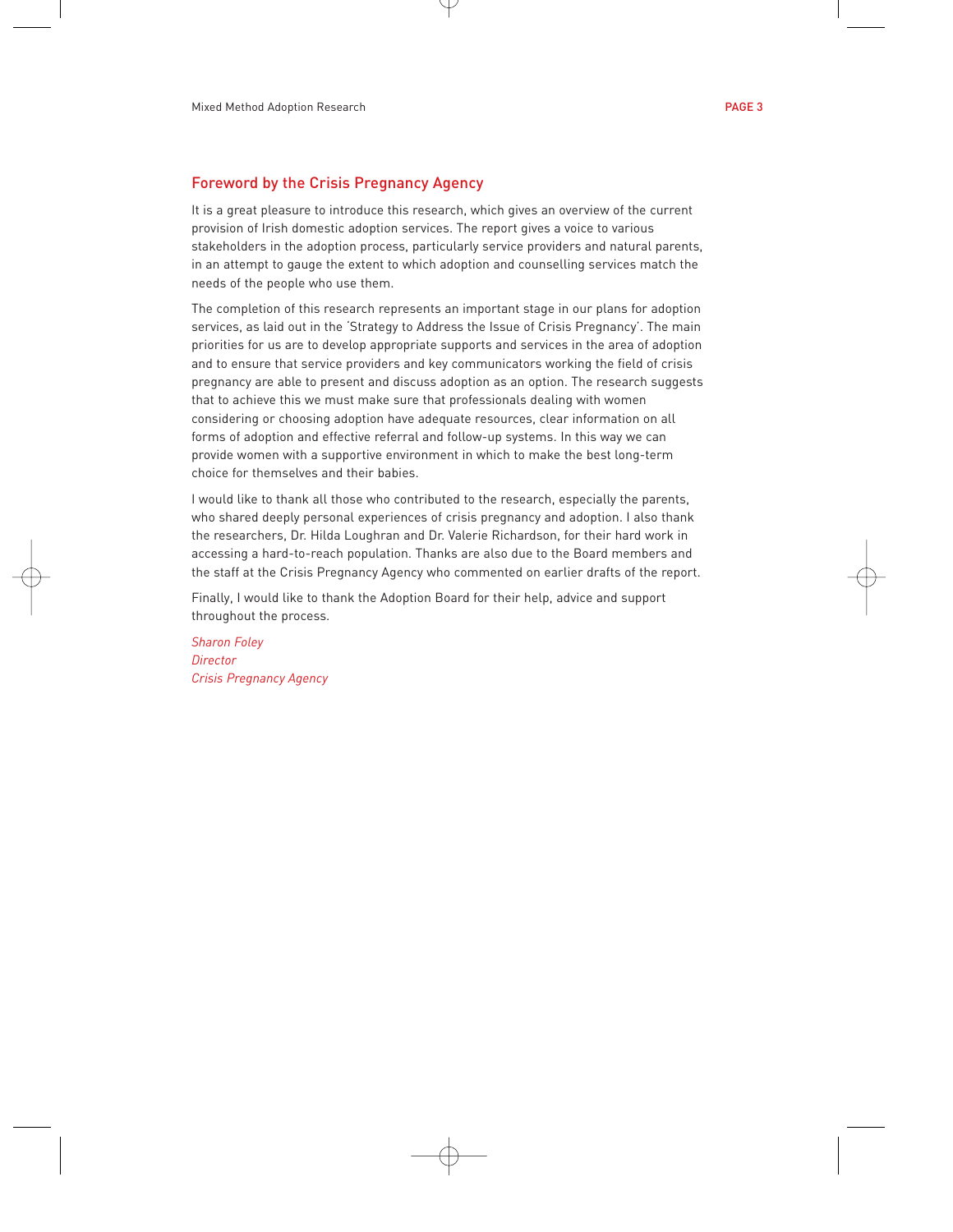#### Foreword by the Adoption Board

The Adoption Board welcomes the publication of this research on the provision of domestic adoption services in the context of crisis pregnancy. This is a timely publication in view of the Board's commitment to work towards achieving excellence in adoption services which serve the best interests of children and are developed in partnership with stakeholders. The report provides comprehensive information and analysis on current service provision and provides an evidence base for the Crisis Pregnancy Agency's work of shaping the delivery of services for parents experiencing a crisis pregnancy. The report points to the need for acknowledgement of the lifelong effects on everyone involved in decisions about a crisis pregnancy. Adoption is one of the measures available to women in this situation and it has particular long-term implications for all involved, which includes natural/birth mothers and fathers, children and adoptive parents.

The women in this study spoke of their need for clear information on options available to them and the report demonstrates that decisions are often made on the basis of one call to a counselling service. This confirms the need to ensure effective training for those offering counselling to women experiencing a crisis pregnancy and for the provision of this service to be carried out in a self-reflective manner. The importance of the delivery of an integrated quality service at the initial point of contact for women experiencing a crisis pregnancy, as outlined in this report, is in line with the Adoption Board's aim of promoting the delivery of quality, accountable, client-focused adoption services on a national basis.

The report is another important contribution to the growing body of Irish research on adoption. I commend the authors on their work and I would like to thank the respondents for their time and most valuable insights without which this report would not have been possible.

*John Collins Chief Executive Officer Adoption Board June 2005*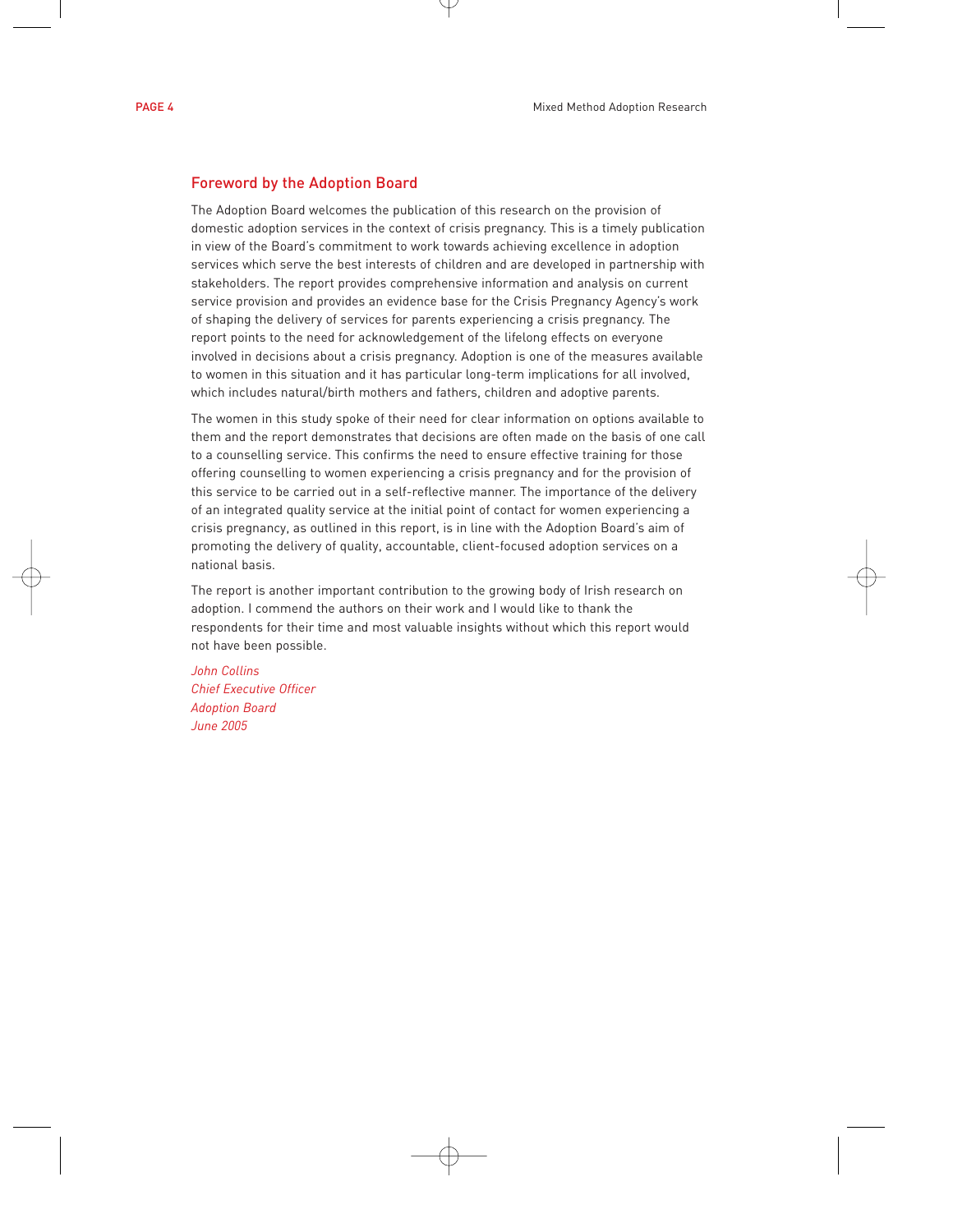#### *About the authors*

Hilda Loughran Ph.D is a lecturer in the Department of Social Policy and Social Work, UCD. Her interests include social work education, research and continuing professional development. She has previously been engaged in research in the field of addiction, social work education and has a special interest in developing qualitative research methods.

Dr. Valerie Richardson is a Senior Lecturer in the Department of Social Policy and Social Work at University College Dublin. Her doctoral research was on the decision-making processes of pregnant adolescents and teenage mothers. Her research interests are child care policy and practice, adoption, lone parenthood, particularly young mothers, and Irish and European Family Policy. She is the Irish representative on the European Union Observatory on The Social Situation, Demography and the Family.

Department of Social Policy and Social Work University College Dublin Belfield Dublin 4 Tel: 716-8183 Email: Valerie.Richardson@ucd.ie Hilda.Loughran@ucd.ie

#### *Acknowledgments*

We would like to thank the crisis pregnancy agencies and adoption agencies that completed and returned the questionnaires; the many professionals who gave their time to be interviewed; the special interest groups that gave of their valuable expertise in the area of adoption and crisis pregnancy. Our thanks also goes to the professionals who helped us make contact with the women respondents. A special word of thanks to those women who willingly gave their time to be interviewed for this study; without their contribution this research could not have been undertaken. We are grateful for the services of Mary Power who transcribed our interviews. Many thanks also to Mary Smith of the Crisis Pregnancy Agency for all her support and constructive comments.

*The views expressed in this report are those of the authors and do not necessarily reflect the views or policies of the sponsors*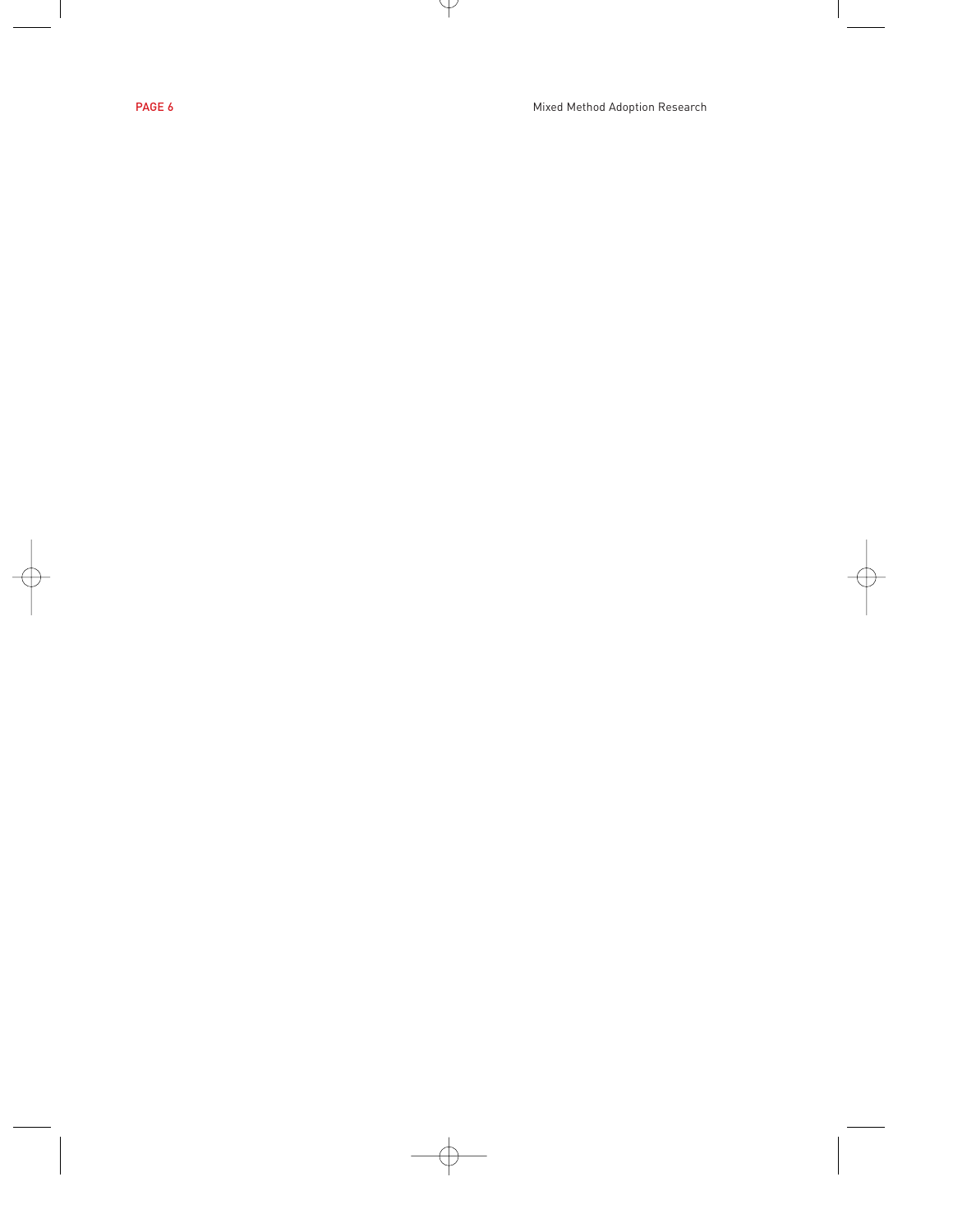## TABLE OF CONTENTS

|     |                             | <b>Executive summary</b>                                                | 11 |
|-----|-----------------------------|-------------------------------------------------------------------------|----|
| 1.0 | Introduction                |                                                                         | 19 |
|     | 1.1                         | Background to the study                                                 | 19 |
|     | 1.2                         | Terminology                                                             | 21 |
|     | 1.3                         | Key objectives of the study                                             | 22 |
|     | 1.4                         | Outline of the report                                                   | 22 |
| 2.0 | Literature review           |                                                                         | 24 |
|     | 2.1                         | Introduction                                                            | 24 |
|     | 2.2                         | Adoption legislation in Ireland                                         | 24 |
|     | 2.3                         | Crisis pregnancy in Ireland                                             | 26 |
|     | 2.4                         | The needs of the adopted child, the adoptive family                     |    |
|     |                             | and the natural parents                                                 | 27 |
|     | 2.5                         | Crisis pregnancy counselling                                            | 29 |
|     | 2.6                         | Natural fathers: silent partners in the adoption process?               | 30 |
|     | 2.7                         | Decision making in crisis pregnancy                                     | 31 |
|     | 2.8                         | Decision making in adoption: to place or not to place                   | 32 |
|     | 2.9                         | Changing times, changing trends: the growth of open adoption and        |    |
|     |                             | alternatives to adoption                                                | 33 |
|     | 2.10                        | Supported accommodation and crisis pregnancy                            | 36 |
|     | 2.11                        | Search and reunion in the adoption process                              | 36 |
|     | 2.12                        | Conclusion                                                              | 38 |
| 3.0 | Research methodology        |                                                                         | 39 |
|     | 3.1                         | Introduction                                                            | 39 |
|     | 3.2                         | Mixed-method approach                                                   | 39 |
|     | 3.3 <sub>2</sub>            | Research methods                                                        | 39 |
|     |                             | 3.3.1 Documentary research                                              | 39 |
|     |                             | 3.3.2 Quantitative methods                                              | 40 |
|     |                             | 3.3.3 Qualitative methods                                               | 43 |
|     |                             | 3.3.4 Critical case sample methodology                                  | 49 |
|     | $3.4^{\circ}$               | Ethical issues                                                          | 51 |
|     | 3.5                         | Limitations of the study                                                | 51 |
|     | 3.6                         | Conclusion                                                              | 52 |
| 4.0 | 53<br>Quantitative findings |                                                                         |    |
|     | 4.1                         | Introduction                                                            | 53 |
|     | 4.2                         | Crisis pregnancy agencies and adoption agencies                         | 53 |
|     |                             | 4.2.1 Age of women contacting the agencies                              | 53 |
|     |                             | 4.2.2 Stage of gestation when contact was made with agencies            | 54 |
|     |                             | 4.2.3 Source of referrals to the crisis pregnancy agencies and adoption |    |
|     |                             | agencies                                                                | 54 |
|     |                             | 4.2.4 Counselling contacts                                              | 55 |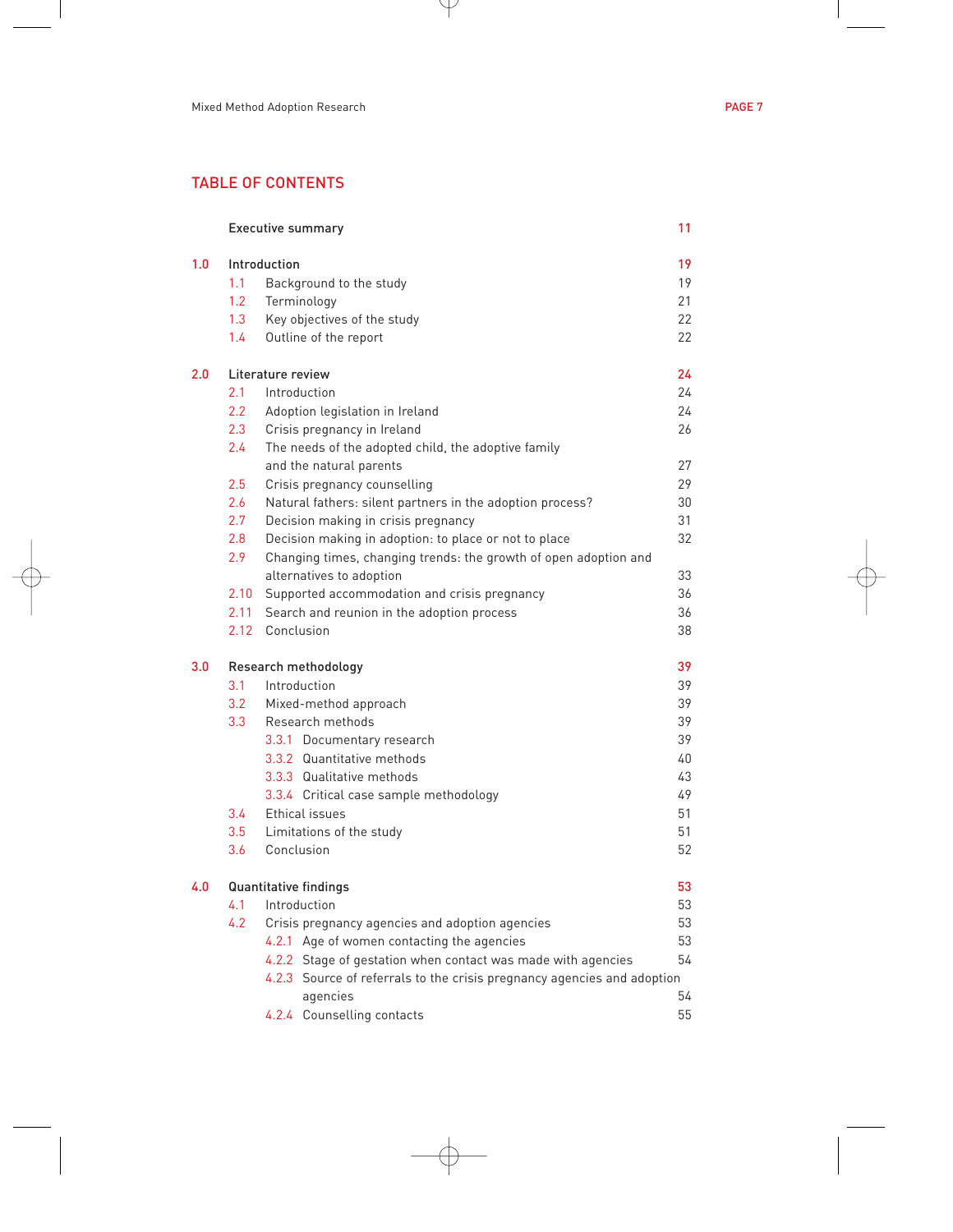|  | - 11 |
|--|------|

|     |      | 4.2.5 Natural fathers as part of the counselling process with crisis |    |
|-----|------|----------------------------------------------------------------------|----|
|     |      | pregnancy agencies, adoption services and maternity hospitals        | 55 |
|     |      | 4.2.6 Social problems experienced by women attending crisis          |    |
|     |      | pregnancy agencies and adoption agencies                             | 55 |
|     |      | 4.2.7 Accommodation and crisis pregnancy                             | 56 |
|     |      | 4.2.8 Considering adoption: outcomes                                 | 57 |
|     | 4.3  | Maternity hospitals                                                  | 58 |
|     | 4.4  | Private counselling and crisis pregnancy                             | 58 |
|     | 4.5  | Mapping the services                                                 | 59 |
|     | 4.6  | Conclusions                                                          | 61 |
| 5.0 |      | Factors impacting on the decision-making process                     | 62 |
|     | 5.1  | Introduction                                                         | 62 |
|     | 5.2  | Pregnancy as a crisis                                                | 62 |
|     | 5.3  | Telling about the pregnancy                                          | 63 |
|     | 5.4  | Family support                                                       | 64 |
|     | 5.5  | Fathers of the baby                                                  | 64 |
|     |      | 5.5.1 Mothers who placed a baby for adoption                         | 64 |
|     |      | 5.5.2 Mothers who kept their babies                                  | 65 |
|     | 5.6  | The decision-making process                                          | 66 |
|     |      | 5.6.1 Termination                                                    | 66 |
|     |      | 5.6.2 Placing the baby for adoption or keeping the baby              | 68 |
|     | 5.7  | Open adoption                                                        | 70 |
|     | 5.8  | Information about adoption                                           | 71 |
|     | 5.9  | Fathers as part of decision making                                   | 73 |
|     | 5.10 | Conclusion                                                           | 73 |
| 6.0 |      | Counselling services in the field of crisis pregnancy and adoption   | 76 |
|     | 6.1  | Introduction                                                         | 76 |
|     | 6.2  | Level of demand                                                      | 76 |
|     | 6.3  | Counselling process: contacts                                        | 77 |
|     | 6.4  | Role of the professional                                             | 79 |
|     | 6.5  | Counselling process: crisis                                          | 80 |
|     | 6.6  | Counselling process: timing                                          | 81 |
|     | 6.7  | Referral pathways                                                    | 83 |
|     | 6.8  | Placing a baby for adoption                                          | 84 |
|     | 6.9  | Post-adoption services                                               | 85 |
|     | 6.10 | Open adoption services                                               | 85 |
|     |      | 6.11 Keeping the baby                                                | 87 |
|     | 6.12 | Supported accommodation as counselling service                       | 88 |
|     | 6.13 | Procedures and policy                                                | 89 |
|     | 6.14 | Conclusion                                                           | 90 |
| 7.0 |      | Critical case samples                                                | 93 |
|     | 7.1  | Introduction                                                         | 93 |
|     | 7.2  | Counselling                                                          | 93 |
|     | 7.3  | Factors affecting decisions                                          | 97 |
|     | 7.4  | Natural fathers                                                      | 97 |
|     |      |                                                                      |    |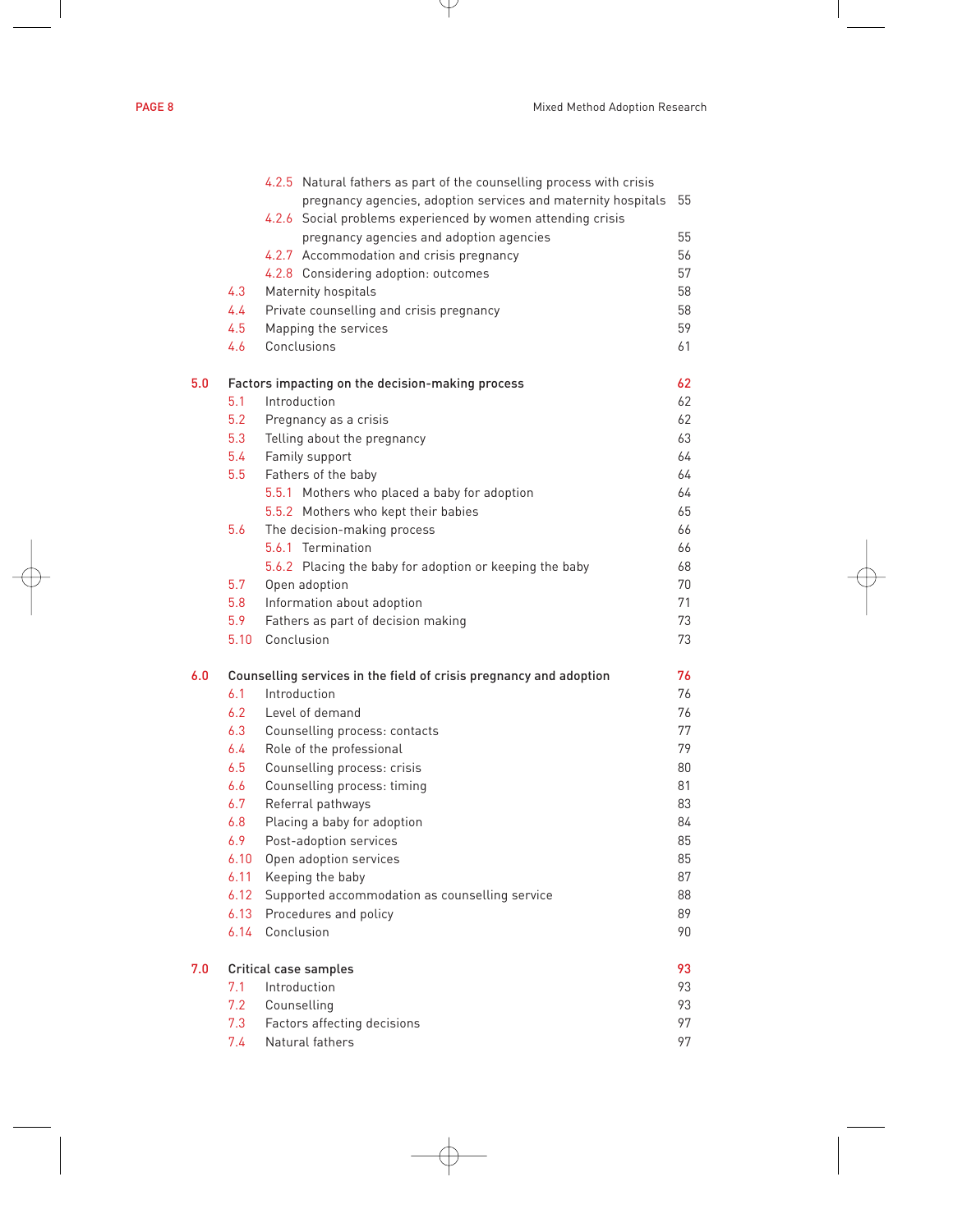|     | 7.5         | Supported accommodation                                | 98  |
|-----|-------------|--------------------------------------------------------|-----|
|     | 7.6         | Secrecy                                                | 99  |
|     | 7.7         | Open adoption                                          | 100 |
|     | 7.8         | Post-natal support                                     | 101 |
|     | 7.9         | Future of adoption                                     | 103 |
|     | 7.10        | Other issues                                           | 103 |
|     | 7.11        | Conclusion                                             | 103 |
| 0.8 | Conclusions |                                                        | 105 |
|     | 8.1         | Introduction                                           | 105 |
|     | 8.2         | Counselling and information                            | 105 |
|     | 8.3         | Demand for adoption services                           | 106 |
|     | 8.4         | Open adoption                                          | 107 |
|     | 8.5         | Professional referrals to adoption agencies            | 108 |
|     |             | 8.5.1 Attitudes to adoption: maternity hospitals       | 108 |
|     |             | 8.5.2 Attitudes to adoption: women in crisis pregnancy | 109 |
|     |             | 8.5.3 Attitudes to adoption: professionals             | 109 |
|     | 8.6         | Extended provision of counselling services             | 110 |
|     |             | 8.6.1 Post-natal counselling and support               | 110 |
|     |             | 8.6.2 Post-adoption support services                   | 111 |
|     |             | 8.6.3 Post-abortion services                           | 111 |
|     | 8.7         | Factors affecting decision making                      | 112 |
|     | 8.8         | Supported accommodation                                | 113 |
|     | 8.9         | Natural fathers                                        | 113 |
|     | 8.10        | Search and reunion                                     | 115 |
|     | 8.11        | Limitation of the study                                | 115 |

#### Bibliography 117

| Appendices |                                                                         | 121 |
|------------|-------------------------------------------------------------------------|-----|
| Appendix 1 | (a) Interview topic quide for special interest groups                   | 121 |
|            | Appendix 1 (b) Interview topic quide for community care social workers  | 121 |
|            | Appendix 1 (c) Consent form: letter of consent for participants         | 122 |
| Appendix 1 | (d) Topic quide for interviews with women who experienced crisis        |     |
|            | pregnancies                                                             | 123 |
|            | Appendix 2 (a) Questionnaire on crisis pregnancy and adoption:          |     |
|            | adoption agencies                                                       | 124 |
|            | Appendix 2 (b) Questionnaire on crisis pregnancy and adoption:          |     |
|            | maternity hospitals                                                     | 125 |
|            | Appendix 2 (c) Questionnaire on crisis pregnancy and adoption:          |     |
|            | crisis pregnancy agencies                                               | 127 |
|            | Appendix 2 (d) Letter to non-respondents                                | 130 |
|            | Appendix 2 (e) Table of crisis pregnancy agencies and adoption services |     |
|            | that reported women with social problems                                | 131 |
| Appendix 3 | Key to map on page 60 location of crisis pregnancy &                    |     |
|            | adoption services                                                       | 132 |

8.12 Further research 116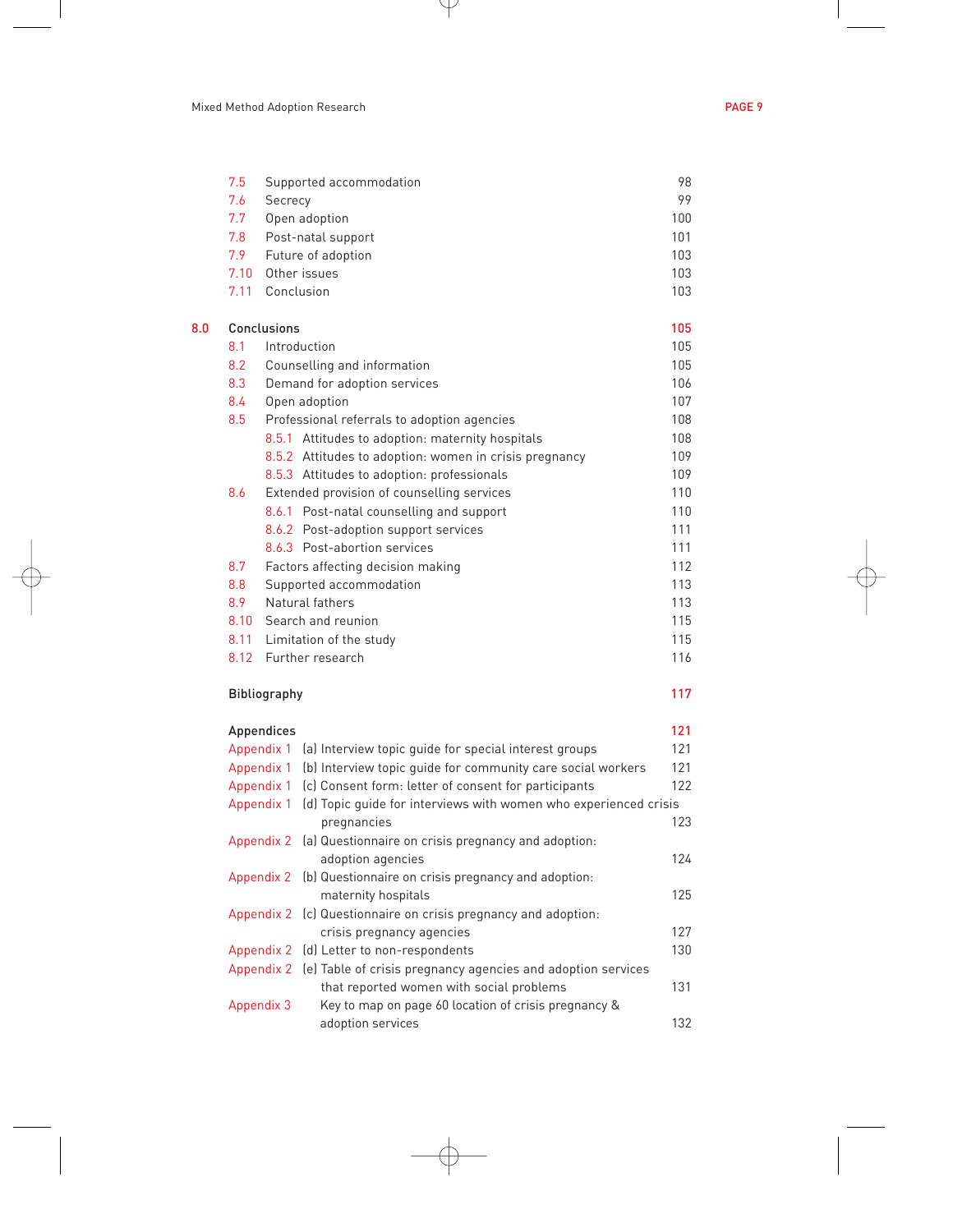### LIST OF TABLES

| Results from survey                                       | 42 |
|-----------------------------------------------------------|----|
| Profile of women who placed a baby for adoption           | 45 |
| Profile of women who kept the baby                        | 45 |
| Interviews and focus groups undertaken with professionals | 48 |
|                                                           |    |

## LIST OF FIGURES

| Figure 4.1 | Age of women with a crisis pregnancy in 2002 who contacted                |    |
|------------|---------------------------------------------------------------------------|----|
|            | the agencies                                                              | 53 |
| Figure 4.2 | State in pregnancy at first attendance at crisis pregnancy /              |    |
|            | adoption service                                                          | 54 |
| Figure 4.3 | Number of counselling sessions attended by women with crisis              |    |
|            | pregnancy in 2002                                                         | 55 |
| Figure 4.4 | Breakdown of social problems experienced by 78 women with a               |    |
|            | crisis pregnancy in 2002                                                  | 56 |
| Figure 4.5 | Outcome for women who considered adoption                                 | 58 |
| Figure 4.6 | Numbers of women seen for crisis pregnancy counselling by private         |    |
|            | counselling agencies                                                      | 59 |
| Figure 4.7 | Location of crisis pregnancy agencies and adoption services in Ireland 60 |    |
| Figure 6.1 | Referral pathways                                                         | 84 |
|            |                                                                           |    |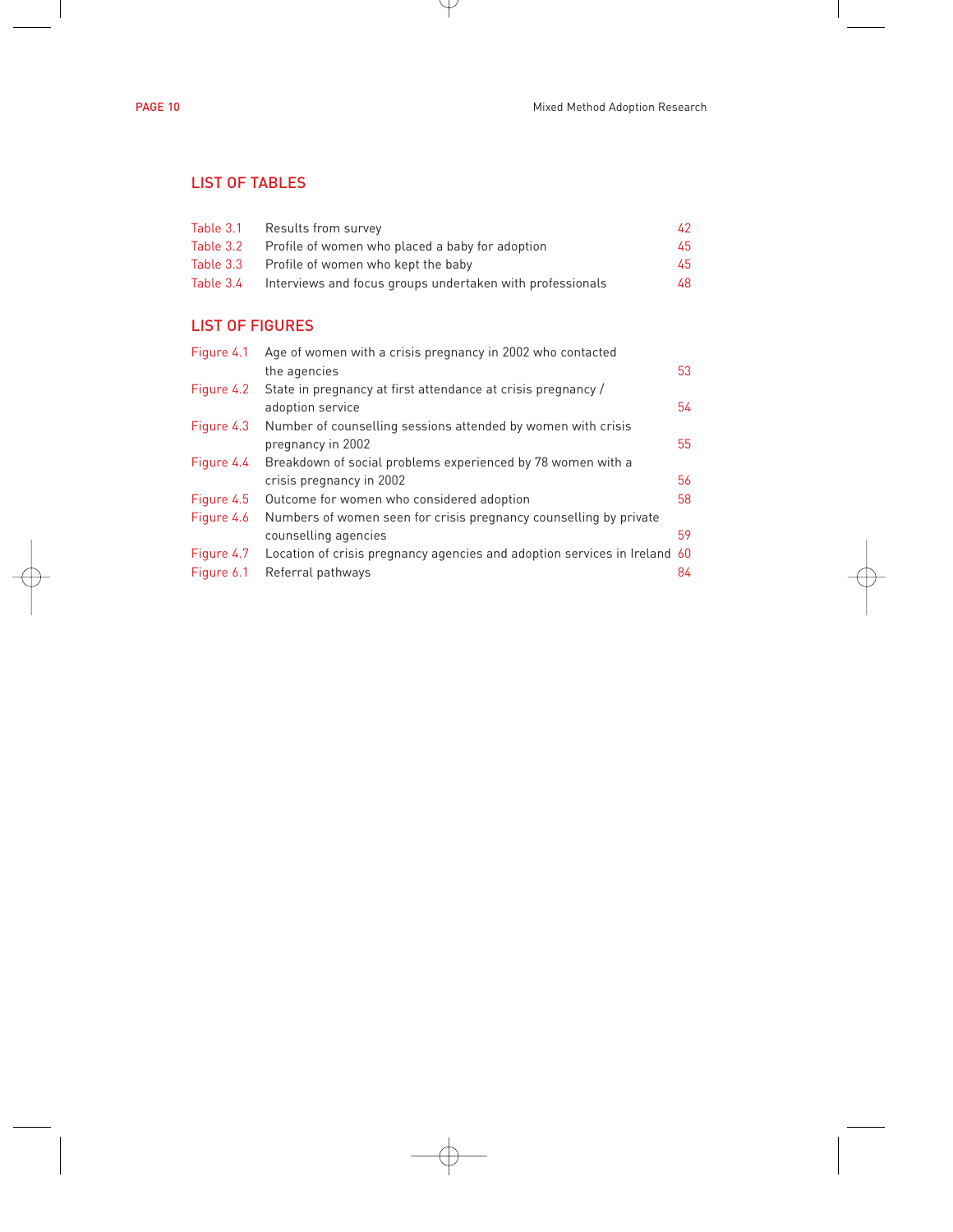#### Executive summary

#### Introduction

Legal adoption was first introduced in Ireland under the Adoption Act 1952. It was established as a legal mechanism through which a permanent family is created for a child whose natural parents are unable or unwilling to care for the child. Traditionally it was a procedure that severed all connection between the child and his or her birth family and placed the child in the same position in all respects as if he or she was the natural born child of the adopting parents. Adoption was seen as an ideal solution to the problem of births outside marriage at a time when such behaviour incurred stigma and shame. However, since the introduction of legal adoption Ireland has undergone radical change in moral, religious and social attitudes. In addition, unmarried parenthood is now an accepted part of Irish society, social welfare support for single parents has been introduced and increasing numbers of women with an unplanned or unwanted pregnancy choose to have an abortion.

In 2002 there were 18,800 births outside marriage, equal to 31% of all births. Many of these births would have been to women who were in stable relationships and who, for one reason or another, had chosen not to marry. The number of women in the total group of unmarried women who could be described as having a crisis pregnancy is unknown. Adoption as a solution to a crisis pregnancy is now rarely the choice of single mothers. Consequently the number of babies available for traditional non-family adoption has fallen dramatically, resulting in an annual decrease in adoptions of Irish children by non-family members. In 2002, out of a total of 266 adoption orders made by the Adoption Board (An Bord Uchtála), 76 were non-family adoptions of Irish children placed by registered adoption agencies. The Statutory Instrument (No. 466 of 2001), which established the Crisis Pregnancy Agency, stated that one aim of setting up the Agency was:

To reduce the number of women with crisis pregnancies who opt for abortion by offering supports and services which make other options more attractive.

Adoption is one of the possible options available for women undergoing a crisis pregnancy. The Crisis Pregnancy Agency (CPA) framed as one of its stated priorities to: 'ensure that service providers and key communicators working in the field of crisis pregnancy are able to present and discuss adoption as an option.' The CPA's Strategy document (CPA 2003) included a series of recommendations which resulted from a consultative process with key players in the area of adoption. Recommendations included:

- the need to acquire a more complete picture of traditional adoption
- the need for a national audit of adoption services to assist in the identification of deficits
- reform of adoption legislation to allow for the adoption of children of married parents and to facilitate the implementation of open adoption
- the need to develop a framework for domestic adoptions
- development of training for staff of adoption and crisis pregnancy services to enable the presentation of adoption as a viable option within crisis pregnancy
- the need to increase resources in order to improve service quality, with particular emphasis on open adoption.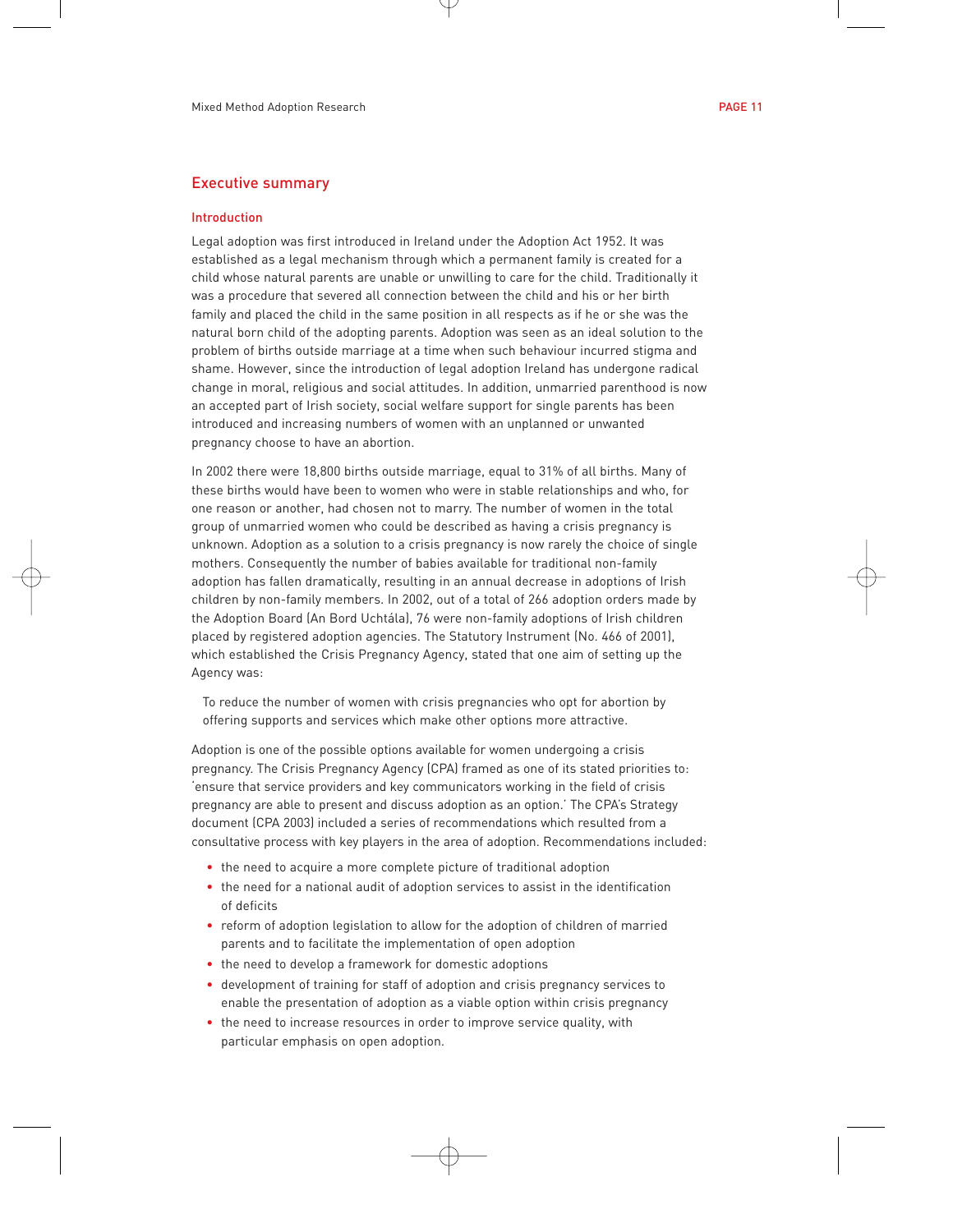The Crisis Pregnancy Agency therefore commissioned research to assess current provision of Irish domestic adoption services and the extent to which this matches need, as perceived by service providers, natural parents, adopted people and adoptive parents. The study gathered background information from a range of stakeholders, but focused specifically on service providers and natural parents.

#### Aim of the study

The aim of this research project was to assess the level of service provision in domestic adoption and crisis pregnancy counselling services in Ireland. Domestic adoption was defined as the placing of Irish born children with strangers, through an adoption agency.

The research was designed to address a series of questions about the current situation regarding domestic adoption in Ireland.

#### Key objectives

- To quantify the level of demand for domestic adoption services, to include demand for adoption counselling services.
- To track the procedures and process of adoption counselling from referral to adoption and post adoption, to include exploring the relationship between referral agents and the adoption agencies.
- To obtain some indication of attitudes to adoption among relevant professionals.
- To address the issue of agency policies towards open adoption and examine the need for more open post-adoption contacts for all parties to the adoption process.
- To obtain information regarding the need for post-adoption support services.
- To obtain information regarding service needs of natural fathers.
- To obtain information regarding the long-term needs of adopted persons.
- To obtain information regarding attitudes to adoption of all parties to the adoption process.
- To examine the need for supported accommodation for women with a crisis pregnancy.

#### Methodology

This research was designed as a mixed-method research study. A triangulation approach was employed. This involved the following methodologies:

- Documentary research
	- 1. Review of the literature: A literature review was undertaken to provide a contextual framework for the study. Data sources included documentation on legislation and policy, literature supplied by the Adoption Board, books, journals and reports.
	- 2. Detailed review of documentation from service providers was also undertaken as part of the critical case sample.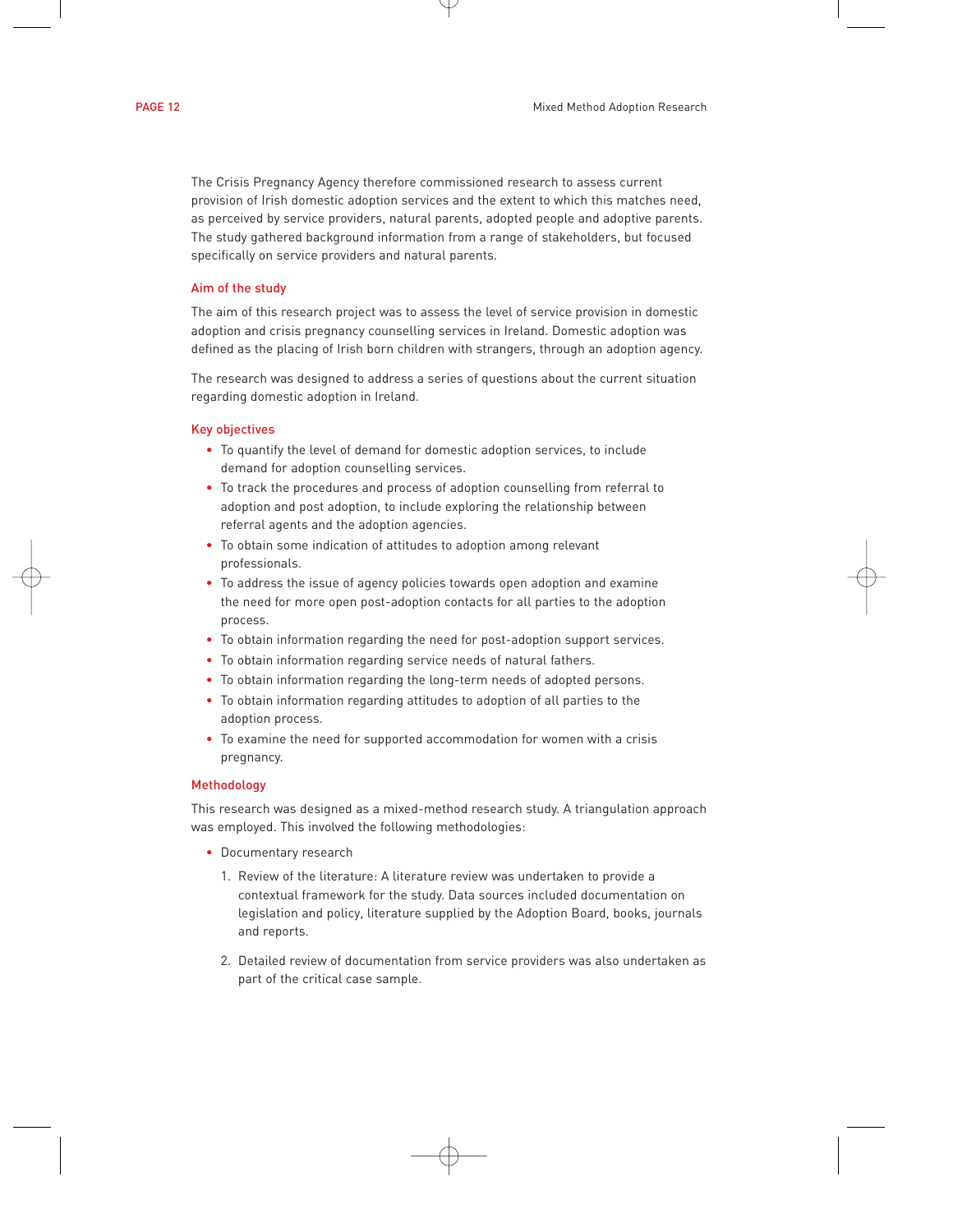- Quantitative research
	- 1. Postal questionnaires: In order to quantify the demand for services, questionnaires were designed for completion by adoption agencies, crisis pregnancy counselling agencies and maternity hospitals. The agencies were identified using crisis pregnancy websites, the Positive Options list, the Adoption Board list of registered adoption agencies, web-based searches and the telephone directory. Seventy-three possible respondents were identified. Questionnaires requested information on the number and background of the women who had contacted them during 2002 who were identified as experiencing a crisis pregnancy, together with the outcome of their contacts.

The response rate for the crisis pregnancy agencies was 64.3%, for the adoption agencies 72.7%, and for the maternity hospitals 50%.

The locations of the crisis pregnancy agencies and the adoption services were mapped to identify gaps in national provision.

- 2. Telephone survey of private counsellors: Part of the study included quantification of the number of private counsellors providing crisis pregnancy counselling. A telephone survey was carried out using the National Golden Pages as a database. The database listed 820 private counsellors. Eighty (10% of all counsellors listed) were randomly selected and the response rate was 100%.
- Qualitative research

The qualitative methodology employed two main approaches: individual interviews and focus groups. Individual interviews were carried out with service users, professionals, experts in the field and representatives of groups of stakeholders in the adoption process.

- 1. Interviews with individual service users comprised the following:
	- a. Seven women who kept their babies
	- b. Nine women who placed their babies for adoption
	- c. One natural father whose partner placed the baby for adoption.

Respondents were selected as being illustrative of service users. They were not intended to be representative.

2. Interviews with professionals:

Four individual professionals were interviewed. These were two social workers in two separate Health Board adoption services, (one in Dublin and one in Galway), one representative from the Barnardos adoption services and one medical social worker in a private hospital with particular expertise in adoption policy and practice. In addition, two focus groups were run, one of which consisted of three head medical social workers in Dublin maternity hospitals and one of four medical social workers in Galway and one project worker. The Galway hospital was selected because of a special project being run with women with crisis pregnancies. A member of the special teenagers' service attached to the project was also present.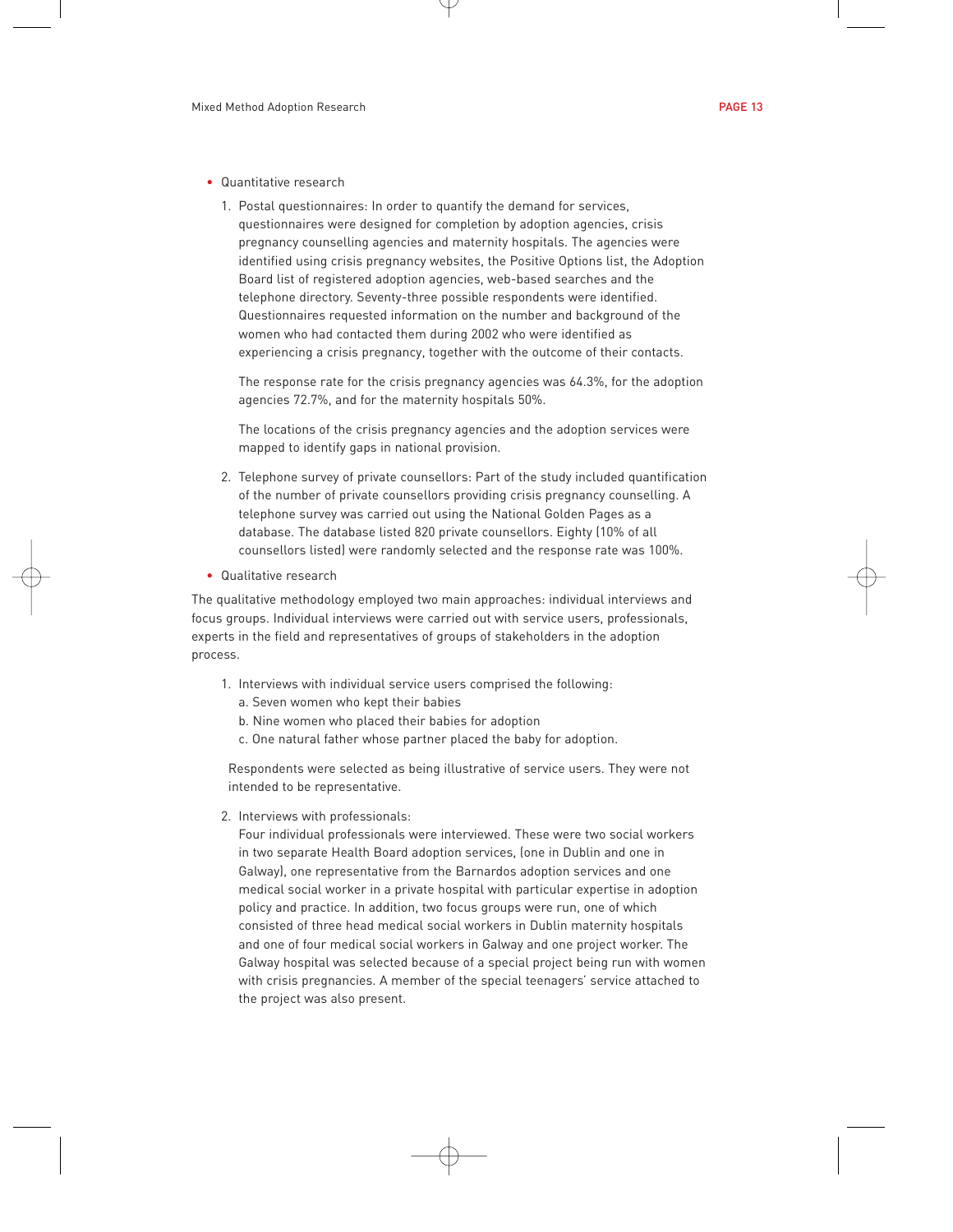3. Interviews with representatives of interest groups: A number of groups were identified as being stakeholders in the adoption process and as having views that would be important in setting the context of adoption policy and practice. It was recognised, however, that the individuals would not necessarily be representative of the particular groups, but the information they provided could be of value in contextualising the study. For this reason, the information formed a background to the study. The groups were identified from the www.adoptionireland.ie website and the links from that site.

The groups interviewed were:

- a. Adopted Person's Association
- b. Natural Parents Network of Ireland
- c. Adoptive Parents Association of Ireland
- d. Adult Adoptees Association

Attempts were made to contact groups that represented fathers in particular, but without success.

- Critical case method
	- 1. Interviews with three agencies designated as critical cases were undertaken: Service 1: the adoption agency with the highest number of adoption placements in the year under review (2002)

Service 2: a service that provided both a crisis pregnancy and an adoption service Service 3: a service that offered both crisis pregnancy counselling and supported housing and had had contact with the largest number of women identified as looking for crisis pregnancy advice and counselling during 2002.

2. Examination of documents supplied by counselling and adoption agencies. Agencies were requested to supply examples of literature given to clients, together with forms used for recording information on clients.

All interviews were recorded, transcribed and analysed manually. SPSS (v 11) was used to analyse the quantitative data. The qualitative data was analysed manually and using Atlas.ti package.

#### Accessing respondents for qualitative data collection

An initial approach was made to adoption agencies through a presentation to the Council of Adoption Agencies. Agencies were asked to approach women who either had placed their babies for adoption during 2002 or had decided against this option after crisis pregnancy counselling within their service, to request their participation in the research. However, only one health board adoption service was able to obtain permission from two women to be interviewed. The remaining adoption agencies within health boards were unable to provide the researchers with access to any women who agreed to be interviewed. The Adoption Board was unable to give the researchers access to names of women who had placed their baby for adoption and were not in a position to make direct contact themselves with the women to request their co-operation. Consequently the research relied on six referrals from one Dublin private adoption agency and two from the Mid Western Health Board. While the respondents were concentrated within two agencies, they were residents of a wider catchment area.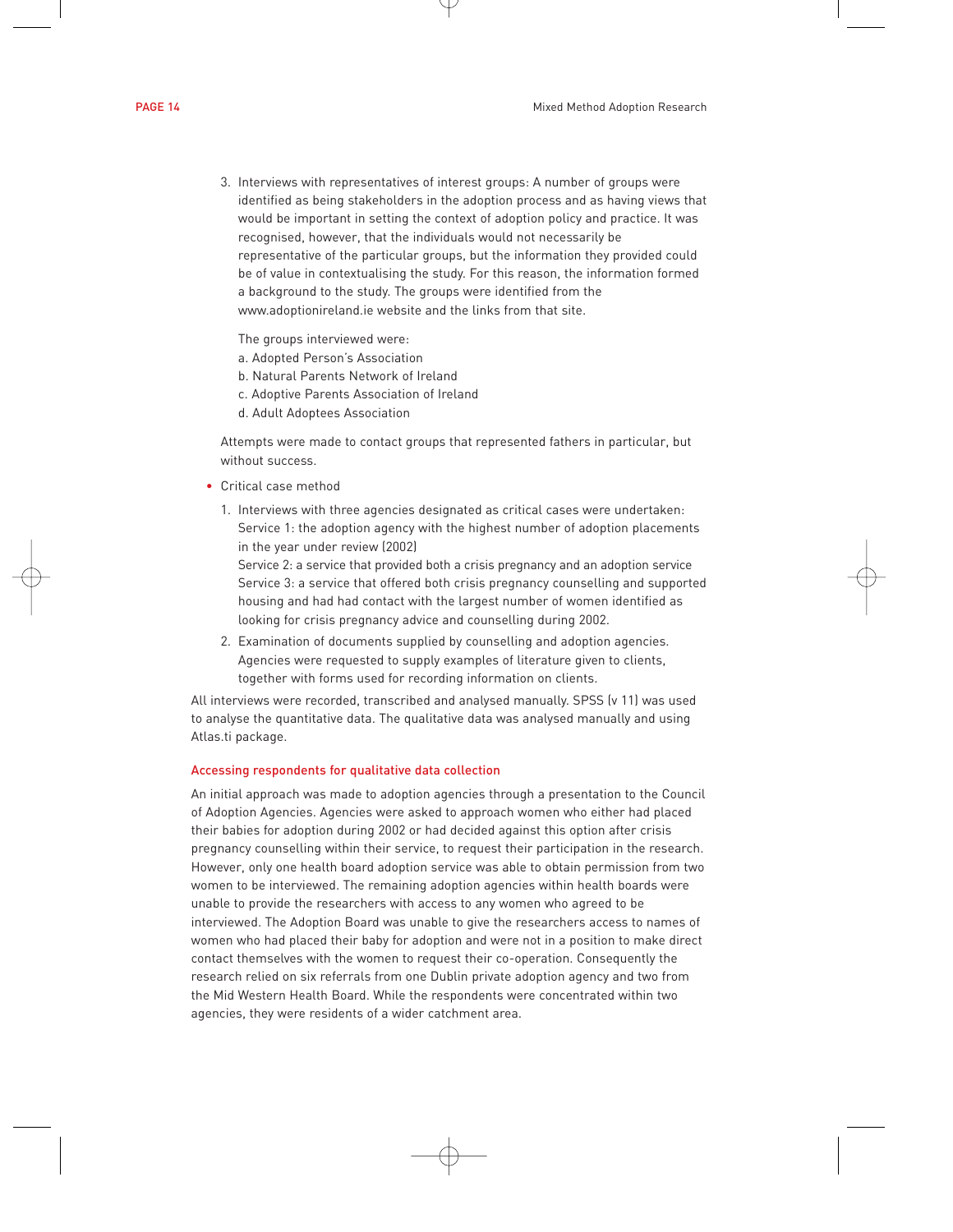Interviews were conducted with seven women who had decided to parent their children following the resolution of their crisis pregnancy. It was difficult to access women who had attended counselling while considering adoption and who later decided against proceeding with adoption. One woman was referred from a Dublin crisis pregnancy and adoption agency while the remaining women were accessed through Galway based agencies: one hospital, one teenage pregnancy support agency, one education project and one crisis pregnancy agency. These women were also illustrative, rather than representative, of this group of women. In addition, they were women who had remained in contact with support groups and were not necessarily typical of the large group of women who decided to parent their child.

A further limitation was the fact that the women who had placed their baby for adoption were those women who had continued contact with the adoption agency post-adoption because of a variety of open adoption arrangements. It was accepted that these women may not have been representative of the total group of women who had placed their baby for adoption. It was not possible to confine the interviews to women who had placed their baby for adoption within the past two years. A number of ethical issues placed limits on accessing women for interview. These issues were related to the sensitive and emotional nature of adoption and the continued secrecy around adoption.

Even more difficulty was encountered in accessing fathers for interview. Fathers are very much a hidden group within the crisis pregnancy counselling and adoption services. Despite repeated attempts to make contact with this group of fathers, only one interview was undertaken with a father whose partner had placed their baby for adoption.

As a consequence, the results of the qualitative interviews with service users have to be interpreted within the context of the respondents being illustrative cases, rather than a representative sample. These issues created limitations to the study.

#### Findings

Findings can be summarised in the form of a number of themes that emerged from the data. These themes recurred through each phase of the research.

- Crisis pregnancy counselling and adoption services are mainly located in urban areas and are unevenly spread throughout the country. A more even distribution would provide easier access to women who may be seeking counselling services. Women may prefer to travel outside their own area to avail of services because of a wish for anonymity; however, the data indicated that better local provision may help women to use the services more readily.
- This research found that the overall demand for adoption counselling appears to be greater than is suggested by official figures of the number of adoption orders granted. This is due to the fact that the number of women referred to adoption agencies exceeds the number who finally opt for adoption.
- Professionals expressed a range of views concerning the place of adoption as a possible option for women with a crisis pregnancy.
- The study found that there is some reluctance among professionals to discuss adoption with women during crisis pregnancy counselling. This may be as a result of the backlash against adoption following disclosure of past adoption practice. For many women the decision-making process has become one of deciding between termination and parenting the baby – rather than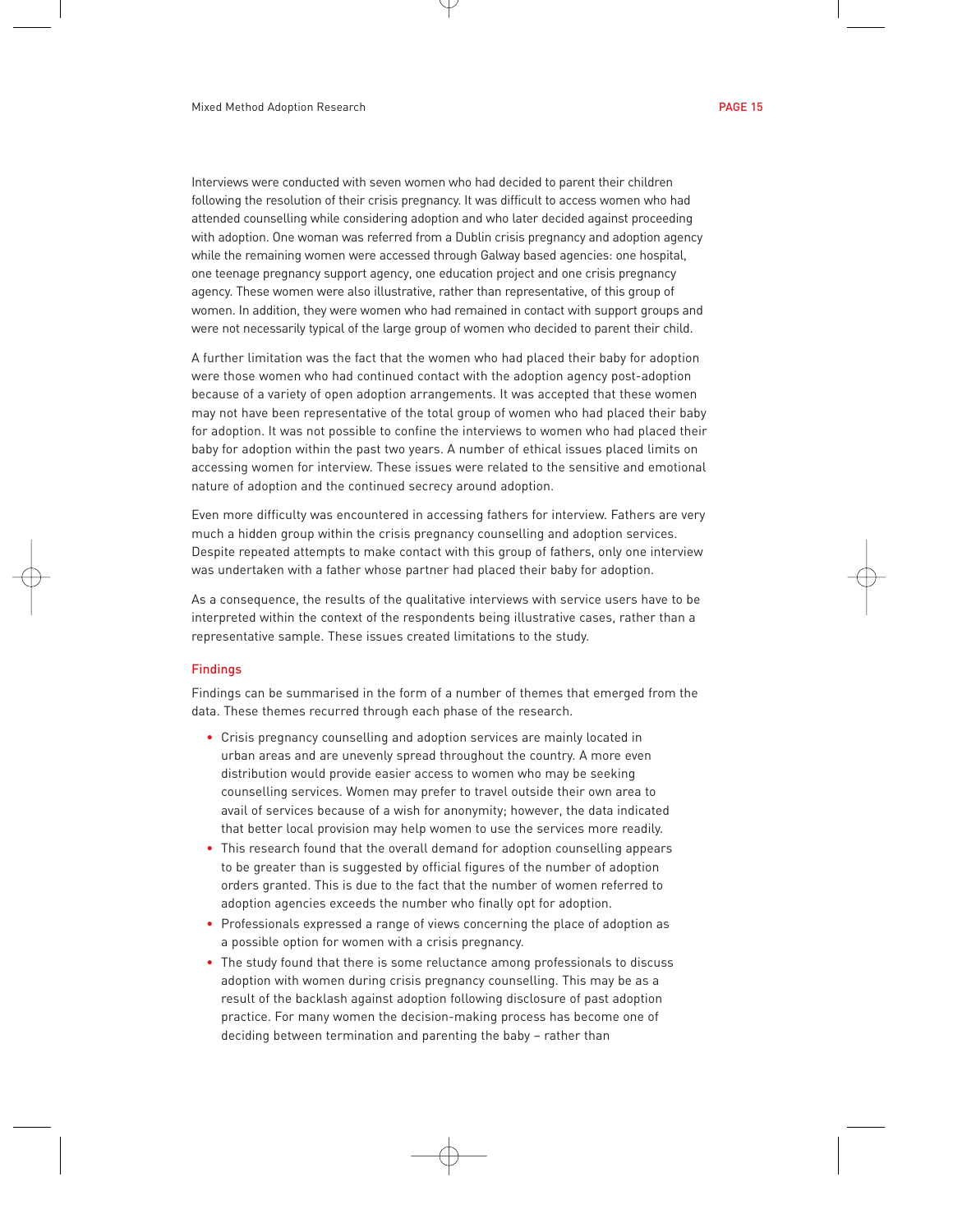termination, parenting or placing the baby for adoption.

- Traditional adoption continues to meet the needs of some women as a resolution of a crisis pregnancy.
- Findings in the study would strongly support the Adoption Board's call for legal provisions to be put in place to secure open adoption agreements within adoption orders.
- There was a suggestion in the findings that some problems may arise in negotiating the transition from crisis pregnancy counselling to adoption counselling.
- The respondents consistently voiced their concern that continued support and counselling services should be widely available for women, irrespective of which option is chosen as a solution to the crisis pregnancy. There was a widely held view that the consequences of any decision are – and should be acknowledged as – part of a lifelong process.
- The role of the general practitioner as a first line of referral is particularly important in the area of crisis pregnancy counselling.
- The research confirmed the findings of other studies that the main factors affecting decisions were:
	- level of family support
	- relationship with the baby's father
	- knowledge about welfare supports
	- knowledge concerning adoption
	- personal experience of adoption
	- investment in life goals
	- stigma surrounding both adoption and being an unmarried parent
	- identification with the baby during pregnancy or after birth
	- the mothers of a number of the pregnant women played an important role in the decision process.

However, the above factors were not predictors of the final decision.

- The provision of supported accommodation emerged as a theme in the study. Comments reflected very positive experiences of these services, not only in terms of the immediate issue of accommodation, but also in terms of providing an ongoing peer support system for former residents.
- Problems accessing natural fathers in this study and comments from both natural mothers and professionals are indicative of a need to engage natural fathers in the crisis pregnancy and adoption services.
- The study indicates that both the search and reunion and open adoption aspects of adoption counselling were significant services for the respondents.
- Although the research found that a number of women continue to conceal their pregnancies, there was little opportunity to explore this issue in detail.

#### Recommendations

It is clear that changes in service planning and delivery embrace both policy and practice issues. The following recommendations recognise this reciprocity, but for the purposes of simplicity they are presented under these two headings.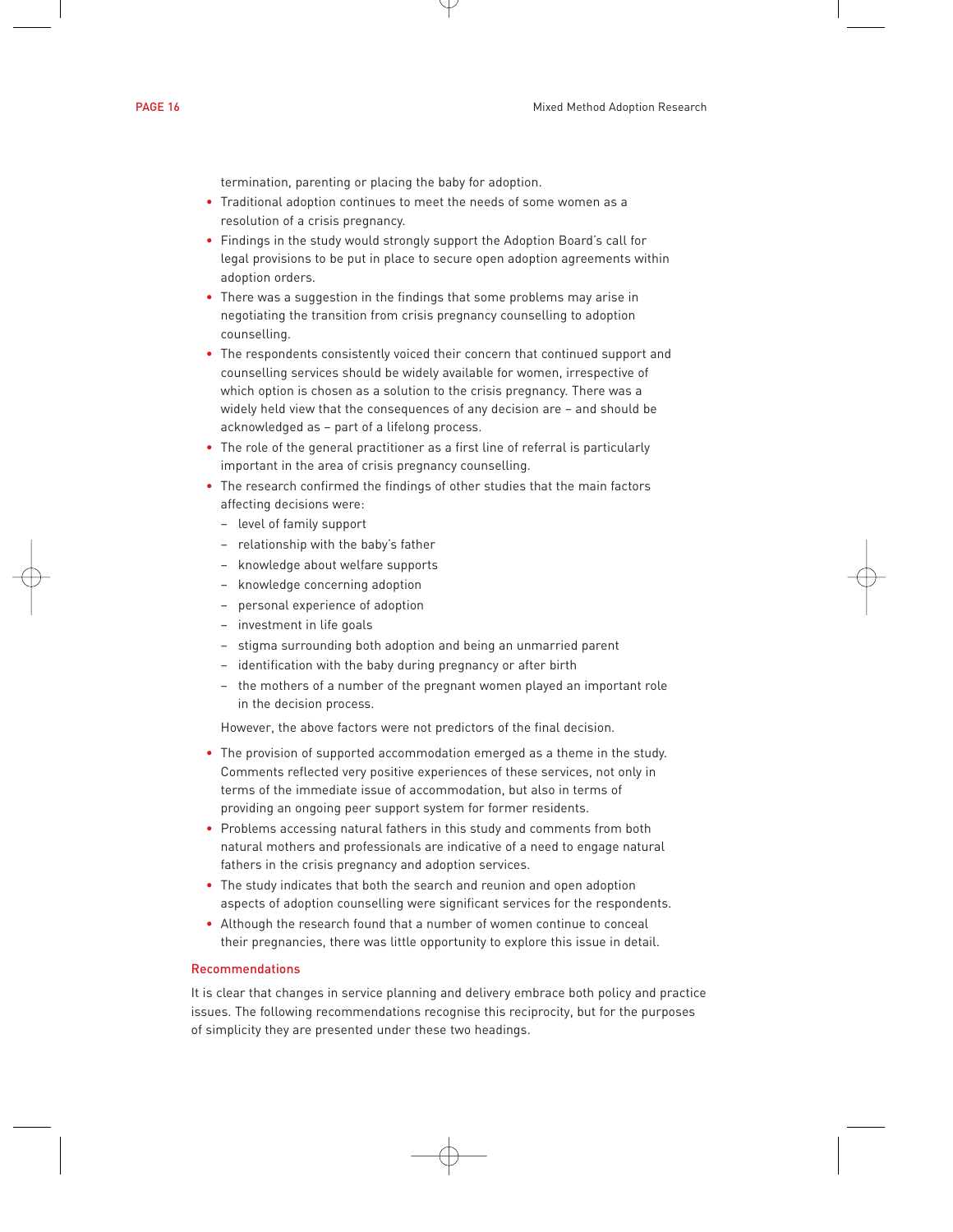#### *Policy recommendations*

Priority should be given to the development of easily-accessible/user-friendly services. This may involve some expansion of local and/or rural crisis pregnancy and adoption services, but it should focus more on harnessing user-friendly technology. The development of web-based information sites, and text and email facilities should be encouraged and supported in order to meet the needs of information seekers.

- Policies need to be reviewed to ensure that they are neither inadvertently making keeping one's baby seem unattractive, nor penalising women who do keep their babies.
- In addition, care needs to be taken to ensure that women who place their babies for adoption are not stigmatised.
- Continued support and counselling services should be widely available for women who choose to parent their child.
- In addition, there should be an investment in the future for these women, to allow them to continue in education if they so desire. The recent cutbacks in one-parent family payments and back-to-education allowances are a retrograde step in this regard.
- Adoption should remain as one of the options for resolving a crisis pregnancy. However, consideration needs to be given to reframing traditional adoption to incorporate a wider range of options within the adoption paradigm, such as special or subsidised guardianship and co-operative adoption.<sup>1</sup>
- Legal provision of open adoption agreements should be reviewed and the long-term consequences monitored and evaluated.
- Transition between crisis pregnancy and adoption services should be improved. A more consistent and speedy response from adoption services to referrals, from whatever source, would facilitate a smoother transition from crisis pregnancy counselling to adoption counselling.
- The suggested lifelong nature of the crisis pregnancy experience, whatever option is chosen, indicates that there is a need for the expansion of all aspects of post-delivery and post-abortion counselling services. These services require adequate resources.
- Supported accommodation should remain and be adequately resourced on a national basis.
- There is a need to explore all avenues to engage natural fathers in the crisis pregnancy and adoption services.
- Both the search-and-reunion and open adoption aspects of adoption counselling should be expanded.
- The needs of women who conceal their pregnancy should be identified through research, in order to reach out to women who feel unable to access services early in their pregnancy.

<sup>1</sup> Special guardianship can provide permanence for children for whom adoption is not appropriate and subsidised guardianship allows potential guardians to give a child a permanent home who could not afford to do so otherwise. Such a subsidy can eliminate the disincentive for foster parents becoming legal guardians because otherwise they would lose the maintenance allowance. Co-operative adoption refers to an adoption in which the parties agree to allow some element of continuity between the birth family and the adoptive family. While similar to open adoption it contains an element of enforceable cooperation. (see Brooks 2001 and Shannon 2005)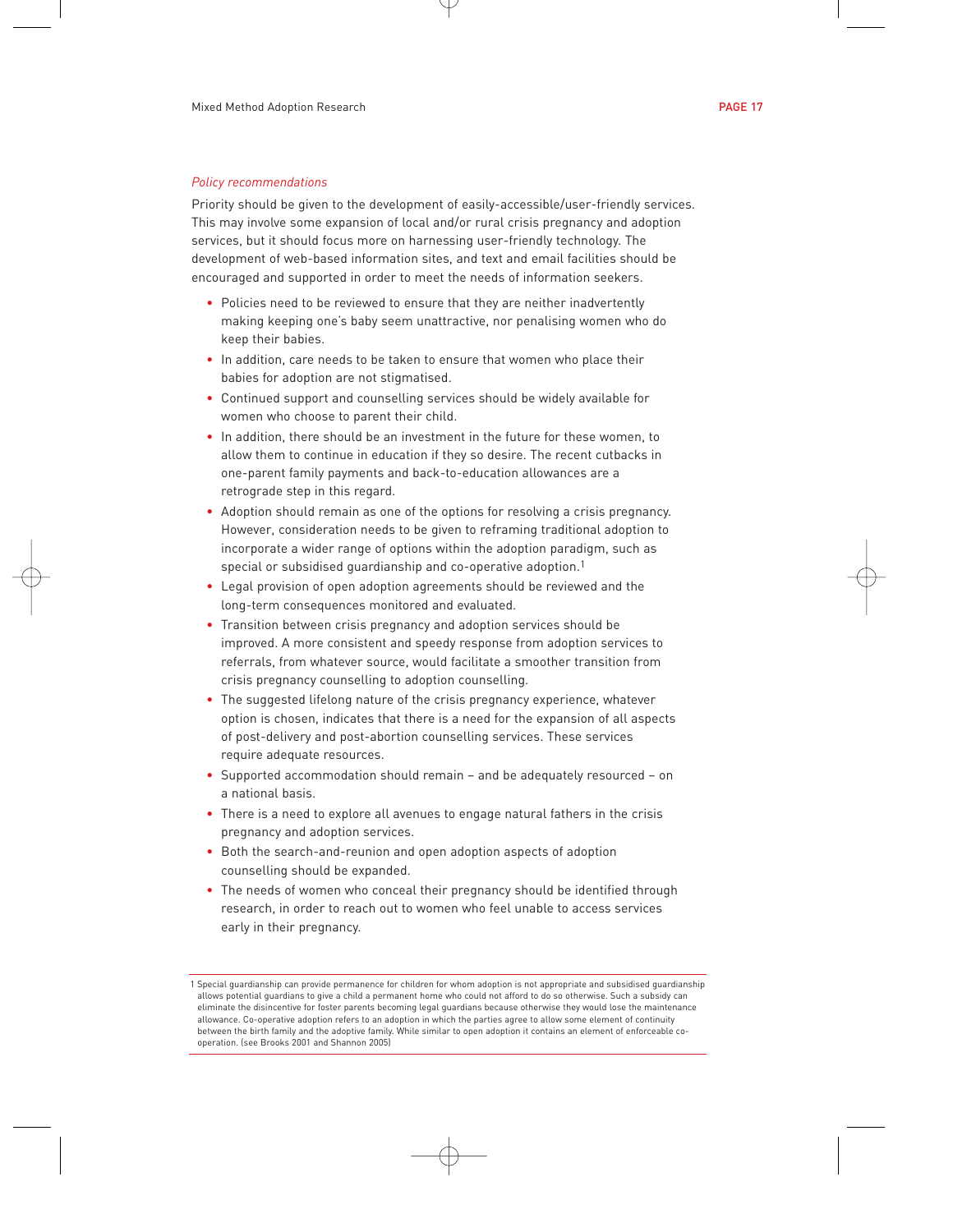#### *Practice recommendations*

- The primary care sector has greater potential than is currently used for meeting the needs of the women in crisis, and its full potential needs to be developed.
- Further resources should be targeted at primary care providers and those in the adoption services, to emphasis their role in providing first-line contact to women who want to evaluate the possibility of adoption.
- Closely associated with this recommendation is the need for ongoing training and support for such workers. In areas where they are likely to meet women considering adoption, professionals should be given the opportunity to reflect on their own personal views and be allowed the chance to explore the implications of these in terms of interaction with natural mothers.
- All professionals who are likely to encounter women experiencing a crisis pregnancy should be in a position to give accurate information about all options, and this should include information on adoption. There is a need for clear and detailed information to be readily available on all options.
- Consequently, there is a need to educate of professionals, parents and the wider general public on current adoption policy and practice.
- Counsellors need to emphasise the importance of taking time to consider all the options. The concept of crisis does not need to imply hasty decisions. Once a woman has decided against terminating the pregnancy, she should be encouraged to take as long as she needs to come to the most appropriate decision for her own circumstances.

#### *Further research*

- Further studies should be undertaken to assess the views of general practitioners on crisis pregnancy counselling and their ability to discuss all the alternatives available to women.
- It is recommended that further research on adoption should be undertaken using a larger sample and covering some of the following areas:
	- open adoption
	- post-adoption support services
	- post-abortion services
	- support services for women keeping their babies
	- the role of natural fathers
	- concealed pregnancies and the needs of women who conceal
	- dissemination of information on services available for women with crisis pregnancy to inform front-line professionals on options
	- alternative models within adoption provision.

While research into this sensitive area has its difficulties, that does not take away from the fact that the social situation around crisis pregnancy is changing all the time and service provision must be informed by the constant monitoring of the needs of the service users.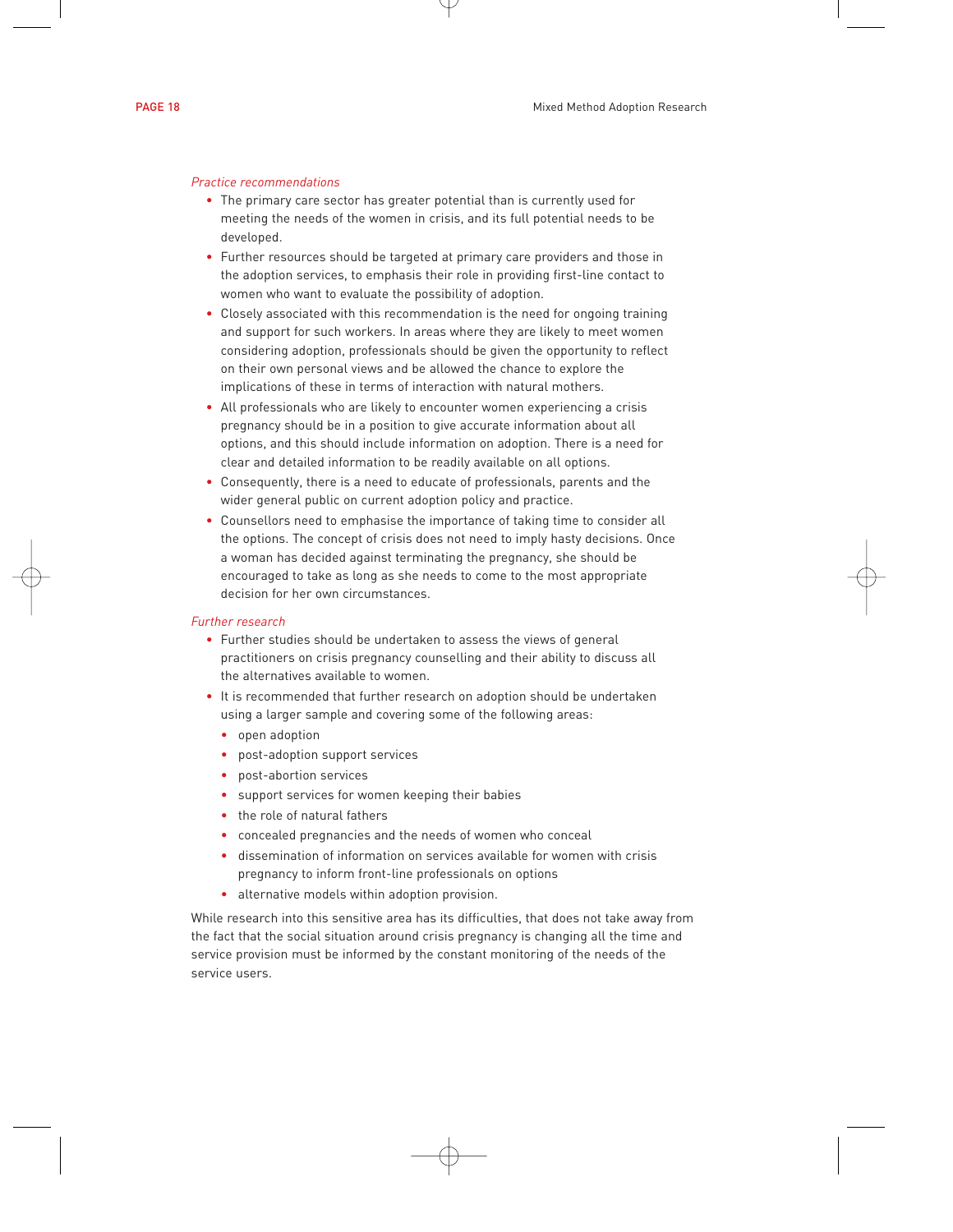#### 1.0 Introduction

#### 1.1 Background to the study

In the fifty years since the introduction of legal adoption in 1952, Ireland has moved from a traditional rural economy to a post-modern society, resulting in radical changes in moral, religious and social attitudes. During this period the nature of adoption has also undergone radical change as a result of a number of issues, amongst which have been the changing attitudes to unmarried parenthood, the introduction of social welfare support for lone parents, and the increasing number of women aborting an unplanned or unwanted pregnancy.

Adoption was established as a legal mechanism through which a permanent family is created for a child whose natural parents are unable or unwilling to care for the child. Traditionally it was a procedure that severed all connection between the child and his/her birth family and placed the child in the same position in all respects as if he or she was the natural born child of the adopting parents. However, adoption is more than just a legal transaction and increasingly it is being defined as an ongoing and lifelong process, which deeply affects all of the parties involved. In particular, the continuing role played by the child's biological heritage in the adoptive family is acknowledged as being of increasing importance to all the parties involved. As Watson has pointed out:

In the process [of adoption] we have created a new kinship network that forever links those two families together through the child who is shared by both. This kinship network may also include significant other families, both formal and informal, that have been a part of the child's experience (Watson 1994:25).

Reframing adoption within this paradigm requires an opening-up of the process to include more than just the newly created nuclear family, but also recognition of the importance of blood ties. It also needs enquiry into how the changing policies and practices in the field affect the major stakeholders in the adoption process.

Adoption as a solution to a crisis pregnancy is now rarely the choice of single mothers. Consequently the number of babies available for traditional adoption has fallen dramatically, resulting in an annual decrease in adoptions of Irish children by non-family members. In 2002, out of a total of 266 adoption orders made by the Adoption Board, 76 were non-family adoptions of Irish children placed by registered adoption agencies. This compares to the peak year of 1964, when 1493 adoption orders were granted. The main forms of adoption in Ireland are traditional adoption (adoption by non-family member), adoption within family, and foreign adoptions.

While the number of Irish babies available has fallen, the number of couples wishing to adopt a child has not decreased. As a result, couples have turned to other sources to obtain a child, in particular to the process of inter-country adoption. The number of children being adopted from outside Ireland has increased steadily. In 2002 the Adoption Board made 399 declarations of eligibility and suitability to adopt outside the State under the Provisions of the Adoption Act 1991. The Adoption Board made 167 adoption orders in respect of family adoptions, of which 156 were in favour of the child's mother and her husband (An Bord Uchtála 2003).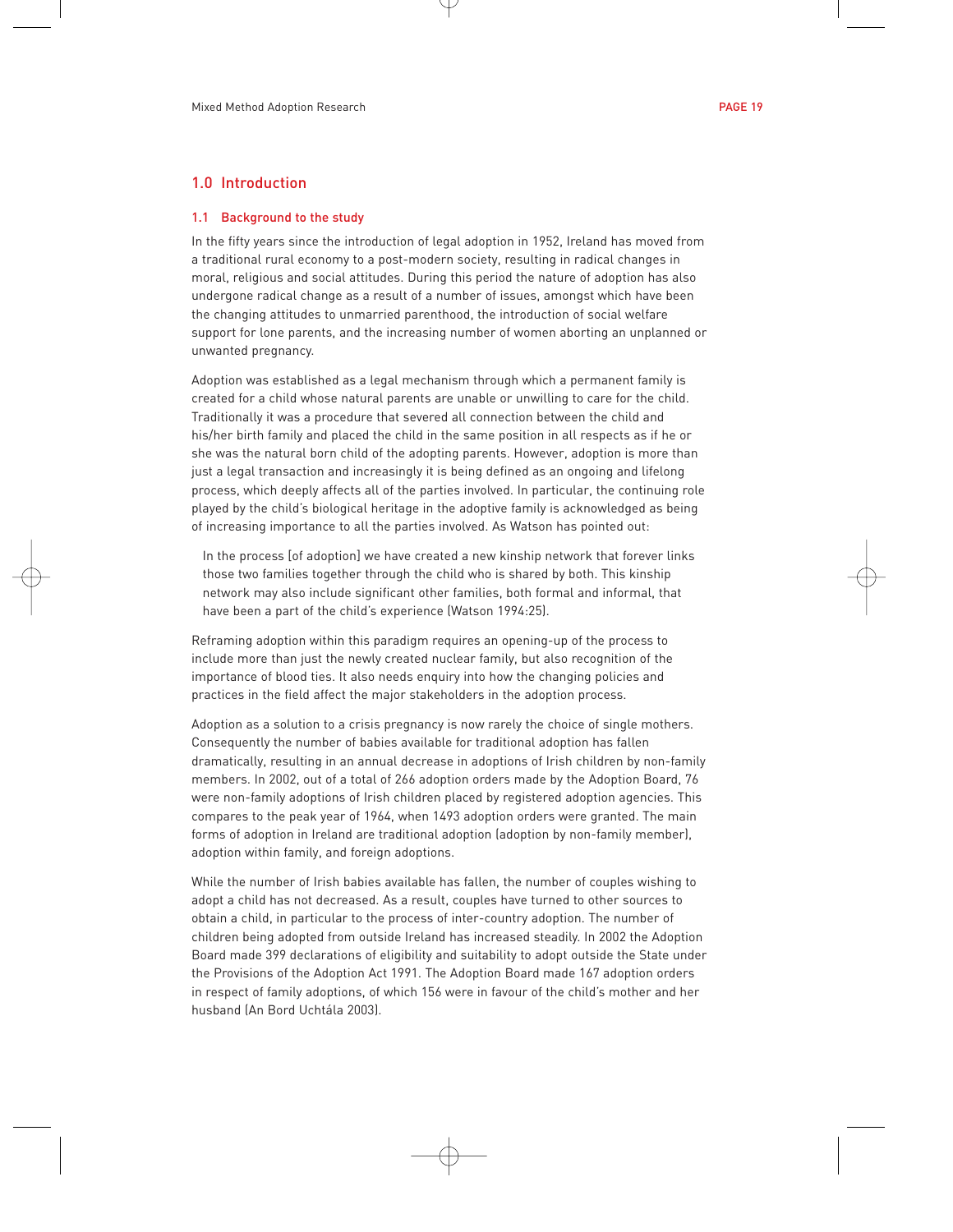More recently the dominant discourse around adoption policy and practice in Ireland has shifted towards discussion of inter-country adoption, the legacy of adoption practice in the past, and an increasing emphasis on search and reunion. In addition, the research agenda has moved away from an examination of traditional adoption services to address these issues. The Crisis Pregnancy Agency (CPA) was set up to develop a strategy to address the issue of crisis pregnancy. The Statutory Instrument (No.466 of 2001) establishing the Crisis Pregnancy Agency stated that one aim of setting up the Agency was:

To reduce the number of women with crisis pregnancies who opt for abortion by offering supports and services which make other options more attractive.

Adoption is one of the possible options available for women undergoing a crisis pregnancy. However, adoption practice in the past has resulted in the development of negative attitudes towards it as a solution to unplanned pregnancy (Milotte 1997, Mullen 2002). The Fifth Progress Report of the All-Party Oireachtas Committee on the Constitution (2000) recommended that adoption should be promoted positively as an option within crisis pregnancy. In the preparation of the CPA Strategy document, consultations with key stakeholders in the adoption process highlighted the need for adoption to be presented as an option, rather than to be actively promoted. Following from these consultations, the CPA framed as one of its stated priorities to:

- develop appropriate supports and services
- ensure that service providers and key communicators working in the field of crisis pregnancy are able to present and discuss adoption as an option.

Key recommendations in the CPA's Strategy document included:

- The need to acquire a more complete picture of traditional adoption
- The need for a national audit of adoption services to assist in the identification of deficits
- Reform of adoption legislation to allow for the adoption of children of married parents and to facilitate open adoption to be implemented
- The need to develop a framework for domestic adoptions
- Development of training for staff of adoption and crisis pregnancy services to enable the presentation of adoption as a viable option within crisis pregnancy
- The need to increase resources in order to improve service quality, with particular emphasis on open adoption.

In order to address these issues the Crisis Pregnancy Agency commissioned research "designed to assess current provision of domestic adoption services in Ireland and the extent to which this matches need, as perceived by service providers, natural parents, adopted people and adoptive parents" (CPA 2003: 32).

This report is the result of a mixed method research study on adoption services, needs and service development undertaken as part of the Crisis Pregnancy Agency's Strategy to Address the Issue of Crisis Pregnancy (2003). The aim of this research project was to examine the system of domestic adoption in Ireland as a possible option available to women experiencing an unplanned and/or unwanted pregnancy. A particular focus was to listen to the stakeholders in the system. These included natural mothers, fathers, adopted people and adoptive parents. In addition, service providers in the area of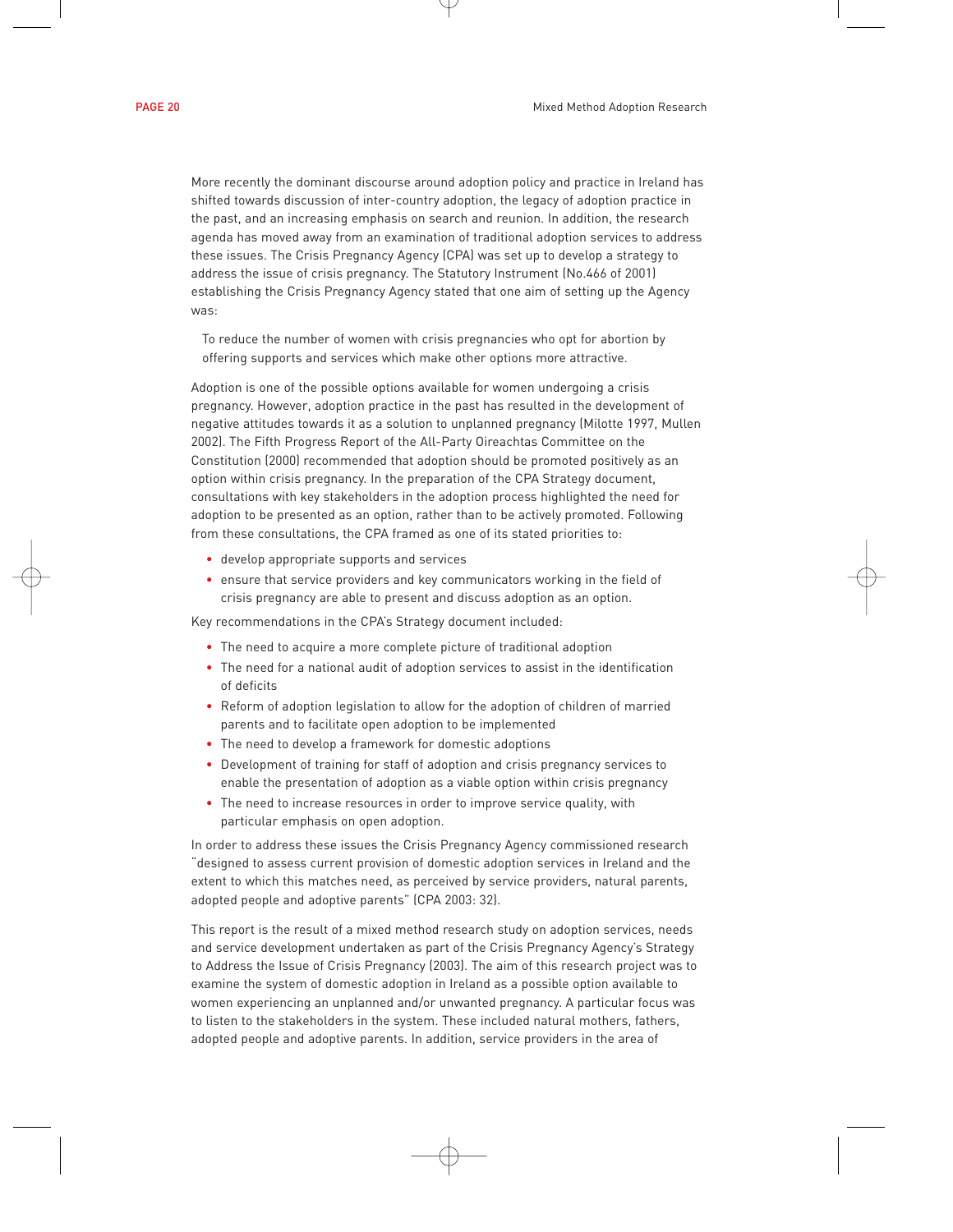adoption and pregnancy counselling were considered to be important in any research study of adoption provision.

#### 1.2 Terminology

Through the process of this research the issue of sensitivity to terminology became apparent. The issue related not only to the language used by different parties to the crisis pregnancy situation but also to the term 'crisis pregnancy' itself. In discussion with a range of interested groups (including adopted persons, adoptive parents, natural/birth mothers and professionals), the theme of naming or the language used consistently emerged. For example, there is concern about the use of the term crisis pregnancy itself. The use of 'crisis' implies that the pregnancy was the crisis, and therefore may detract from some situations where the crisis is not in fact the pregnancy per se, but the events around the pregnancy. Such events may pertain to the circumstances of conception, changes in relationships due to the pregnancy, or a threat to life goals or expectations because of the pregnancy.

Crisis theory points to an understanding of crisis as being a perceived threat. (Aguilera 1995). The threat may be physical, emotional or cognitive. It is the perception of the person experiencing the crisis that defines it as such. In the case of the term crisis it is suggested that services set up using that title may seem irrelevant to someone who has an unplanned and unwanted pregnancy, but for whom there is no sense of threat. There are some for whom the discovery of the pregnancy may be distressing, but who may not relate to the notion of crisis. This has implications for many of the services set up to meet the needs of women experiencing unplanned/unwanted pregnancies. The use of crisis within the terminology may also imply that there is little time to make a decision about resolving the perceived crisis. Crisis, implying a speedy resolution, may force women to make hasty decisions, which they may later regret.

Despite the difficulties in resolving the issues around terminology in this area, the definition adopted by the Crisis Pregnancy Agency was taken as the starting point for this research. They defined a crisis pregnancy as 'a pregnancy which is neither planned nor desired by the woman concerned and which represents a personal crisis for her' (CPA 2002: 10).

However, within this definition it is important to acknowledge that a pregnancy may start as a crisis, which may be resolved in a number of ways, or a pregnancy may develop into a crisis over the nine-month period. In addition, the terms 'unplanned' and 'unwanted' are often used interchangeably in relation to crisis pregnancies.

A further difficulty encountered in the adoption discourse is the terminology addressing the natural/birth parents. There appears to be some dispute about use of the term 'birth mother'. The concerns rest in a view that this term creates an unnecessary distance between the natural/birth mother and her baby. A further complication arises with the increased involvement of the fathers. The term 'birth father' is cumbersome and physiologically, an impossibility. The use of the term 'natural' mother/father was preferred by some of those interviewed. This research acknowledges that even the term 'natural mother' may present some problems if the term 'natural mother' is seen to imply that somehow adoptive mothers/parents are 'unnatural'. In line with the dominant discourse in the field of Irish adoption this research will adopt the terminology of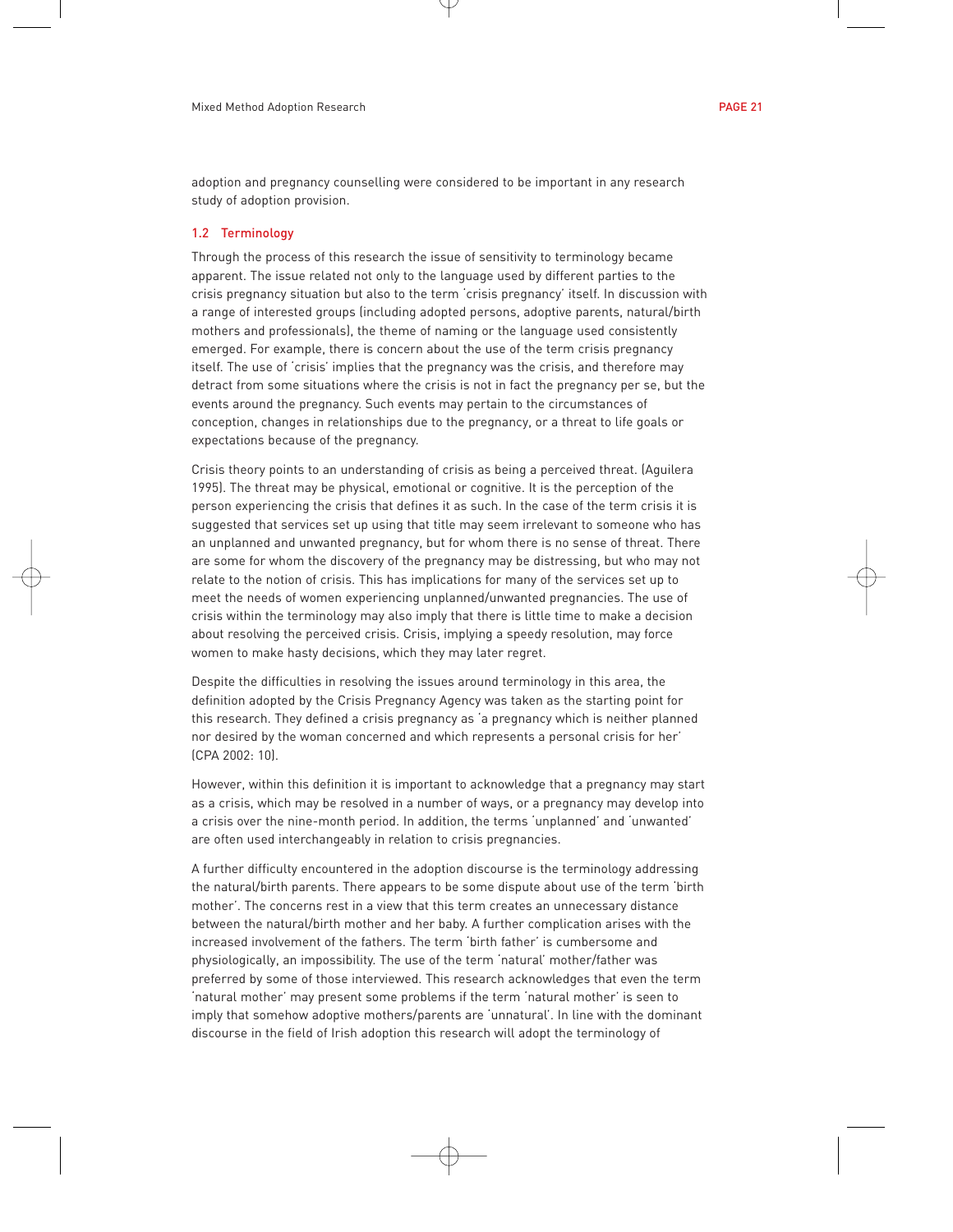'natural parent'. This should not be taken to indicate that this terminology issue is satisfactorily resolved.

On the same theme of terminology, language used to describe adoption can be challenged as supporting its current negative associations. Commonly used terms such as 'giving up the baby', 'giving away the baby', 'having the baby taken by the adoption agency' give a cold and uncaring impression of the adoption process. In contrast, phrases such as 'parenting the baby' and 'keeping the baby' have caring connotations. The language used appears to reflect the value position of the parties to adoption and such divergence of terms and nuances of meaning may serve to create or maintain a gap in understanding the underlying threads of the adoption process.

#### 1.3 Key objectives of the study

The research was designed to address a number of questions about the current situation regarding domestic adoption in Ireland. The key objectives of the study were:

- to quantify the level of demand for domestic adoption services, to include demand for adoption counselling services
- to track the procedures and process of adoption counselling, from referral through to adoption and post adoption, to include exploring relationships between referral agents and the adoption agencies
- to explore the impact referral agents have on who proceeds to contact adoption agencies
- to obtain some indication of attitudes to adoption among relevant professionals
- to quantify the level of demand among prospective adopters for domestic adoption
- to address the issue of agency policies towards open adoption and examine the need for more open post-adoption contacts for all parties to the adoption process
- to obtain information regarding the need for post-adoption support services
- to obtain information regarding the service needs of natural fathers
- to obtain information regarding the long-term needs of adopted persons
- to obtain information regarding attitudes to adoption among women undergoing a crisis pregnancy.

#### 1.4 Outline of the report

This research report is presented in the following chapters:

- Chapter 2 gives a detailed discussion of the relevant literature on adoption policy and practice, particularly related to traditional non-family adoption.
- Chapter 3 outlines the methodology used to undertake the research. A mixed method approach was undertaken and this is described. The outcome of the different methods employed is discussed, together with the difficulties that were encountered in obtaining responses to the questionnaires and in contacting potential respondents for the qualitative interviews. In addition, the limits of the study are discussed.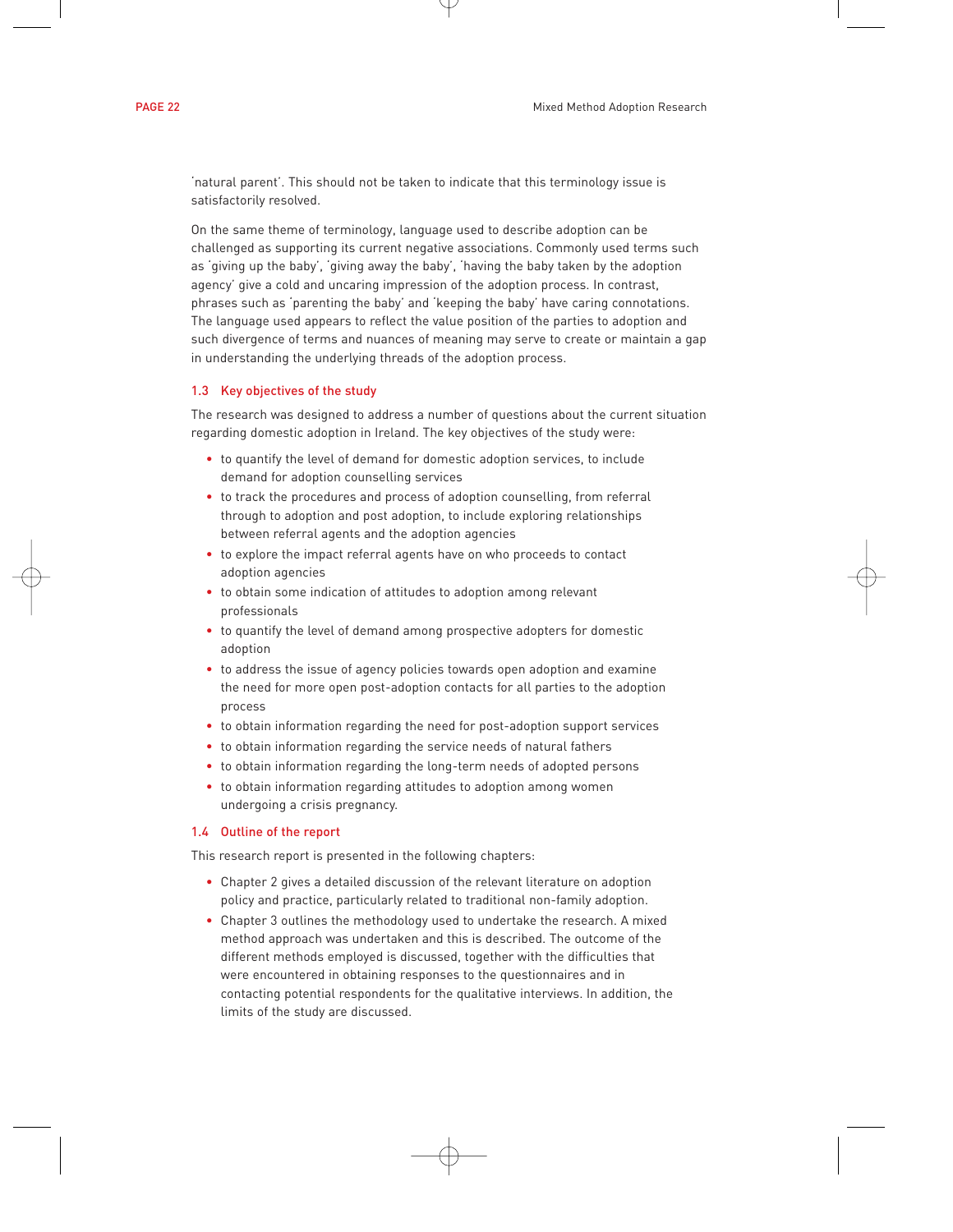- Chapter 4 presents the quantitative data obtained, together with a discussion of the results.
- Chapters 5 and 6 describe and discuss the findings obtained from the qualitative data gathered through individual interviews and focus-group discussions. Chapter 5 gives the views of the mothers who had placed their babies for adoption, those who had decided to keep their babies, and one father who was interviewed. Chapter 6 discusses the results of the qualitative data obtained from the professionals working in the field of adoption and representatives of special interest groups.
- Chapter 7 presents the data from the three agencies selected for in depth analysis. One of the agencies was a crisis pregnancy counselling service, one was a private adoption agency and one provided both crisis pregnancy counselling and an adoption service.
- Chapter 8 provides a discussion of the findings of the study, together with conclusions and recommendations.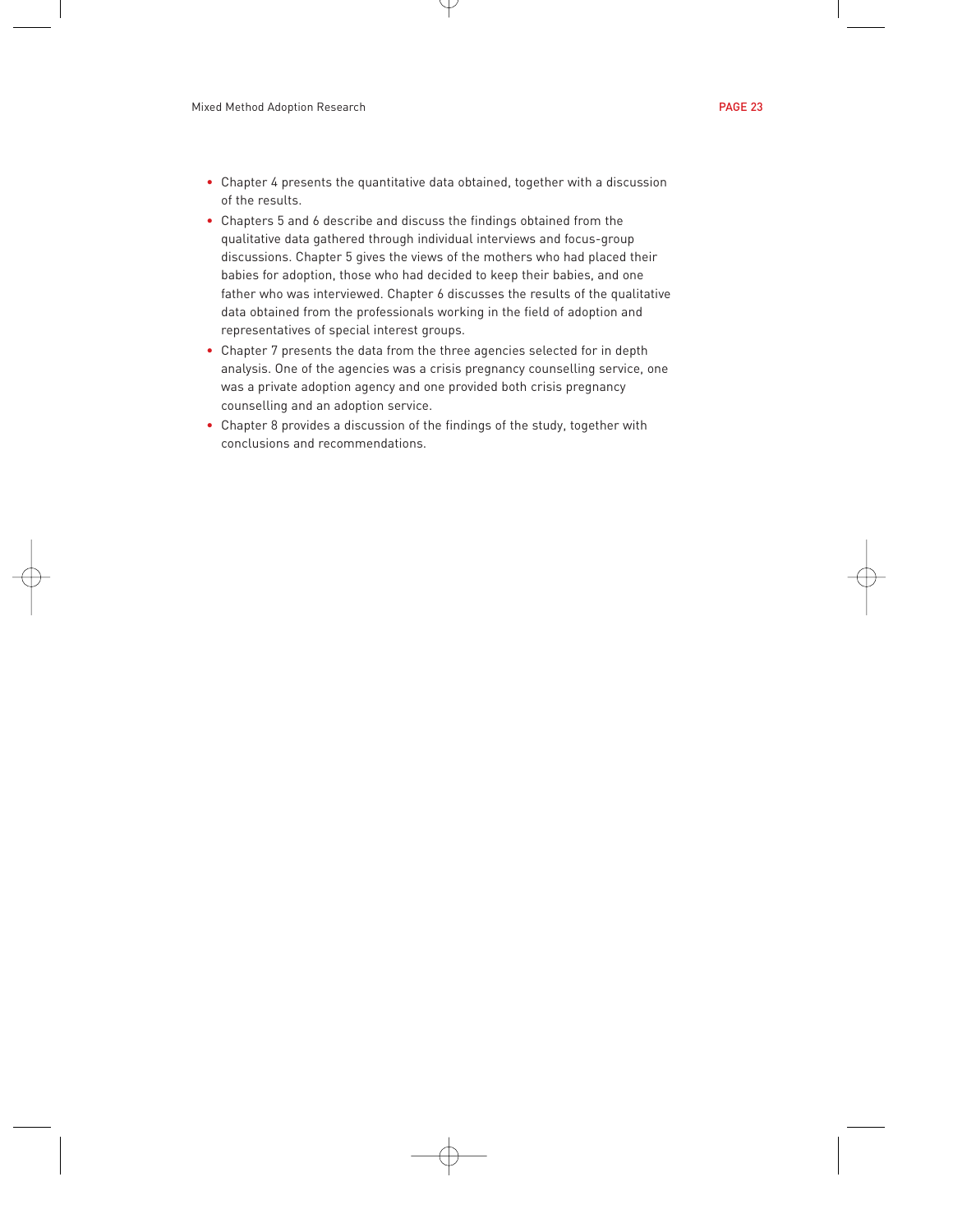#### 2.0 Literature review

#### 2.1 Introduction

A 'crisis pregnancy' is defined as "a pregnancy which is neither planned nor desired by the woman concerned, and which represents a personal crisis for her" (CPA 2002: 10). Adoption is defined as 'the social and legal process by which a baby who has been born into one family becomes a member of another' (O'Carroll 2002: 2). Adoption represents one solution to a crisis pregnancy. There is very little known about women's (and men's) attitudes, beliefs and expectations surrounding crisis pregnancy and adoption in Ireland. Green, Johnson and Kaplan's 1992 study of 100 single women (21 of whom gave up their baby for adoption), found that the only difference between those keeping the baby and those placing the baby for adoption was that those placing the baby for adoption were more likely to be unhappy at discovering they were pregnant and were less likely to have ever used contraception. Mahon, Conlon and Dillon (1998), in their study of eleven women experiencing a crisis pregnancy, found that the women tended to weigh up the pros and cons of having the baby, compared with adoption, throughout their pregnancy. They also found that the help the women received from voluntary agencies allowed them to keep their pregnancy secret, thus protecting themselves and their families from being stigmatised because of the pregnancy, and allowing them to maintain control over their decision making. Mahon et al. (1998) also found that the mothers in their study felt unable to parent that baby, but were willing to give birth to their baby, as abortion was not an option for them.

In the course of this literature review, adoption legislation in Ireland, crisis pregnancy in Ireland, the role of needs in the adoption triangle, the natural father in the adoption process, decision making in adoption, open adoption and search-and-reunion in adoption will be addressed. These are central themes to this research. There is still much to be looked at in terms of adoption and crisis pregnancy, and it is hoped that this study will add to the limited Irish research that exists and to the wider sphere of adoption and crisis pregnancy research.

#### 2.2 Adoption legislation in Ireland

The 1952 Adoption Act remains the primary piece of legislation regulating adoption in Ireland today despite a number of amending Acts. Prior to 1952, adoptions were private and arranged through adoption societies run by religious orders, and they served as a means of correcting the stigma of unmarried pregnancy and motherhood. In the eyes of Irish society at that time the Roman Catholic family with two married parents was the ideal and the only place to bring up a child (Bunracht na hEireann 1937). According to O' Carroll, it was thought that "a good adoptive home deserved a child more than a lone mother" (O' Carroll 2002: 23). The 1952 Adoption Act paved the way for legalised adoption in Ireland. The Act was designed to underpin a twin solution, by providing homes for unwanted babies and babies for non-fertile couples. Subsequent Acts in 1964, 1974, 1976, 1988, 1991, and 1998 adapted the primary legislation as changes in society required. At its inception, legal adoption allowed for the permanent transfer of parental rights and duties from non-married natural parents to adopting married couples. The 1952 Act provided for the adoption of non-marital and orphan children under the age of 21, resident in the State. Those eligible to adopt were married couples living together, widows, the natural mother, the natural father and certain relations. The Act also gave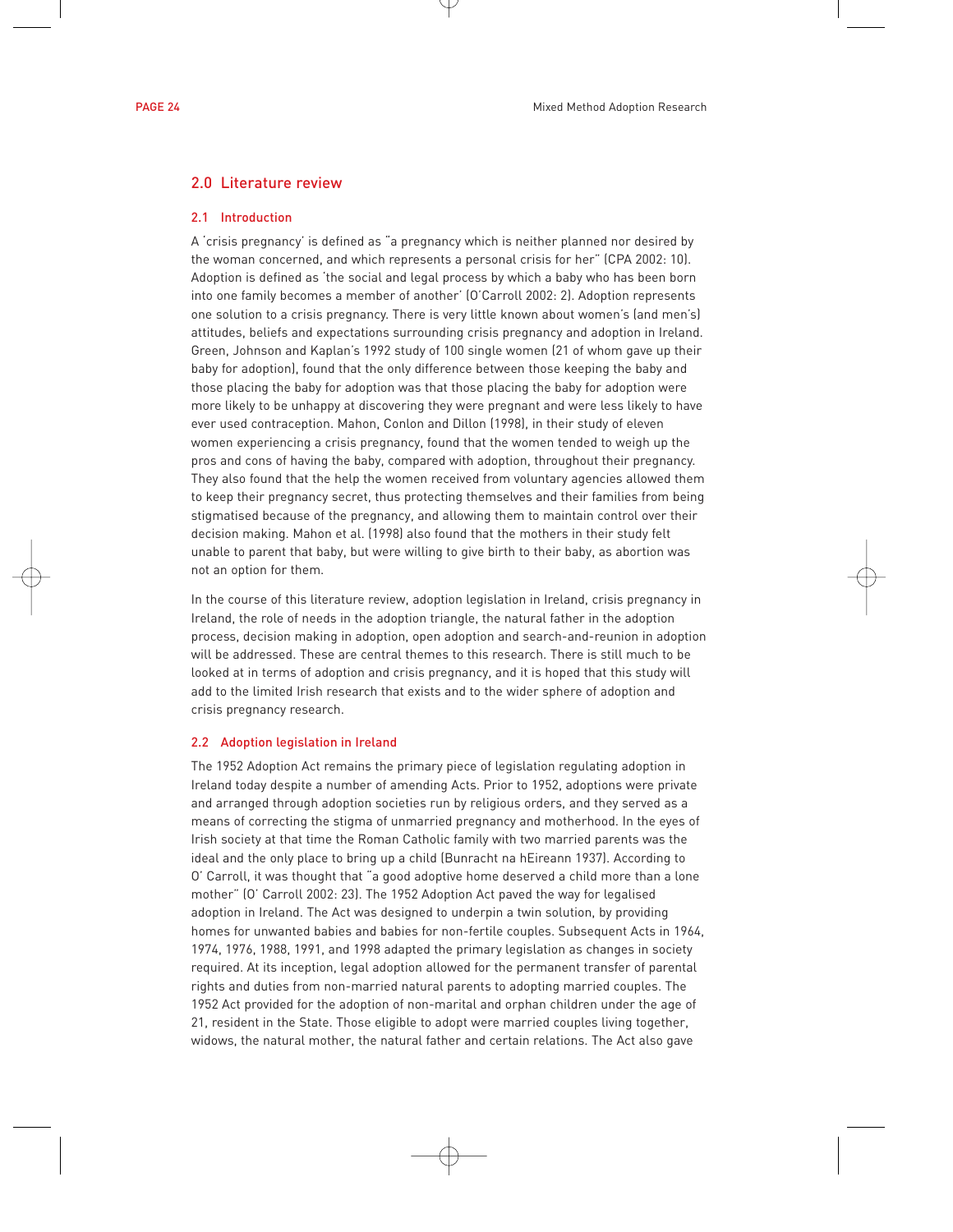rise to the establishment of the Adoption Board (An Bord Uchtála), whose role is to grant or refuse adoption orders, and to oversee adoption practice and procedure throughout the country.

There have since been six amendments to the 1952 Adoption Act. The 1974 Act allowed for the adoption of a child by a couple of a different religion, provided the natural mother was made fully aware and gave her consent. The 1976 Act arose because of a case in the Supreme Court, where an adoption order was declared invalid because the natural mother did not fully understand the implications of consenting to an adoption (The McL Case). This paved the way for improved standards in relation to pre-adoption counselling received by natural mothers. The Adoption Act 1988 provided for the dispensing with consent of a natural mother, on foot of an Order of the High Court, where the consent was unreasonably withheld or where a child had been abandoned and it could be shown that there was no expectation that the parents would be able to care for the child in the future. The 1991 Act allowed for the provision of foreign adoptions. This was in response to both the growing number of people going abroad to adopt and the falling number of women placing their babies for adoption. The 1998 Act gave natural fathers the legal right to be heard by the Adoption Board in relation to an application for adoption of their child. Until then it had been the sole right of the mother to place her baby unless the father had been appointed a guardian, when his consent would be required to any adoption order.

After adoption was legalised in Ireland, adoption orders peaked in 1967—when 1493 adoption orders were granted, representing 96.9% of all non-marital births that year. Since then there has been a steady decline in the number of adoption orders being made. In 2002, the number of Irish adoption orders granted was 266, of which 76 were made in respect of children placed for adoption by the health boards and registered adoption societies (An Bord Uchtála 2003: 5). This decline in adoption placements can be attributed to various societal changes, most notably the introduction of the Unmarried Mothers Allowance in 1973 (later to become One-Parent Family Payments) and Children's Allowance by the Department of Social Welfare. According to O'Halloran, the Unmarried Mothers Allowance "broke the link between numbers of illegitimate births and adoptions" (1992: 17). This gave the single mother financial support from the State, thus increasing the number of single mothers opting to keep their baby. The stigma previously attached to lone motherhood dwindled as lone motherhood became more open and more prevalent in Irish society. This resulted from a number of factors, among which was the rise in the women's movement, lobbying by voluntary agencies and a change in attitudes to moral teaching. According to Nic Ghiolla Phádraig, "the cause of the single mother was championed by the national media in the early seventies and organisations such as Ally and Cherish were set up to provide alternatives to institutional care and to lobby for better deals for the mother who chose to keep her baby" (1984: 79).

The legalisation of adoption in Ireland has led to many changes in adoption policy, including improvements in pre- and post-adoption counselling of the natural parents and adoptive parents, the increased inclusion of the natural father in the adoption process (where previously he was almost 'invisible' (Darling 1977: 25)), codes of practice for the adoption agencies, the issue of a contact register for adopted people seeking their natural parents and access to their birth records, and, finally, an increased trend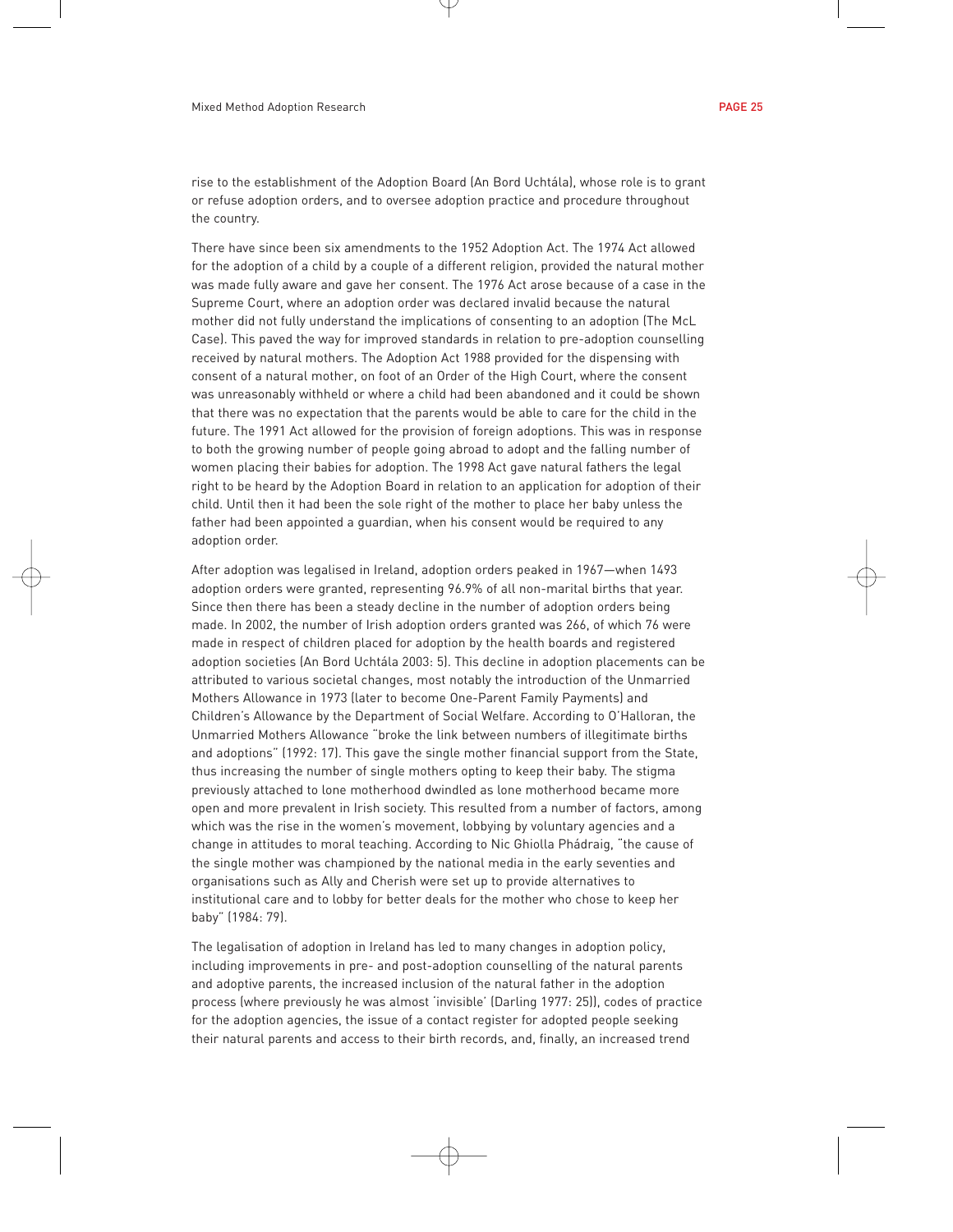for open adoption. Current focus is on open adoption, which is not a legalised arrangement at present, but one of goodwill. The decision on whether to cement open adoption as a legalised arrangement or not is still being debated. At the present time the Department of Health and Children is undertaking a consultative process in relation to proposed legislative changes to implement the Hague Convention on the Protection of Children and Co-operation in Respect of Intercountry Adoption 1993 and the Adoption Information, Post Adoption Contact and Associated Issues Bill 2003 (Report of Oral Consultation on Adoption Legislation Conference 17 and 18 October 2003: www.doh.ie/pdfdocs/adopcon10.pdf)

#### 2.3 Crisis pregnancy in Ireland

The level of crisis pregnancy in Ireland today is difficult to gauge, as no national representative survey exists (CPA 2003: 12). Greene et al.'s (1992) study of 100 unmarried and 100 married women attending their first antenatal visit in Dublin found that 89% of unmarried mothers' pregnancies were not planned, compared with just 20% of married mothers. The extent to which these pregnancies were perceived as crises (or not) was not determined. An unplanned pregnancy is not necessarily a crisis pregnancy. What determines whether a pregnancy is a crisis or not is its personal impact on the woman. Various factors such as age, education, contraceptive use and accessibility, relationship with the father, relationship with family members and peers, support, alcohol and drug use, social stigma and financial situation all have a role to play in determining whether a pregnancy is deemed a crisis or not. In the end, it solely depends on the personal viewpoint of the woman involved. In addition, a situation which may commence as a crisis conception may become a crisis pregnancy, or the crisis may be resolved and the pregnancy may progress normally.

There is still very little known about women's (and men's) attitudes, beliefs and expectations as regards crisis pregnancy and adoption in Ireland. Mahon et al.'s study, which included interviews with 11 women experiencing a crisis pregnancy, found that although the women were willing to become birth mothers, they were not willing to become social mothers and raise their children. They found the decision between lone motherhood and adoption 'was not a clear-cut one and most women continue to debate it throughout their pregnancy' (Mahon et al. 1998: 405). The women who chose adoption as a solution to their crisis pregnancy did so because they did not wish to be a lone mother (despite familial support) and rejected the notion of abortion on moral grounds. Their main reasons for choosing adoption were identified as follows: it would provide the child with the ideal parenting situation (two parents with financial and emotional security); it would make two people who could not have children of their own happy; and it did not necessarily represent an end to their relationship with the child as contact with the child could resume at a later stage in the natural mother's life (Mahon et al. 1998: 419). Not only did adoption represent an easier option for the natural mother, but in general the benefits were greater in relation to the child. The author argues that adoption allows women in crisis pregnancy some time to think, as the ultimate decision on whether or not to keep the baby did not need to be made until after the birth (Mahon et al. 1998). An earlier study (Resnick, Blum, Bose, Smith and Toogood 1990) raised an interesting point about the acceptability of adoption. The authors argued that the mothers who place their babies for adoption present the best interest of the child as a way of accounting for their decision in the face of peer reaction that views their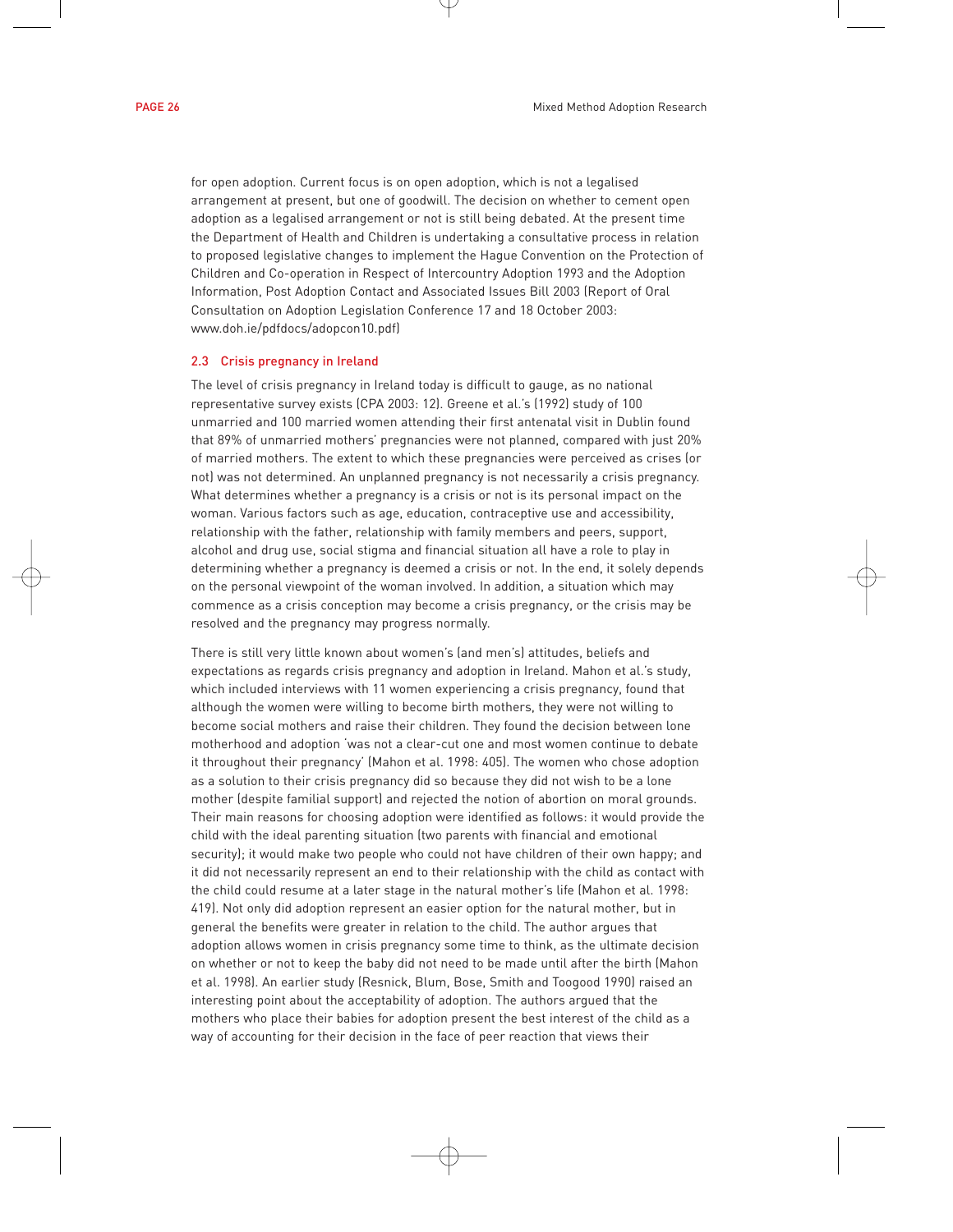behaviour as selfish, unloving and incomprehensible. (Resnick et al.: 583) They attribute this, in part, to the greater acceptance of single parenting by society, but also the 'discomfort and ambivalence of society, about adoption as a social institution for the creation of families which work together to perpetuate the cloak of unease and negative attributions associated with the placement of children in other families'. Research by O'Carroll (2002) on the characteristics of mothers who gave their children up for adoption in 2002 found that they represented two distinct groups. One group was made up of well-educated women with traditional family views and the need for secrecy and a second group who were already in a family or couple. In studies of unmarried women parenting alone, Richardson (2001) and McCashin (1996) both found that having rejected termination of a crisis pregnancy, the women did not consider adoption as an option.

#### 2.4 The needs of the adopted child, the adoptive family and the natural parents

The aim of this research project is to assess the needs of those involved in the adoption triangle; namely the natural mother, the natural father, the adoptive parents and people who have been adopted. According to Conway (2000), and Smith and Howard (1999), adoption is no longer seen as a single event, but one that affects those involved throughout their lifetime. Thus it should be conceptualised as a lifelong process. At varying stages there are needs to be met, which necessitate up-to-date and comprehensive pre- and post-adoption placement services. Highlighting these needs will allow for better service provision on behalf of the crisis pregnancy counselling agencies, maternity hospitals and adoption agencies.

Lindley's study of adoption agencies and their experience of dealing with birth families in the adoption process stressed the importance of partnership in the adoption process. She found that birth families need to feel like 'key players', yet in traditional adoptions they are often marginalised, with the focus after the adoption being solely on the adoptive parents and their adjustment to family life with their adopted child (Lindley 1998: 32). Lindley also highlighted the importance of open adoption (adoption where there is some form of contact/involvement on the part of the natural parents) in developing an adopted child's need for a sense of identity. She argues that 'adopted children's identity needs will best be met by full information about the reasons for the adoption and greater openness between the two families' (Lindley 1998: 25). Siegel (1993) also argues that a closed model of adoption fails to meet the needs of adopters, natural parents and adoptees. Triseliotis (1973) found that adoptive parents' reluctance to tell their child they were adopted and to share background information with them made adopted children feel embarrassed and 'second class' because they were adopted. He argues that adopted children's identity needs are of the utmost importance and the best way to develop these needs is through contact between the natural parents and the adoptive parents.

Another need in the adoption process is secrecy. Mahon et al. (1998) argue that secrecy is required by natural mothers as a means of maintaining control over their decision to have the child adopted. Secrecy is also needed as a means of protecting the natural mother (and natural father) and her family from any stigma associated with getting pregnant outside of marriage. Yet Rosenberg and Grose (1997) argue that secrecy serves the needs of only the natural parents and their families. Secrecy represents a burden for the adoptive parents and the adopted child, creating 'distance, not a sense of belonging'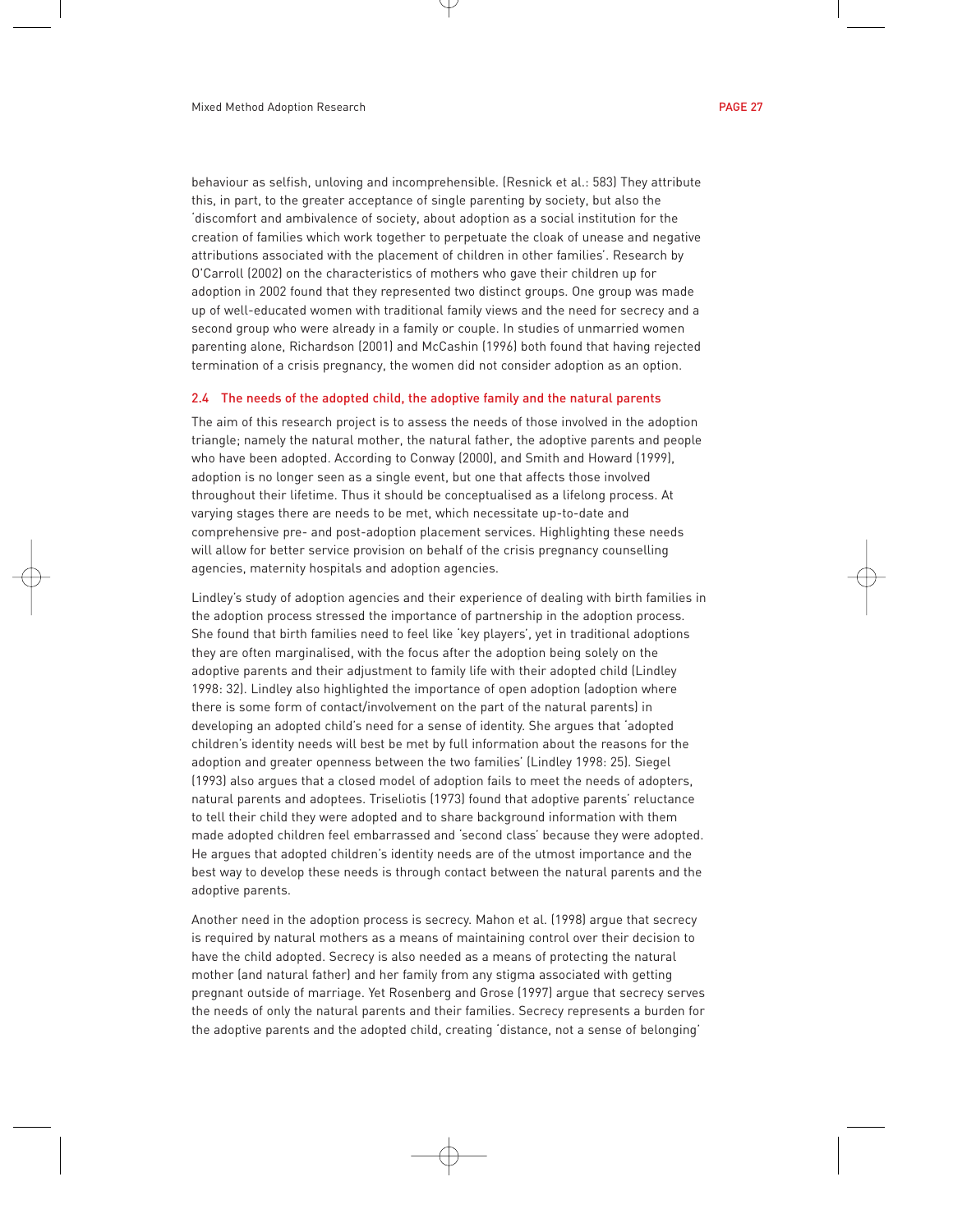(Rosenberg and Grose 1997: 25). These authors argue that adoptive parents need a steady information supply on natural parents in order to feel empowered to do their job as parents, while the adoptive child needs this information to be able to put his/her life into perspective, in order to develop a continuing sense of self. O'Carroll states that it is the task of social work to 'examine whether women need to be encouraged to reconstruct their pregnancies and make decisions based on honesty and openness rather than collusion and secrecy' (2002: 83).

The acknowledgement of grief and a sense of loss is another need in the adoption process. Namerow, Kalmuss and Cushman (1997) argue that we must recognise and support the feelings of loss, grief and regret experienced by a mother giving up her child and also how the adoption and these feelings impact on her life. Clapton (1997), in one of the few studies on the feelings of natural fathers, found them to have similar feelings of loss, grief and regret at the loss of their child, but they differed from natural mothers in that their feelings towards the child subsided over time, while the natural mothers stated the child was ever present in their thoughts. Contact with the adoptive parents and the child is something that can help ease these feelings, but Triseliotis argues that 'increasing contact brings with it increased pressure' and that there is a need for additional support from the adoption agencies to help all parties involved cope with this pressure (1973: 33). Lindley (1998) found that just over three-quarters of the agencies in her study offered post-adoption support to natural parents, adoptive parents and adopted children. Castle, Beckett, Groothues and the ERA study team, in their study of adult adoptees, found that while 'voluntary adoption agencies were strongly committed to providing support and assistance, social services departments' response to postadoption needs was more reactive because of general and competing demands on the department' (Castle et al. 2000: 55).

The needs of those involved in the adoption triangle are of the utmost importance and should be addressed and served by the adoption agencies and social work departments. The largest risk in not serving these needs properly is the incidence of trauma in the years following the event. Smith and Howard argue that adoption for adopted children 'means somebody loves you and somebody doesn't' and that this leads to trauma over a sense of identity and belonging (1999: 90). Natural mothers need their grief to be acknowledged and need support to help them deal with the feelings of loss and regret that this grief brings (Robinson: 2000). Lordan and Wilson also argue:

The need for supportive interventions using individual and groupwork techniques would appear to be relevant as the most effective means of enabling those women to share their experiences thereby validating their emotions and feelings and lessening their sense of isolation through offering support for each other (1998: 17).

Chippendale-Bakker and Foster state that natural mothers who have chosen and met the adoptive family seem emotionally better able to work through their decision to have their child adopted because they have a 'concrete sense of where their children are and what their children's upbringing will be' (1996: 351). The pros and cons of contact with the adoptive family and their child is something that needs to be fully considered in counselling natural mothers, as it could prove to be essential in determining their emotional and mental wellbeing post adoption. Cushman, Kalmuss and Namerow (1993) argue that the younger the woman placing her baby for adoption, the more emotional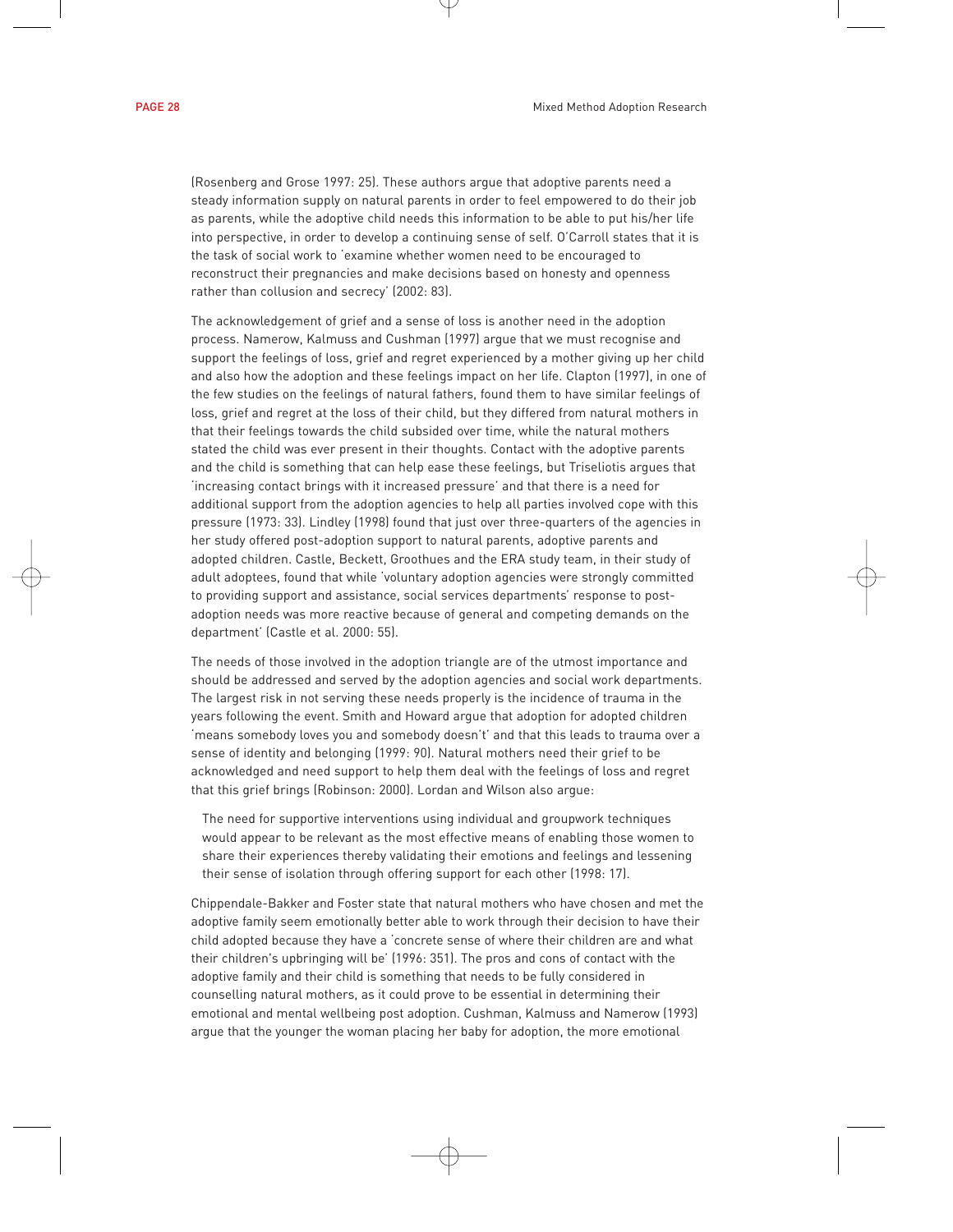support needed and that counselling strategies should be developed with this need in mind.

Castle et al. (2000) note the need for background information on natural parents so that adoptive parents can adequately explain the adoption to their child and have information to sufficiently assist their child's development. Adoption is not one single event in the lives of those involved; it is an event that conjures up many emotions, from loss on the part of the natural mother giving up her child, to joy at becoming a parent for the adoptive parents receiving the child. Such an emotional event requires support from those agencies involved to focus on and serve the needs of the natural parents, the adoptive parents and the adopted child, making sure that all are equal partners in the adoption process and that no-one is marginalised because of their part in it.

#### 2.5 Crisis pregnancy counselling

Very little research has been done in the area of crisis pregnancy counselling, especially in Ireland. Crisis pregnancy brings with it elevated emotions for women experiencing it, so counselling is of the utmost importance, no matter which option is chosen. The Lane Committee report for the UK Department of Health in 1974 stated that:

Counselling should aim to ensure that the pregnant woman has a full opportunity to make a reasoned assessment of her own wishes and circumstances, to obtain any advice she may need in reaching her own decision, and to secure that any after care facilities including social work help which she may need can be made available. In helping the woman to understand the implications of termination or the continuation of pregnancy, it is essential that counselling should be both non-judgemental and non-directional.

Winkler and Van Keppel, in their study on relinquishing natural mothers and adoption counselling, argue that it is 'inappropriate to view relinquishing mothers as women who have put their problems behind them' (1984: 2). The problem doesn't simply disappear after the event is over: all options to crisis pregnancy (parenting, adoption and termination) have lifelong consequences that need to be dealt with. Winkler and Van Keppel found that mothers who relinquished a child for adoption, when allowed to talk freely and express their feelings about the loss of their child, were better able to adjust to the effects of their decision. Their study recommended 'greater availability of counselling and support services for women who relinquished a child in the past and for women currently relinquishing a child' (1984: 3).

A greater need for counselling and support services, especially for women located in rural areas, was highlighted by Nic Gábhainn and Batt (2003) in their study on crisis pregnancy counselling in Ireland. In their study of crisis pregnancy counselling service providers and the women who use the services, they found that crisis pregnancy counselling services were primarily confined to the main urban areas. They saw this as a concern for rural women who may wish to use the service, but could be prohibited from doing so by barriers such as irregular public transport systems. Nic Gábhainn and Batt argued that 'the indirect cost of access, especially for rural women needs to be addressed' (2003: 148). They suggested providing an outreach network of localised GPs and accredited private counsellors and developing a telephone counselling service to make crisis pregnancy counselling more readily available to women in isolated, rural areas.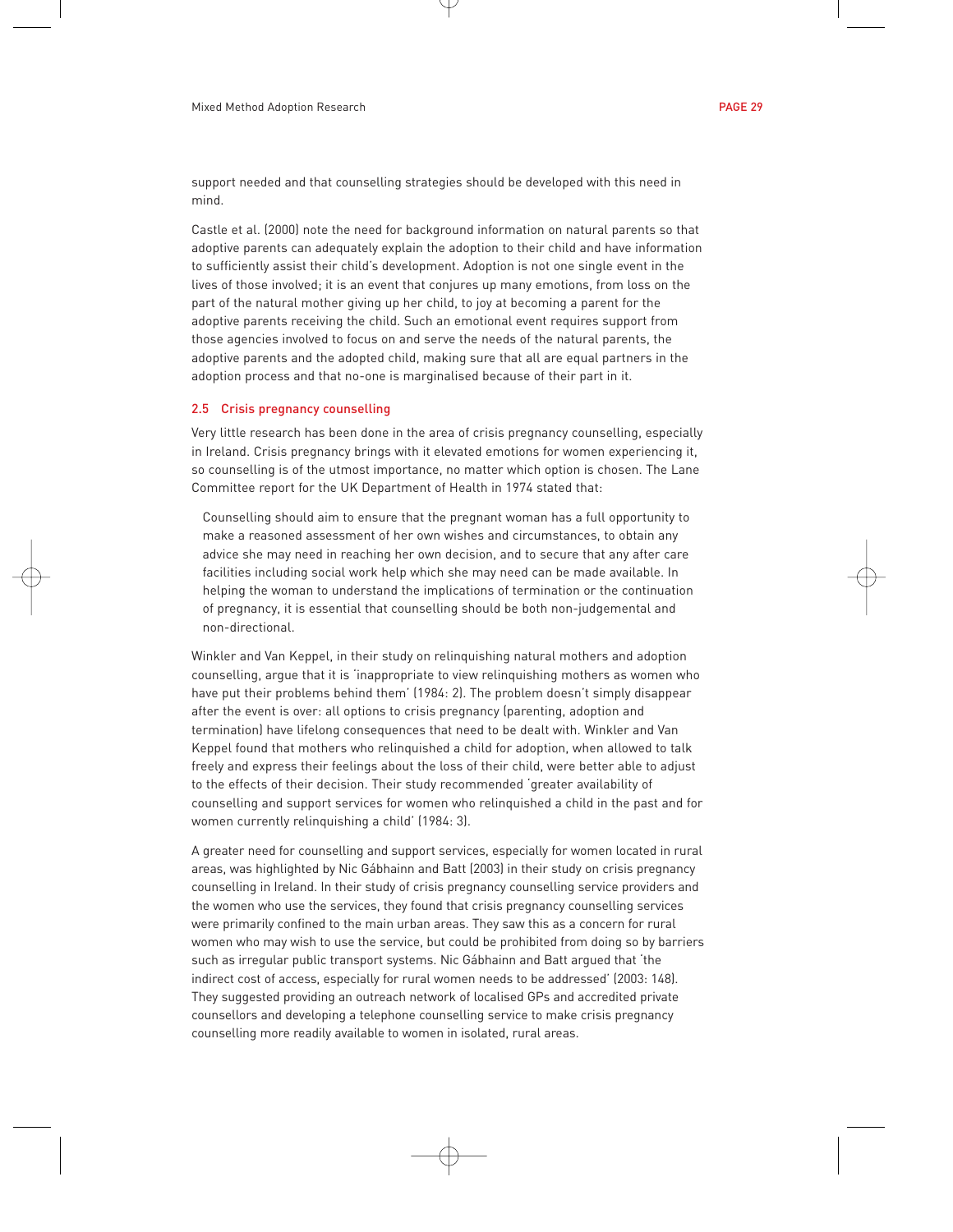Nic Gábhainn and Batt also discovered that counselling agencies reported that many women who attended crisis pregnancy counselling were unclear about what services were available to them. They recommended that 'advertising of services should be rationalised and maximised' (Nic Gábhainn and Batt 2003: 148). They also advised the use of the words 'unplanned' or 'unwanted' (as opposed to 'crisis') because for some women the pregnancy may not represent a crisis; by terming it 'crisis pregnancy' we may be 'creating barriers to services' for potential clients who don't see their pregnancies as crises (Ibid:138).

Among women who do not attend crisis pregnancy counselling, reasons for nonattendance are varied. Mahon et al. (1998) found that many women did not attend counselling because they felt they simply did not need it. Other women were unsure about the service provided and felt that if they enquired about a termination they would be breaking the law. Mahon et al. (1998) observed that women who decided to parent their children were less likely to continue with, or receive, counselling.

The reasons why women do and do not attend for crisis pregnancy counselling are complex and varied. What is clear is that there is a huge gap in crisis pregnancy counselling provision in rural areas in Ireland, and that many women in both urban and rural areas remain unclear as to what crisis pregnancy counselling provides and who it is for.

#### 2.6 Natural fathers: Silent partners in the adoption process?

Very little research exists on natural fathers in the adoption process, mainly due to the fact that it is the natural mother who has the most control in deciding whether to place the baby for adoption or not. There are various reasons for this: it is her body, so she should have the ultimate choice; some pregnancies resulting in adoption were the result of one-night stands; the relationship with the natural father was unhealthy or had finished in the aftermath of the pregnancy; he was not informed of the pregnancy due to personal reasons. In many instances the natural mother chose to keep her pregnancy secret and the natural father was not informed. Richardson (2003) states that the natural father is often ignorant of his child's existence, as it is the responsibility of the natural mother to disclose his identity or not. Some natural fathers excluded themselves from the adoption process, wanting nothing to do with the baby. Milotte argues that this secrecy protected men and that 'it is conveniently forgotten that for every shamed birth mother there was an anonymous birth father, desperate to cover his tracks' (1997: 195). Sachdev (1984) poses the question as to whether men have responsibility for the results of their sexual activity, or has the total responsibility fallen unfairly on women? Is it women who take control of the decision to place a child for adoption or are they forced into the decision by a lack of support from the baby's father?

Since 1998 natural fathers have had the right to be heard by the Adoption Board in relation to their child's adoption application. In 2002 only 13 fathers attended the Board to be heard on adoption applications, compared with 19 in 2000 (An Bord Uchtála 2003). The adoption agency must contact the natural father prior to the placement of the child for adoption, where they know his identity. However, the mother may not know the identity or whereabouts of the father or may refuse to provide the adoption society with the information. Where this latter occurs the agency must counsel her to attempt to obtain her co-operation. Should she still refuse to reveal the identity of the father then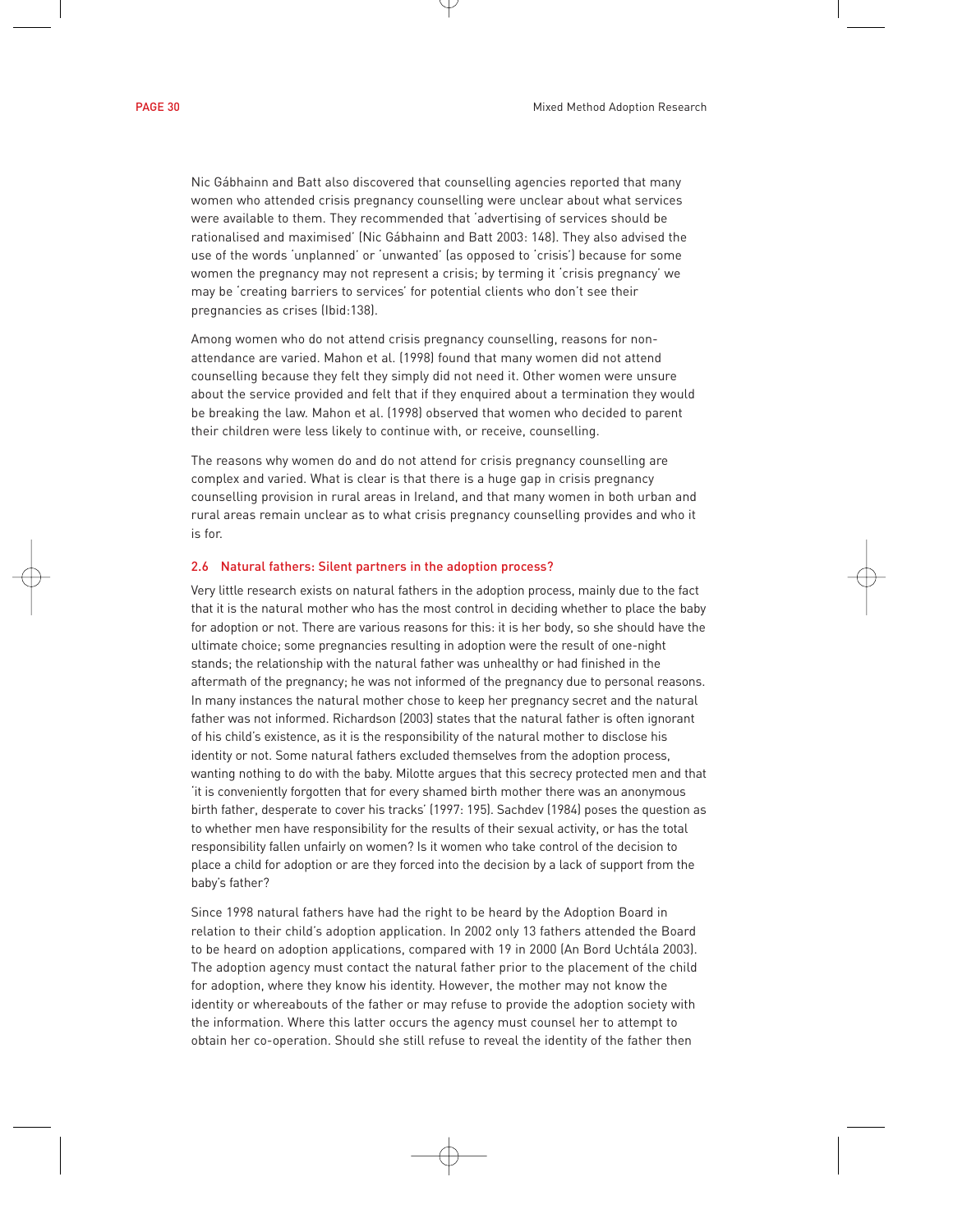the adoption agency must furnish the Adoption Board with a written report of the counselling that the agency has provided and the Adoption Board may only authorise the agency to place the child for adoption if they are satisfied that all reasonable steps have been taken to procure the assistance of the mother in obtaining the information. (Shannon 2005:298). O'Carroll's (2002) study of traditional adoption in Ireland found that only 17.5% of natural fathers were registered on the child's birth certificate, 41.3% were unaware of the baby, and 22.2% of the natural fathers were unknown to the natural mother. The natural fathers in Clapton's study 'felt their child's welfare was beyond their control' and that it lay solely with the natural mother (2001: 52).

There exists a belief that fatherhood is something that is defined through active parenting, while motherhood is birth (Clapton 2001). Mothers have a 'birth' right to decide what's best for their child, whereas fathers gain their experience through social caring of the child. Clapton disagrees with this, asking how, then, could the natural fathers in his study have 'a continuing connection in respect of their child' which 'occurs in the absence of ever having seen the child or at most having had a brief glimpse' (2001: 58).

It appears that the lack of involvement on the part of the natural father is significant, whether this be due to the natural mother's secrecy or to the father's own refusal to acknowledge the child. The question arises as to whether the natural fathers are making themselves unavailable for involvement or whether they are marginalised in the adoption process by the natural mother and the adoption agencies. O'Carroll argues that 'a specific social-work service for fathers involved in adoption needs to be developed' and 'further legal steps need to encourage fathers to find their place in their children's lives' (2002: 82). For the children deprived of their paternal heritage or for natural fathers who are unaware of their child's existence, this should not be a recommendation but a necessity.

Loftus (2004) undertook a study on the changes in natural father involvement in stepfamily adoption in Ireland following the introduction of the Adoption Act 1998. She found that there was an increase in involvement of natural fathers in relation to step-family adoption and that most natural fathers were included in the adoption process by 1999. However, this study does not address the issue of the involvement of fathers in the traditional adoption process. Nevertheless, Loftus makes the point that further research is needed to fill this void in knowledge about natural fathers. McKeown, Ferguson and Rooney (1998) and Clapton (2003) have addressed the question of whether natural fathers should be accorded equal rights to natural mothers irrespective of marital status. As Loftus points out, 'The question of equal rights for birth fathers has implications for practice' (2004: 64). While recognising that there is a need to engage with men it is not always useful or desirable when considering the best interests and welfare of the child and also the best interests of the mother.

#### 2.7 Decision making in crisis pregnancy

The important aspect of decision making in crisis pregnancy is helping women to choose wisely. It is not about what to choose but how to choose. In making a decision individuals are influenced by a range of factors, such as habit, the influence of social groupings to which they belong, access to information about the positive and negative aspects of any decision outcome, their own experiences, and emotional and psychological makeup. The effect of these psychological and sociological factors leads individuals to make decisions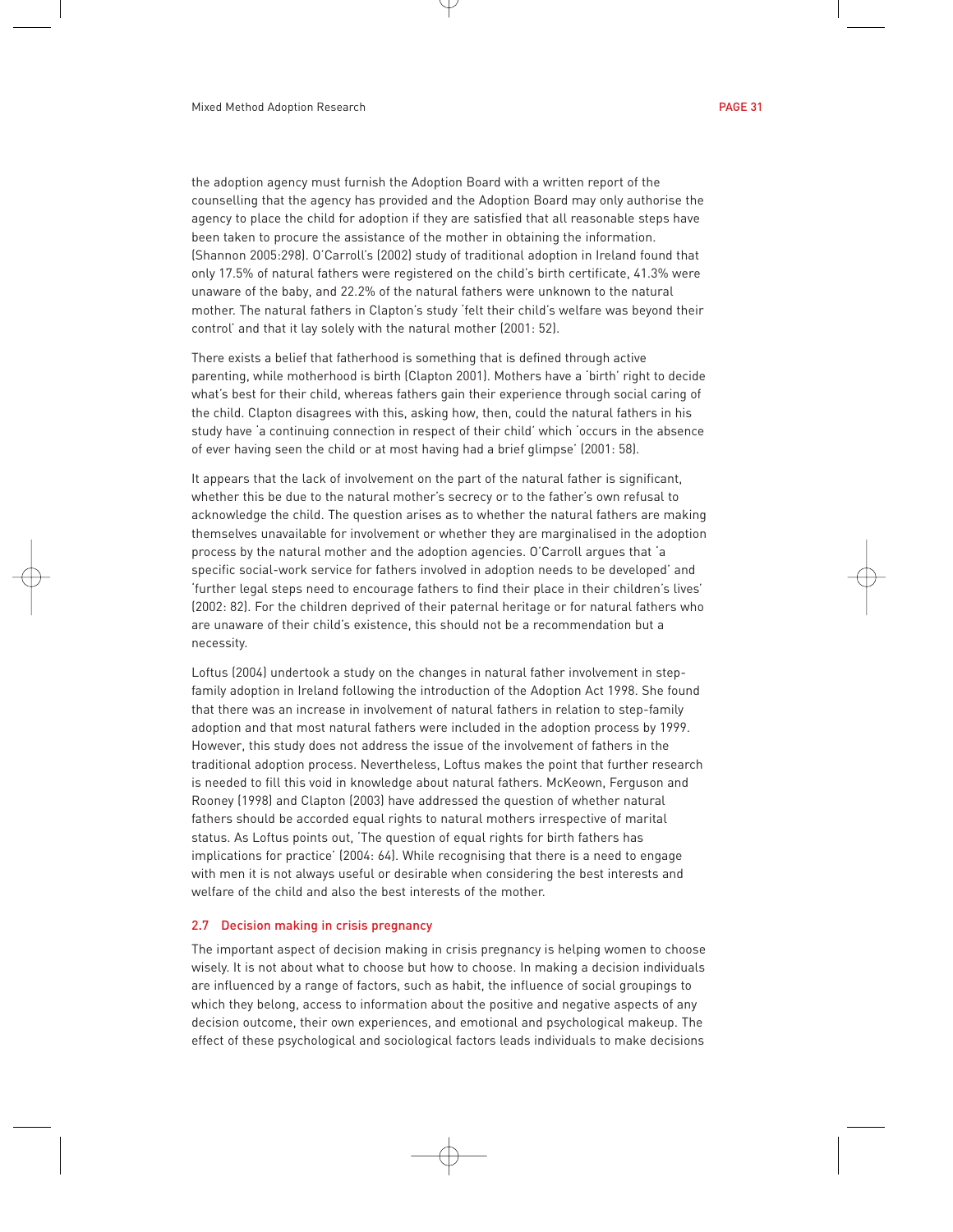and to take actions that are not necessarily rational. Therefore, a range of factors may lead individuals to act in ways that are not rational. In addition, it is argued by Aguilera (1998: 104) that an unwanted pregnancy creates a crisis in a life of any woman, and symptoms of anxiety, depression and disorganisation are common. Within such a crisis the ability to make rational decisions is impaired due to the level of emotional disequilibrium that results from the crisis situation. In this situation Elster (1991: 214) argues that it is highly likely that women will make decisions that are influenced by emotional issues, social norms and past experience, rather than a rational basis. Further, Levi (1991:139) has argued that 'what others are doing is likely to influence one's perceptions of what one should do', and that an individual's choice affects and is affected by the choices of others. Thus, the decision of the woman with a crisis pregnancy may be affected by the norms in relation to pregnancy resolution in her culture or subculture or by the decisions of her family to accept or reject her as a single mother. Given that the social norms relating to crisis pregnancy are related to increased numbers of women choosing termination or parenthood, the chance of women placing their baby for adoption is becoming increasingly unlikely. Thus it can be argued that the decisions may be the result of changing norms rather than a clear understanding of outcome and a rational decision based on the individual's examination of values, goals and cost/benefit analysis of any particular decision outcome (Richardson 1993).

#### 2.8 Decision making in adoption: to place or not to place

What makes a natural mother decide to have her baby adopted? Research indicates that there are two main groups of women placing babies for adoption. There is a group of welleducated women who value the traditional Irish family and the concealment of an unplanned pregnancy that adoption offers them and there is a much smaller group who are already in a family or couple relationship with the baby's father. O' Carroll's (2002) study of traditional adoption in Ireland found that the typical mother placing her baby for adoption in 2000 was aged 21-25, unmarried, Roman Catholic, a student, from the Mid-Western Health Board area and contacted the adoption agency 0-2 months after the baby's birth. 82.5% of the women who had their child adopted in 2002 opted for the traditional, closed model of adoption (no contact) with only 17.5% opting for open adoption.

Flanagan and Richardson (1992) found that those women who placed their babies for adoption concealed their pregnancy longer, informed their parents later and were less likely to tell the father than those women who decided to keep the baby. Richardson (1993) found that the decision not to place the baby for adoption was positively correlated with the natural mother's relationship with the baby's father. She was more likely to keep her baby if she thought her relationship with the natural father was going to be long term; yet Richardson (1993) also notes that the natural father's role and even the natural mother's own father's role in the decision-making process was 'insignificant' (1993:228).

Mahon et al. (1998) argued that there was a fear among unmarried mothers of being stigmatised as a lone mother, or for being pregnant or sexually active outside of marriage; there was also a fear of their own families or the baby's father being stigmatised. This fear of stigmatisation led some women to keep their pregnancies concealed. Secrecy allows the natural mother to have control over her decision making. If she were to disclose the adoption to the baby's father, he could exercise his paternal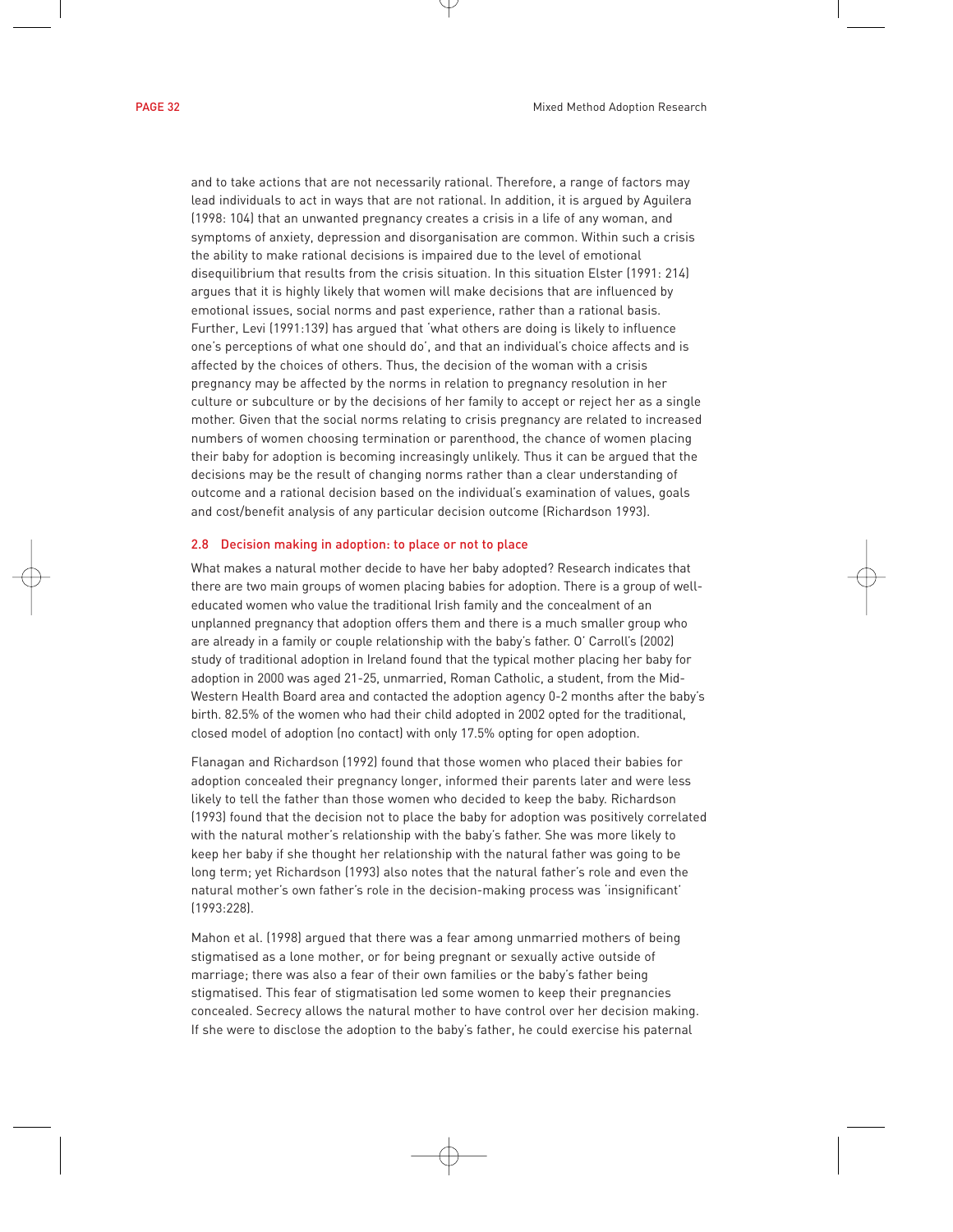right to the child, leaving her no longer in control. O'Carroll (2002) argues that adoption agencies and health boards, who place children for adoption, need to consider whether secrecy is best for all involved in the adoption process, or if it only becomes problematic in the latter stages for the natural parents, adoptive parents and the adopted child.

Richardson (1991) found morality to be a significant influence on whether to place the baby for adoption or not. Natural mothers saw adoption as a better life for their baby. Mahon et al. (1998) also cited 'a better life for the child', along with 'making two people happy' and 'the child having two parents' as the main reasons for deciding to place the child for adoption. Richardson (1991) argued that other influential factors in placing were support from family members, the relationship with the father, and knowing friends and siblings in similar circumstances.

Chippendale-Bakker and Foster stated that 'life goals of the biological mother have traditionally been found to be indicators in support of an adoption decision' (1996: 347). They also discovered that the involvement of the natural mother's parents exerts a 'proparenting' effect: the more involved the natural mother's own parents were in the decision-making process, the greater the likelihood of her keeping the baby. Chippendale-Bakker and Foster (1996) also argue that 'adoption planning' alleviates the natural mother's ability to form a relationship with her child, thus allowing her more control over her decision to place her baby, or not (1996: 349).

Deciding to place a baby for adoption is not an easy decision. Research indicates that mothers weigh up the pros and cons of adoption before making a decision (Mahon et al. 1998, Cushman et al. 1993). With adoption as an option the mother is allowed 'more time to think' about her decision. Research argues that by keeping her pregnancy a secret, a woman maintains control over her decision making. Secrecy and collusion allow the natural mother to make her decision in a safe environment. What crucially needs to be addressed in the counselling process in crisis pregnancy and adoption, however, is whether such secrecy is beneficial or detrimental to the natural mother's emotional, social and mental well-being post adoption.

#### 2.9 Changing times, changing trends: The growth of 'open adoption' and alternatives to adoption

Traditionally, adoption has been of the 'closed' variety, yet in recent times the advent of 'open adoption' has occurred. 'Closed' adoption means that the natural parents and natural-family members have no contact with the adoptive parents or the adopted child after the adoption. There is no consensus, however, on an exact definition of open adoption, as each family's arrangements regarding their level of contact is different. Siegel defines 'open adoption' as adoption in which:

The birth parents or other birth family members and adoptive parents share with each other some sort of information about themselves and have some sort of contact before or after the adoption takes place, either by letter, phone or face-to-face meetings (2003: 410).

This would include meeting and/or choosing the adoptive parents before the adoption, letters, photos, phone calls from the adoptive parents about the child, and also the exchange of background information between both sets of parents. Research on open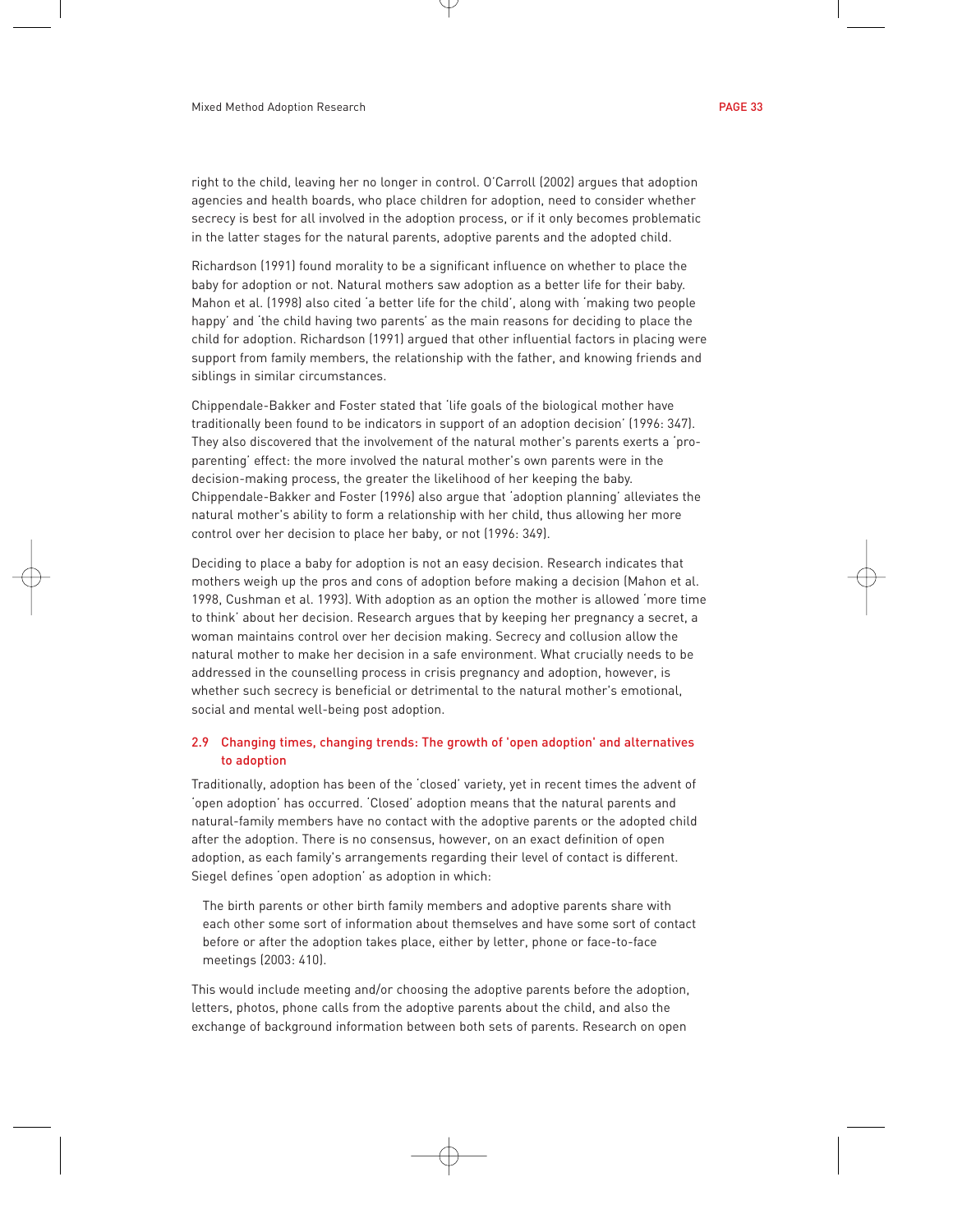adoption in Ireland is very slight, since traditional or closed adoption has been the norm up until recently. There is evidence of an increasing trend for open adoption in Ireland, but very little of this has been documented. The Adoption Board's Annual Report in 2001 states:

An increasing number of domestic non-family adoptions ('agency' adoptions) are 'open' adoptions i.e. the birth parent or parents retain a degree of contact with the child (usually one or two visits a year) after the adoption order is made (p8).

O'Carroll's (2002) study of traditional adoption in Ireland in 2000 revealed that the majority of adoptions that year were closed (82.5%), while only 17.5% were open. Open adoption is very difficult to quantify, as it is merely a goodwill arrangement between the natural parents and natural family, and the adoptive parents. It has no legal footing and there is no legal basis for enforcing it. The Adoption Board 2002 Annual Report recommends:

Legal provisions [should] be put in place to ensure, that where a birth parent wishes to have continued contact with his or her child after the making of an adoption order, such contact can be made a condition of the adoption order and would be legally enforceable (p8).

Open adoption brings with it many fears and disadvantages but also can involve many advantages and joyous emotions. The question is: whose best interests are served by the increased contact that open adoption brings? Many argue that meeting adopting parents and maintaining contact with the adopting family puts a natural parent's mind at ease (Lindsay 1987, Chippendale-Bakker and Foster 1996, Cushman et al. 1997). In her study of adoptive parents' feelings on open adoption (seven years after the adoption), Siegel (2003) found that all adoptive parents expressed contentment with the openness in their adoptions and that their initial fears of open adoption did not materialise over time. Triseliotis (2000) argues that openness in adoption is vital for the adopted child's identity development. Having access to background information on his/her natural parents allows the adopted child to structure a fully holistic sense of self. Yet, not all open adoptions bring benefits. Rosenberg and Grose (1997) argue that controversy still continues over whether, and the extent to which, contact between natural and adoptive family members serves the interests of the child who was adopted, the natural parents or the adoptive parents.

Siegel notes that openness in adoption may set the stage for "birth parents interfering in the adoptive family's life, complicating the child's identity formation, interfering with the bonding between the child and the adoptive parents". She also states that openness "impedes the development of the adopting adult's parental role" (2003: 410).

Sachdev's (1992) study of adult adoptees who were reunited with their birth parents showed that the majority of adoptees were satisfied overall with the reunion (86.9%) and found that their relationship with their adoptive parents was largely unaffected or improved significantly following the reunion with their natural mother. He argues that this demonstrates that secrecy and closed adoption fail to safeguard against unwanted intrusions by the triad members (natural parents, adoptive parents and adopted people). All secrecy and closure do is to promote 'fears and misconceptions about each other's motives', which doesn't serve the interests of the adoption participants at all (Sachdev 1992: 66).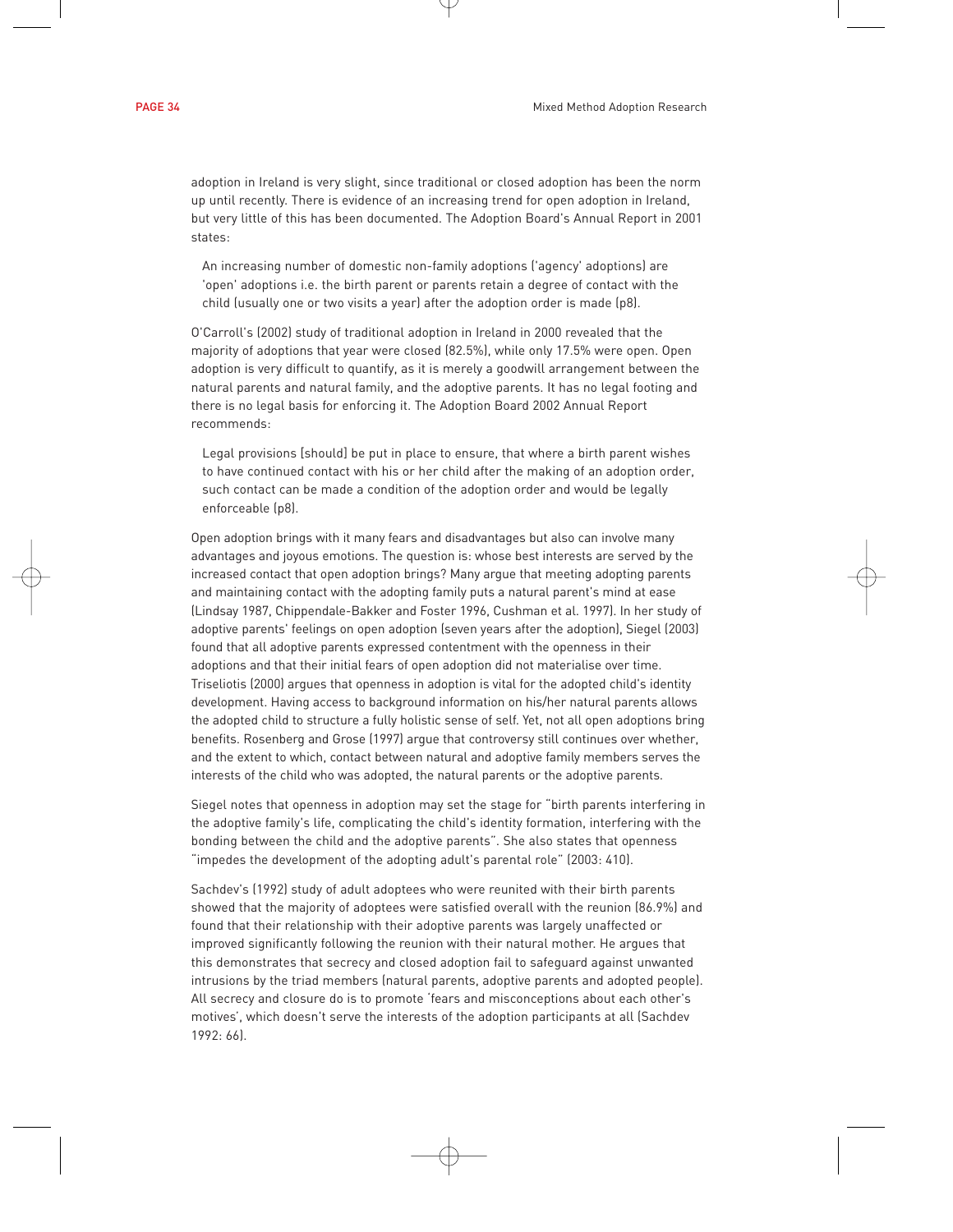This has important implications for social-work practice. Sachdev (1992) argues that social work needs to develop counselling methods to support those involved in adoption, to help them manage the pain that contact may arouse and understand the importance to the child that contact is sustained. She contends that this may reduce the possibility of opting out of contact arrangements. Siegel maintains that agencies and social workers involved in adoption should 'not focus on promoting any one type of openness but on helping families formulate an arrangement that suits their unique needs' (2003: 416). Sachdev argues that the resistance of legislation and adoption agencies to restructure the adoption process to promote more openness and contact in adoption arrangements serves to protect the adoptive parents from 'losing the love and loyalty of their child' (1992: 66). However, this loss of love or loyalty does not usually happen in practice, as the majority of adoptees' relationships with their adoptive parents remained unaffected or improved as a result of a reunion with their natural mother. As Sachdev argues:

It is time that social work professionals abandon their reactive stance if they truly want to serve the best interests of adopted children. The motivation for confidentiality is based on preserving the interest and welfare of adoptees, when, in fact, they feel resentful towards professionals because they have been denied access to the facts of their birth heritage which rightfully belong to them (1992: 67).

Rosenberg and Grose (1997) state that instead of encouraging secrecy, adoption agencies should be endorsing openness and offering assistance to those involved in the adoption process. For example, helping adoptive families deal with their child's complex feelings about having two sets of parents, providing a safe environment for natural mothers to reconstruct their experience of pregnancy, delivery and relinquishment, or holding triad support groups to reduce families' sense of isolation and alienation.

With the number of adoptions falling each year and the somewhat negative attitude to adoption that exists in the public sphere, there has been a plea for alternatives to adoption, such as long-term foster care and extended guardianship. Brooks (2001) argues that the law should be promoting alternatives to adoption instead of heavily emphasising adoption only. Brooks makes a case for two alternatives to adoption: subsidised guardianship and cooperative adoption. Subsidised guardianship is where a guardian is appointed to the child, but parental rights to the child are not terminated and thus a relationship between parent and child can continue. The 'subsidised' element is that there is a financial subsidy given to guardians as an incentive when they give the child a permanent home, which they might not have been able to do without financial assistance. Co-operative adoption is an adoption where there is some element of enforced continuity between the birth family and the adoptive family. The level of continuity ranges from the exchange of information and photographs to continuous contact and is enforced by a legally binding agreement. It is what open adoption would be if it had legal status instead of being a goodwill arrangement. This type of adoption requires the co-operation of all members of the adoption triangle and ensures that needs such as the child's identity development, the natural family's need for ongoing contact and adoptive parents' access to valuable background information are met. Brooks argues:

Proponents of co-operative adoption are convinced that it meets the needs of all members of the 'adoption triangle': the adopted child, the adoptive family and the birth family (2001: 52).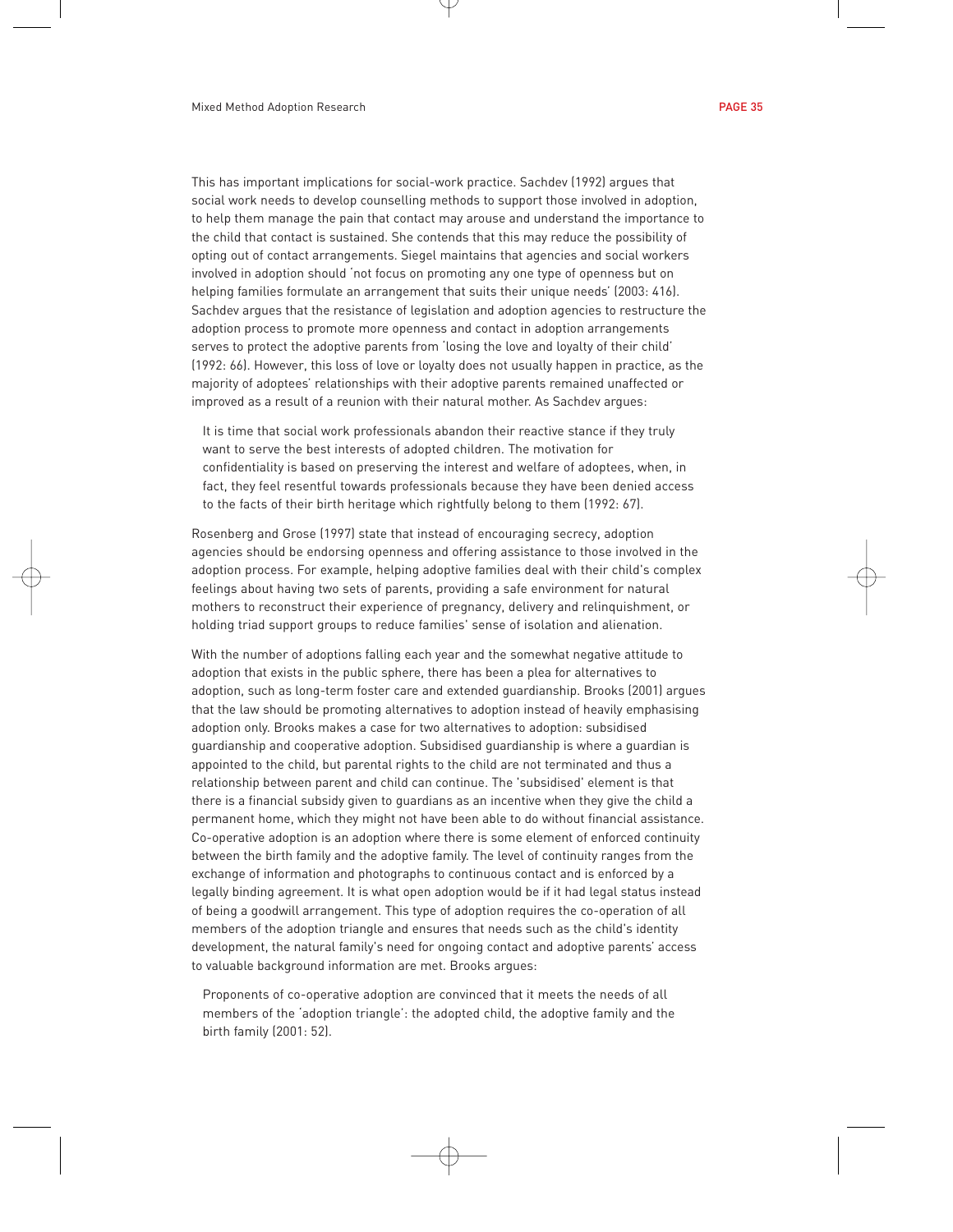What emerges from the literature is that 'closed' adoption, characterised by secrecy, does not serve the best interests of those involved in the long term. Natural parents continue to struggle with their grief and sense of loss, adoptive parents are lacking in information on their child's natural parents and are unable to answer any questions the child may have, and adopted children feel that they have gaps in their life history. 'Open' adoption, or its alternative 'co-operative adoption', where there is contact, allows the natural parents' knowledge that their child is being looked after properly, it allows adoptive parents background information to explain the adoption to their child and provides the adopted child with a more holistic sense of self. Siegel contends:

Rather than protecting birth and adoptive family members from contact with each other, the social worker's role can be reconceptualised as facilitating the process by which families reach out to one another (2003: 417).

# 2.10 Supported accommodation and crisis pregnancy

Many women are housed in supported accommodation during their crisis pregnancy, and for a time afterwards, to allow them space to come to terms with their pregnancy and to work through their decision making. Supported accommodation is defined as:

Semi-independent accommodation, with a support programme in place which is accessed either directly on-site or through external agencies. The accommodation caters either for pregnant young girls and women or lone mothers with children or both, who may be out of home as a result of a crisis pregnancy. It is time limited and provides a pathway to independent living (Keogh 2003: 80).

In her study on supported accommodation in Ireland, Keogh argues that for many women being in supported accommodation 'gave them a life chance and an opportunity to develop and grow as women and mothers in a positive environment' (2003: 76). Supported accommodation is vital to women with a crisis pregnancy. Keogh argues that 'one of the first things women in crisis need is a safe, warm and welcoming place where they can access emergency accommodation on a temporary, short term basis' (2003: 80).

Keogh (2003) also highlighted the lack of supported accommodation for pregnant women with drug and alcohol problems. She also found a serious shortage of supported accommodation for pregnant women with more than one child. There was only one supported accommodation centre in Ireland that accepted women with a crisis pregnancy who had more than two children. Keogh (2003) advocated that because of the huge need for more supported accommodation, it should be available in each local authority within Ireland and available to all women of all ages with a crisis pregnancy, no matter how many children they have.

The importance of supported accommodation as a safe haven for women with a crisis pregnancy is unquestionable; unfortunately many centres that provide supported accommodation have limited beds and restrictions on who may avail of these beds.

### 2.11 Search and reunion in the adoption process

Irish research into search and reunion experiences of those involved in the adoption triangle is somewhat insufficient. Search and reunion refers to the quest by an adopted person to find their natural parent (the search for a natural parent can also be initiated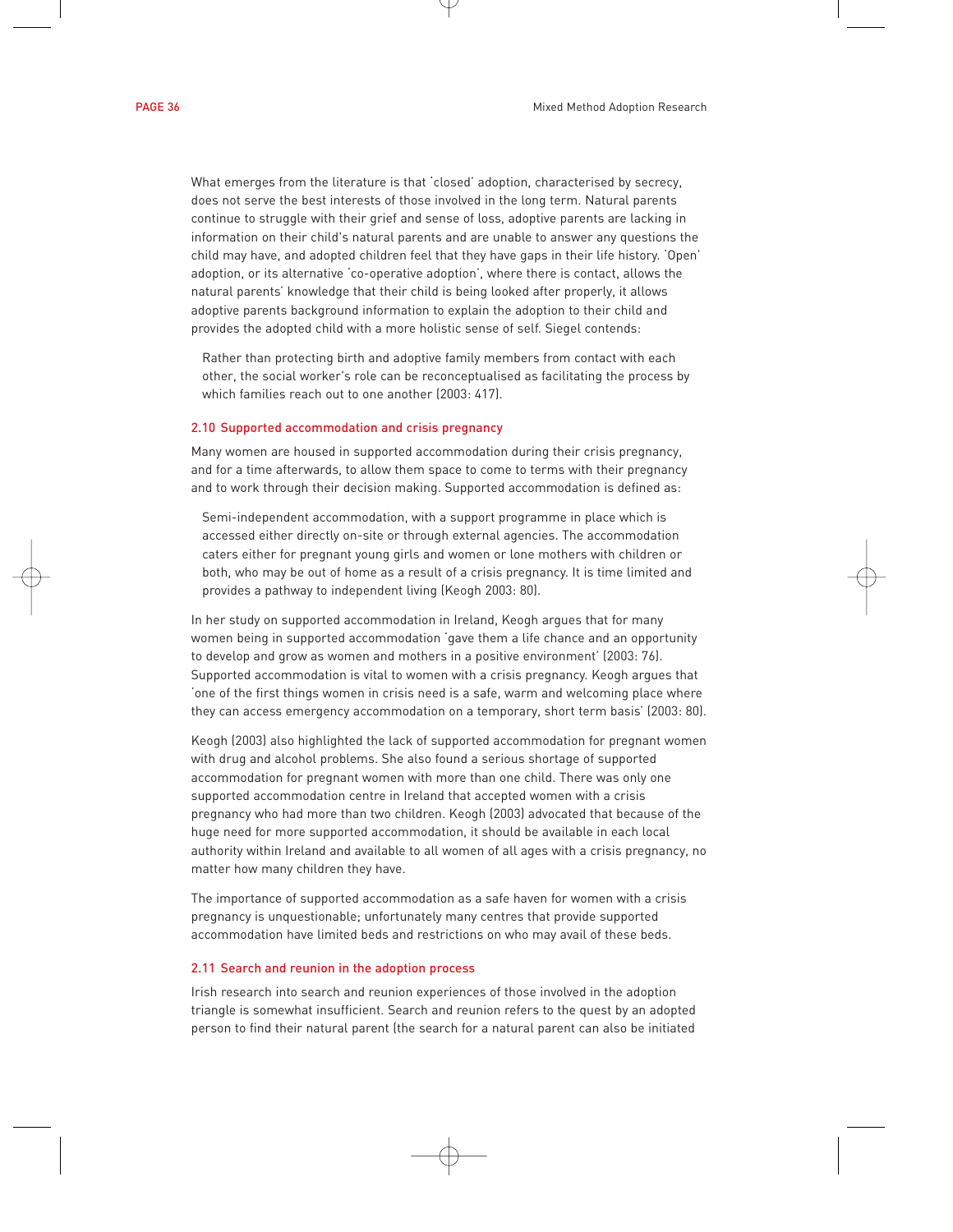by the adoptive parent(s)) or the quest by a natural parent to trace their biological child who has been adopted. Richardson argues that in Ireland today, 'access to information and attempts at tracing and reunion take place in an unstructured and unregulated way' (2003: 17). An adoptee must be over 18 to commence a search for their natural parents and must apply to the Adoption Board, who then decide whether or not to release the information. Adoption agencies also provide a search-and-reunion service, where adopted people or natural parents can contact them for information. Such information is veiled from adoptees, natural parents and adoptive parents on the premise that it safeguards all involved in the adoption process from unwanted intrusion (Sachdev 1992). There were 852 search-and-reunion enquiries made to the Adoption Board in 2001 (An Bord Uchtála 2002: 12).

Many studies have been carried out on the effects of search and reunion on adopted people, natural parents and adoptive parents. Andersen (1989) discovered that there were two main motivations behind an adoptee's search for their biological parents: adventure and therapy. Search as adventure was seen by the adoptee as reuniting with their biological family for the purpose of being together and sharing future experiences. Search as therapy provided access to one's origins, medical history, reasons why they were placed for adoption, whom they look like and knowledge of one's own identity. Search as adventure was seen as dramatic or exciting, whereas search as therapy was more complex. Overall, adoptees found their reunion experience to be a positive one. Pacheco and Eme (1993) found that 86% of the adoptees in their study saw their reunion with their natural mother as 'positive', and the majority of adoptees felt that the reunion improved their self-concept, self-esteem, emotional outlook and their ability to relate to others (1993: 58). Sachdev (1992) also found the majority of adoptees to have 'no regrets' at their reunion with their biological mother (1992: 64). He also found adoptees to have a more cohesive sense of identity at being able to connect themselves for the first time with their generational line, and a sense of relief at not having to dwell any longer on fantasies and bewilderment about their genealogy. However, Andersen warns that search and reunion is not always positive. He argues that the images of mothers and their children embracing on television:

Conjure up promises of joyous moments to be shared together, rather than deliberations of how the reunion might alter the adoptee's sense of inferiority or the biological mother's feelings of guilt (1989: 624).

The impact of search and reunion on adoptive parents is not widely documented. Adoptions are often 'closed', with no contact in order to protect the feelings of adoptive parents, for fear that a natural mother's involvement directly in their lives might impede their ability to parent. The majority of the adoptees in Sachdev's (1992) study confided in their adoptive parents that they were going to look for their natural parents and after the reunion found their relationship with their adoptive parents had been unaffected or had improved. Silverman, Cambell and Patti (1994), in their study on adoptive parents' views on search and reunion, discovered that the more 'open' the adoptive family was with the adoption in general, the more they understood their adopted child's need to find their natural parents. The adoptive parents in the 'open families' did not feel the reunion to be any threat to their competence as parents. However, those parents in 'closed' families, where the adoption was a "taboo" subject, were less likely to give their blessing to the search and felt threatened by the reunion, seeing it as their failure as parents.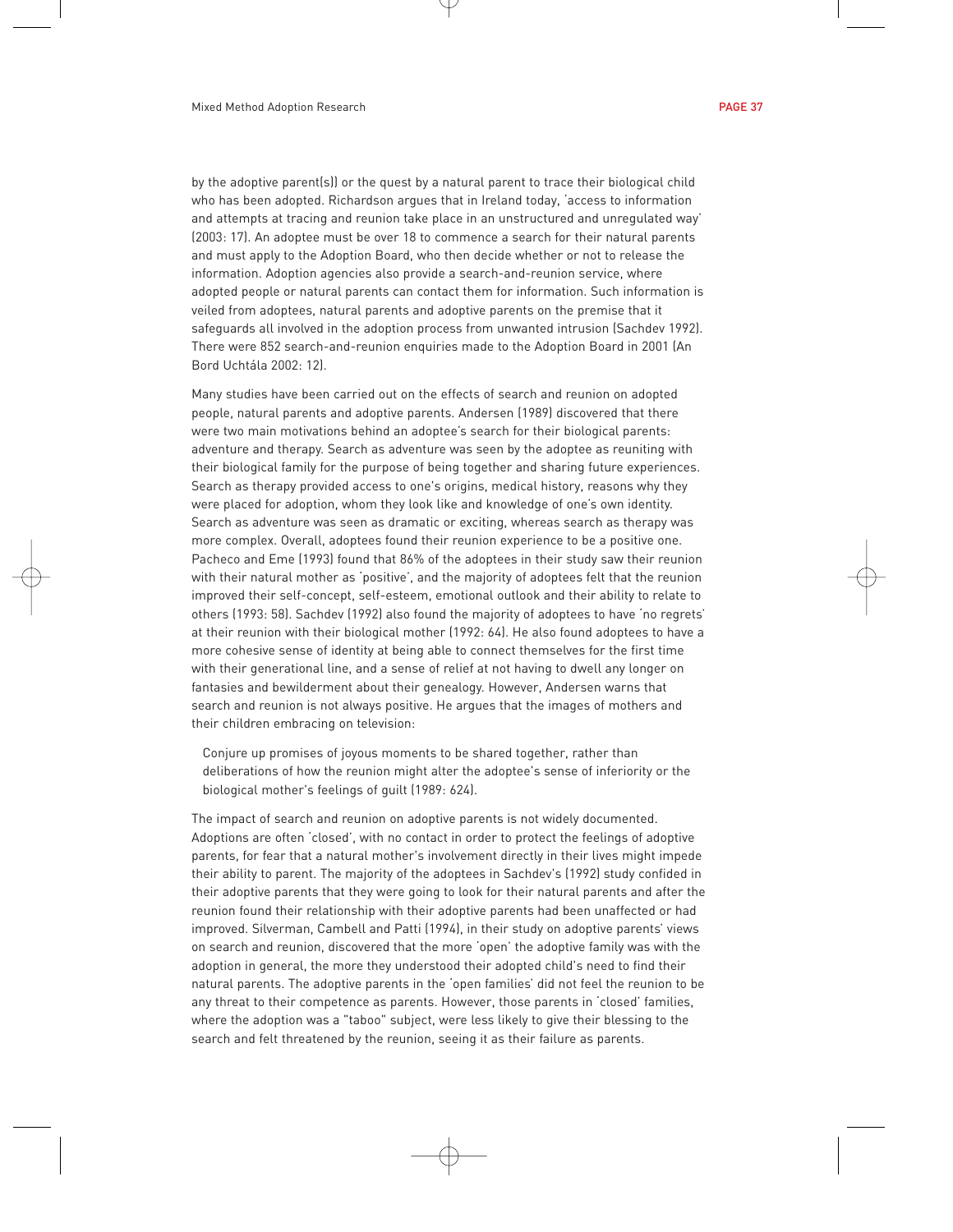Search and reunion engages powerful emotions of loss, guilt, regret, shame, happiness, and desertion—to name but a few. Adoption agencies and social workers need to be sensitive to such emotions when dealing with adopted people, natural parents and adoptive parents. Silverman et al. (1994) argue that intervention in the adoption triangle by professionals should promote openness and flexibility. If families are helped to understand from the beginning, they may not feel as threatened or as uncomfortable with the notion of contact and reunion. With knowledge, we feel more secure; when things are hidden, fear and discomfort sets in.

Adoption professionals should be encouraging future adoptions to be 'open' and helping adopted people, adoptive parents and natural parents to manage their degree of contact effectively so that it benefits all parties involved.

# 2.12 Conclusion

What is evident from the literature is that the adoption process—as well as crisis pregnancy—is not a single event in the lives of those involved, but something that remains ever present in their everyday lives, either consciously or unconsciously. It is a mistake to think that people who experience adoption and crisis pregnancy only need counselling, support and assistance in the immediate aftermath of the event. Counselling agencies, adoption agencies and social work professionals need to develop a strategy that realises this, and that caters for the ongoing and very real needs of natural parents, adoptive parents and adopted children. Secrecy and keeping the members of the adoption triangle hidden from one another needs to be replaced with openness and a sharing of experience. Some mechanism has to be found to avoid the need for remaining hidden if we are to be able to start helping people. It is also clear that there is a dearth of research on the contemporary issues in adoption in Ireland; this needs to be addressed as soon as possible.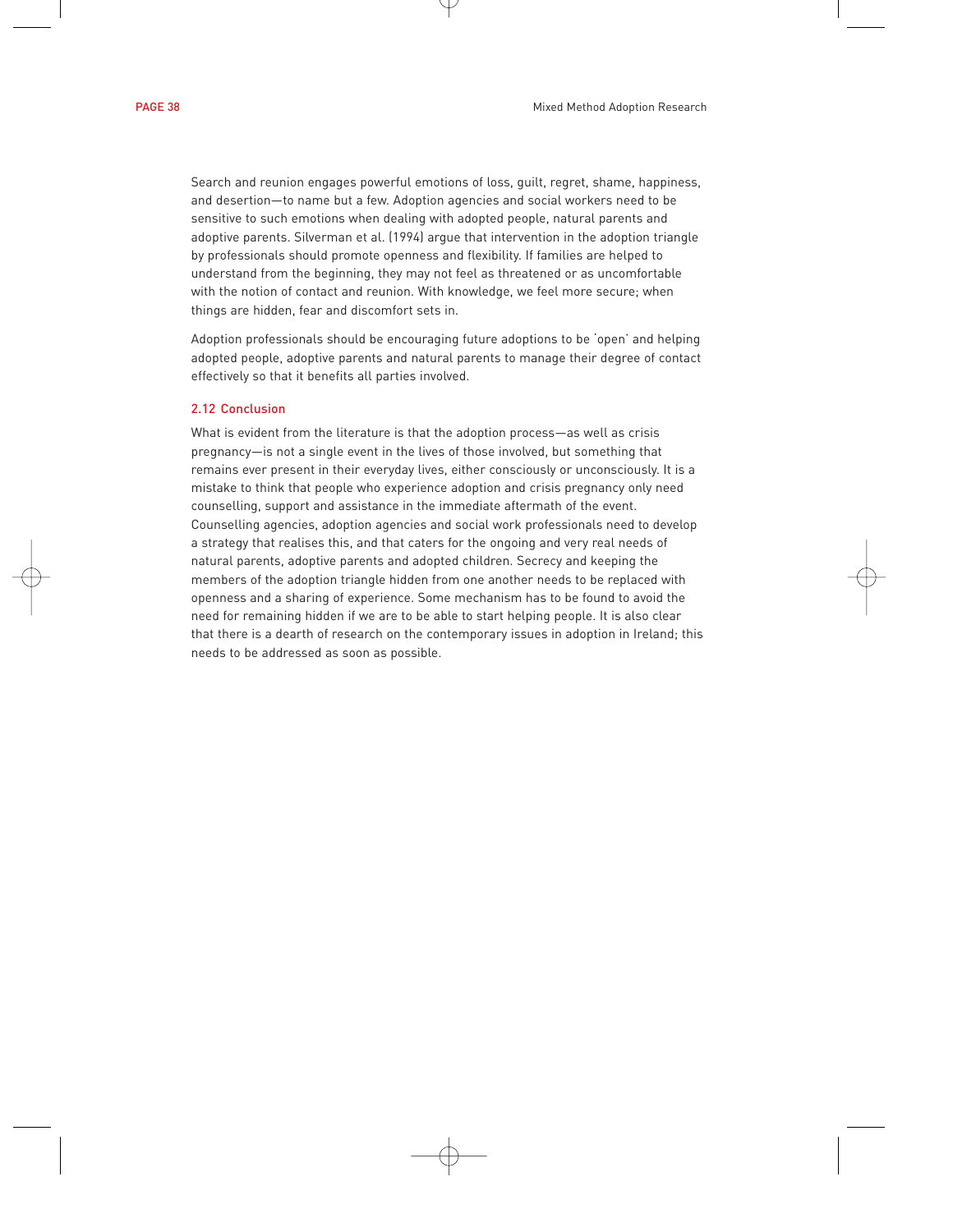# 3.0 Research methodology

#### 3.1 Introduction

This chapter will outline the research objectives for the study. It will then discuss the mixed method research approach employed to address these objectives. This will be presented by considering the component parts to this methodology: documentary research, quantitative research, qualitative research and critical case analysis. The outcome of the various methods will be discussed in each section. Finally, ethical issues and limitations of the study will be identified.

#### 3.2 Mixed-method approach

The research was designed as a small-scale, short-term exploratory study. The year 2002 was selected as being the last year for which completed figures were likely to be available and it was also the last year of completed statistics published by the Adoption Board.

A triangulation (mixed-method) approach was employed with this research. Marshall and Rossman argue that using data from different sources 'can be used to corroborate, elaborate or illuminate the research in question' (1995: 144). May (2001) suggests that the main advantage of using a mixed-method approach in research is that it allows difficulties with one method to be resolved by another. For example, quantitative questionnaires give no room for probing for further information, whereas qualitative interviews can.

Several preliminary steps were taken in order to identify possible informants and other sources of data. Building up relationships with service providers and other organisations was an important aspect of the research. Other steps were taken, as outlined below:

- Application was made to the Chairperson of the Ethics Committee in UCD, and clearance for the study was obtained.
- A formal presentation was made at a meeting of the Council of Irish Adoption Agencies with regard to the nature of the research to be carried out, in order to secure their co-operation.
- A meeting was held with the Senior Social Worker from the Adoption Board, the Research Adviser from the Crisis Pregnancy Agency and the researchers.

Through personal contacts, the researchers were able to make initial contact with professionals in the field of crisis pregnancy and adoption. The professionals concerned were mostly social workers.

# 3.3 Research methods

# *3.3.1 Documentary research*

A literature review was undertaken to provide a context for the study within the framework of statistical information available on adoption in Ireland. The literature review established the theoretical and policy context of the study. Other data sources were also accessed in the documentary research process.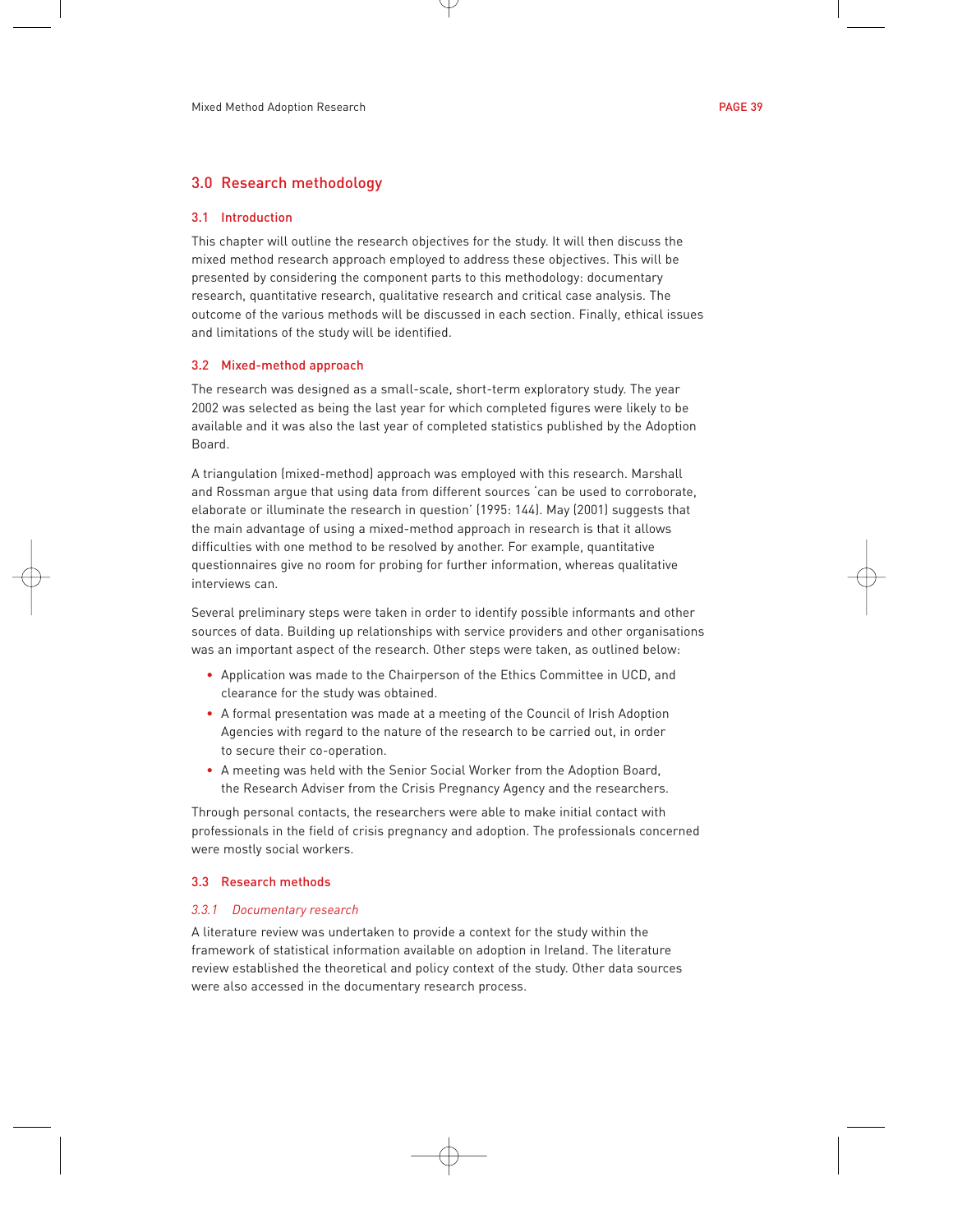Data sources included:

- documentation on legislation and policy
- literature searches using appropriate databases
- literature supplied by the Adoption Board
- literature from adoption client groups
- documents such as intake forms, questionnaires and record keeping schedules from crisis pregnancy and adoption agencies.

One of the advantages of the mixed method approach is that it facilitates sequential development of the research approach. In this case data gathered from the documentary phase of the study informed a sampling frame used to identify key sources for accessing respondents for the next phase in the study.

# *3.3.2 Quantitative methods*

This phase employed two forms of data collection:

- a) postal questionnaires
- b) telephone survey.

Data provided in the documentary research formed the basis for the audit and distribution of the agencies providing crisis pregnancy counselling and adoption services in Ireland. Seventy-three possible respondents to a postal survey were identified from Crisis Pregnancy listings, the Positive Options list, the Adoption Board list of registered adoption agencies, web-based searches and the telephone directory.

#### *Postal questionnaires*

To quantify the number of women who sought help with a crisis pregnancy in the year 2002 postal questionnaires were designed and circulated to 73 respondents (breakdown in Table 3.1). Questionnaires were sent to:

- all possible referral agents: crisis pregnancy agencies and maternity hospitals
- adoption agencies
- health board adoption services.

This enabled a profile to be created, which addressed a number of points and supplied factual details on the following:

- single women who presented with a pregnancy they experienced as a crisis in 2002
- the stage in pregnancy at which they presented
- the source of their initial referral
- whether they experienced social problems (other than crisis pregnancy, e.g. homelessness)
- information on their accommodation situation
- information on whether the natural father was involved in the process
- information on the level of domestic adoption for the year 2002
- information on the geographical location of the majority of these women
- information on the amount of counselling received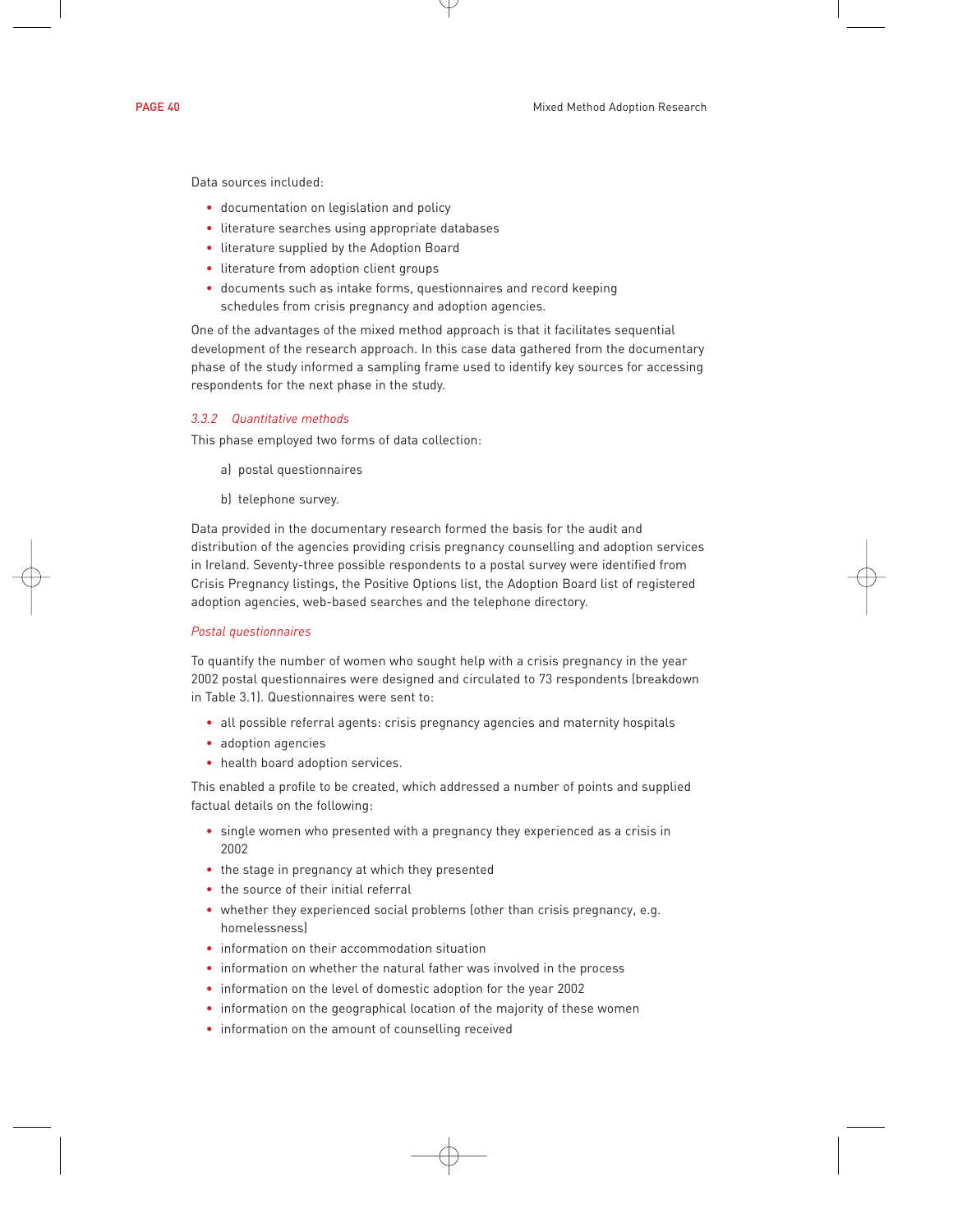• the final outcome of the pregnancy (baby kept, baby out into short-/long-term foster care and baby adopted).

Three separate questionnaires were designed (see Appendices 2a, 2b and 2c) which reflected the position of the three types of agency included—one each for crisis pregnancy counselling agencies, adoption agencies and health board adoption departments, and maternity hospitals.

The questionnaires were mailed with a covering letter at the end of October 2003, outlining how to complete the questionnaire, the return date of 24th November 2003 and a stamped envelope for the return of the questionnaire. The questionnaire stated that the information provided would be completely confidential. Sending out questionnaires, according to May (2001), also allows for more accuracy, as more time is given to consider responses. It does, however, reduce the response rate compared with questionnaires completed with the researcher.

Given that the response rate in the survey was disappointing, it is worth noting in some detail the distribution of questionnaires and who actually responded from the three categories in the survey.

Seventy-three questionnaires were mailed and just over one third were returned within the timeframe requested. Early response rates were lower than expected. The researchers employed a follow-up strategy, which consisted of between one and three phone calls, depending on the response. This follow-up of non-respondents had little effect. Services included in this aspect of the study reported various levels of difficulty in co-operating with our request. Some reported that they did not keep the information in an accessible format, others had to manually sort through files to assemble the data. This is an area of concern for future research.

i) Crisis pregnancy counselling agencies

Of the crisis pregnancy agencies surveyed, one agency (which had 18 nationwide offices) was able to provide the data in national terms, but not broken down into the regional activities of their services. While this data was returned and was invaluable in providing a national perspective, it meant that the regional picture was less clear. Making the adjustments for this situation reduced the number of viable questionnaires to crisis pregnancy agencies from 31 to 14. Two questionnaires were sent out to PACT, as it is both a crisis pregnancy counselling agency and an adoption agency. The data returned from PACT was recorded as a return in each category. The total number of viable questionnaires was adjusted to reflect these circumstances. In all, nine completed questionnaires were returned. The response rate, given these adjustments, was almost 64%.

ii) Adoption societies

Analysis of the Adoption Board register revealed that a number of the health board adoption agencies had become centralised. For example, the adoption services for Longford, Westmeath and Offaly are now covered by the Midland Health Board Adoption Services Department. This adjusted the figure for viable questionnaires to 11, of which 8 questionnaires were returned. Some adoption agencies were no longer providing placement services and only offered information and tracing services. Thus, of the 11 viable questionnaires, 8 were returned, providing a response rate of 72%.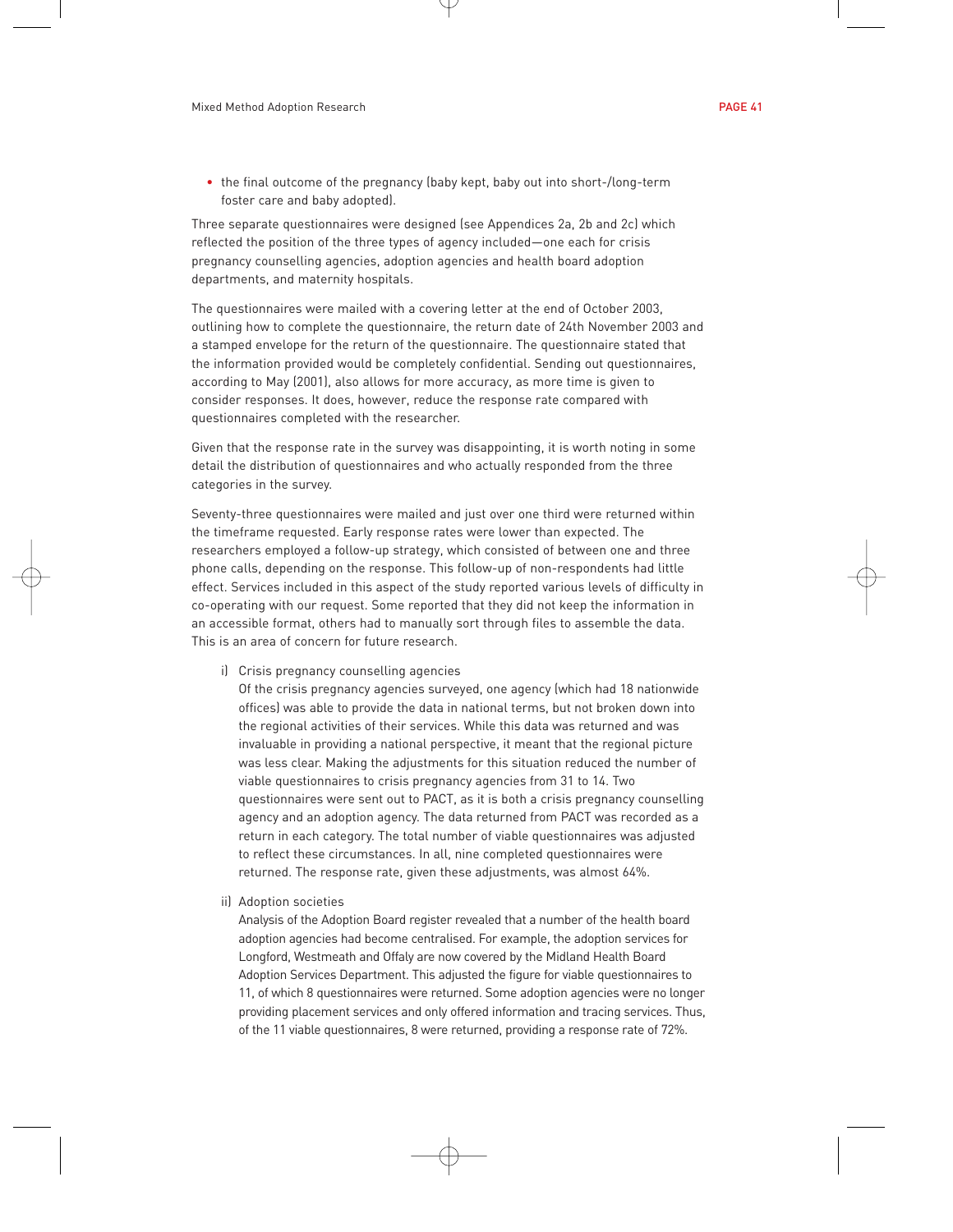# iii) Maternity hospitals

Only two questionnaires out of 24 were returned within the requested timeframe. Both of these were private maternity hospitals, which did not see women with a 'crisis' pregnancy. Monaghan General Hospital's maternity services had been discontinued and transferred to Cavan General Hospital. This accounted for their non-response. Two written and four oral requests were made by telephone for the return of the questionnaires, but without success.

As a last resort, the social work departments in each maternity hospital were telephoned and asked to give assistance in collection of the data. This proved a more successful measure. Some of the data was returned via the postal questionnaires, while a number responded to the questions by telephone contact. Responses from ten maternity hospitals were gathered through these follow-up methods. Data for another hospital were accessed through the hospital annual report.

| Category of               | Total number of<br>questionnaires<br>distributed | Viable number of<br>questionnaires | Questionnaires<br>returned | Percentage<br>return |
|---------------------------|--------------------------------------------------|------------------------------------|----------------------------|----------------------|
| <b>Crisis Pregnancy</b>   |                                                  |                                    |                            |                      |
| <b>Agency</b>             | 31                                               | 14                                 | 9                          | 64.3%                |
| <b>Adoption agency</b>    | 18                                               | 11                                 | 8                          | 72.7%                |
| <b>Maternity hospital</b> | 24                                               | 22                                 | 11                         | 50%                  |

# Table 3.1 Results from survey

Of the total referrals to adoption agencies from maternity hospitals, 76.5% (62 of the 81 identified referrals) were traceable from the survey data collected.

The researchers had envisaged selecting a number of referral sources through the data returned by adoption agencies. This selection process became unnecessary as a clear pattern of referral emerged from the returns of the adoption agencies. Referral agents were identified as predominantly maternity hospital social workers and the crisis pregnancy agencies.

The questionnaire responses provided background information that helped to identify women who had experienced a crisis pregnancy, women who had had their baby adopted, natural fathers and crisis pregnancy and adoption professionals. These stakeholders were then approached for in-depth or focus-group interviews.

# *Telephone survey of private counselling services*

Another element of the quantitative methodology related to the survey of private counsellors. Employing the online national Yellow Pages database, a total of 820 listed private counsellors were identified. Entries in this category did not specify specialist provision of crisis pregnancy counselling by individual counsellors. However, any that specified provision of only another specialist counselling were excluded. In order to develop a picture of the extent and nature of the service available in this area, a random sampling technique was used to identify 10% of the remaining total. Every tenth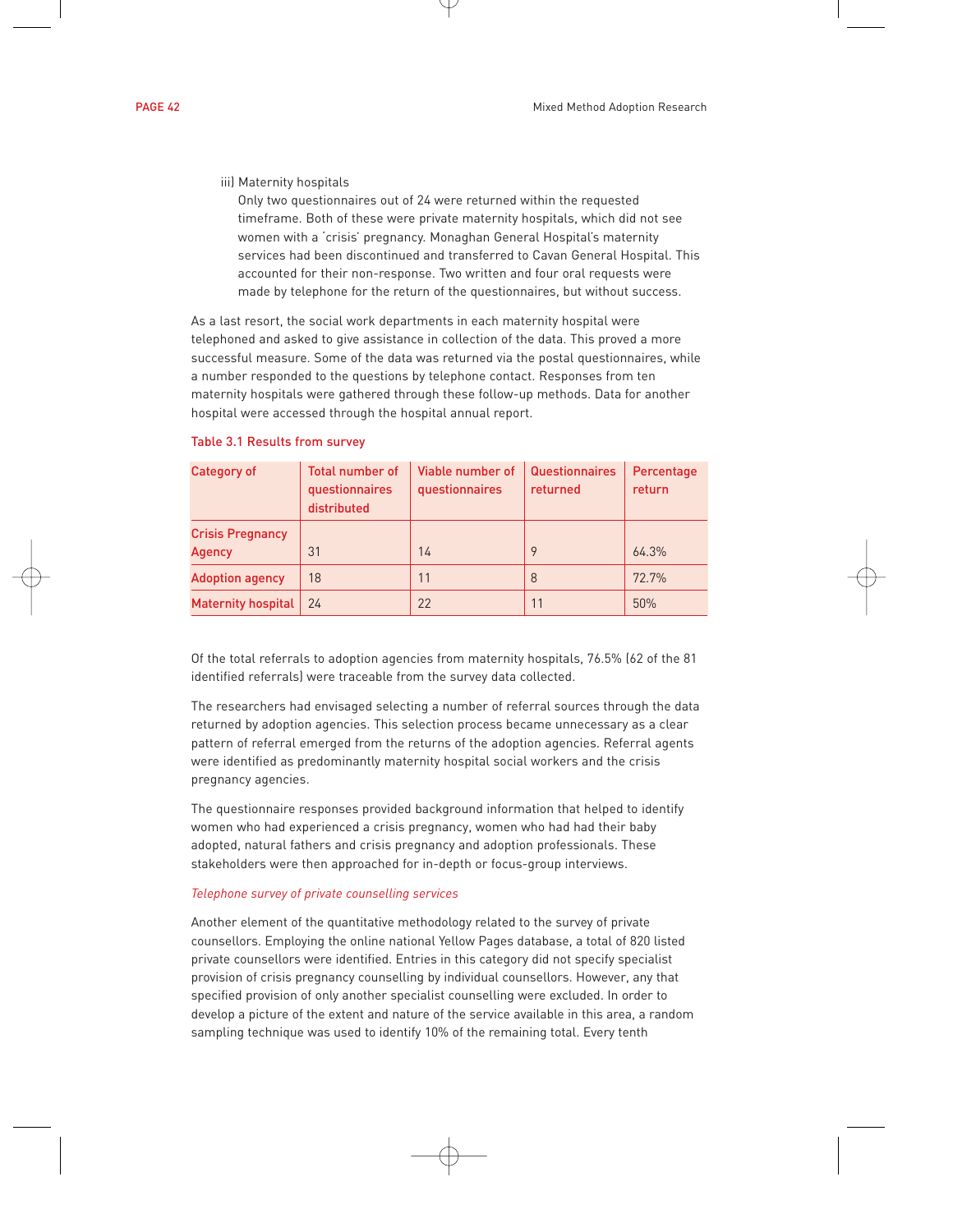counsellor on the database list was contacted by telephone and asked to give information regarding crisis pregnancy counselling. They were asked the following questions:

- 1. Do you provide crisis pregnancy counselling?
- 2. If yes, how many clients did you see for crisis pregnancy counselling in 2002?
- 3. If you do not provide this service yourself
	- a. do you refer people on to other services?
	- b. to what other service do you refer them?

The use of the telephone book was validated through the qualitative research data, as a number of respondents confirmed that they used this method to acquire information about services.

The telephone contact approach proved very successful. The target 10% of the total number of counsellors listed in the database was achieved. In all, 80 counsellors were surveyed; this represents a 100% response rate.

# *3.3.3 Qualitative methods*

There is a growing tradition in the field of research of accessing the perceptions of service users in relation to their experiences of contact with professionals (McLeod 1994, 2003). In addressing questions such as client need, demand for services, selection of particular services and satisfaction in relation to the counselling experience, this study draws on the data collected from key informants in in-depth interviews and focus groups. It contextualises this in relation to the quantitative information gathered in questionnaires.

The information given in the returned questionnaires was analysed to identify interviewees and focus group participants who represented the main stakeholders in the system. The prospective participants were divided into three main groups:

- service users
- professionals
- special interest groups.

All interviews and focus groups were taped, transcribed and analysed, both manually and using Atlas ti, a software package for qualitative research.

# *Service users*

All the service users were defined as unmarried women or men who were affected by a crisis pregnancy and who were potential users of an adoption service. The decision to confine the respondents to unmarried persons was dictated by the current adoption legislation, which, under the Irish Constitution, restricts adoption to the children of unmarried parents, except in particular circumstances defined in the Adoption Act 1988. The service users were further subdivided into:

- women who decided to place their baby for adoption
- women who decided to parent their baby
- fathers.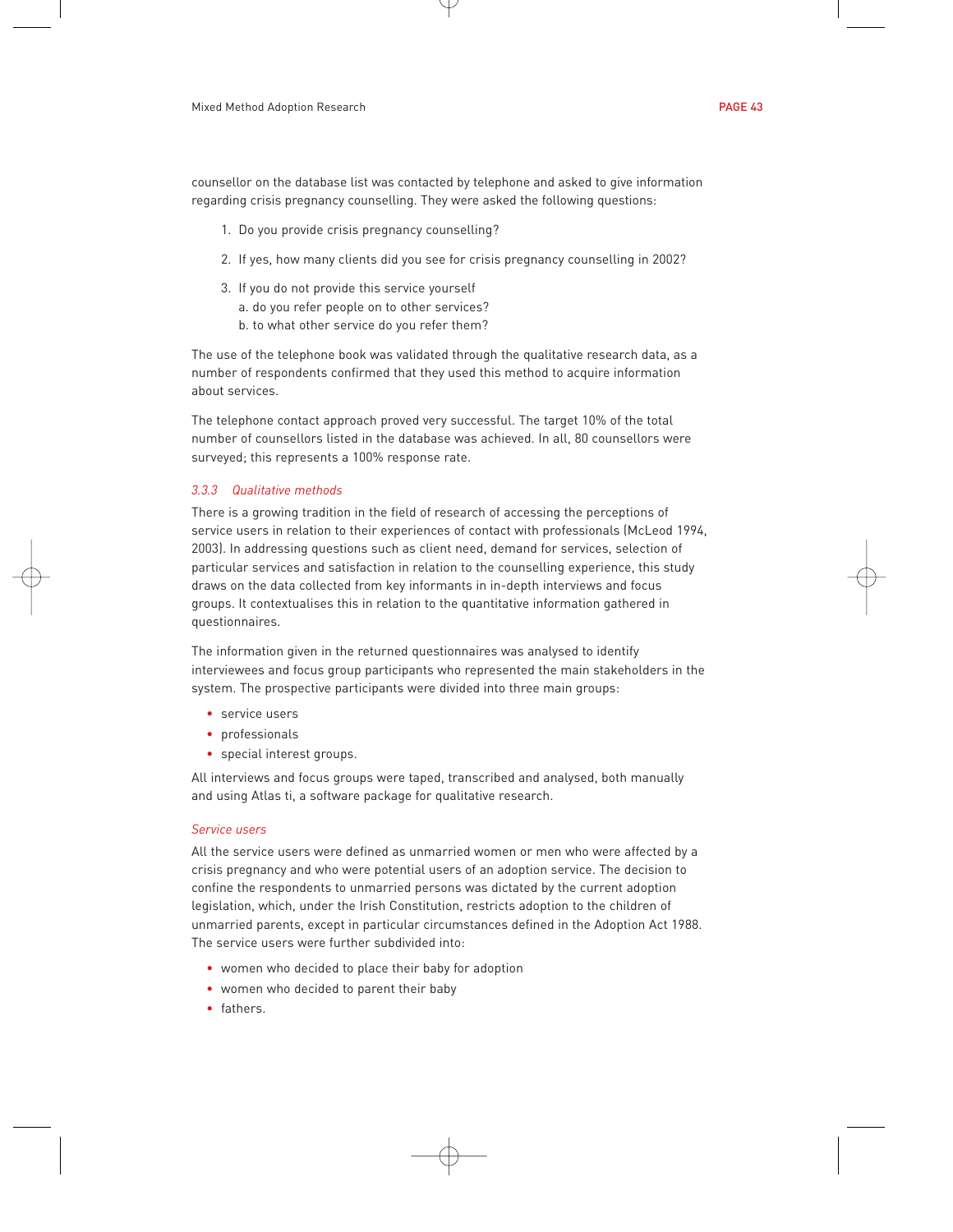At no time was it intended that respondents would be a representative sample, but rather illustrative of a particular group of service users. Consequently, at the initial stage purposive sampling was used as the method of recruiting interviewees. This was followed by using a 'snowball' method, whereby respondents provided contacts with subsequent interviewees. It quickly became clear that the only method of obtaining interviewees was through a number of identified gatekeepers. These were the crisis pregnancy agencies, the maternity hospitals, the adoption agencies and special projects for pregnant women. Direct contact was made with these agencies to obtain their cooperation in contacting mothers and fathers in the separate categories.

All interviewees were contacted by the agency with which they were in touch and, having given their permission, their names and telephone numbers were forwarded to the researchers who contacted them directly. Respondents were ensured complete confidentiality and were asked to sign a consent form, which explained the nature of the research and their participation in it. (See Appendix 1c.) The interviews were recorded and carried out using a topic guide.

Interviews were conducted informally and were viewed in Burgess's terms as 'conversations with a purpose' (1984: 102). They were semi-structured with open-ended questions. Owing to the sensitive nature of the topic being discussed, respondents were allowed total freedom to decline to answer questions and to answer only those questions with which they felt comfortable. This allowed them to feel relaxed and under no pressure, and the information was able to flow much more freely. Interviewers asked questions but mostly listened to what the respondents had to say. Marshall and Rossman argue that in-depth interviews are extremely advantageous in that they allow for large amounts of data to be collected very quickly, yet at the same time 'respect how the participant frames and structures the responses' (1995: 80).

# *Profile of service users interviewed*

At the conclusion of the research study, nine interviews had been conducted with women who had placed their baby for adoption, seven with those who had kept their babies and one natural father. Of the nine women who had placed their baby for adoption, six were clients of a Dublin based adoption agency and two were referred through the adoption service of the Mid Western Health Board. While the respondents were concentrated within two agencies, they were not necessarily women from these regions. In particular the women who were referred from the Dublin agency came from across the country and had used the Dublin agency for a number of reasons, notably anonymity. One of the women referred herself, having heard about the project, and made direct contact with the researchers.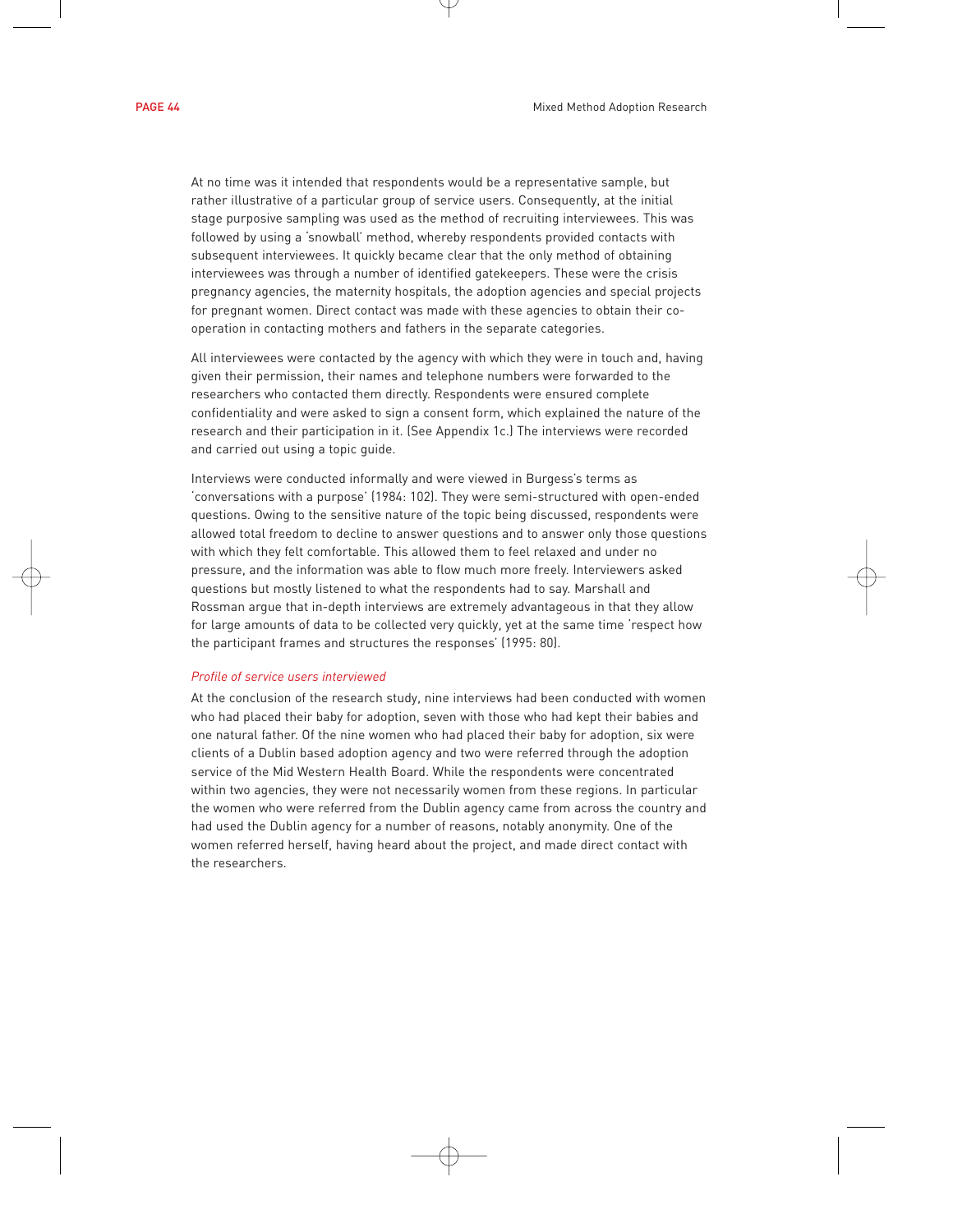| Code number    | Age of mother at time of delivery | Age of child at time of interview |
|----------------|-----------------------------------|-----------------------------------|
| 1              | 21                                | 18 years                          |
| $\overline{2}$ | 21                                | 3 years                           |
| 3              | 20                                | 3 years                           |
| 4              | 18                                | 2 years                           |
| 5              | 23                                | 10 years                          |
| 6              | 27                                | 2 years                           |
| 7              | 24                                | 18 months                         |
| 8              | 23                                | 3 years                           |
| 9              | 15                                | 3 years                           |

Table 3.2 Profile of women who placed a baby for adoption

Of the women who decided to keep their baby one was referred by a medical social worker in Galway, one was referred by a Dublin-based crisis pregnancy service, one was from a crisis pregnancy agency in Galway, two were from a teenage pregnancy support agency in Galway and two were from a return-to-education project in Galway.

|  |  | Table 3.3 Profile of women who kept the baby |  |  |  |  |
|--|--|----------------------------------------------|--|--|--|--|
|--|--|----------------------------------------------|--|--|--|--|

| <b>Code number</b> | Age of mother at time of delivery | Age of child at time of interview |
|--------------------|-----------------------------------|-----------------------------------|
| 10                 | 16                                | 10 months                         |
| 11                 | 18                                | 18 months                         |
| 12                 | 17                                | 2 years                           |
| 13                 | 19                                | 3 months                          |
| 14                 | 25 (1st child)<br>29 (2nd child)  | 4 years<br>10 months              |
| 15                 | 25                                | 1 year                            |
| 16                 | 23                                | 2 years                           |

The one father who was interviewed was referred by a health board adoption social worker outside Dublin.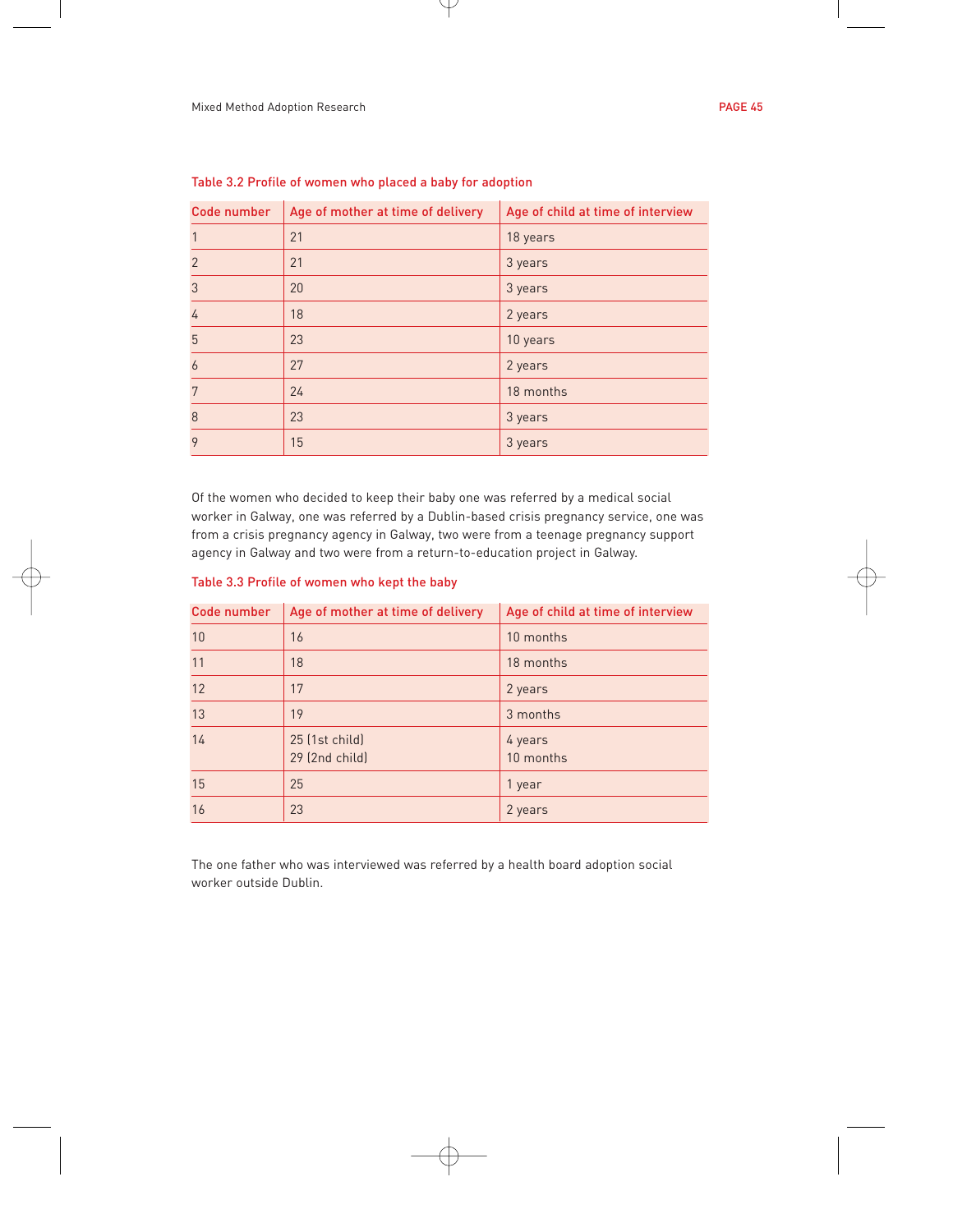#### *Difficulties in accessing respondents*

At the early stages in the study it appeared that the research was welcomed in the field. Success in securing professional contacts did not, however, facilitate the study as had been envisaged. At later phases, it became evident that some of these professionals were either unable, or were reluctant, to provide information, specifically in relation to accessing women who had placed babies for adoption. This may have been as a result of their concerns to protect their clients. Some of the professionals did express the view that there was a danger of 'over-researching' the small number of women who now place their babies for adoption, or seriously consider adoption as a solution to a crisis pregnancy. As a result, they did not feel that they could facilitate the researchers in contacting potential interviewees.

Access to these groups proved problematic. This may be explained by the sensitive nature of the adoption process. In particular, it was extremely difficult to gain access to mothers who had placed their children for adoption in 2002 and in the recent past. The Adoption Board were unable to give access to names of the women who placed their babies for adoption and the names of the agencies that helped them. They were not in a position to make direct contact themselves to invite natural parents to engage with the research. As adoption is a very emotional event, many women who had recently experienced adoption may have been unwilling to speak about their experiences. The researchers agreed with the professionals that it would be ethically unsound to approach mothers before the final adoption papers were signed. This meant that the researchers could not access clients of less than one year post-adoption placement. In addition, similar ethical issues led the researchers to consider that it was inappropriate to place advertisements in the newspapers in order to obtain respondents. It was, therefore, necessary to broaden the criteria for inclusion in the study by removing the requirement that the adoption would have taken place during 2002. The length of time since adoption placement among the respondents in the study ranged from 18 months to 18 years. While it was recognised that the experience of the women could vary according to policy and practice at the time of the placement, it was considered that the variety of experience could enrich the data rather than detract from it. Because of the difficulties in obtaining access to women for interview, it was considered inappropriate to maintain rigid criteria concerning the length of time since the placement of the baby.

The woman who had referred herself had placed her baby for adoption 18 years previously. While it was recognised that this was a totally different era of adoption practice, it was decided to include her views in the study. This was based on the fact that she discussed the difference between her experience then and how it might be now, with the development of open adoption and the change in societal attitudes to pregnancy outside marriage. She was also able to talk about the effect of an adoption on her subsequent life experiences, the continued element of secrecy she maintains and the fact of adoption being a lifelong process, which does not allow closure.

A further difficulty was inherent in the research. The number of non-family traditional adoptions is now very small. As a consequence the overall number of women who might potentially take part in a research study is, of necessity, small.

Similar difficulties arose when searching for natural fathers to interview. The researchers were able to interview only one natural father. It was evident that such a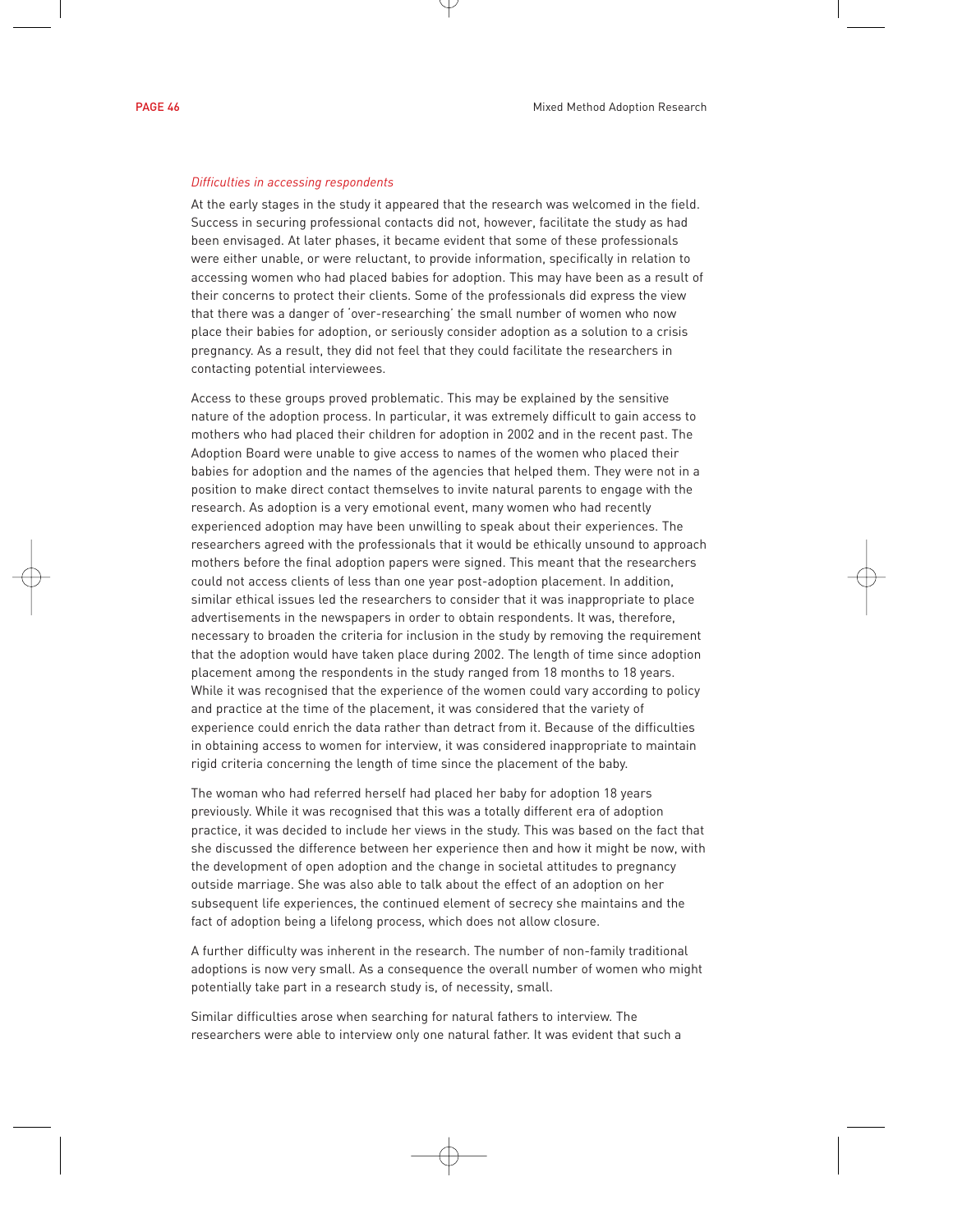difficulty would be likely to occur from the quantitative data gathered for 2002, which showed that only 50 fathers were involved in the counselling process during the pregnancy. The issue of the invisibility of fathers within the crisis pregnancy counselling services will be discussed in greater depth elsewhere in the report. The Adoption Board Report for 2002 indicated that thirteen fathers had been heard by the Adoption Board. However, telephone contact with the Adoption Board revealed that in fact only one father was heard by the Adoption Board in 2002. After initially objecting to the adoption, he withdrew his objection and the adoption order was made. The researchers were unable to establish the reasons for the discrepancy in the information obtained. Comments and information gathered from other respondents provided the major information on natural fathers.

It was very clear that there was an inherent bias in the sampling procedure. This was related to the fact that the women interviewed who had placed their babies for adoption were all contacted through adoption agencies who maintained contact with them because of the open adoption arrangements made between themselves, the adoptive parents and the adoption agency. Because the adoption agency acted as a conduit for many of these contacts they were able to obtain permission from the women for their names to be passed on to the researchers. It was, therefore, not possible to obtain interviews with women who had placed their baby for adoption and then discontinued all contact with the adoption or crisis pregnancy agency, or women who had initially decided to place their baby for adoption, but subsequently changed their minds. It was felt that it would be inappropriate to do so in case the women felt they were being chased up by the agency or pressure was being put on them to change their mind.

It was very clear that adoption remains a secretive process for many women and once the baby is placed they dissolve into anonymity and do not continue ongoing contact with the agency. Therefore, attempts to contact a broader spectrum of women failed. However, some diversity was achieved by inclusion of the following:

- respondents who had decided on termination at first and then moved onto either parenting or adoption
- respondents who had planned to place their baby for adoption and then kept their baby
- a number who felt from the early stages that adoption was either the best option or the only option.

The variety of experiences recorded forms the basis of the analysis of the needs in counselling services and the factors that influence decision-making. The detailed data and findings from these interviews are presented in Chapter 5.

### *Professionals*

Professional workers are important stakeholders in the provision of crisis pregnancy counselling and adoption services. These professionals are based in crisis pregnancy counselling agencies, maternity hospitals, private adoption agencies and adoption agencies within the Health Board services. As a result, all these groups were targeted. The professionals were identified from the initial analysis of the quantitative data and through the personal knowledge of the researchers of the adoption and crisis pregnancy field. It was anticipated that these professionals would offer a more in-depth knowledge of patterns and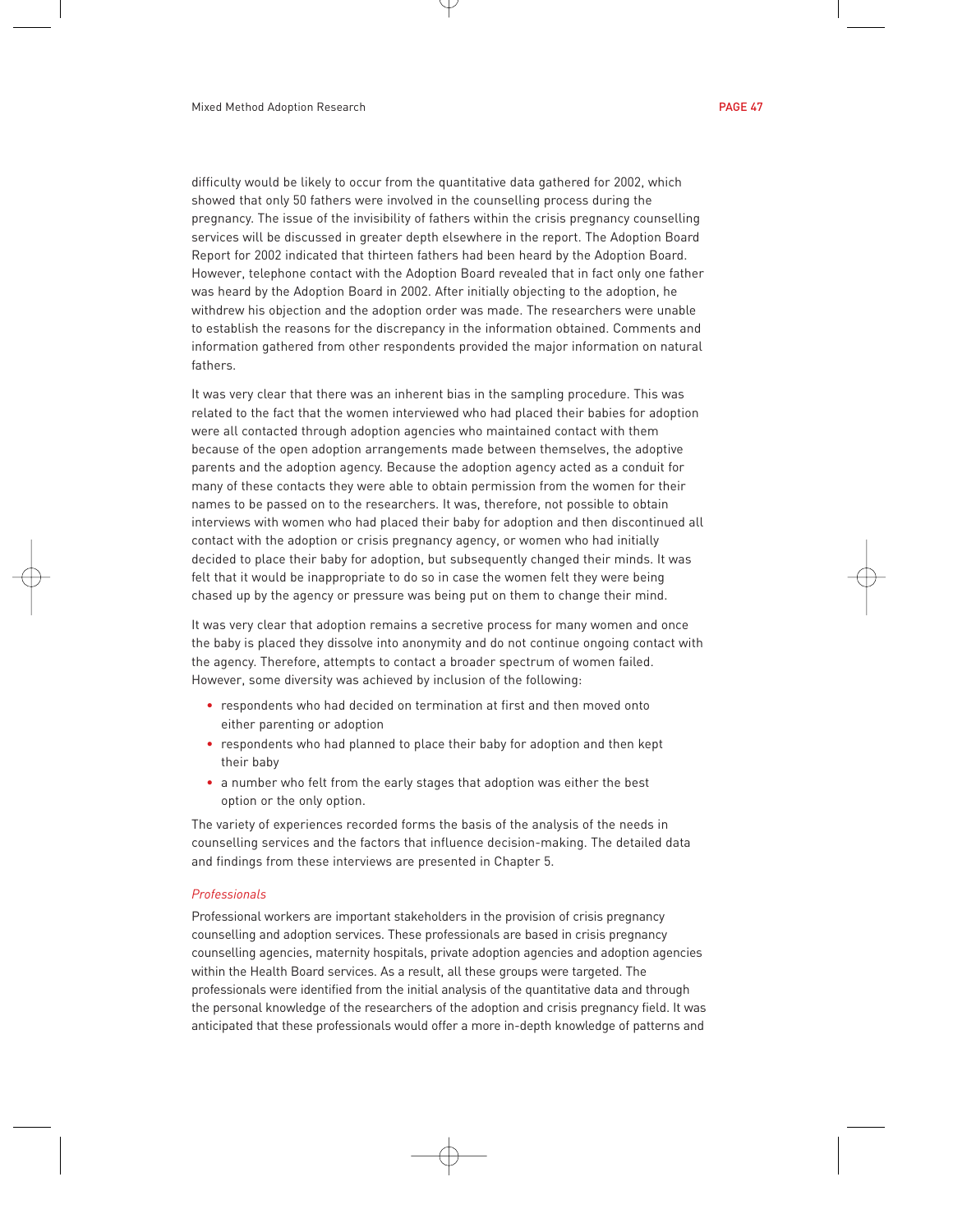themes related to attitudes and procedures involved in the counselling process. The process of interviewing these professionals also facilitated gaining access to client groups.

Silverman (2000) argues that the interviewer of a focus group can encourage discussion and the expression of different opinions among respondents by asking focused questions in a permissive environment. By creating an interview environment that is liberal and non-judgmental, Marshall and Rossman (1995) argue that participants' self-disclosure is encouraged and that the information is much more free flowing. Unlike an in-depth interview, where the sole respondent may not have had time to reflect on the topic, the focus-group setting allows for the other individuals in the group to provoke thought through discussion. As the participants were all experts in their field, they were extremely familiar with adoption and crisis pregnancy and were able to give valuable information. In the focus groups all participants were content to engage in discussion and no problems arose.

# *Profile of professionals interviewed*

A total of seventeen professional workers were interviewed, either individually or in a focus group. Four were seen individually, two focus groups accounted for eight workers, and five were interviewed as part of the critical case analysis methodology.

The two focus groups were carried out with social workers from maternity hospitals in Galway and in Dublin. The Galway focus group with four medical social workers from University Hospital Galway was chosen because of a pilot scheme they are currently running with young women with crisis pregnancies. A member of the special teenagers' service was also present. The Dublin focus group with maternity social workers from the National Maternity Hospital, the Rotunda Hospital and the Coombe Women's Hospital was chosen because these hospitals represent the largest maternity hospitals in the country and many women who experience a crisis pregnancy and consider/go through with adoption tend to come to Dublin for counselling and/or to have their babies adopted.

| <b>Individuals</b>                                            | <b>Focus groups</b>                                                                   | <b>Critical cases</b>                                            |
|---------------------------------------------------------------|---------------------------------------------------------------------------------------|------------------------------------------------------------------|
| <i>i.</i> Representative of<br>Barnardos' Adoption<br>Service | <i>i.</i> Medical social workers in<br>Dublin maternity hospitals<br>$\left[3\right]$ | <b>i.</b> CURA [2]                                               |
| ii. Medical social worker<br>and expert in adoption           | ii. Medical social workers in<br>Galway (4) and project<br>worker [1]                 | ii. PACT (1 crisis pregnancy<br>$counter + 1$ adoption<br>worker |
| iii. Community care social<br>worker in adoption, Dublin      |                                                                                       | iii. CUNAMH [1]                                                  |
| iv. Community care social<br>worker in adoption, Galway       |                                                                                       |                                                                  |
| TOTAL 4                                                       | 8                                                                                     | 5                                                                |

# Table 3.4 Interviews and focus groups undertaken with professionals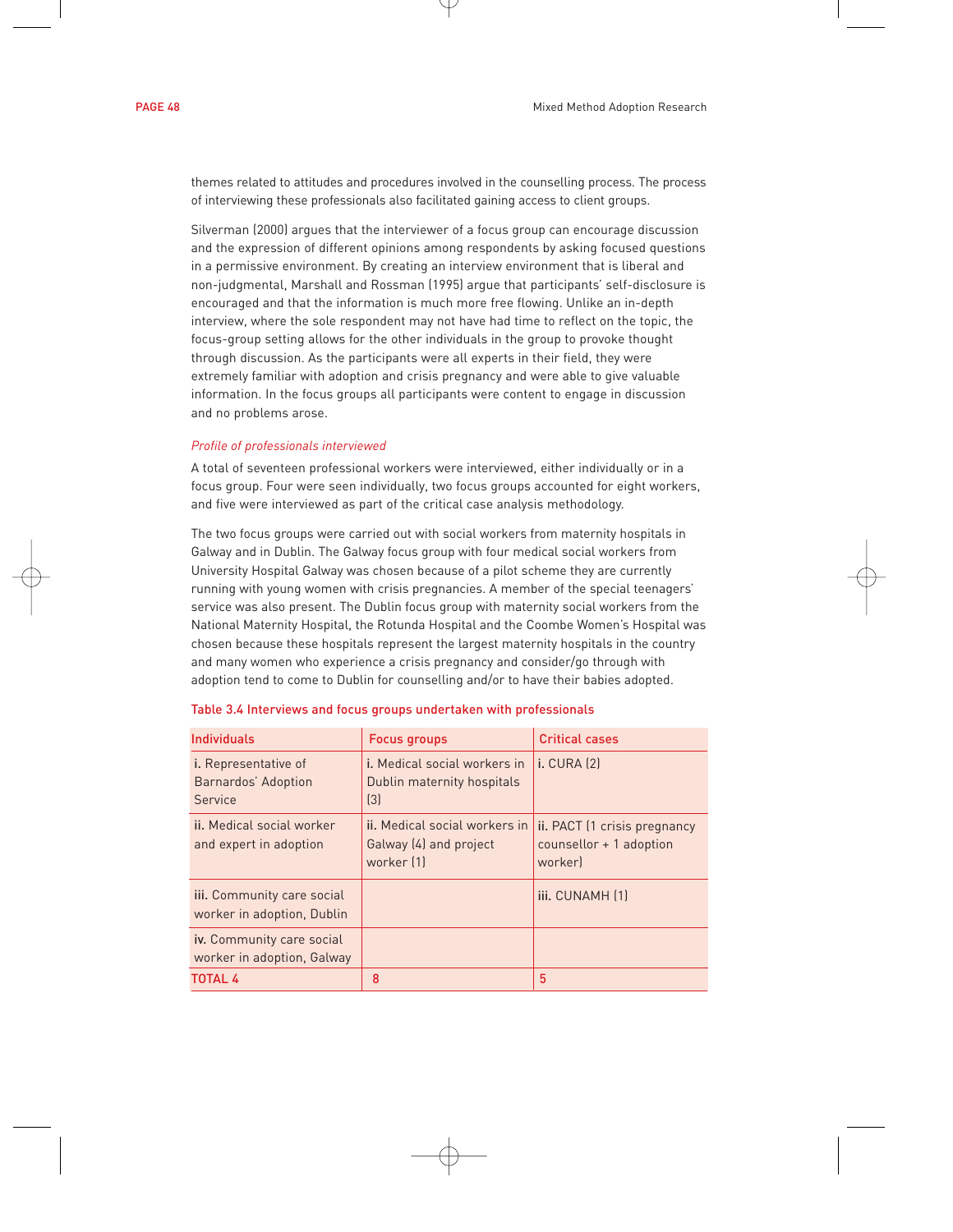The results of the data obtained from these interviews are presented in Chapter 6. The interviews provided a rich source of data from a range of professionals.

#### *Special interest groups*

There are a number of significant stakeholders in the adoption process who have developed strong organisations to represent their interests. It was considered important to access these groups to obtain their views on the current situation regarding services for women with crisis pregnancies.

These groups were accessed through the www.adoptionireland.com website and other links to that site. An attempt was made to contact groups that represented natural fathers. Letters were sent to Parental Equality and a message was posted on the website www.rollercoaster.ie (a website for parents), but these elicited no response. It was, therefore, not possible to interview any of their members.

#### *Profile of special interest groups interviewed*

Interviews were undertaken with the following groups:

- Adoptive Parents Association of Ireland
- Natural Parents Network of Ireland
- Adult Adoptees Association
- Adopted Person's Association

It was recognised that the membership of these organisations may not represent the views of all people who fall into such a category. Nevertheless, interviews with members of these organisations served two key purposes:

- They facilitated the identification of issues relevant to these client groups, recorded their experiences of using the adoption services, and gave them an opportunity to highlight both the benefits and limitations of these services.
- They facilitated the identification of potential key informants in each of the categories of clients that are central to this study.

The fact that no natural fathers could be located has placed a limit on the conclusions that can be drawn from this study. However, it does highlight the invisibility of natural fathers in the adoption process. It is unclear if this invisibility is caused by alienation of the fathers from the process by the nature of the process itself, by the mothers disassociating themselves from the fathers or by the fathers removing themselves from the process.

The data collected from the interviews with special interest groups has been integrated in the discussion in the following chapters.

#### *3.3.4 Critical case sample methodology*

The final stage of the data collection involved selection of three case examples of agencies for further exploration. The data collected from the postal questionnaire formed the basis of a selection process for the identification of critical case samples for more in-depth qualitative exploration. Through contacts with agencies in the negotiation to access women who had experienced crisis pregnancies, the researchers identified key professionals within the three agencies and obtained their agreement to participate in this aspect of the study. This critical case sampling enabled the identification of three services that appeared to have the unique qualities seen as significant for the study: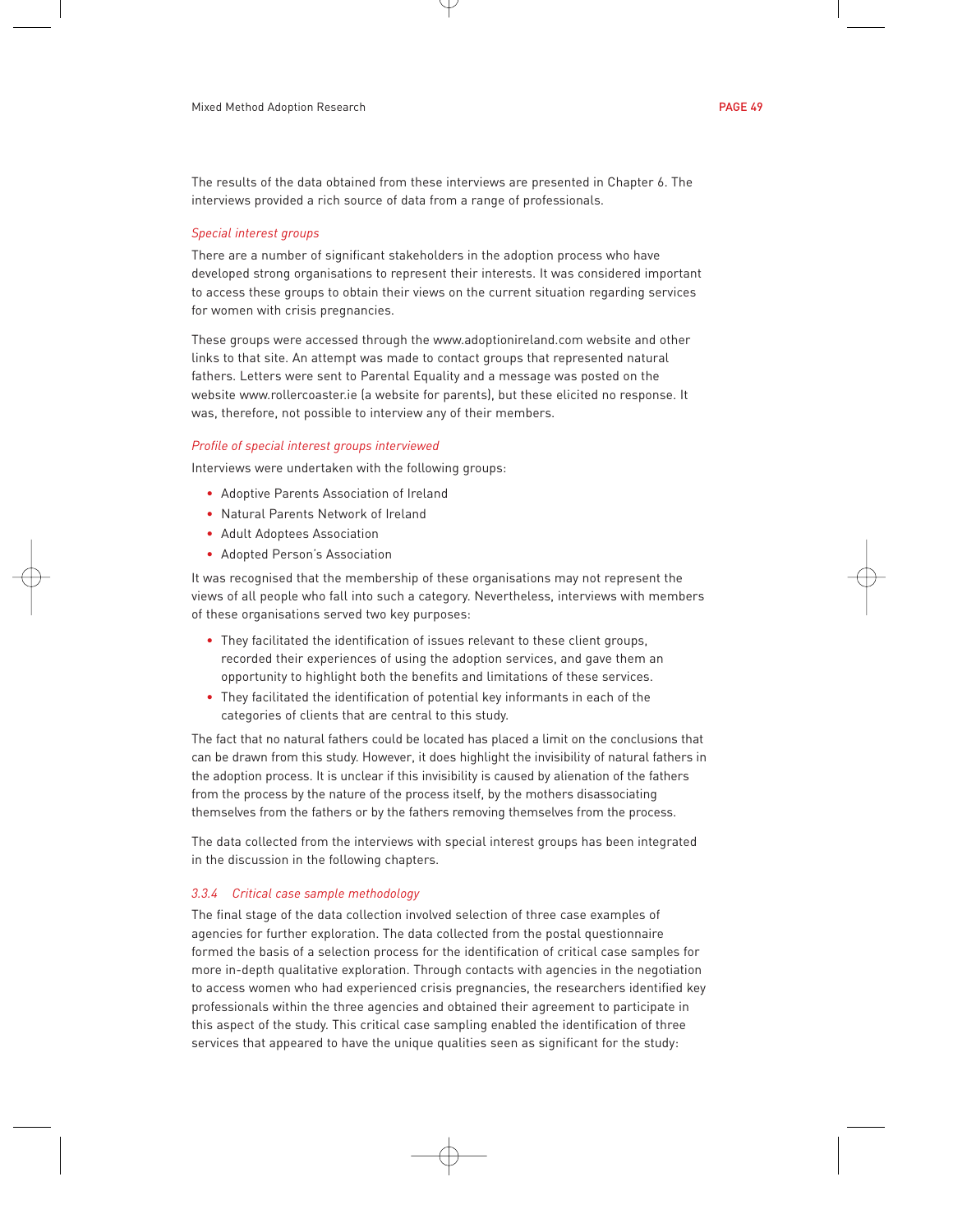- Service 1 the adoption agency with the highest number of adoption placements in the year under review (2002)
- Service 2 a service that provided both a crisis pregnancy and an adoption service
- Service 3 a service that offered both crisis pregnancy counselling and supported housing.

The participants provided details of the services provided, literature available and samples of the administrative paperwork and records.

It was intended to include analysis of documentation used by agencies—such as referral forms from crisis pregnancy counselling agencies and adoption agencies, health board adoption agencies and maternity hospitals—and any literature provided by these organisations. This form of organisational analysis is a recent development in qualitative research. It involves investigating formal paperwork within and across organisations to identify, for example, patterns which may reflect underlying working assumptions within an agency. Content analysis itself is a relatively unobtrusive method of research. Blank referral forms were requested in order not to compromise any confidentiality. The forms were then analysed for content to see if there was any pattern that would either complement or contrast with the previous quantitative and qualitative analysis.

# *Data sources*

- i) in-depth interviews with key informants from each agency
- ii) agency documentation.

More recent qualitative research methods consider the issue of documentation, forms and questionnaires within agencies to be important data as they reflect the philosophy and underlying attitudes of the service providers (Campbell and Gregor 2003). This was considered to be an important aspect of a study in considering service provision and its sensitivity to the needs of client groups. It was hoped to identify whether, in its procedures, the adoption service is inadvertently creating barriers to people engaging in the adoption process.

It was discovered that many agencies had limited records. Some offered a telephone service. In these cases very little information is recorded. One of the largest pregnancy counselling services noted that the majority of people contacting them do so by telephone, and only once. There was a consistency across adoption and crisis pregnancy agencies in the information material that they circulate. Given these similarities, it was of more value to conduct in-depth interviews with the agencies to get a picture of the service they had on offer.

These will be discussed further in Chapter 7, to inform the qualitative research aspect of the study.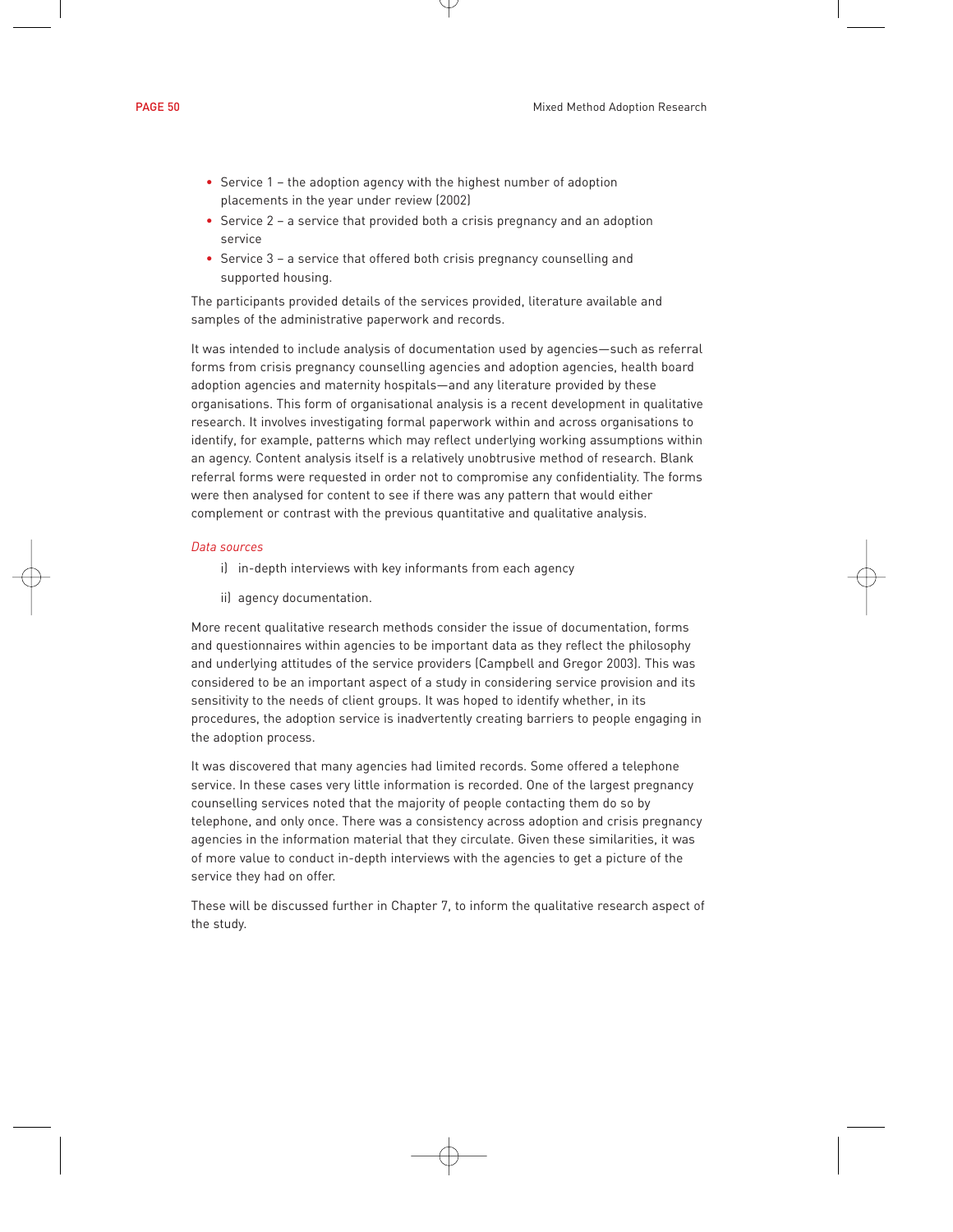# 3.4 Ethical issues

When dealing with a sensitive topic such as adoption, adhering to ethical considerations is essential. Every care was taken to ensure that the respondents' confidentiality was guaranteed and that they were interviewed in a relaxed environment with no pressure to answer questions, but were instead free to talk about their experiences. Interviewers were also conscious of the potential for inequality in power relations within the interview setting, because a power imbalance can impede on the data collection process (Mason 1996: 56). With all respondents, informed written consent was received before commencing any of the interviews and complete confidentiality of questionnaire and interview responses were also assured.

Ethical clearance for the research project was obtained through the Dean of the Faculty of Human Sciences at University College Dublin.

# 3.5 Limitations of the study

The main limitations of this study related to issues of access, time and response rates. The plan to gather survey data was hampered by a number of access problems. It seemed that many of the agencies approached for data either did not actually have the data required, or did not have it recorded in an accessible form. Many of the agencies in the survey were very helpful and allocated staff time to manually check records to complete the questionnaires; others understandably were not in a position to conduct this type of search. The implications are clear: If basic information about women who experience crisis pregnancy is not gathered in an accessible and uniform manner then it cannot be used to inform policy and service development.

Maternity hospitals, more than any other source, are the initial point of contact (and subsequent referral onward) for women seeking adoption services. The fact that the response rate was only 50% from maternity hospitals means that the information gained cannot be said to be representative of the picture nationally. This is a limitation of the study.

Issues regarding time created problems. While the focus on a relatively recent timeframe—2002—assisted data gathering in the survey it created problems in relation to the qualitative data. The researchers were unable to access any of the women from the 2002 timeframe. Many reasons can be cited:

- Professionals were understandably protective of their clients. This resulted in some professionals feeling that it was too soon to approach the women to talk about their experiences.
- Others felt that time had passed and that it would be unfair to ask the women to go back over their experiences.
- A few of the agencies had access to natural fathers, most of those who did felt it was not appropriate to ask them to participate for similar reasons, as above.

These factors were not confined to the 2002 period. As the study progressed similar concerns were voiced about any contact with natural parents. Through their links with professionals who had prior knowledge of the researchers and were confident in the research process, the research team finally were successful in accessing a convenience sample. Dependence on this type of sample is acknowledged as a limitation in the study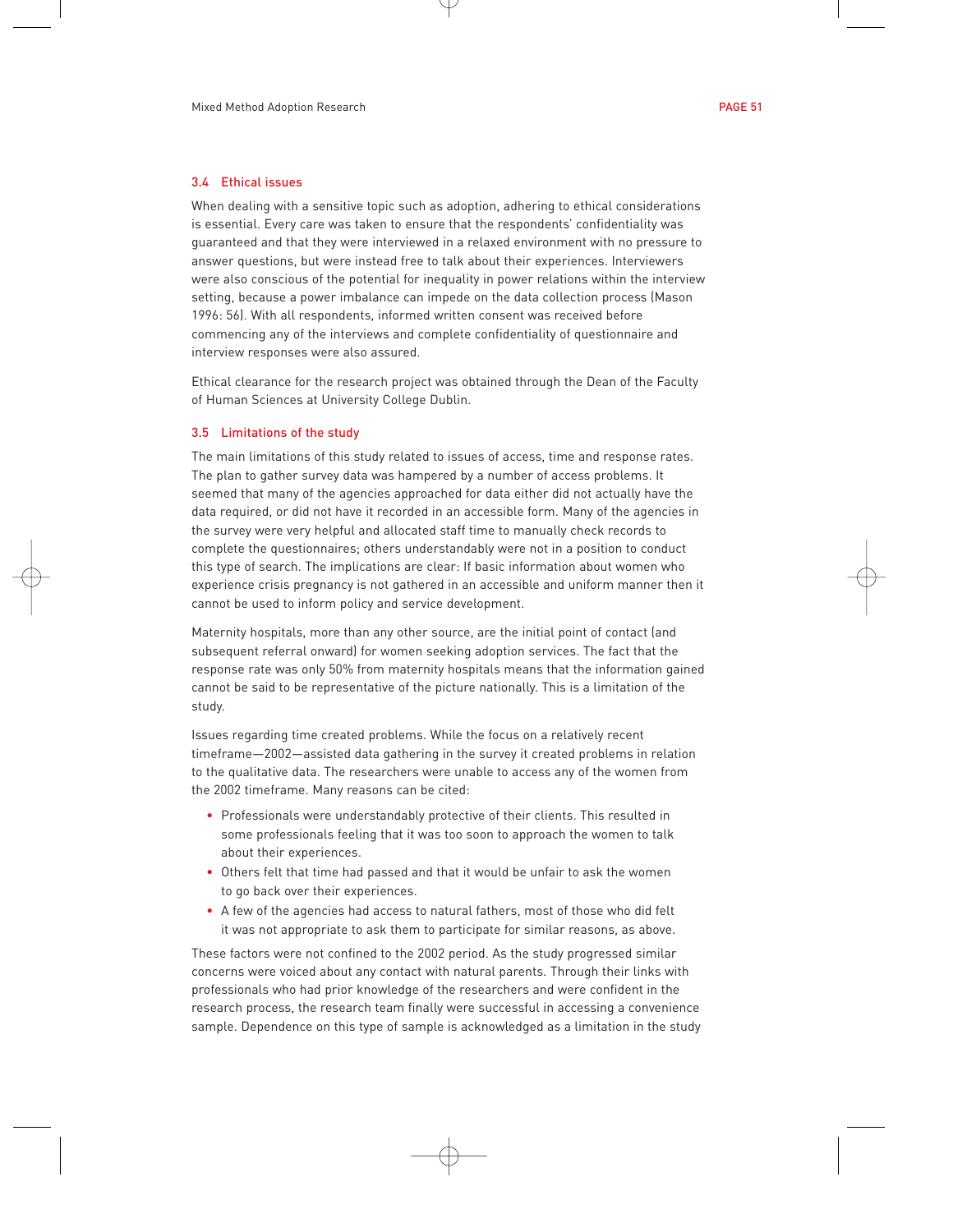as it did not fulfil the initial goal of contacting those women represented in the 2002 survey. More in-depth studies in this field are clearly needed, but the problems of access and co-operation would have to be addressed.

Another limitation in this study related to the task of making contact with mothers who placed babies for adoption. All of the women interviewed had some form of open adoption arrangement, which seemed to be central to their continued contact with adoption agencies. Since the adoption agencies were the only source of contact with women who had placed their babies for adoption, it was not possible to access those women for whom ongoing counselling was either not available or deemed by themselves or others to be unnecessary.

Another concern with access was the fact that the service providers themselves, who were indirectly part of the subject matter in the study, had control over access to clients. Accessing clients though these 'gatekeepers' presents another limitation to the study. It is hard to account completely for any bias this may create in the sample.

# 3.6 Conclusion

In conclusion, a triangulation or mixed-method approach was undertaken with this research. Quantitative questionnaires were sent out in order to gain background information on women who experienced a crisis pregnancy in 2002 and how many of those women considered having, or had, their baby adopted. The information gathered from these questionnaires was used to select respondents for qualitative in-depth or focus group interviews. Blank referral forms and literature from crisis pregnancy counselling agencies, adoption agencies, health board adoption departments and maternity hospitals were then analysed. A mixed-method approach was chosen because of the range of questions to be addressed in the study. This methodology also had the advantage of offering validity to the work, since any flaws in one method would be compensated by the strengths of another. It also allows for different methods to be compared and contrasted for further validity and reliability. Ethical considerations were adhered to at all stages of the research process. There were limitations of access, response rates and time constraints. However, a large volume of data was collected and analysed in the hope of improving crisis pregnancy counselling and adoption services for women in Ireland today.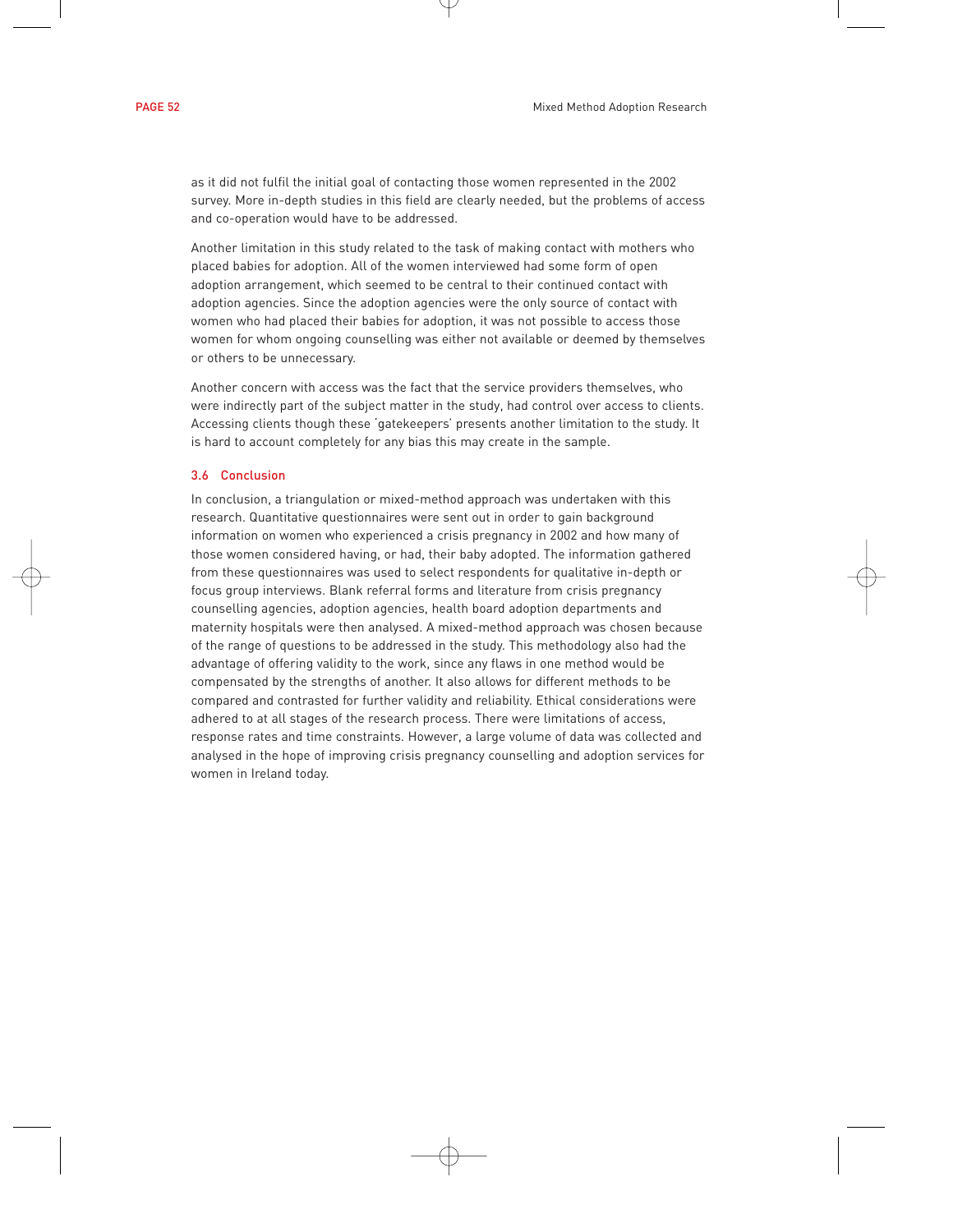# 4.0 Quantitative findings

## 4.1 Introduction

This chapter will outline some of the main findings of the data derived from the questionnaires. Two surveys were carried out: one relating to crisis pregnancy counselling services in the public domain and the other to those in the private domain, namely private counselling services. Information was also collected from the maternity hospitals through the medical social work departments. The methodology and limitations of the quantitative data have been discussed in Chapter 3. The first section of the chapter will document the findings from the data collected from the crisis pregnancy agencies and adoption agencies. The second section presents the findings from the maternity hospitals, followed by the third section, which will give the results of the sample survey of private counselling agencies. The chapter will conclude with the mapping of the services on a national basis.

# 4.2 Crisis pregnancy agencies and adoption agencies

Information returned from the crisis pregnancy agencies and adoption agencies related to the number of contacts to their respective agencies in 2002 and some information on the background of the clients and the service provided. The total number of clients making contact with the agencies in 2002 was 12,693. Of this number, 10,500 were clients of CURA. In discussions with the CURA representatives—undertaken as a separate part of the study—a large majority of the contacts were made by telephone and as single contacts.

# *4.2.1 Age of women contacting the agencies*

Just over one-third of the women (38%) were aged 22 years or over, and a similar proportion (38%) were aged over 19 and under 22 years. A further 20% were aged over 16, but under 19 years of age, and the remainder were aged under 16 years (4%). Therefore, just over three-quarters of the women (76%) who presented to the agencies were under the age of 22 years.



# Figure 4.1 Age of women with a crisis pregnancy in 2002 who contacted the agencies (n=12,693)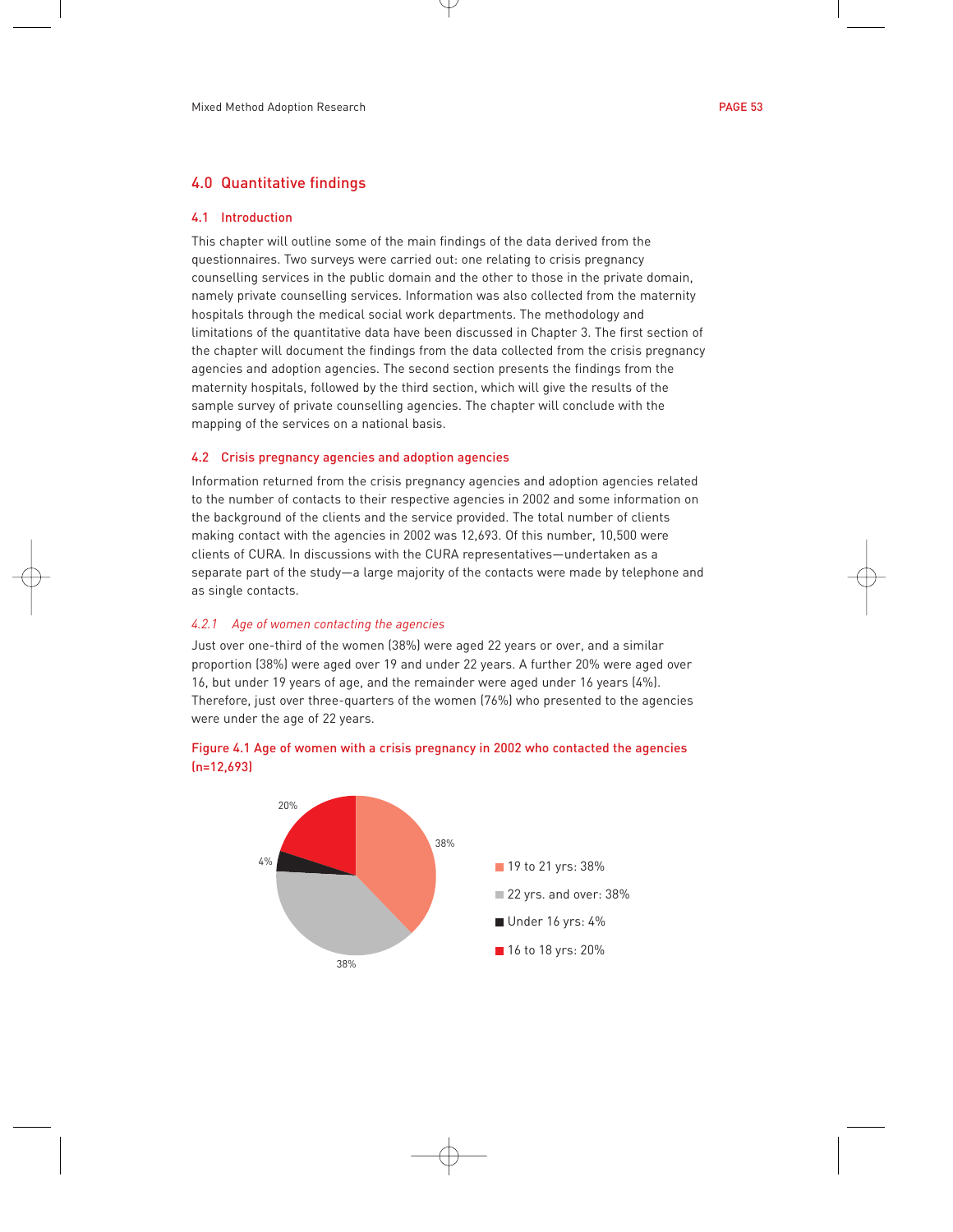#### *4.2.2 Stage of gestation when contact was made with agencies*

The adoption agencies and crisis pregnancy counselling agencies were asked to note the stage in pregnancy at which the women presented to them for counselling. The largest group (28%) of women approached the agencies at 1-2 months into their pregnancy. One-quarter (25%) were reported to have come at 3-4 months pregnant, while 13% were 5-6 months into their pregnancy when they came in contact with the agency. A further 16% of women contacted the agencies at 7-8 months pregnant, and 10% were in touch at 9 months' gestation. The interviews undertaken with the representatives of CURA indicated that the majority of the women who contacted the agency during the early stages of pregnancy were seeking information regarding termination of the pregnancy and were also those who only contacted the agency on one occasion. Eight percent of the women contacted an agency post delivery. It is not possible to make any assumptions about the reasons for this delay in contacting an agency. This may be due to a number of reasons, among which may be hidden pregnancy, looking for support in making a decision after delivery, or wanting post-delivery support services for whatever decision they may have already made.





#### *4.2.3 Source of referrals to the crisis pregnancy agencies and adoption agencies*

The crisis pregnancy agencies and adoption agencies were asked to indicate the source of their clients' referral. Just over half of the women (52%) who were referred to the crisis pregnancy counselling agencies or adoption agencies (N=12,693) were referred by the social workers in the maternity hospitals. Self-referral accounted for 16% of the women. These women accessed information on counselling services from the Golden Pages telephone directory, the Crisis Pregnancy Agency's 'Positive Options' campaign (which included information via telephone and the internet), other internet sites, and by word of mouth from friends and family. Twelve percent of the women were referred from general practitioners, priests, parents or community care social workers. The remaining 20% were referred to adoption agencies from crisis pregnancy agencies.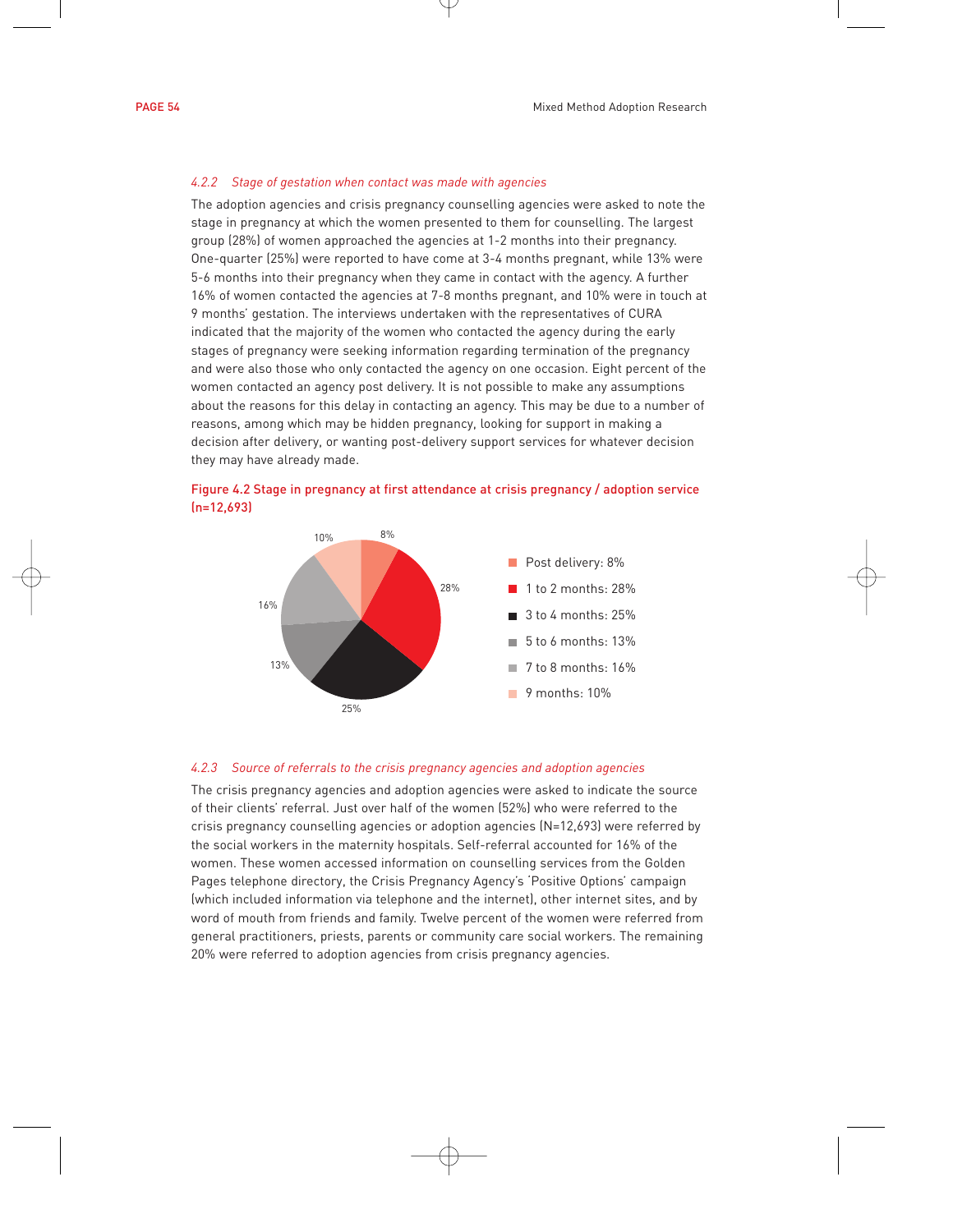#### *4.2.4 Counselling contacts*

Information was obtained on the number of times that a woman contacted the agency for crisis pregnancy counselling. The majority of the women (72.2%) made only one contact with the agency. A quarter of the women (25.1%) were in contact on two occasions and 2% had three counselling session. Only 0.7% were in contact for four or more sessions. The single contact of the majority of these women was mainly related to the telephone contacts with CURA, where there was no follow-up of the contact by the clients.

Figure 4.3 Number of counselling sessions attended by women with crisis pregnancy in 2002



# *4.2.5 Natural fathers as part of the counselling process with crisis pregnancy agencies, adoption services and maternity hospitals*

The literature on crisis pregnancy and adoption has indicated a lack of involvement on the part of the natural fathers in crisis pregnancy and adoption counselling. From the data available in this study only 55 natural fathers were seen by the crisis pregnancy counselling and adoption services. Of this number, 24 were seen by the adoption services and 31 by the crisis pregnancy agencies. The agencies who did not see any natural fathers reported that the natural fathers were not involved and did not attend with their partners. It is difficult to interpret the significance of these figures since the majority of the CURA clients (representing 10,500 of the clients on whom information was available) were once-off telephone contacts. However, it would be fair to argue from the information that was available from the data, that there was limited contact with natural fathers within the counselling process, the reason for which is unknown.

# *4.2.6 Social problems experienced by women attending crisis pregnancy agencies and adoption agencies*

The questionnaires sought to establish whether the women presenting for counselling in relation to a crisis pregnancy were undergoing other crises in their lives. However, it was clear from the data collected that very limited information was available on the background of the majority of women who were attending for counselling. This may have been related to the fact that such information was not recorded in agency files or was not information sought by the counsellors. In particular, CURA did not routinely collect this information on their clients. Information was not available from the maternity hospitals.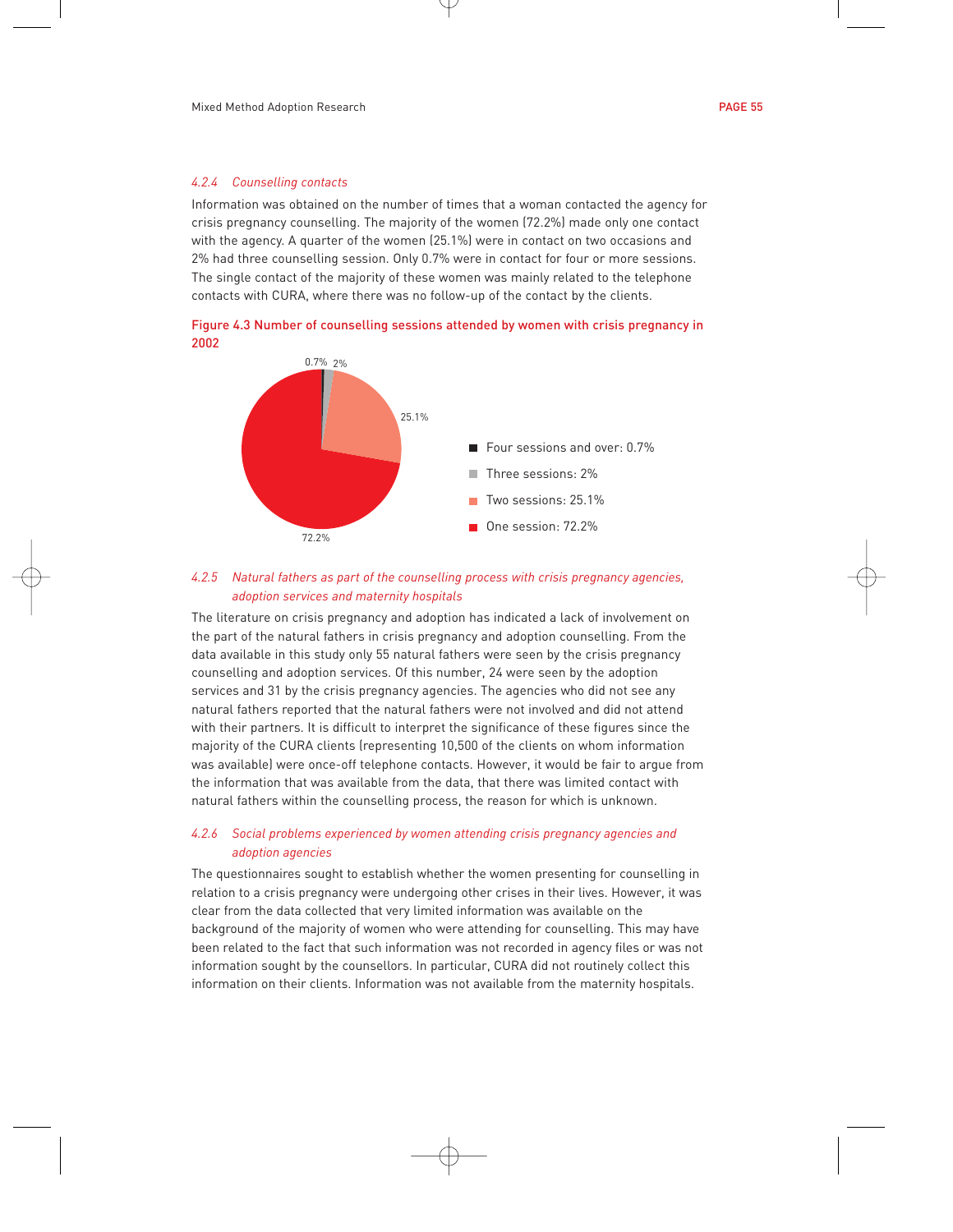As a consequence, of the 12,693 women recorded as experiencing a crisis pregnancy, information on social problems experienced was only available on 78 women. The information on these 78 women and the problems they presented are presented in Figure 4.4 below. Of the 78 women who attended crisis pregnancy agencies other than CURA, 11 were those in contact with the adoption services and 67 with the crisis pregnancy agencies. Of the 60 women reported to have problems with homelessness, 57 had attended the LIFE counsellors in Galway and Dublin. The remaining three women were attending the adoption services.





The limited data in relation to social problems for the 12,693 women identified as attending crisis pregnancy counselling services makes it impossible to comment on the presence of such problems at a general level.

# *4.2.7 Accommodation and crisis pregnancy*

This section discusses the findings on the accommodation of the women who attended crisis pregnancy agencies or adoption agencies. It was hoped to assess the demand for supported accommodation services, the accommodation situation for women at the time of their contact with an agency and whether this accommodation situation changed at any point during their pregnancy and decision-making process.

Of the 12,693 women identified as having approached crisis pregnancy and adoption agencies there was detailed information on accommodation for only 282 women. This suggests that the information about accommodation is not routinely recorded. The data returned also supports the view that information on women in supported accommodation was more likely to be recorded than other information. For example, the agency which had contact with the largest number of women (n=10,500) did record information on those who were in supported accommodation. (n=50) The following information should, therefore, be read in the light of the limited data obtained from the questionnaires and the possible bias inherent in the recording mechanism.

Of the 282 women about whom accommodation information was available 78 (27.7%) were living in their family home, 42 (14.8%) were in rented accommodation with friends, 31 (11%) were living alone in rented accommodation, 25 (8.9%) were living with their partner and 9 (3.2%) were in other accommodation such as bed and breakfast, their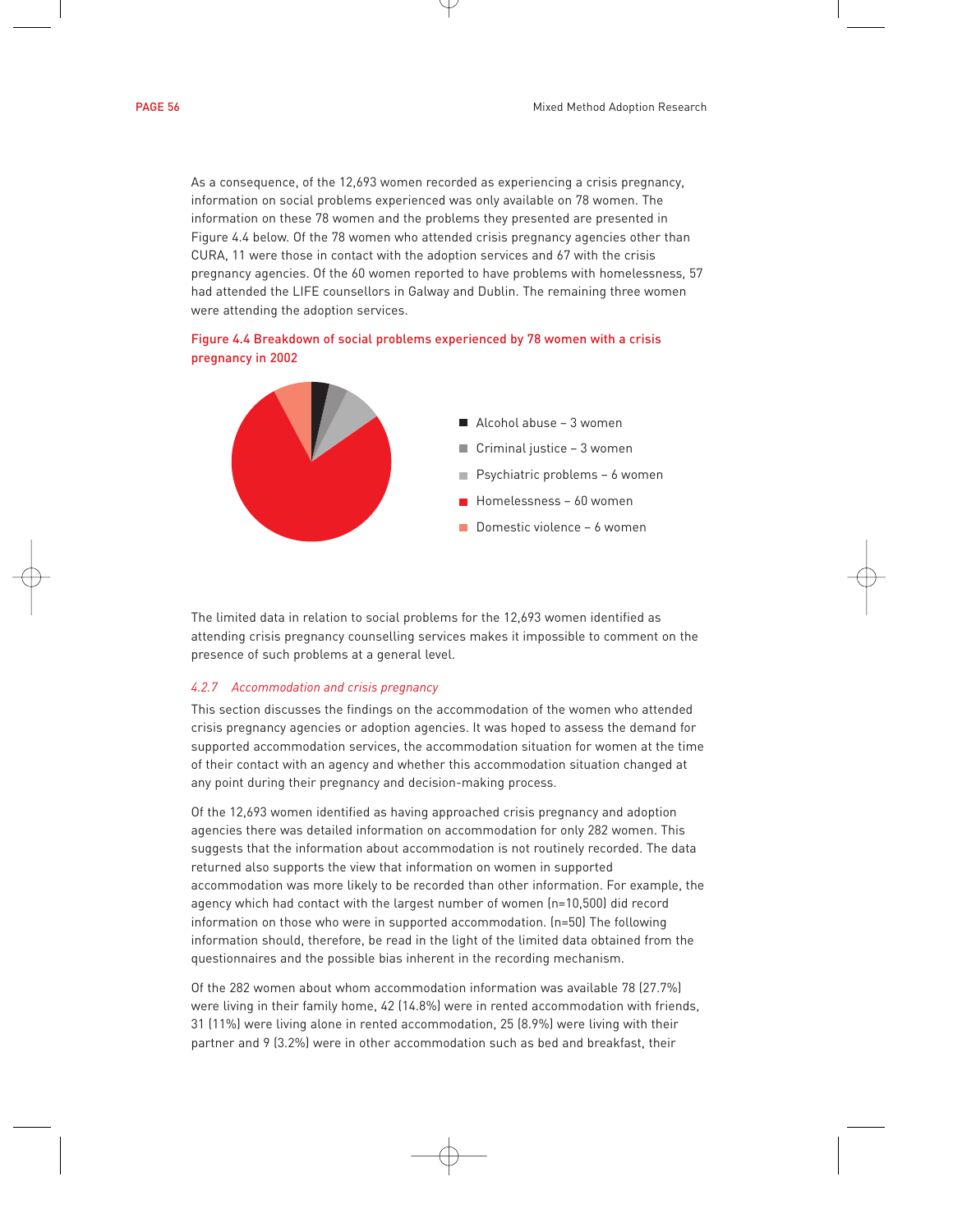privately owned home or a women's shelter; one girl was an au pair and one woman was homeless. Ninety-seven (34%) of the women were in supported accommodation, either at the time of the first contact or at some time during the pregnancy. Of the 97 women in supported accommodation, 59 were placed in the accommodation by the crisis pregnancy agencies and the remaining 38 were placed by the adoption agencies. Threequarters of the agencies stated that they did not assist women in moving accommodation during the pregnancy.

Given the limited availability of data on the accommodation of women contacting the crisis pregnancy and adoption agencies it is difficult to comment on the trends. However, given that only 97 women were recorded as being in supported accommodation at any time during their pregnancy it would appear that such accommodation only caters for a very small percentage of the total number of women who contact crisis pregnancy and adoption agencies. Access to supported accommodation appeared to be related to the available resources in the woman's area and the existing relationships between the crisis pregnancy agencies, adoption agencies and providers of supported accommodation. 2

#### *4.2.8 Considering adoption: outcomes*

This section relates to the eventual outcome of the minority of women who considered adoption as a solution to their crisis pregnancy in 2002. Crisis pregnancy counselling agencies have stated that they only keep files on those women with whom they are in continuous contact. Most women who decide to parent or to terminate do not stay in contact with the agencies; once their decision is made they often do not require further help. In discussions with agencies during the research some suggested that many women do not stay in contact after they make their decision, as they are afraid that the agency might influence them to change their minds.

Responses to the questionnaires indicated that, out of the total number of women (12,693), only 162 seriously considered adoption as a solution to their crisis pregnancy and were referred to a health board adoption department/independent adoption agency. Of this number 66 (40.8%) of them decided to parent their baby themselves immediately after the birth. A further 66 (40.8%) placed their baby in temporary foster care. Of that number, 42 mothers finally placed the baby for adoption and 24 of them decided to parent themselves, and the baby returned home to them. Long-term foster care was the placement of choice for six mothers. The final outcome for 24 mothers was unknown.

These figures would indicate that once a woman rejects abortion as the solution to the pregnancy and carries the baby to term, adoption is a far less popular solution to a crisis pregnancy than parenting the baby themselves.

2 For a detailed examination on the provision of supported accommodation for women experiencing a crisis pregnancy, see Keogh, I (2003) Review of Supported Accommodation Services. Crisis Pregnancy Agency, Dublin.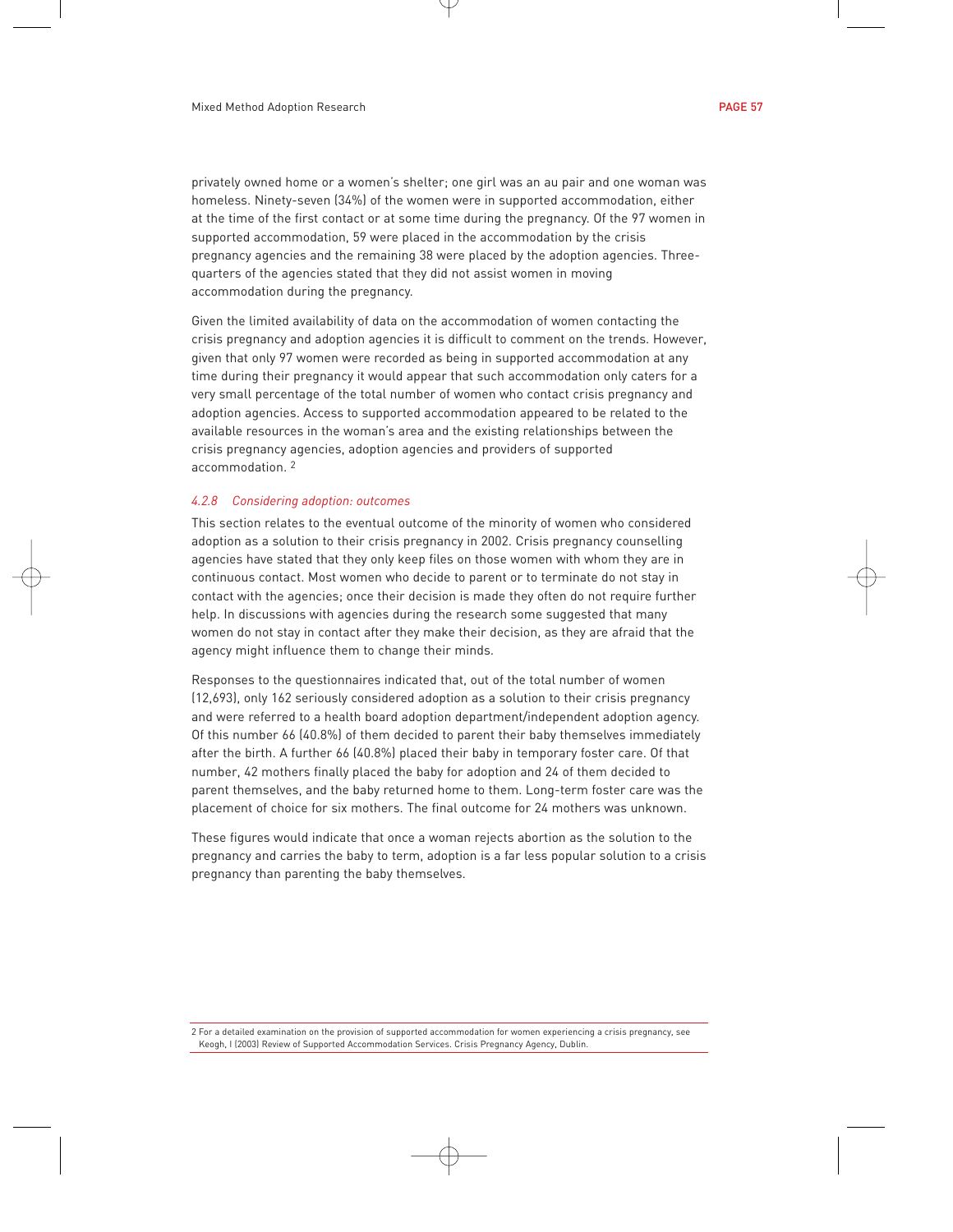



#### Figure 4.5 Outcome for women who considered adoption (n=162)

# 4.3 Maternity hospitals

Information on crisis pregnancies was obtained from eleven maternity hospitals and was provided by the medical social work departments of these hospitals. The amount of information obtained in this way was limited, partly because of the data recording in these departments, which did not facilitate rapid access to the information. There were 168 women identified by the medical social workers as having a crisis pregnancy. Two private hospitals stated that they saw no women with a crisis pregnancy. The Public Maternity Hospitals in Cork and Limerick referred all crisis pregnancies either to CURA or the adoption services of the relevant health board.

Of the 168 women identified through the Maternity Hospitals, 53 placed their babies in short-term foster care with a view to adoption and three babies were placed for adoption. The remaining 112 women decided to parent their babies and did not consider adoption. Consequently these 53 were accounted for in Fig. 4.5 as part of the 162 who considered adoption.

Interpretation of these results is limited, owing to the difficulties in accessing information from the maternity hospitals. This suggests that recording of information on women attending maternity hospital social work departments should be standardised and computerised to allow for easy access of information that might be used as a basis for further research or for policy development.

#### 4.4 Private counselling and crisis pregnancy

Another focus of this research study was to ascertain whether private counselling agencies were being approached for crisis pregnancy counselling. Would they provide such a service if asked? What was the level of demand for such a service? If they did not provide crisis pregnancy counselling, would they refer women on to an agency that did? The main findings are detailed in the charts below.

As outlined in the methodology (see Chapter 3), a sample of 80 private counselling services was taken from the 'Golden Pages' directory. Of this number, 56.3% were based in urban areas (mainly Dublin, Cork, Galway and Limerick), and 43.6% were in rural areas. Of the 80 agencies surveyed, 65% (49 of the agencies) stated that they did not provide crisis pregnancy counselling. Only eight of the counselling services based in rural areas provided counselling for crisis pregnancies, compared to 18 of the urbanbased agencies, who stated that they would provide crisis pregnancy counselling.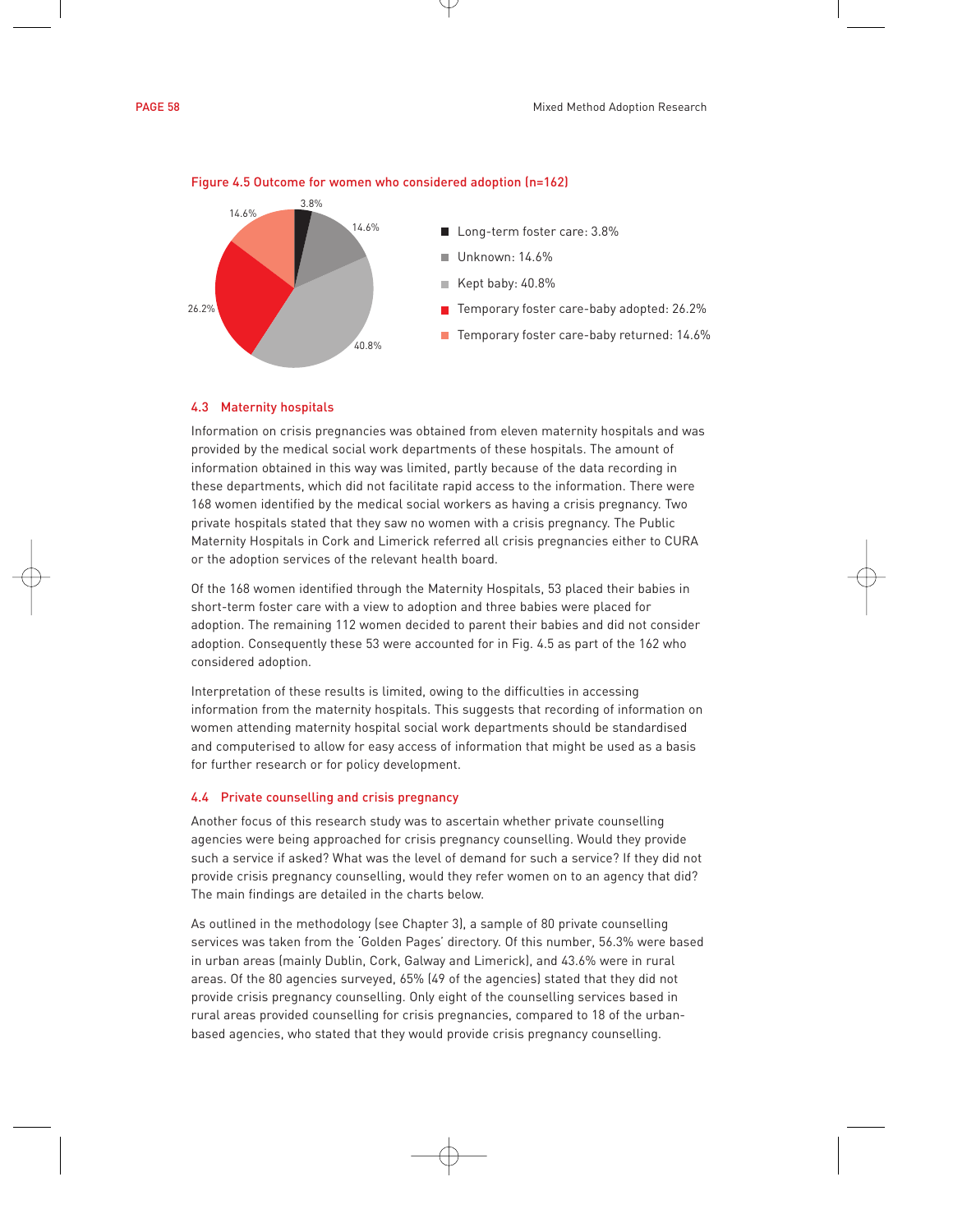The forty nine agencies who stated that they did provide counselling were asked to estimate the numbers they would have seen during 2002. 27.6% saw between 1 and 15 women; 5% saw between 16 and 30 women; 1.2% of the agencies saw between 31 and 60 women; and 1.2% saw between 61 and 70 women.





When these figures were broken down into rural and urban agencies, the rural-based agencies that stated they did provide counselling did so to fewer than fifteen women each. The agencies who saw the most women were based in Galway and Cork respectively. The agencies who stated that they did not provide crisis pregnancy counselling stated that they would refer women on to an appropriate agency.

Although the majority of the agencies contacted did not provide crisis pregnancy counselling services, those that did provided a service to a relatively significant number of women, and it appears that the remainder do refer on to an appropriate agency.

# 4.5 Mapping the services

In order to obtain an overall picture of the distribution of crisis pregnancy counselling and adoption services throughout the State, the location of these agencies was plotted on the map below, presented as Figure 4.7.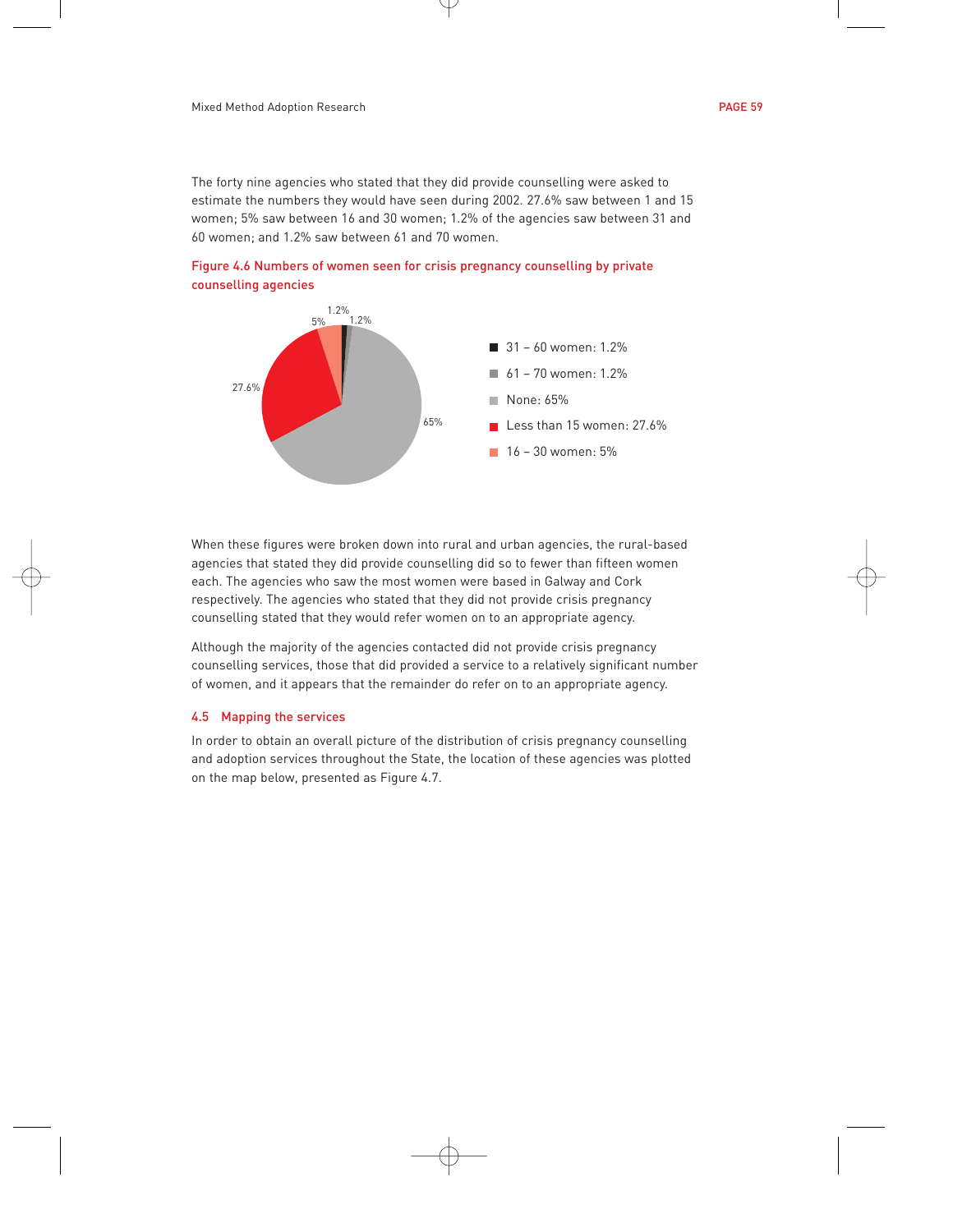



# Figure 4.7 Location of crisis pregnancy agencies and adoption services in Ireland

(For details of individual agencies and locations see Appendix 3.)

It is clear from Figure 4.7 that services are not evenly distributed throughout the country. The counselling services and the adoption agencies are concentrated mainly in the larger urban areas. While this may be advantageous for some women by providing an element of anonymity, it has the potential to cause problems of access for a large number of clients. CURA provides the most widespread crisis pregnancy counselling service. They also provide a telephone, texting and email service.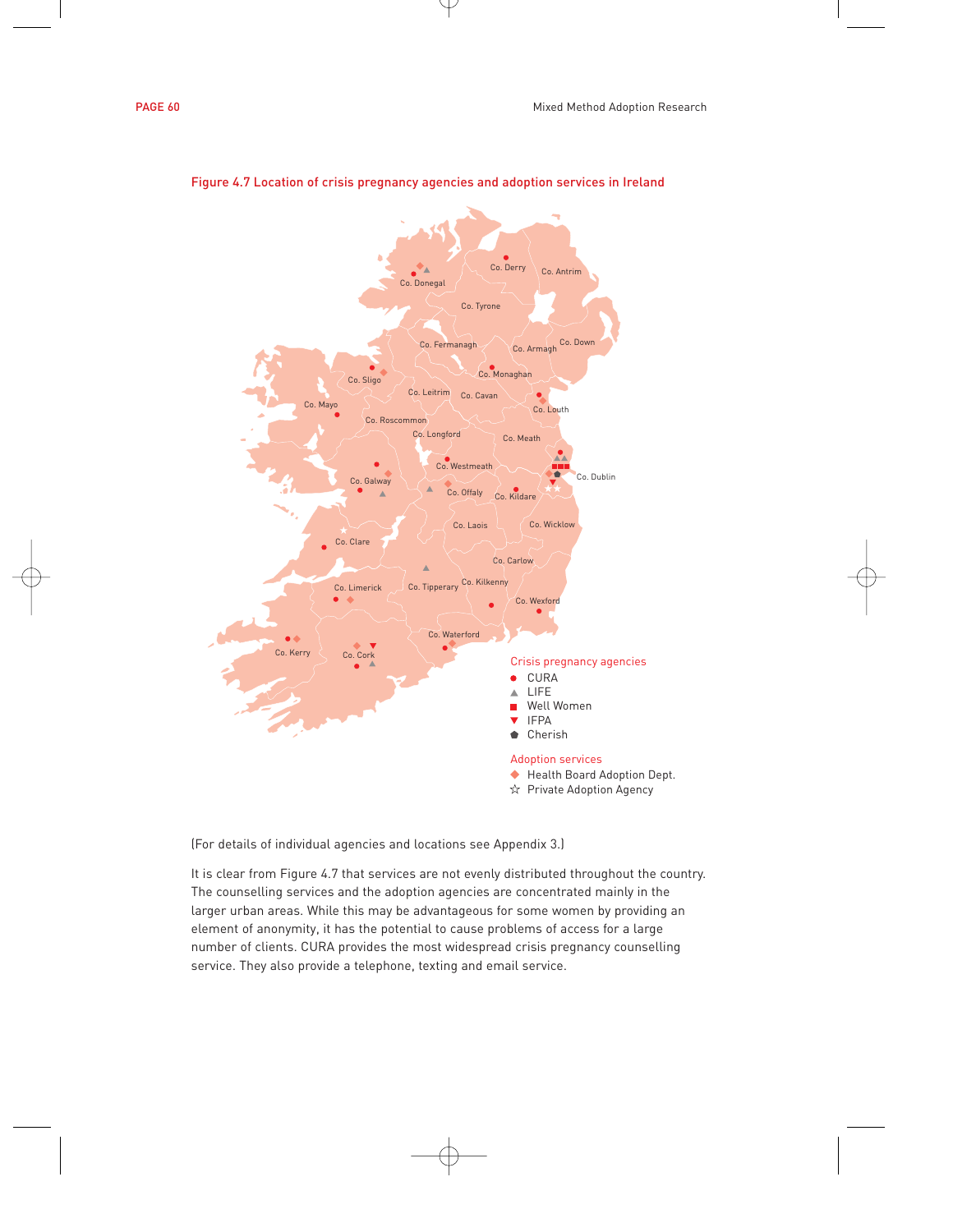# 4.6 Conclusions

Out of the 12,693 women reported in this research who experienced a crisis pregnancy in 2002, some interesting findings have emerged. This study found that the majority of women experiencing a crisis pregnancy and who attended a crisis pregnancy counselling service were aged under 22 years. It also found that most women present for crisis pregnancy counselling in the early stages of their pregnancy, at 1-2 months pregnant. However, the majority of the women only made one contact with the counselling service. This study also confirmed previous findings of a lack of involvement by the natural father in the crisis pregnancy and adoption process.

In relation to accommodation, the majority of women continued to live at home with their parents, while a small number of women moved to specialist residential accommodation during their pregnancy. However, only a few of these moves were facilitated by the crisis pregnancy or adoption agencies.

Out of the total 12,693 women identified in this study who experienced a crisis pregnancy in 2002 only 162 seriously considered adoption as a solution to their crisis pregnancy. The majority of those who had considered adoption finally chose to keep their baby. This confirms previous findings that traditional domestic adoptions are the least likely outcome for women with a crisis pregnancy. The major decision facing these women appears to be whether to terminate or parent their baby.

What is evident from this research is that a large number of women present themselves for counselling in a crisis pregnancy situation. While the majority of contacts are shortterm, they do provide some level of counselling for the women. CURA remains the main agency for women seeking crisis pregnancy counselling, albeit for brief contact. In addition, private counsellors play a part in the provision of services for women with a crisis pregnancy. It is also clear that adoption is the least popular option as a solution to a crisis pregnancy.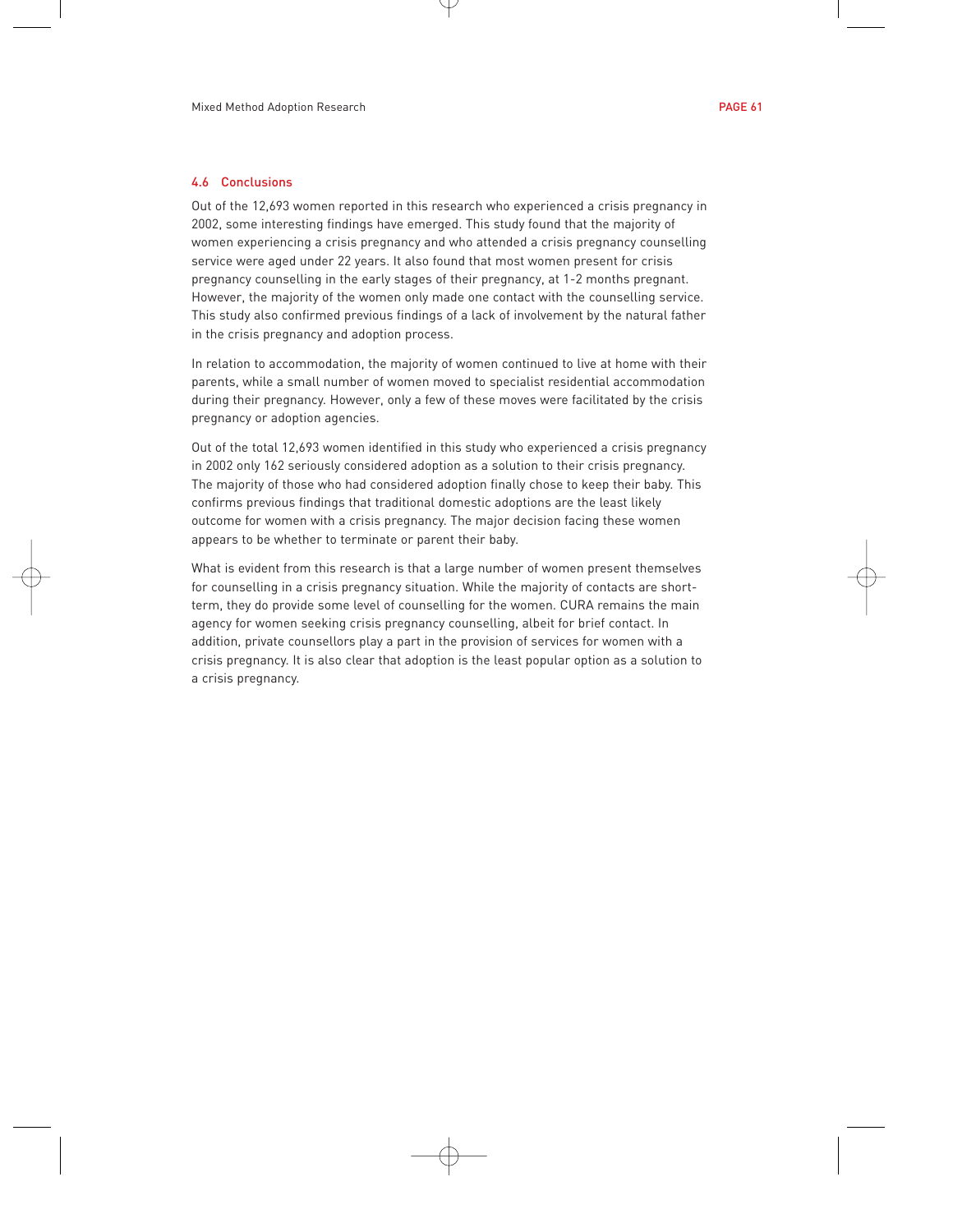# 5.0 Factors impacting on the decision-making process

# 5.1 Introduction

This chapter details the factors that affect the decisions made by women when faced with a crisis pregnancy. This research is concerned with women's decisions about either keeping their babies or placing them for adoption and the demand for adoption services. However, some information was also obtained regarding their decision not to terminate the pregnancy. Therefore, as part of the data collected from interviews with respondents, information on their decision to continue with the pregnancy was obtained. In addition, information was obtained which pertained to the progress of the women through their pregnancy—the women were asked to tell their story.

Qualitative interviews were undertaken with 16 women. Nine of these women made the decision to place their babies for adoption and the remainder decided to keep their babies. One of the women who eventually kept her baby had gone through the entire pregnancy deciding to place the baby for adoption, but eventually changed her mind immediately post-delivery. One father whose baby was adopted and who was closely involved in the decision making was also interviewed.

# 5.2 Pregnancy as a crisis

For all the women, the pregnancy represented a crisis for them at that particular time. None of them wanted to be pregnant. One woman described it as "Just devastating".

Many of the women mentioned that when they realised they were pregnant they went into denial, which lasted for varying periods of time. Two of the women went into total denial throughout the pregnancy. Neither of them told anyone about the pregnancy and they had no medical care. One of the women went to a GP when she went into labour and was sent to the hospital; the other woman called an ambulance when she realised that she was in labour. As she said, at the time she found herself pregnant:

I had a complete meltdown in my head. Moved out of home and decided I wasn't pregnant – this was not happening.

The second woman also moved out of home and remained away until after delivery. She told no one about her pregnancy during the nine months.

For some of the women denial lasted for shorter periods of time:

You're thinking automatically, the first thing, you'll go to England. Then denial denial's the thing. So then after a while I just sat down and thought of the options.

I never went to the hospital or any doctor until about 7 months… I kind of wanted to forget about it.

These women eventually sought medical help.

For one woman, the pregnancy was not initially a crisis as it was her fourth child and she was in a stable relationship. However, when the father of the child left the home late on in the pregnancy, it then became a crisis concerning how she would manage with four children and no partner. She subsequently placed her baby for adoption. One woman felt that the pregnancy was initially a crisis because of her age; she was working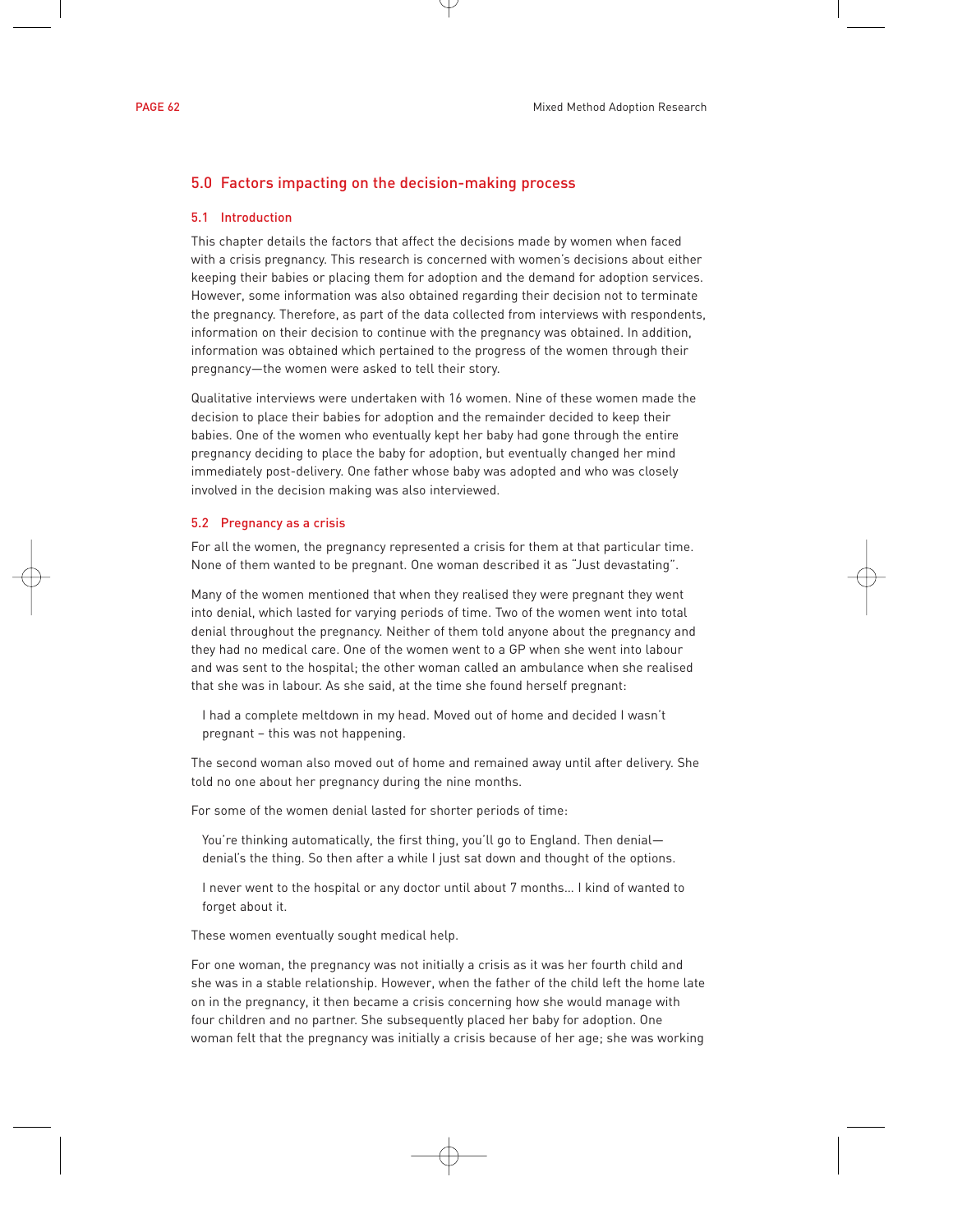and did not want a child. She had been with the father for a year and the relationship continued. However, for her the crisis centred on the fact that she was 18. It has continued as a crisis since she gave birth to twins because of financial and housing concerns and the need for material and practical support.

One young woman of 18, when asked if she regarded the pregnancy as a crisis, stated:

At the beginning it was the biggest crisis of my life. Definitely was. Totally a blow to the system. Definitely was. But it all worked out, as everything does in the end.

The resolution of the crisis centred around the support of parents, siblings and friends.

#### 5.3 Telling about the pregnancy

Who and when the women told about their pregnancy varied. One woman who placed her baby for adoption never told any member of her family, either before or after the delivery. Two years later there is still no member of her family aware of the pregnancy.

Two of the women told no one until after the baby was born. The parents of these girls were contacted by the hospital immediately after delivery, and when they became aware of the pregnancy they were extremely supportive. While the parents emphasised that they would support the woman whatever she decided to do about the baby, the women themselves felt that they were encouraged by their mothers to place the baby for adoption. (In fact, in both cases this was their final decision.)

One woman told no one about the pregnancy until after the baby had been placed for adoption. She said the reason for this was:

I was afraid that people would make me keep it, like. I wouldn't have minded keeping it but I know I wouldn't have been able to give it a good life so I knew I would have to give it up.

She subsequently told one of her sisters, but two years later no one else in the family is aware of the birth and subsequent adoption.

The one father interviewed said that neither his nor his partner's family was told about the pregnancy. Their baby was placed for adoption and the families are still unaware of the birth.

For many of the women, however, telling their parents was not a problem. Typical comments were:

They were brilliant. They were very supportive … they would be very traditional but they were amazing – really, really brilliant – and they supported me from early on.

One of the younger women told her parents immediately she thought she was pregnant. She said that they were very supportive once they got used to the idea:

It was just a shock to their system …. They were narked for the week but after that they settled down.

It appeared from the interviews that siblings also played an important role in being the recipients of information regarding the pregnancy. One woman, who said she was terrified of her parents, did tell her sister, but only under pressure when "she sort of got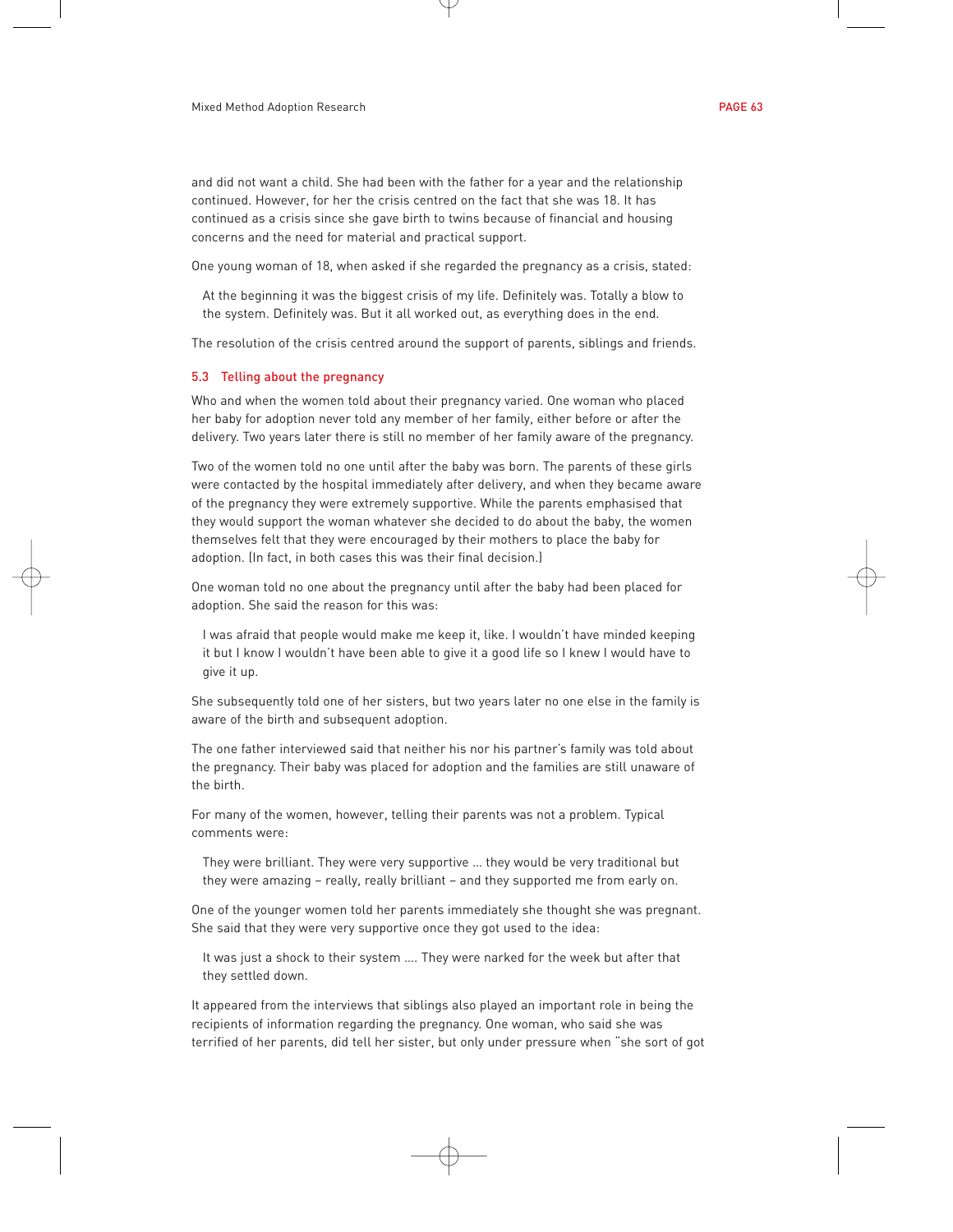it out of me"'. This sister then provided her with support throughout the remainder of the pregnancy.

One woman who placed her baby for adoption told no one until after the placement and then only told one of her sisters. This was despite another sister having had a baby in similar circumstances, who had kept her child. She has not told her parents nearly three years after the adoption.

Friends were often the first people to be told and they were invariably supportive and also the fountain of much advice as to how the crisis should be resolved. The advice ranged across all the options. The father who was interviewed also said that the mother of his baby only told friends and none of her family. 'Informal counselling' played an important role in the decision making for these women.

# 5.4 Family support

Of the families who knew about the pregnancy, the majority of them were supportive and accepted whatever decision the woman made. For those women who decided to keep their baby (seven in total), four of the families were said to be very supportive, one had a supportive father but no support from her mother, and one had been in foster care and had received support from the foster family, with mixed support from her own mother, who is an alcoholic. One woman whose mother was not supportive during the pregnancy has had intermittent support from her since the delivery, although the relationship with her mother was somewhat turbulent.

For three of the women who placed their babies for adoption and whose family knew about the pregnancy they were said to be very supportive of them and their decision. For two of the women who concealed their pregnancy from the family until after delivery there was post-natal support, although one of them felt that she was pushed into placing her baby for adoption by her mother, while her grandparents were very supportive of any decision and would have provided ongoing support to her in rearing the child. The other woman believed that her family would have supported her if she had kept the child, but it was her mother who suggested adoption and pointed out the considerable difficulties she might have if she kept the baby. She felt that she was certainly encouraged to place for adoption, but in a supportive way.

#### 5.5 Fathers of the baby

#### *5.5.1 Mothers who placed a baby for adoption*

Of the nine women who placed their babies for adoption, six of the fathers were never told of the pregnancy and were not involved in any way. The relationships had all been short and of no significance to the women:

It really wasn't even a proper relationship as such. I was so scared of telling him …. I'm sure if he knew now he'd be absolutely devastated.

However, she went on to say:

It is my biggest regret that I did not deal with it there and then ….that plays on my mind a lot.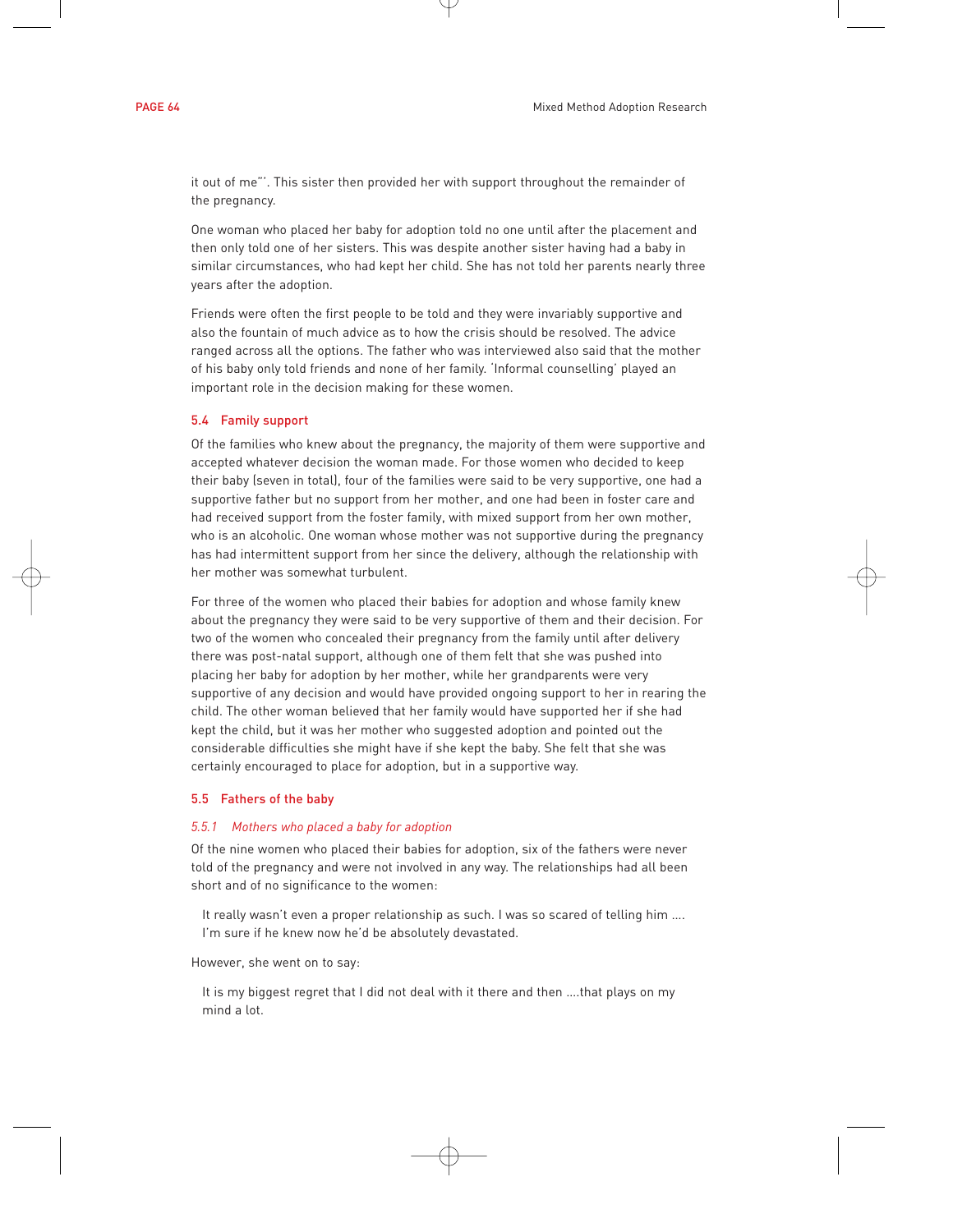In one case, the relationship was a one-night stand and the woman did not know the identity of the father. The other four women were in relationships they did not consider to be important and telling the father was not considered relevant.

The remaining three women did tell their partners about the pregnancy. In the case of one woman, who was devastated about the pregnancy, her partner was delighted:

I was completely devastated and he was, "Oh this is great'', but not in a responsible way. We hadn't been together long, just a few months.

However, she subsequently discovered that he had a criminal record and ended their relationship. One father, who was told, wanted to marry the mother, but she did not want to do this as she felt they were not sufficiently compatible and she ended the relationship. The third father who knew of the pregnancy left the mother late in the pregnancy. None of the fathers who knew of the pregnancy was involved in the decisionmaking process regarding the adoption.

# *5.5.2 Mothers who kept their babies*

For the women who eventually decided to keep their babies, all but one of the fathers were told about the pregnancy. The outcome of telling the father varied considerably.

Of the six women who told the natural fathers about the pregnancy, only one of them has remained in a relationship with the father—they are living together and rearing the children (twins) together. Another woman has continued contact with the father and he is extremely supportive of her and the child, although they are not in an ongoing relationship.

For the remaining four women who kept their babies, the fathers were told about the pregnancy and there was a range of outcomes:

- In one case the father was told and wanted the mother to have an abortion. Once she went ahead with the pregnancy he refused to have any more involvement.
- One woman told the father, with whom she had been living for the previous year, but he became violent and she left him to return to her family home. He was not involved in the decision-making process and there was no further contact with him.
- For one young mother aged 18 years, the pregnancy had resulted from a onenight stand. The father was told about the pregnancy but he did not want any involvement. Following the birth he arrived at the house and demanded a DNA test.
- One father was told but he wanted nothing to do with the mother or to be involved in the decision regarding the outcome. He was told about the birth of his child, but has not made contact with her since.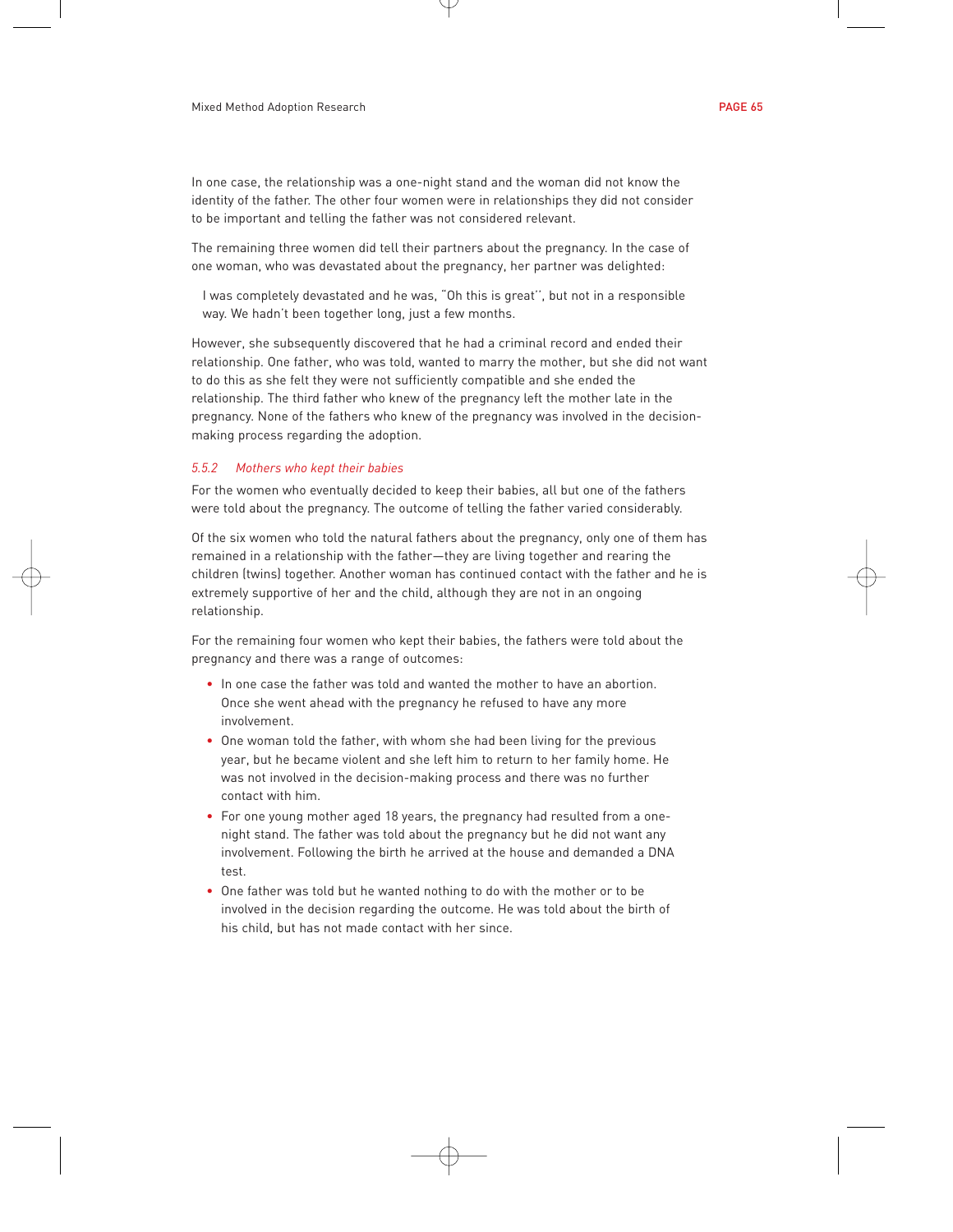# 5.6 The decision-making process

#### *5.6.1 Termination*

Irrespective of the level of crisis, each of the women decided against termination. The reasons given were varied:

- a moral issue involving the unacceptability to them of abortion
- acceptance of the reality of the pregnancy occurred too late to have an abortion
- support from their family to continue with the pregnancy
- lack of knowledge about the process and procedures for termination
- they could not afford it.

While for some women termination was briefly considered, it was only a serious consideration for one of the women. She travelled to England and attended a clinic but her pregnancy was too advanced to continue with termination. This woman subsequently placed her baby for adoption. Comments from both the women who placed and those who kept their babies regarding termination were all very similar. Typical comments were:

Terminating the pregnancy was never an option. I was never going to do that. Well, I've always believed that that's not right, always.

If I'd had an abortion, it would be the most worst thing I'd ever done.

Feelings of guilt appeared to be one of the main reasons for not going ahead with a termination:

I would not have the guilt of abortion. I mean, she'd have her own life… I wouldn't have been able to live with that.

Another woman said:

Once you realise there's some kind of life inside you, then you realise that you want to keep it alive and you'd feel kind of guilty.

Some of the women discussed termination with a counsellor. The counsellors approached included health board social workers, specialist agencies such as Cherish, and the Well Woman Clinic. However, for the most part decisions not to have an abortion were made after discussions with friends, partners or family members.

For some of the women who did attend a counselling service to discuss termination, they were not particularly interested in the counselling process but in the practicalities of getting the information of where to go and forms to fill up. One woman was typical of this group when she said:

So I went out to meet the counsellor and I sat for an hour thinking would you ever shut up and let me go home and just sign things and let me go. And then at the last minute I just said – I can't do this – I still had the forms but I knew there and then that I couldn't do it.

Another woman commented on the difficulties concerning getting information and the money to organise a termination. However, she felt that this was in fact a good thing.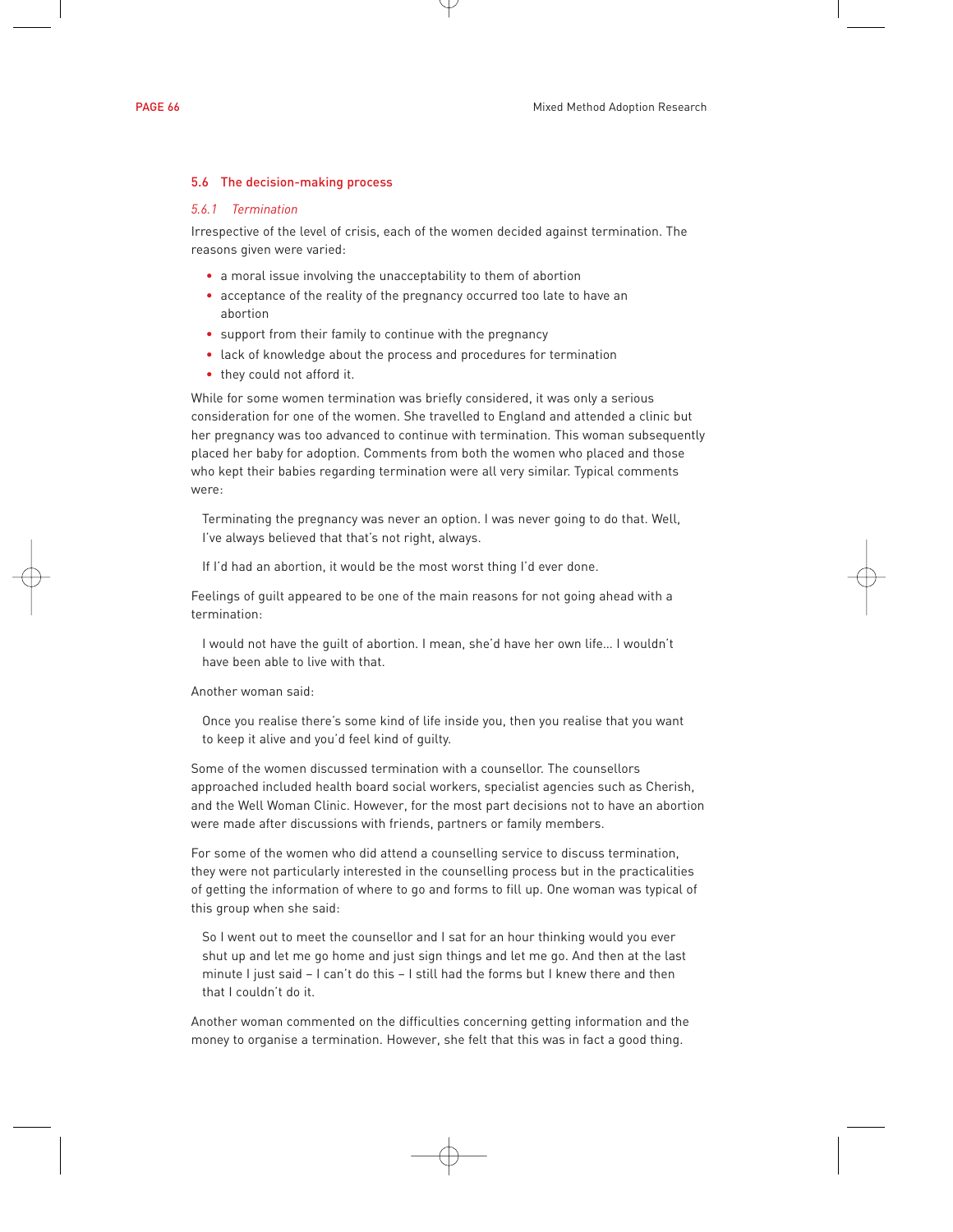As she put it:

For the first few weeks it was kind of an option but between trying to get the money and the whole getting over to England – it was a good thing in a way that it was hard to do because it gave me time to think about it … the whole emotional thing started to kick in.

The cost of the abortion was of particular significance for a number of women.

Initially one woman had seriously thought of an abortion and the father had been supportive of this. She said:

He'd originally said he'd give me the money if I wanted to go to England but then we hadn't had contact after that – we were both kind of in denial, we hadn't seen each other and at that stage I didn't have the money to go to England.

One of the women stated that she had gone to a counsellor regarding an abortion but then decided that she could not go through with it, despite both the father of the baby and her mother wanting her to terminate the pregnancy. Her mother took the initiative to contact an abortion clinic, but when they discovered the cost involved she stopped pressurising her daughter. Anther respondent paid two visits to the Well Woman Clinic and one to a pregnancy counselling service to discuss abortion. Her mother was very keen that she should seriously consider having a termination and organised the visits to the counsellors. However, her father was unhappy with the idea and she eventually decided against it, with her parents' support.

One woman on her second pregnancy gave very serious consideration to going to England, and the father of the baby wanted her to have an abortion. However, she could not find the money to go and then decided that she would be better going for an adoption if she decided that she could not rear a second child. She then decided that she would go ahead and keep the baby since she had support from family and friends to do so.

For the two women in total denial, a termination was obviously not a consideration. There was no difference in attitude or level of consideration of having an abortion between those women, who eventually decided to place their baby, and those who decided to parent their child.

The mothers of the women played an important part in the discussions regarding abortion. It was often the mother who suggested abortion and sought information about it for their daughter. One of the youngest respondents said:

My mother started going on about an abortion – blah blah blah … I went up to a clinic in Dublin.

Another of the youngest women said:

My mother wanted me to have an abortion and she tried to get my boyfriend to get me to have an abortion, but he said it was my decision and I didn't want an abortion because I don't believe in them really.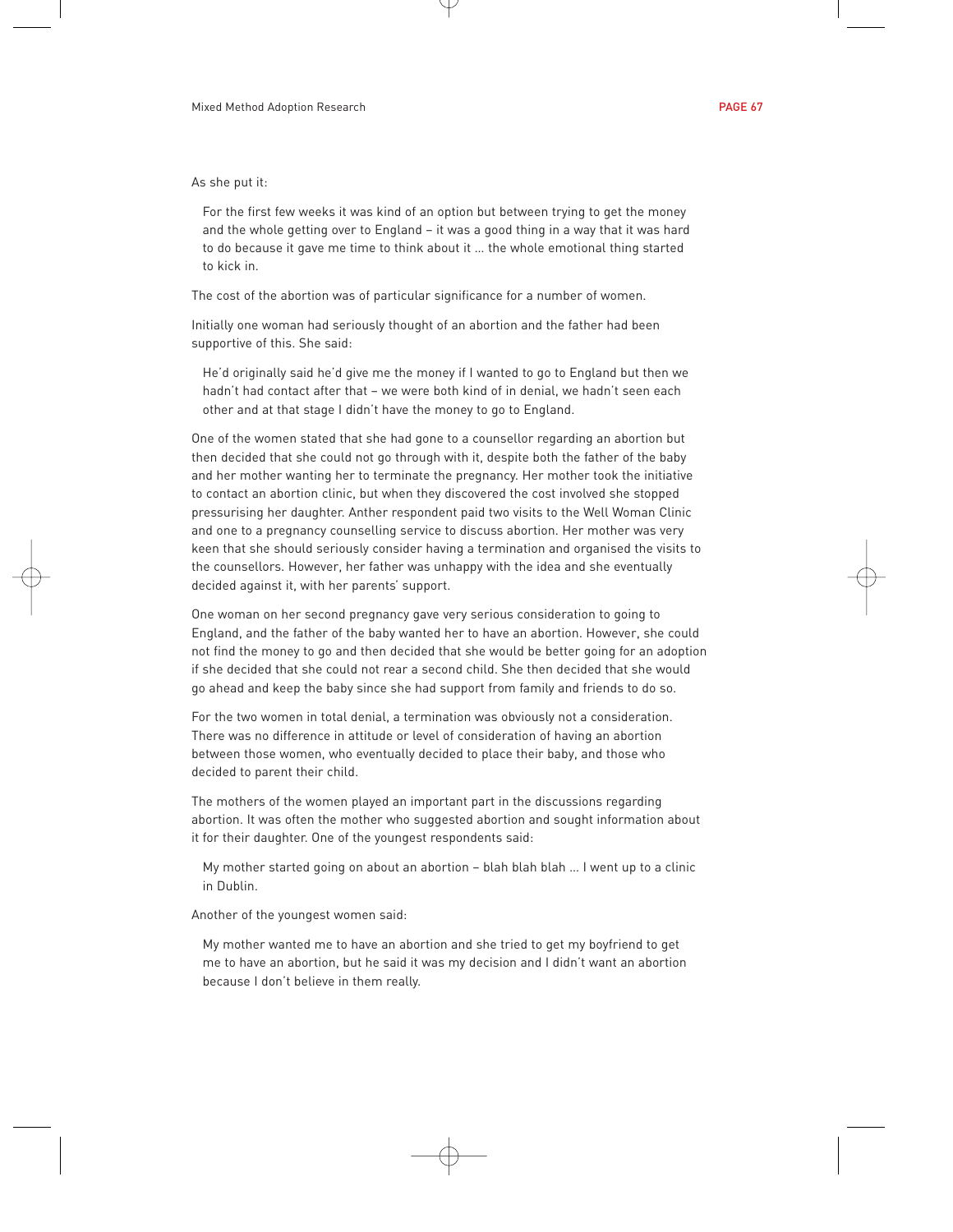One woman described how her mother was continuously texting and ringing her saying:

You're not going to get away with this, you're having an abortion, that's it, that's the end of it. My mother was ringing England trying to sort out some things. I got mad and I found the abortion papers the woman [in the counselling agency] had given me and I sent them to her…. I sent her the number and I said I don't want to do this, just to see what they would do. And they did, she rang and the only reason they decided not to push me in to having an abortion was because they found out the cost of it.

The relationship between this girl and her mother deteriorated during the pregnancy. As a result she moved between a number of places of accommodation, with friends, until she went to supported accommodation.

# *5.6.2 Placing the baby for adoption or keeping the baby*

Once the women had rejected the idea of an abortion they were all faced with a further decision between placing the baby for adoption or keeping the baby themselves. For some women there was continuing ambivalence throughout the pregnancy and the situation varied between those who finally chose to have the baby adopted and those who decided to keep the baby. However, the final decision was based on a combination of factors:

- level of support
- knowledge of or personal experience of adoption or parenting
- involvement of the natural father
- whether it was considered the right time to have a baby.

However, none of these factors was a clear indicator of whether the woman would keep her baby or have the baby adopted.

The nine women who placed their baby for adoption ranged in age from 15 to 27, with an average age of twenty years and four months. The women who kept their babies ranged in age from 16 to 29 years, with an average age of nineteen years and five months. Five of them were very happy with the decision; the other four had regrets. One woman who expressed regret did add that it had been the right decision.

Of the women who placed their baby for adoption, three decided from the commencement of the pregnancy that they would have their babies adopted. One of these women said:

The reasons why I did that were really complex and there are many of them. I certainly did not feel that I had any choice. I simply had to get rid of him as a physical object out of my life. I had to do that as safely as possible for him and therefore adoption was the choice.

This woman also spoke emotionally about the fact that she believes it is an fallacy that women have choice. She believed that talking of choice implies options and, even with the changes in attitudes and increases in social welfare, many women do not have real options because of:

- lack of support
- fear of family rejection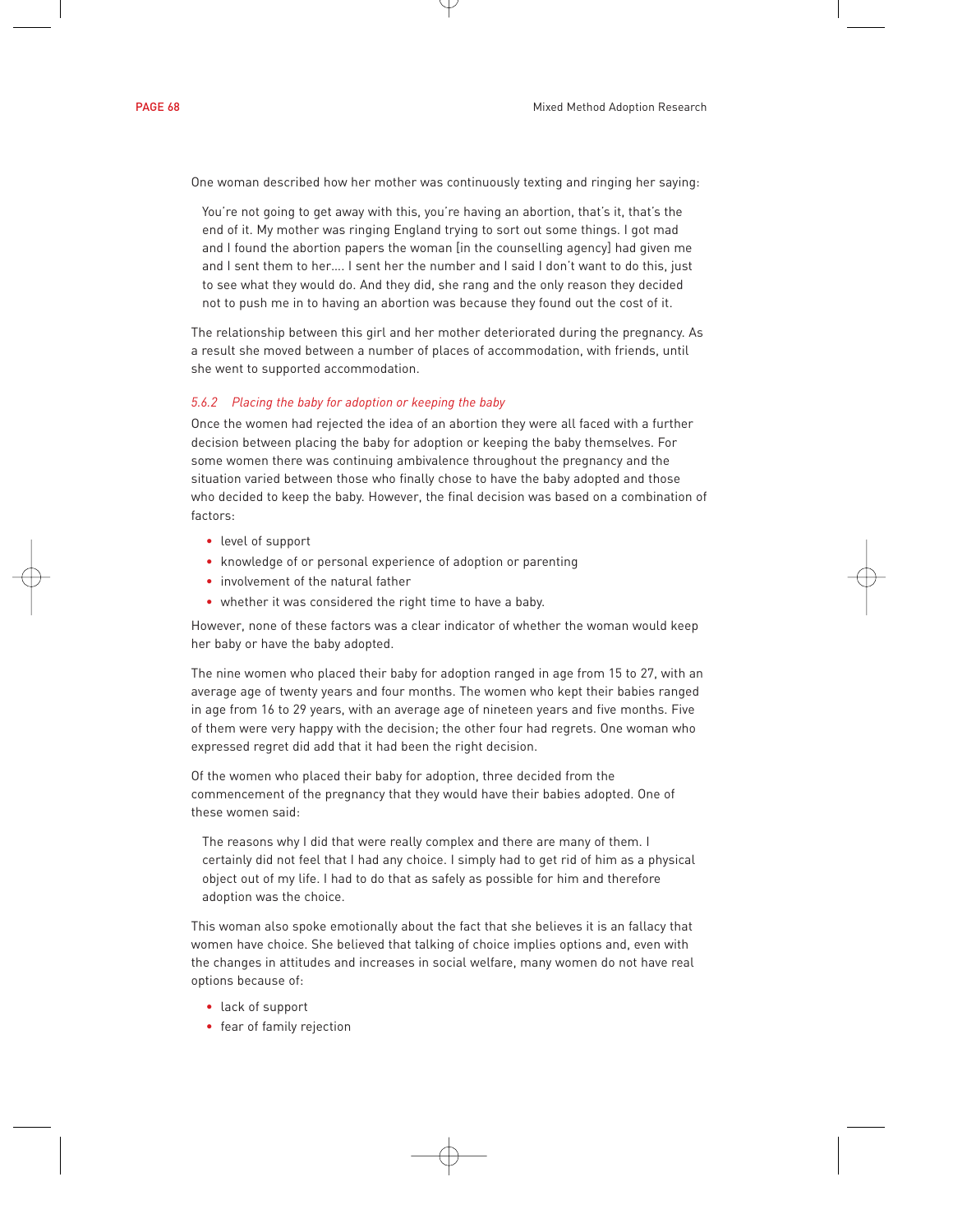- poverty
- their own inability to care for the child.

This last point was particularly pertinent since she had had poor parenting herself and believed that she would be a bad parent herself. She said, 'That was a very real fear at the time – I was just totally terrified.' This woman has had a lot of regrets about placing her child for adoption.

The second woman who decided on adoption from the very start was an adopted person herself. She had had a very good experience of being adopted and it had been a good experience for her adoptive parents. She had a very positive view of adoption, saying that because of her own experience she knew so much about adoption and therefore was not at all wary of placing her daughter with strangers. She knew that she would have had support from her parents if she had decided to keep the baby, but she said:

It was the wrong time for me to have a baby…. Ideally I would have liked to be married, or in a relationship for a few years, or whatever. It was the wrong time, but that was not really the basis of my decision. It was basically what was best for her.

This woman also felt that the father of the child would have been a danger to her and the child, and she did not want a situation where she was raising her daughter on her own and looking over her shoulder all the time. She went on to say:

I knew that there were parents out there who desperately wanted to have a child and I knew she would have everything she needed there and there would be no kind of struggle raising her.

The third woman was clear that she would not be able to keep her baby, despite having a sister who had kept her child. She was influenced by seeing other young women in the town being tied to looking after babies and also the stigma in a rural town of being a young unmarried mother.

Two women who had had previous pregnancies and had kept their babies, decided to place their baby for adoption mainly because they felt they could not cope with another child without support of the natural father. One of them said that she would always regret doing it, but felt it was the right choice for both her and the baby. The other woman was happy about the placement.

The youngest mother to place her baby for adoption did so reluctantly. She placed her baby in foster-care for nine months, but eventually agreed to adoption when she was promised open adoption. She is still not convinced that it was the right thing to do. She had envisaged leaving the baby in long-term foster care until she had finished school and could have resumed care. However, she decided to go through with the adoption, having been told that the child needed to have a stable home for his needs to be met.

The two women who had concealed their pregnancy until after delivery both placed their babies for adoption. Neither of them had seriously considered either adoption or keeping during the pregnancy because of their total denial. One of these women chose adoption reluctantly and still regrets it. She has found it very hard to accept and has suffered periods of psychological breakdown. Her mother persuaded her to place the baby for adoption, despite the fact that the grandparents had offered to support her in keeping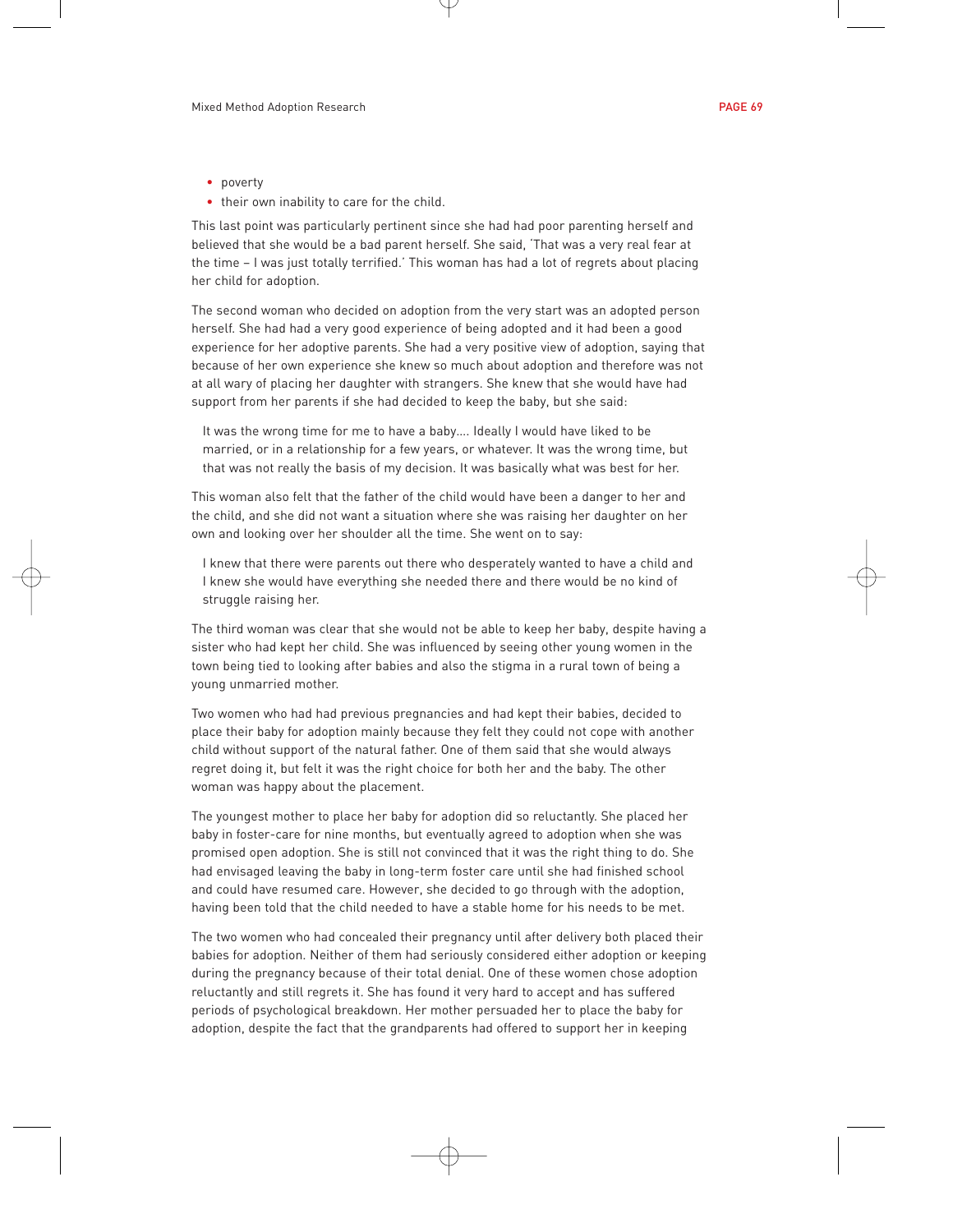the baby. She was not aware of this offer until after the baby had been adopted.

The women who decided to keep their babies did consider adoption to a greater or lesser degree during their pregnancy. Six of the seven women were happy with their decision to keep the baby. The remaining woman believed that adoption would have been better. She had intended placing the baby for adoption, but at a late stage changed her mind because she was afraid that the father would gain custody of the baby if she went ahead with the adoption.

Continuing in education or returning to education was an influencing factor for only one mother in making a decision to place her baby for adoption. She had just commenced nursing training, which had always been her ambition, and she did not want the give this up to parent her child. However, this was not the only factor influencing her decision. Generally, education or return to education was not an important factor in the decisions made by the women, for either those who opted for adoption or those who kept their babies. All the women who decided to keep their babies have returned to or continued in education. This finding may, however, be skewed since the majority of the respondents were accessed through a parenting project, which was linked to a return-to-education project.

Among the many factors that seemed to have influenced the decision, family support was certainly important.

# 5.7 Open adoption

Eight of the women had some degree of open adoption, ranging from letters and photos channelled through the adoption agency, to direct letters and photos, to twice-yearly visits to the home of the adoptive parents. The young mother who delayed her final decision eventually agreed to the adoption when she was promised five elements of contact during the year. However, once the adoption papers were signed the level of contact was reduced to twice a year and this has caused some distress.

Only one mother who did not have an open adoption was accessed. She had placed her child for adoption nineteen years ago when adoption was still organised as a secretive arrangement. This woman heard about the research and approached the research team herself. Since it was apparent that there were difficulties accessing more recent nonopen adoption placers, it was decided to include this informant in the study. She added a valuable historical perspective, as well as highlighting some of the long-term consequences of adoption. This woman expressed continued regret that she had made the decision. When asked if open adoption would have made it easier to accept her decision, she agreed. Ironically, she is now considering adopting a child herself since she and her husband have been unable to conceive.

Few of the women knew about the practice of open adoption before they came into contact with an adoption worker. When the women who kept their babies were asked if knowledge about open adoption would have influenced their decision, they said they did not believe it would have done so. One woman who kept her baby said she felt that that would be the worst scenario because:

Then you'd know who your child was and where they were and you'd be thinking, watching it grow up with different parents and saying, 'Why didn't I keep her?'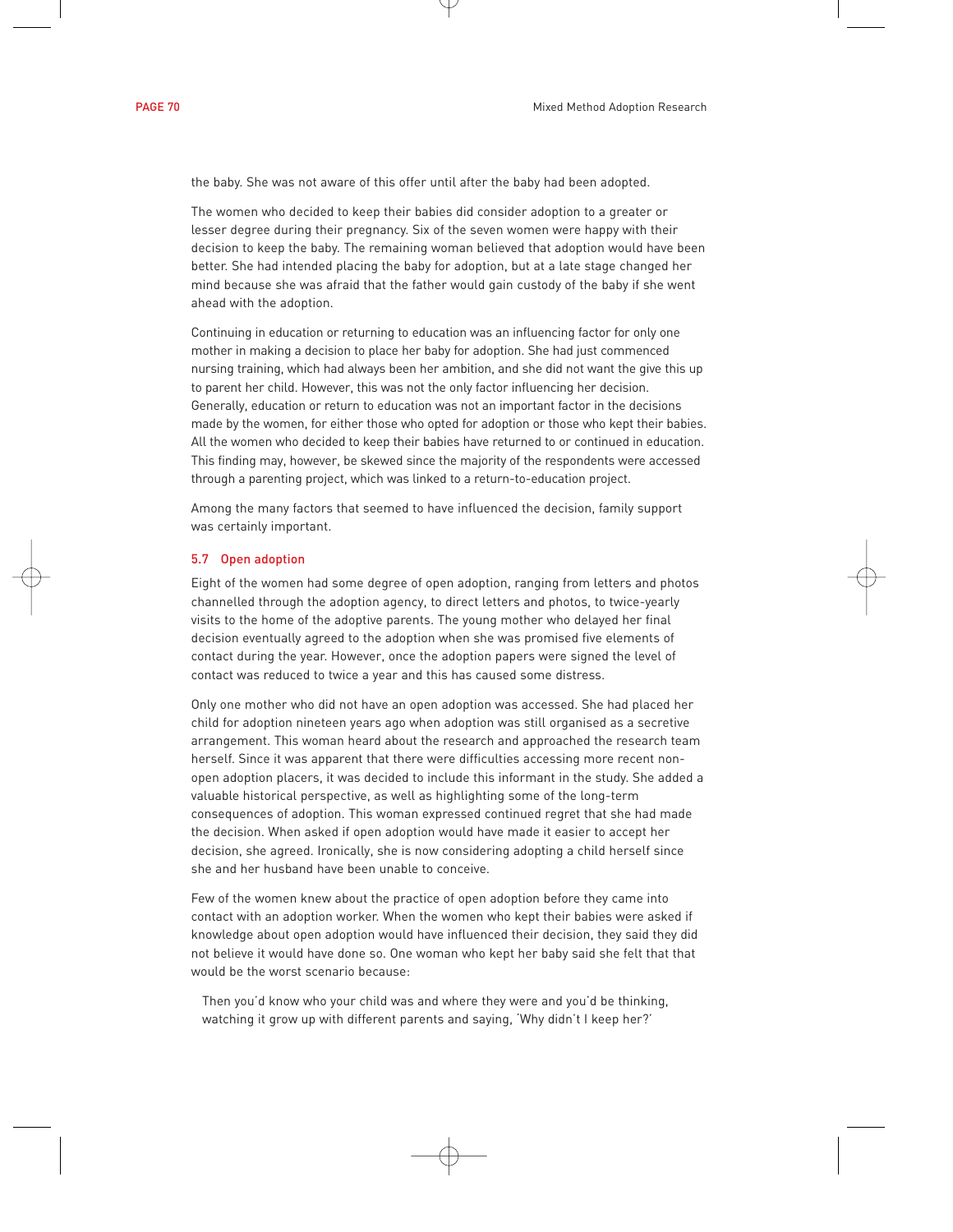#### 5.8 Information about adoption

One hypothesis for this research was that since adoption is a rare phenomenon, lack of knowledge about adoption or contact with adopted people might influence the decisions being made. The increasing number of women who keep their babies and rear them on their own, or with support, provides an easy reference point for women coming to a decision about their own plans. In contrast, the process of adoption remains a secretive one, and information on adoption experiences is harder to access and women are less likely to have witnessed mothers who have chosen adoption as an option.

In the course of the interviews with the women, and purely coincidentally within the research, it was interesting to note that several of them had had direct or indirect contact with adopted people. This ranged from being an adopted person themselves, having adoptive parents or casual knowledge of the adoptive status of friends. Two of the women were adopted themselves, one woman had a mother who had placed a child for adoption prior to marriage, and the mother of one woman had placed two babies for adoption. One of the respondents had a father who was adopted; the mother of one woman was orphaned and then placed in foster-care; and a number of women knew of school friends or neighbours who had been adopted. While all these women agreed that knowledge about adoption was important to them, the degree of knowledge of adoption did not appear to influence the final decision either way and was not a predictor of either placing the baby for adoption or keeping the baby.

One woman who was adopted said that she had had a wonderful experience of being an adopted person and as a consequence she did consider adoption at the time of making her decision. However, despite this positive personal experience of adoption she had gone through all the options with the social worker in the hospital and she decided eventually to keep her baby because her family were so supportive. In addition, she reports being told that the father of the child would have to give his permission for the adoption and she did not want to involve him in it in case he took the child himself. She said she made a definite decision to keep the baby once she felt it moving and also because of the huge support from her parents and siblings. However, she said that although she had made a decision she was still ambivalent and would have liked someone to tell her what to do. This young woman was nineteen at the time of her pregnancy and said that she would have welcomed the counsellors/social workers being more directive with her.

On the other hand, the other woman who was an adopted person felt that she had had such a wonderful experience of being adopted she would have great faith in placing her own child with adoptive parents, and this was, in fact, her final decision. She argued that in her own case she had had a very positive experience being adopted and believed that her own child would have a better life if adopted into an appropriate family. She felt that the positive experience of adoption for her was the major factor affecting her decision.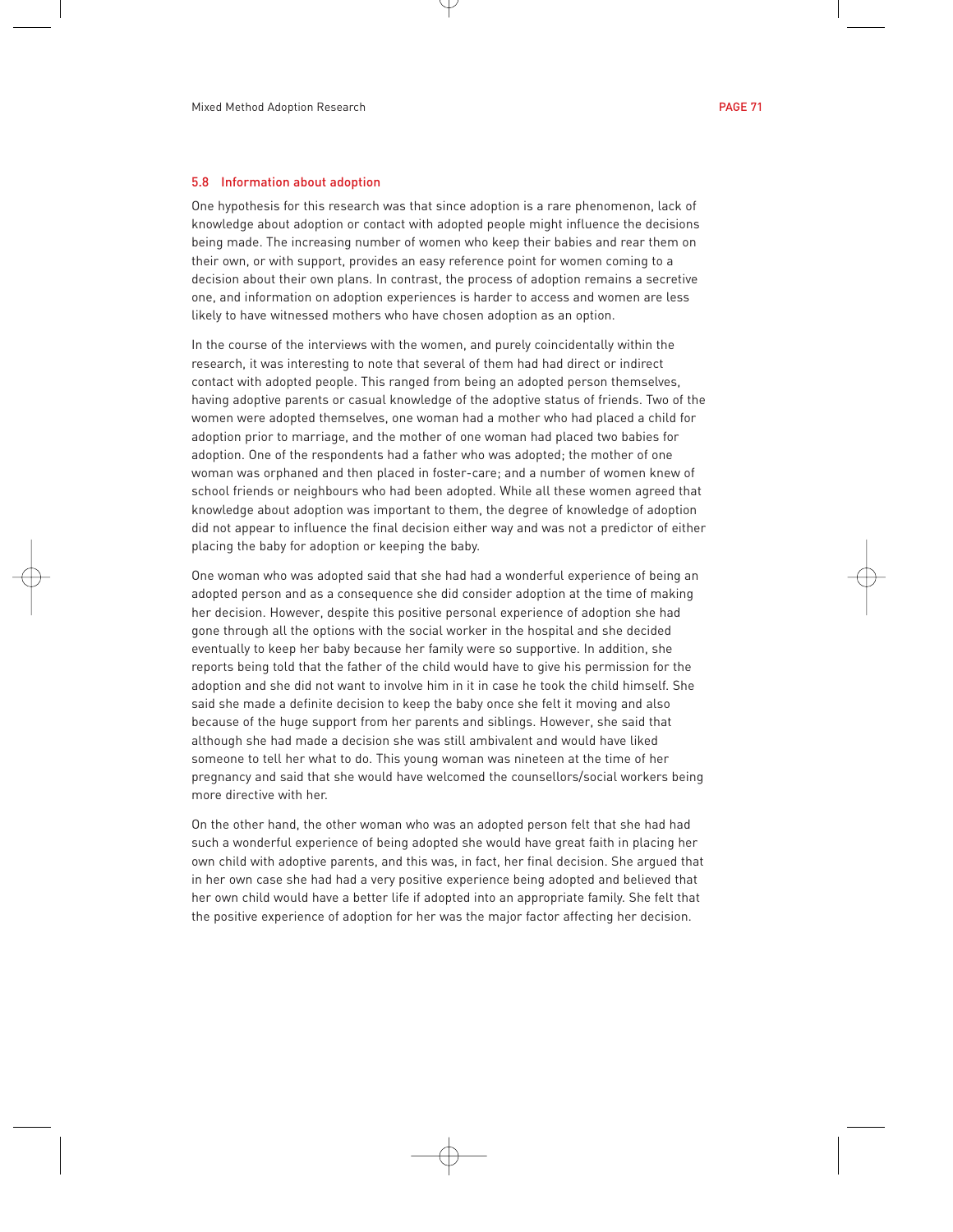The mother whose own father was adopted rejected adoption because of her father's experience. She said:

My father had problems throughout all his life so I didn't want to go for adoption …. He just didn't know who his parents were, where he came from or anything. It just built up over the years.

She also commented that the lack of knowledge about her father's family and medical history had been a difficulty for her and her family at various points in time. For example, when she was pregnant she could not answer questions about her father's medical history. She was also influenced by the negative attitude of her child's father to adoption, who felt that it was not right that one had a child out there somewhere and you did not know who they were. This respondent's own mother had also placed a child for adoption prior to her marriage.

The woman whose mother had placed two children for adoption was deeply affected by it, and she felt that her mother's experience influenced her mother to try and persuade her to have an abortion in the first instance, because it would be easier than placing a child for adoption. Her mother had placed a child for adoption when she was sixteen herself and found it very traumatic. However, the respondent's father had told her that if she chose to have the child aborted or adopted he would never speak to her again. It was this attitude that persuaded her against adoption. In addition, her father was extremely supportive of her keeping the baby and she continued to live with her father after the child's birth.

One mother was extremely ambivalent about her decision and was asked by the social worker to weigh up the pros and cons of both alternatives. However, she said that:

The only time I definitely knew for a fact that I could not give away the child was when I gave birth, and I had kept telling people that that the only way I'm going to know is when I give birth.

This woman also had a friend who kept her baby and seemed to be managing. She had helped her to get clothes and equipment. Then she started to buy things for herself and her baby before the child was born; she felt that this was really when she felt herself beginning to reject the option of adoption. For some of the women, seeing the experience of other single mothers who managed to parent their child was an influence in deciding to keep the child. This was in stark contrast to the women, who, having witnessed the experience of mothers keeping their babies, opted for adoption. In one particular instance a woman who placed her baby for adoption had an older sister who had kept her child after a crisis pregnancy and this had influenced her own decision to place her baby for adoption. This was a woman who told none of her family about the adoption until after the final order was made, and then only told one sister. She indicated that by not telling anyone she would not be pushed into keeping her baby against her will.

It was clear from the interviews that once the reality of the baby's existence began to impinge on the women, they moved more readily to the decision to keep the baby.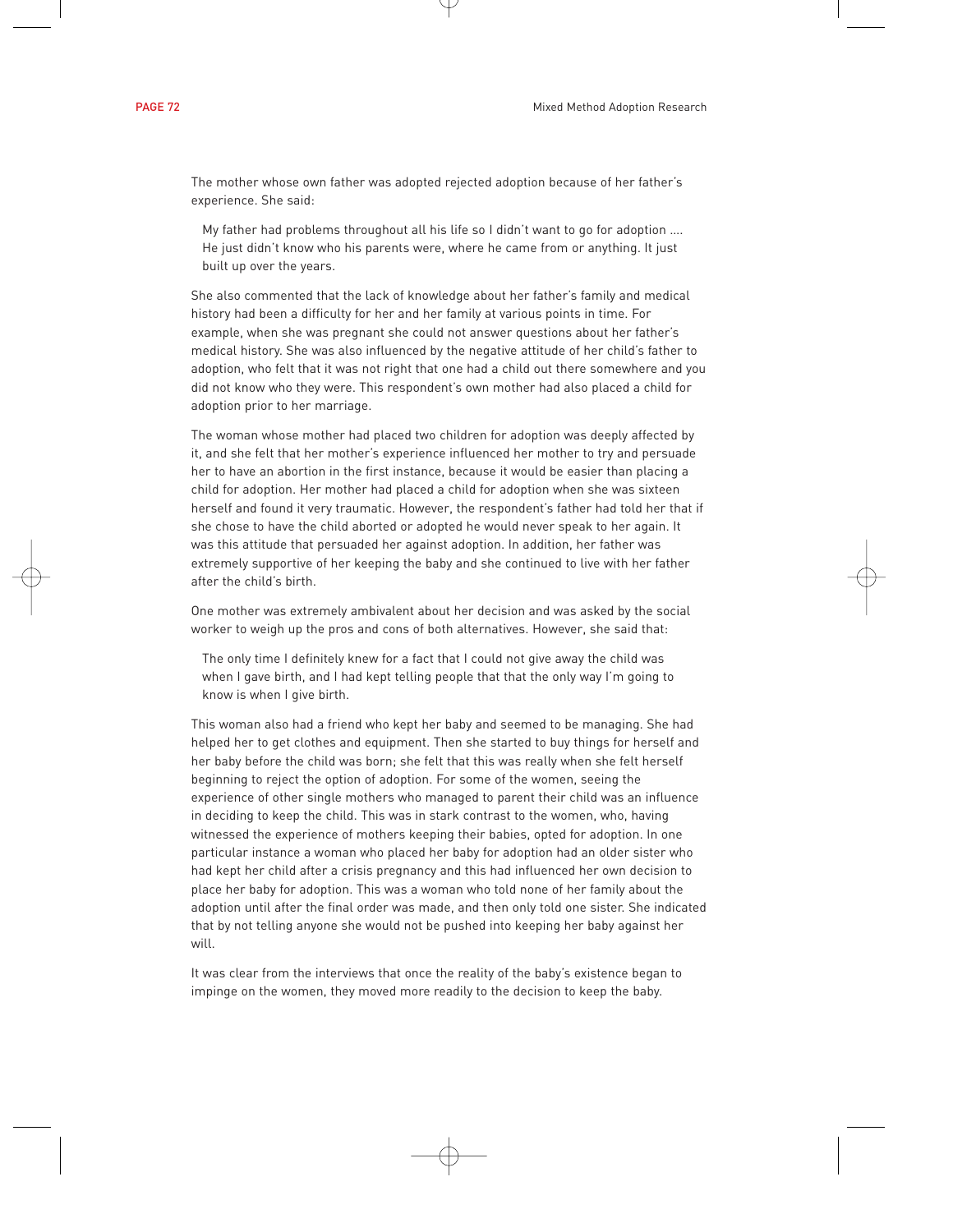### 5.9 Fathers as part of decision making

The fathers of the children played a very minimal part in the decision-making process, notwithstanding the 1998 Adoption Act and its direction to engage fathers. Among those who chose adoption, only two of the fathers knew of the pregnancy, but neither of them was involved in the final decision regarding the adoption.

In relation to the women who decided to keep their babies, the situation was slightly different. Of the seven women who kept their babies, three of the fathers were told about the pregnancy, but were not involved in the final decision. Three of the fathers were involved in the decision to keep the child; one remains living with the mother; the other two, while not in an ongoing relationship with the mother, are very supportive and are involved with the child. The involvement of the natural father was a factor in making the decision to keep the child.

For one woman, the father was indirectly influential in the decision. In this case the woman had decided to place the child for adoption, but changed her mind when she thought the father would try to take the child himself rather than have the baby adopted by strangers.

The one father who was interviewed was very involved in the decision-making process. He accompanied the mother to England and when she was unable to have the termination he continued to support her. He was against the adoption, but went along with it because it was what she wanted. It is an open adoption in that they receive letters and photos. However, he has remained the person who receives the information about the child and everything is channelled through him. He passes information on to the mother and any communication to the adopters goes through him.

## 5.10 Conclusion

Analysis of the qualitative interviews with the sixteen women and one man highlighted a number of issues.

- Decision making: The decision to reject termination as a solution to the crisis pregnancy was based on moral grounds, a fear of lifelong guilt or because of a lack of knowledge or money. The final decision to place the baby for adoption or parent the baby was influenced by a combination of factors:
	- the level of family support
	- the amount of support from, and relationship with, the father of the baby
	- knowledge of other people's or their own experience of adoption
	- knowledge of other women's experience of parenting alone
	- career prospects.

However, while these factors were identified as important influences on the decision, none of them was an indicator of what the final decision would be. There was a slightly higher level of dissatisfaction with the final decision among the women who had placed their baby for adoption. However, while they expressed regrets, they accepted that the right decision had been made for the baby.

• Adoption as a lifelong process: It became clear during the research that the decision to place a baby for adoption did not bring closure to the crisis pregnancy. Several times the women emphasised that adoption was a lifelong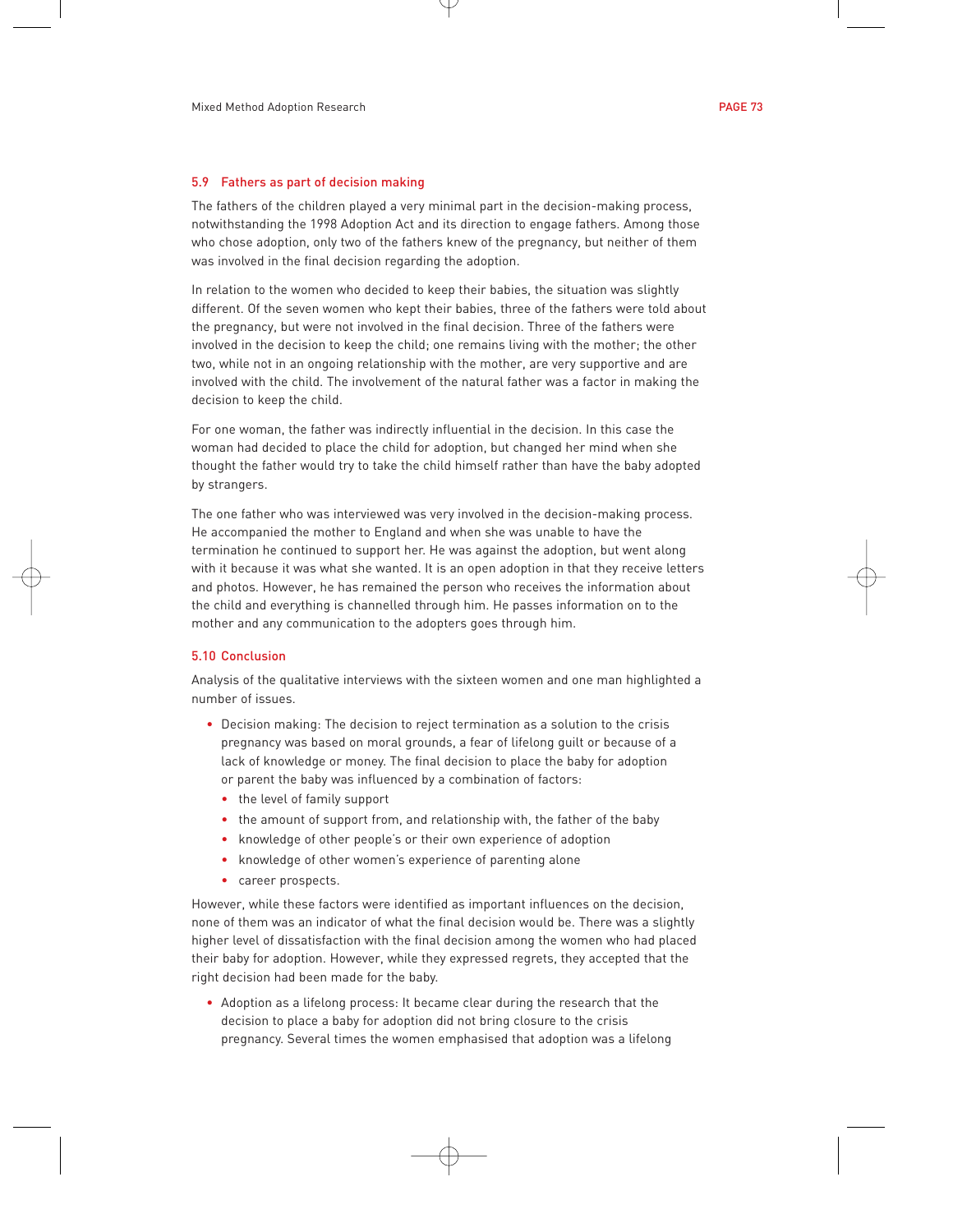process. While they were accepting of their decision to have the baby adopted, they talked of periods of sadness and upset, particularly at special times such as Christmas and the child's birthday, and there was a continuous underlying feeling of loss in their lives. The opportunity to talk to someone at these times was an issue that arose for the women who had placed their babies for adoption.

- Support: The level of support from family and/or the father of the baby was of importance to all the women, both in their original decision making and also as an ongoing process. It was very clear that there is a need for long-term support for women, whichever option they have chosen.
- Open adoption: Open adoption, in all its various forms, is an important aspect of current adoption practice and the decision-making process of women with a crisis pregnancy. With the increasing development of open adoption there is a real need for clarification of what open adoption is, how it should be managed and what part it should play as an ongoing element in a child's life. Open adoption offers women the opportunity to maintain contact with the adoption agency and provides them with the knowledge that there is support available for them should they wish to avail of it at any time in the future.
- Secrecy: These findings indicated that there remains a large element of secrecy surrounding adoption and adoption placement. Women who placed their baby for adoption, despite continued arrangements for open adoption, still maintained a high level of secrecy in relation to the placement. In general, the fact of having placed a baby for adoption is not a subject shared in an open way, except with significant members of their family who already knew about the adoption. Even then, the subject was rarely adverted to. This degree of secrecy was typical both of women who had placed a baby for adoption many years ago and also in more recent times. The research raised the question of the general public's attitude to adoption and the feelings the women had that they would be badly judged for having placed their child for adoption. This feeling of shame about adoption has resonance of the shame that was previously associated with having a child outside marriage. These findings have implications for increasing the level of understanding around the system of adoption and of the need to promote it as one of a range of positive options available for women experiencing a crisis pregnancy. A more open discussion about current adoption policy and practice is required to counteract the negative impact that past adoption practice has produced on the perception of adoption as a suitable placement in meeting the needs of some children and their mothers.
- Concealed pregnancy: Concealed pregnancy or late presentation at maternity or counselling services still occurs in situations of a crisis pregnancy. Stigma, guilt, denial and fear still play a significant part in these situations, despite the more liberal societal attitudes. Further research on women who conceal their pregnancies would be a valuable contribution to understanding how services could reach out to these women.
- Fathers: Fathers are a group who tend to be excluded from the decisionmaking process relating to crisis pregnancy. This is an issue that needs to be addressed within the counselling process and ways must be found to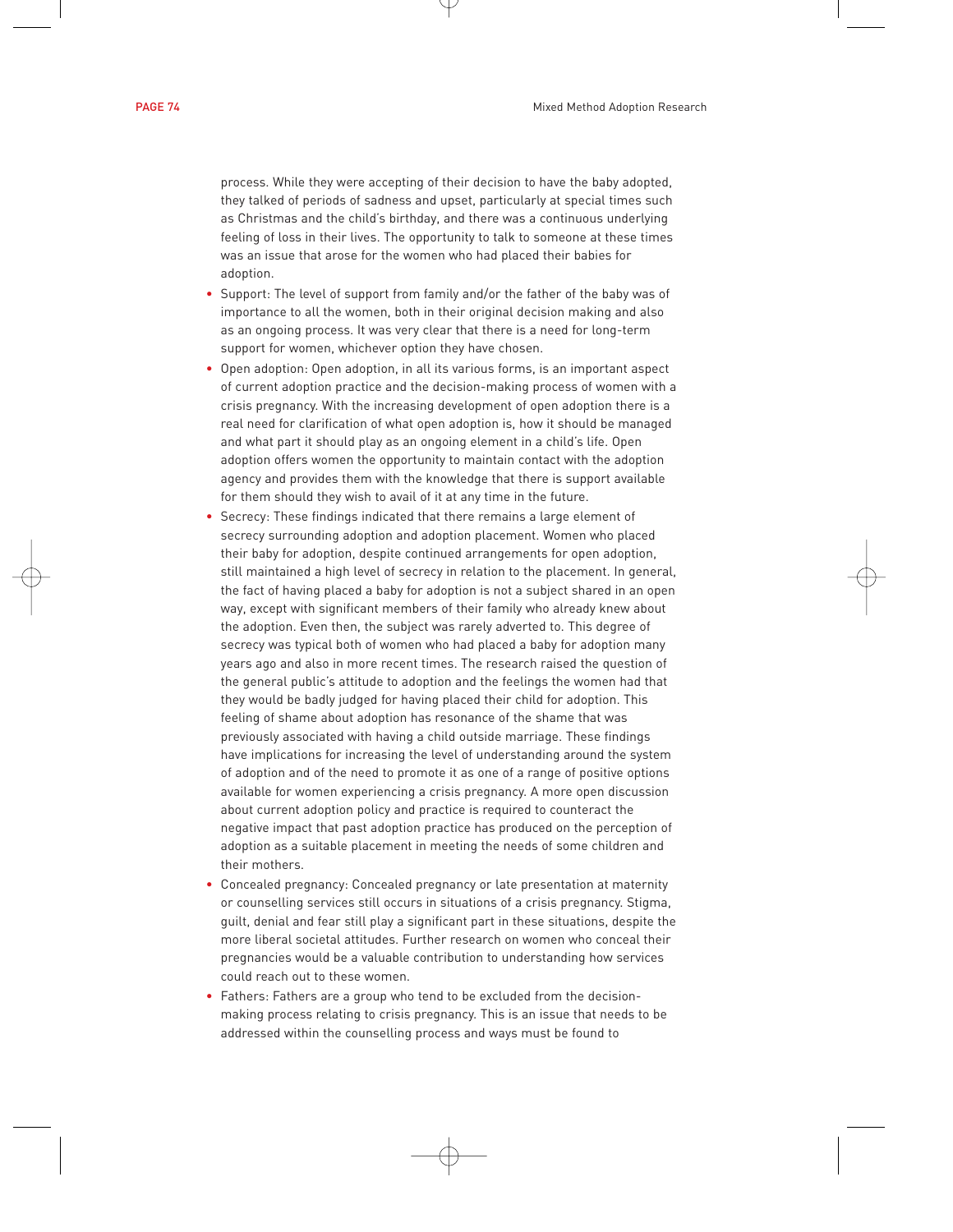encourage women to include fathers in decision making and to allow fathers to become part of the process. The provision of the 1998 Adoption Act directing social workers to engage fathers does not address the conflicting position of the natural mother in terms of her 'need' to be in control and to have a say over who is involved.

The themes identified in this data set were also those which arose from other respondents—as will be discussed again in later chapters.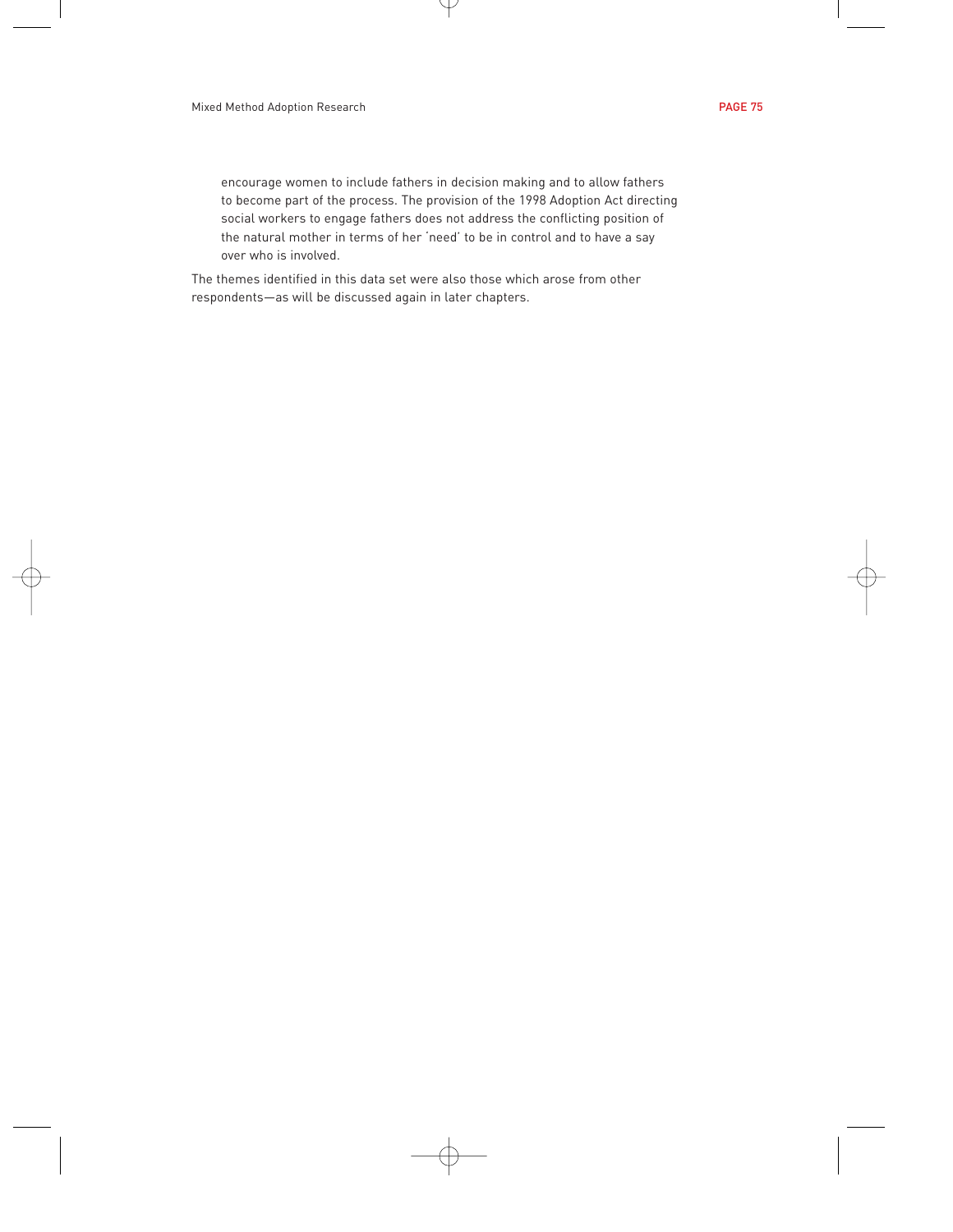# 6.0 Counselling services in the field of crisis pregnancy and adoption

# 6.1 Introduction

This study was interested in exploring issues related to counselling services in the crisis pregnancy field. The particular focus of the research was to develop understanding of the current position of adoption and adoption services within this area. A number of research questions were identified at the outset. This chapter will discuss the findings from the data related to counselling and the adoption process. The data referred to in this chapter emerged from:

- the sixteen qualitative interviews with the women who had experienced crisis pregnancies. (Nine women who placed their baby for adoption and seven women who kept their baby)
- the counselling professionals interviewed:
	- 1. social workers in maternity hospitals
	- 2. community care social workers
	- 3. project workers
	- 4. representatives of service providers
	- 5. counsellors.

# 6.2 Level of demand

This study was interested in demand for adoption services generated by women who were considering adoption as an option to deal with their crisis pregnancy. It did not address the demand for adoption from the point of view of prospective adopters. The statistics on adoption clearly indicate that there has been a significant decrease in the number of women placing their children for adoption. This figure may be indicative of a decline in the need for adoption counselling services. However, the picture behind these figures is more complex. While only 76 adoption orders were made in 2002 (An Bord Uchtála 2003) our information suggests that larger numbers may have actively considered that option and may have been engaged in counselling within the adoption services for some time prior to withdrawing from adoption. The professionals in our study who represent adoption social workers, as well as maternity and crisis pregnancy workers, agreed that there could be as many as five women considering adoption for every two who complete the adoption process. This would mean that the adoption counselling services are engaged with larger numbers of women than the straight adoption figures imply and with more women who are undecided, often until after the baby is born.

The level of demand for adoption counselling must be defined in broad terms. The place of search and reunion is an expanding aspect of the work. Open adoption service has huge implications for service provision. The success of open adoption will demand ongoing support work with all parties to the agreement. This will be discussed in more detail later. For now it is important to note that while demand for adoption services in the more traditional sense may be almost extinct it has been, to some extent at least, replaced with demands for auxiliary services.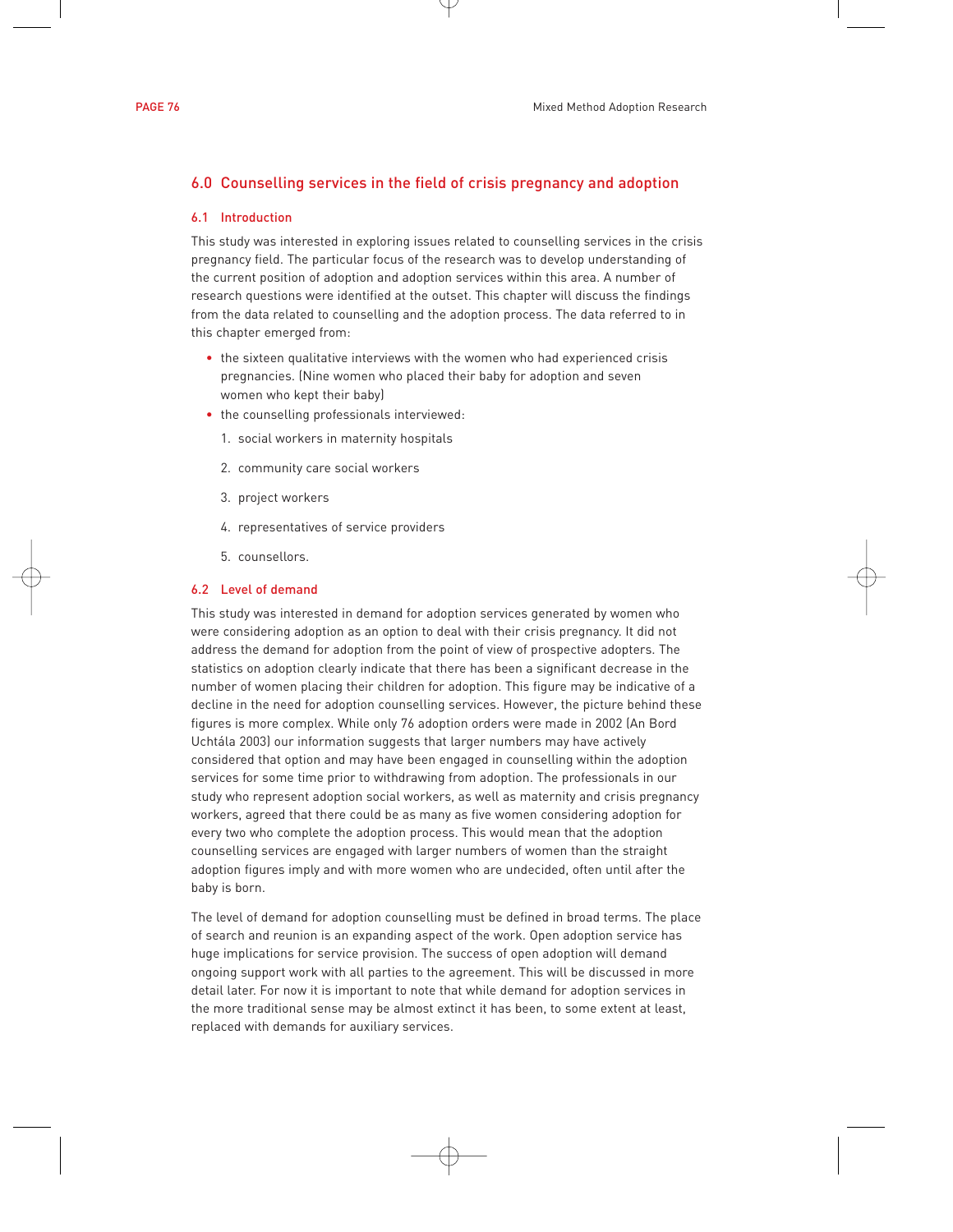Of course, those who conceal their pregnancy remain a particular concern, as they are not connected to any support, either formal or informal. In this study there were two women who told no one of their pregnancy. These women were left in a very vulnerable position. They were medically at risk and emotionally unsupported throughout the pregnancy. This group, alongside the women who told only one person, represent the failure of services to reach out to the most vulnerable. However, the presence of these women in the study confirms that those who choose to have their child adopted do get 'caught' in some service eventually. Secrecy is still a major coping mechanism for some women; this has implications for service provision, as methods that allow women to preserve their anonymity will go some way to ensure that they can still access information and advice. Telephone counselling should be more widespread and proposals to develop web-based services are well timed.

It is also interesting that in two of the partially concealed cases the women felt that perhaps their mothers had guessed but said nothing. Natural mothers and their own mothers, of course, can avoid or deny the pregnancy and this study indicates that some take this path:

My mother didn't say, but I always reckon she was definitely suspicious.

This mother said that while she felt she made the right decision, she would always regret it. She also said:

Looking back on it now, two years down the line... but if I had sat back, before the baby was born and told my parents and told my family I wouldn't be sitting here with you…I would have kept him, and there is no doubt in the world.

Clients commented on the help they received from services. Interestingly, none of our participants referred to the experience as counselling. One explained:

The social worker had been telling me, giving me little bits all along, like you're going to have to do this one day.

One of the women who kept her baby complained that:

With everyone shouting and screaming around you about adoption and abortion and nobody actually stops and says, you know, this is what is happening to your body.

Some themes about what the women have identified as useful have been extracted from the data:

- information about physical and medical issues related to pregnancy
- facts about finance, housing and child care
- information about open adoption
- help with supported housing.

## 6.3 Counselling process: contacts

During the course of the study it was found that different practices among adoption services may reflect the issue of the number of women who 'change their minds'. In some situations medical social workers and crisis pregnancy social workers reported that once a woman is actively considering adoption there is referral to an adoption service and contact is initiated at that time between the women and the adoption social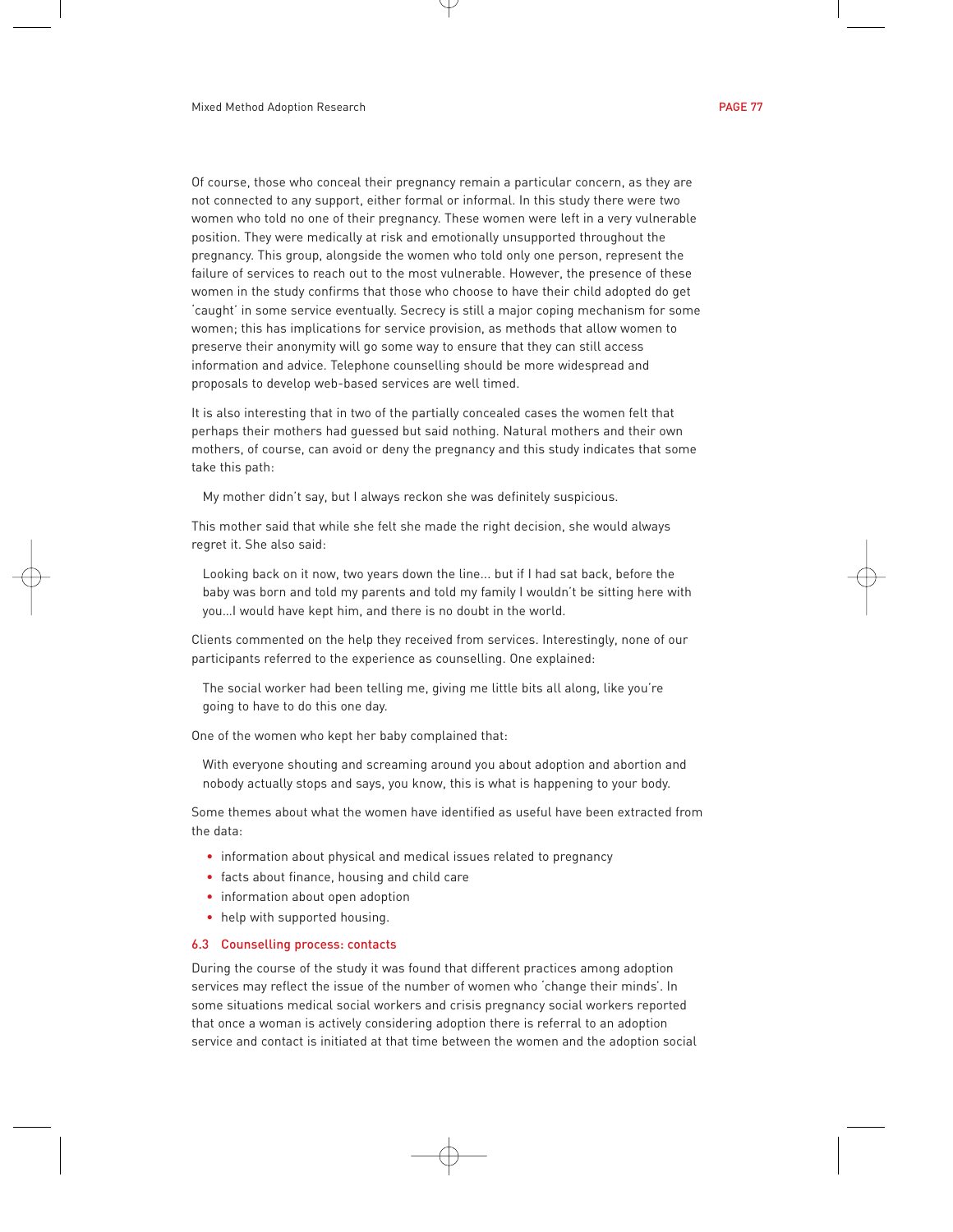worker. Others reported that even where a woman is actively considering adoption there is no direct contact made with adoption services until the baby is born and the woman expresses her wish to proceed with the adoption. This is partly due to agencies being under resource pressure: deferring contact with adoption agencies until after the birth reduces 'unnecessary work' with women who do not go on with adoption once the baby is born.

From the counselling perspective this means that some women are engaged with an adoption social worker from an early stage. The views of these women differed. For those who go through with the adoption, they in general, felt it was a better arrangement in that they had time to get to know and to develop trust with the adoption worker before taking the steps towards the adoption. For those who changed their minds, some expressed concern that they had wasted the adoption social worker's time.

A crisis pregnancy social worker described a situation where a woman who changed her mind then felt unable to continue a relationship with the crisis pregnancy worker, because she (the natural mother) thought she had let the social worker down. The worker in question expressed her concerns that at such a vulnerable time a woman can often misunderstand or not accept the reassurances that no decision needs to be made until she is ready to commit and that workers have no vested interest in one decision over another. However, the conflict between working together towards a placement in adoption and working towards keeping the baby was one that was raised by a number of women in the study. It may be easier to allay a mother's fears if the crisis pregnancy aspect of the situation is handled separately from the adoption. This may entail defining clear boundaries that are transparent to women using services.

Of those interviewed for this study, six of the seven women who finally kept their babies had actively considered adoption. Two of these felt embarrassed that they changed their minds. Both did go on to work with their social worker and resolved their unease. This figure further supports the view that the need for adoption services may be underestimated. This is particularly significant if the result is a delayed service to women considering adoption, even though they may need specialised information to make an informed choice. For example, a number of social workers dealing with natural mothers were unsure of the circumstances related to open adoption. Yet the availability of such an option was considered to be a major benefit to those who decided on adoption. It may be that crisis pregnancy services need more information about choices, or that the referring relationship between crisis pregnancy, maternity and adoption services needs to be reviewed.

The data collected from the 16 women interviewed showed that the majority (10) considered more than one option in relation to dealing with their pregnancy. Of those who placed a baby for adoption, four considered keeping their baby at some stage in the pregnancy. Of those who kept their baby, all considered other options: four considered both termination and adoption, while two considered adoption before deciding to keep their baby. These data tell us that those who selected adoption did not consider termination. For them termination was not an acceptable alternative. The absence of this choice for these women, for whatever reason, has implications for counselling services. In practice it means that at the time of discovery of their pregnancy women may feel under even more pressure. They are faced with more limited options. This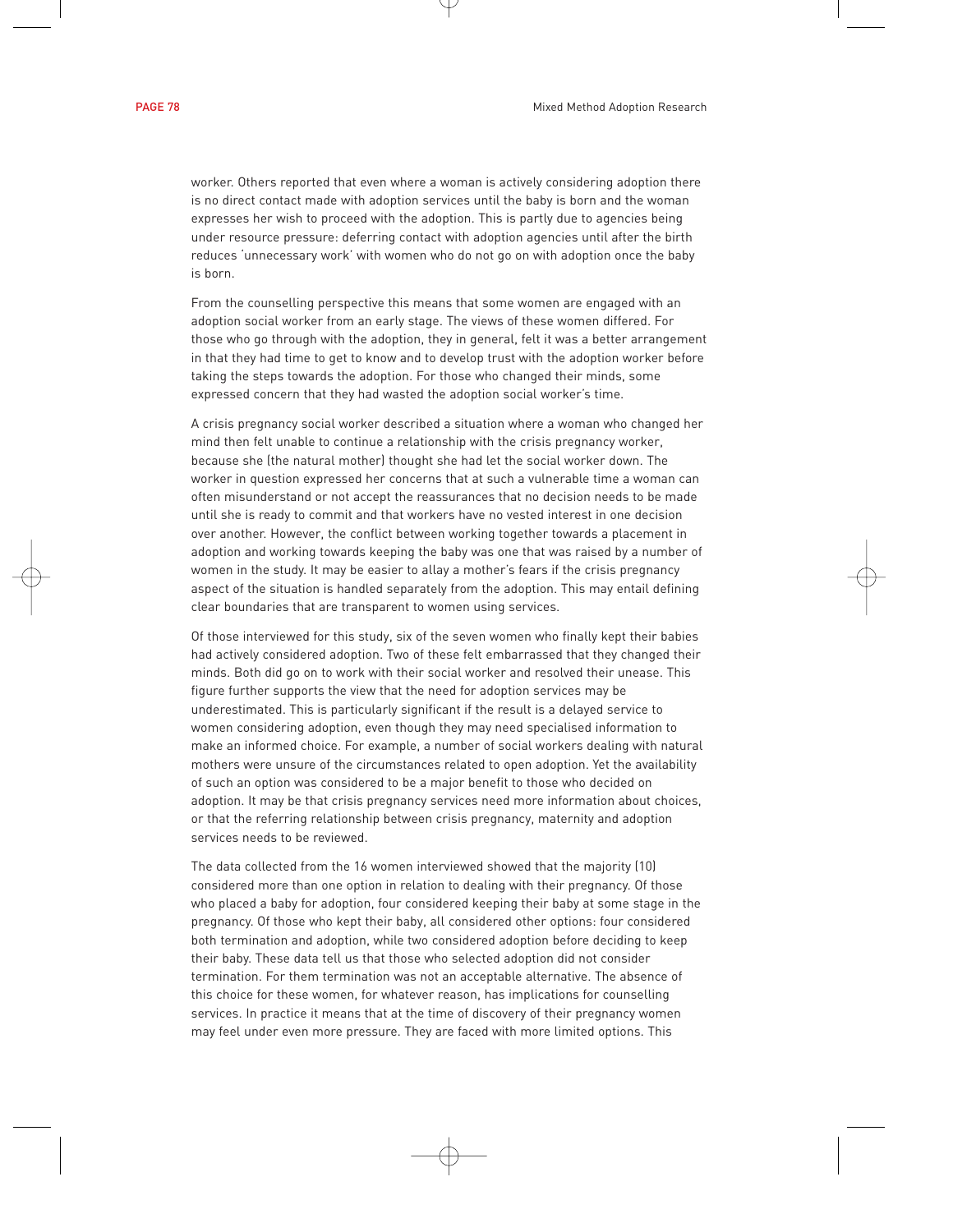restriction in choices may be a factor in the higher levels of secrecy reported among those who chose adoption. In fact, five of the group who chose adoption reported having considered no other possibility. Of these five, two had concealed the pregnancy until the birth. This suggests that at least some women who place their baby for adoption see themselves as having no choice (see previous chapter).

## 6.4 Role of the professional

The women interviewed illustrated some of the real problems facing services attempting to provide counselling within the crisis pregnancy field:

- Some women expressed the view that the counsellors only wanted to talk about decisions. These women felt there was no time to talk about either the physical changes taking place or the emotions attached to the experience.
- Other respondents commented that they only wanted information on carrying out their decision. These found it at best difficult and in some cases very frustrating and upsetting to be asked to review their options.
- For the most part it was those who had fixed on adoption who expressed reservations about a counselling process that directed them to reconsider their choices. This may be a reflection of the personal coping mechanism engaged by these women. Once they decided on adoption they felt they must stay with that choice. Professionals commented on the need expressed by women to remain detached from the baby and the pregnancy if they are to proceed with the adoption.

In the past the adoption system supported this lack of contact and engagement. The social workers noted that when discussing arrangements for adoption some of their clients are surprised that they will have to spend time with the baby and may even be asked to feed the baby. Most of the women in this study did report that being prepared for this contact was all-important. They were then able to deal with it and see it as a positive experience, even if it was also very difficult.

One woman said of the social worker:

She wasn't really helpful to me. To be quite honest she was the kind of person, I didn't like her because she was trying to make me cry. All I wanted to know was the ins and outs of adoption and I knew she was sitting there trying to persuade me not to.

Another keeper described her discussion with a social worker about making a decision about her second baby:

I was very definite about adoption at that stage.[The social worker talked to her about keeping the baby.] She said to me, do you think you will be able to cope with another child?

Keeping and adoption were discussed.

The professionals see their role very clearly. We interviewed crisis pregnancy workers, maternity social workers and adoption workers. They all saw their role as involving helping the women to consider all options. One medical social worker described her role: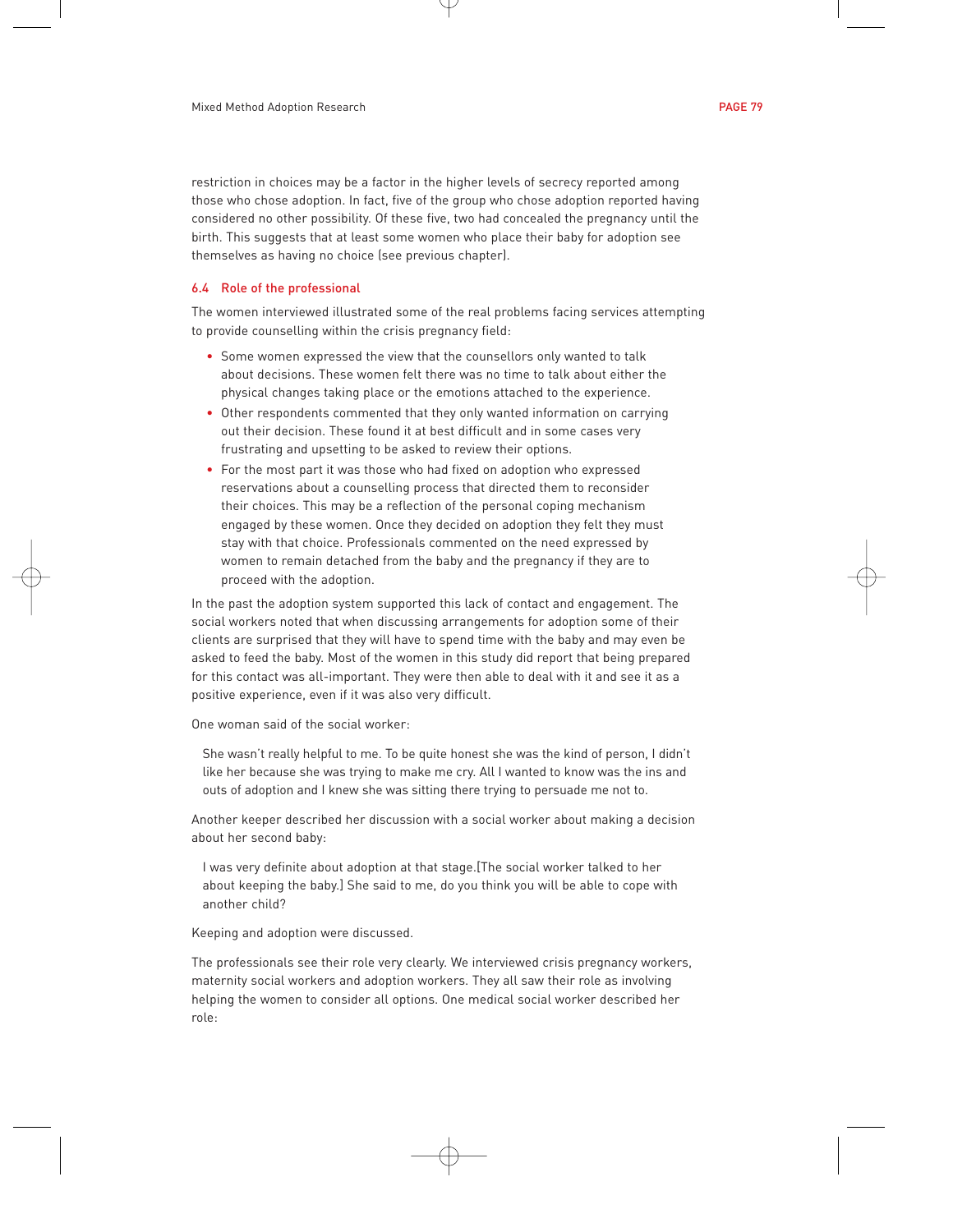It generally is around exploring what's blocking them from embracing the pregnancy. So it's about the emotional stuff…we'd look at practical supports...you'd get them to think about the picture of adoption and so you'd go through it and the option of keeping and what really are going to be the biggest difficulties in each option. And again get them to look at their feelings around those choices.

However, there were some differences in emphasis. The medical social workers said that they do normally discuss all options, but that they would not necessarily bring up adoption if the women did not raise the issue. Counsellors on a phone-line service were careful to explore all options but would, again, take the lead from the woman, even if this excluded a discussion of adoption. It seemed that there were a number of reasons for this. Some counselling services were committed to a non-directive approach. This was interpreted by them to mean that they only reviewed options raised by clients. A social worker in a crisis pregnancy agency commented that it is important that the clients feel they can trust their worker/counsellor. It may be that raising an issue that is not acceptable to a woman at this vulnerable time may be seen by workers as having the potential to undermine that trust. A more direct example of a shift in thinking on the part of medical social workers, and their concerns about developing a trust relationship with clients, may be reflected in the words of one of the interviewees:

I think effective counselling is making sure the information is there, and making sure it's honest and transparent and it also does acknowledge that adoption is a complex process. I think the more we say adoption is the answer the more deceptive we are … in the past. We've aimed; a lot of people have aimed to make adoption seem workable. That doesn't mean it won't work but we have to identify with someone the pitfalls.

#### 6.5 Counselling process: crisis

The seven women who kept their babies had to face a process of decision-making over the pregnancy. This may be described as ambivalence. However, it indicates that they needed help and support throughout the process, as various factors led to a change in circumstances or feelings, and so plans were under review for some time. Both groups would have benefited from counselling support throughout the pregnancy. The women who kept their babies may have experienced more indecision, but among the women who placed a baby for adoption there were two who concealed completely, one who had a crisis at seven months that changed her circumstances, and one who did not want to have her baby adopted.

The study by Nic Gábhainn and Batt (2003) suggested that the term 'crisis' may be unhelpful in attracting women to these counselling services. There were some indications in this study to corroborate that concern. Not all the women identified with the notion of a crisis. One of the women who chose adoption described that she felt panic, but she knew from the outset that she would resolve her situation by placing the baby for adoption. She told no one and went through with her plan.

Apart from the possible misleading interpretation of the term, there are other considerations. In counselling, crisis has a particular meaning. It is associated with crisis intervention, a method of working with people who are experiencing a crisis in their lives. This approach suggests assisting the client to reduce levels of anxiety. It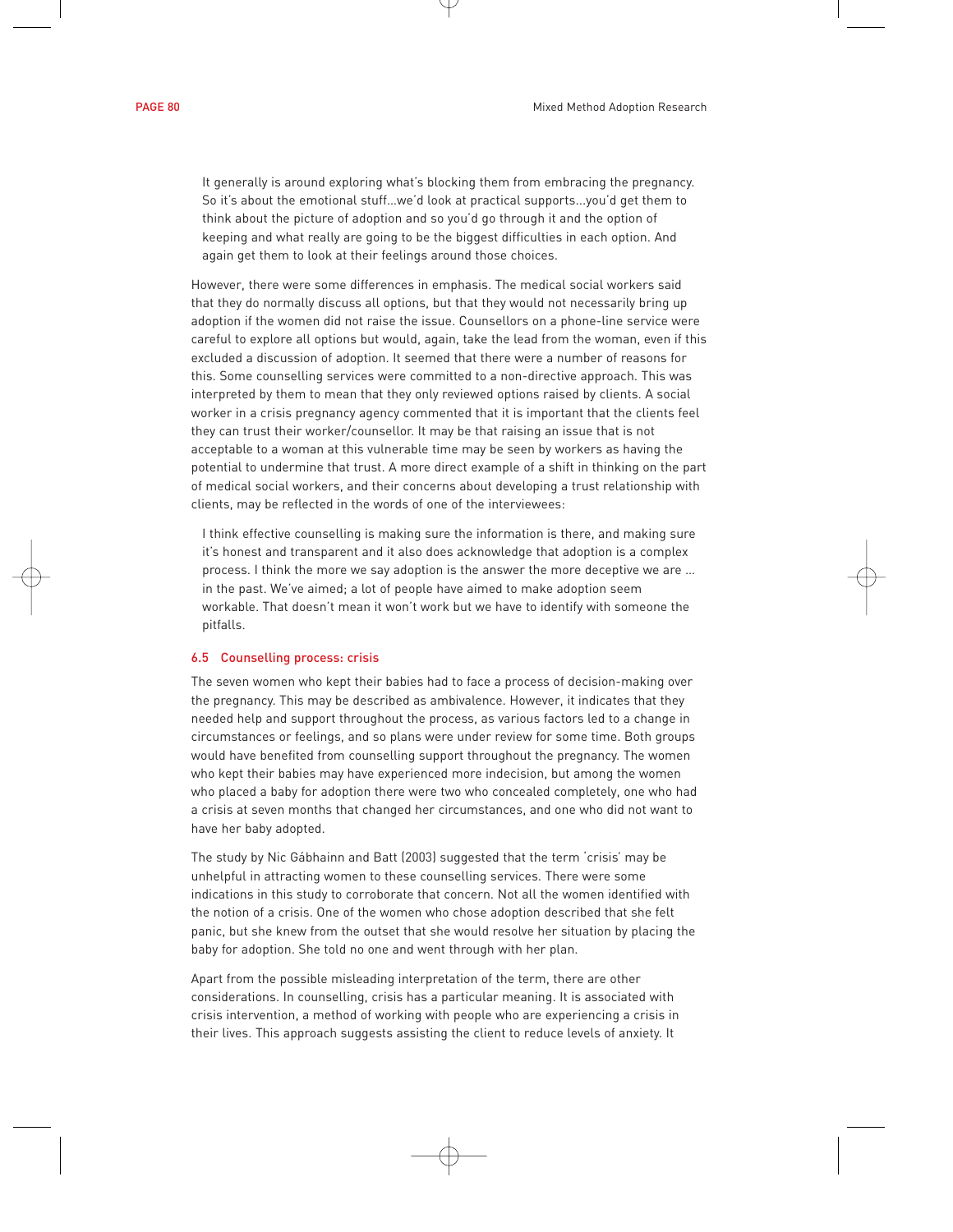recommends finding practical ways to help clients to review their situation and reduce the sense of threat that invokes the crisis reaction. Once a state of reduced anxiety is attained the suggestion would be not to make life-changing decisions in a hurry.

This emphasises the need for social workers and counsellors to be familiar with reactions to crisis and the vulnerabilities that go with this state. One social worker summarised her ideas about her role:

Once we are honest, then maybe people can make a more objective decision themselves. I think that the key is that they must make the decision, and if we think that we as counsellors have a huge role in the decision making, we're wrong.

This notion that counsellors and social workers have a part to play, but that ultimately the women must decide for themselves will be discussed further in the next chapter.

#### 6.6 Counselling process: timing

One of the features of the interviews with professionals was the picture of attempting to make decisions within a specific timeframe. This was seen in a piece of research by O'Carroll (2002). The timeframe that is privileged in adoption, in particular, is that which is dictated by current discourse on the needs of a child for stability and permanence. The importance of aspects of development that need to be addressed in later life, such as having information about one's origins, was less significant. The adopted people we spoke to were concerned around issues of identity. Open adoption is, of course, an attempt to redress this imbalance. The debate about the dominance of the permanence discourse is elucidated by Triseliotis (1993). In an earlier work he had commented that identity needs of children are of the utmost importance (1973). The point that emerged through the data was that women in a highly emotional antenatal situation have to make lifelong decisions within a matter of weeks or, at best, months. This holds true of the women who, for whatever reason, were not able to avail of the months of the pregnancy to consider their situation. Those who concealed their pregnancy for the nine months had, on the birth of their child, to work within the same timeframe. One social worker described it as, 'Having a lot of catching up to do'.

The notion that adoption gives women time to think (Mahon et al. 1998) was not supported in this study. The definition of what 'time' actually means may be in dispute. Weeks and months to make a decision for life may be interpreted by some as sufficient time. Our data suggest that some women felt under time pressure to make a decision. Those who had decided from the outset did not express concerns about pace, as they appeared to focus on completing the process as soon as possible.

The data revealed some aspects of this timing issue. One mother, who was younger (only 15 at the time of the birth), was reluctant to have her baby adopted. She 'dragged out' (her own description) the pre-adoption fostering arrangements in the hope that something would change, which would allow her to come up with a plan. Ideally she wanted to place her baby in foster care until she had completed her leaving certificate. At that point she hoped to be able to take care of the baby herself. She was encouraged to consider what was best for her child. This, she was told, was living in a permanent and stable situation, not in foster care. She reported that when she was promised an open adoption she signed the paperwork. This represents one mother's perception of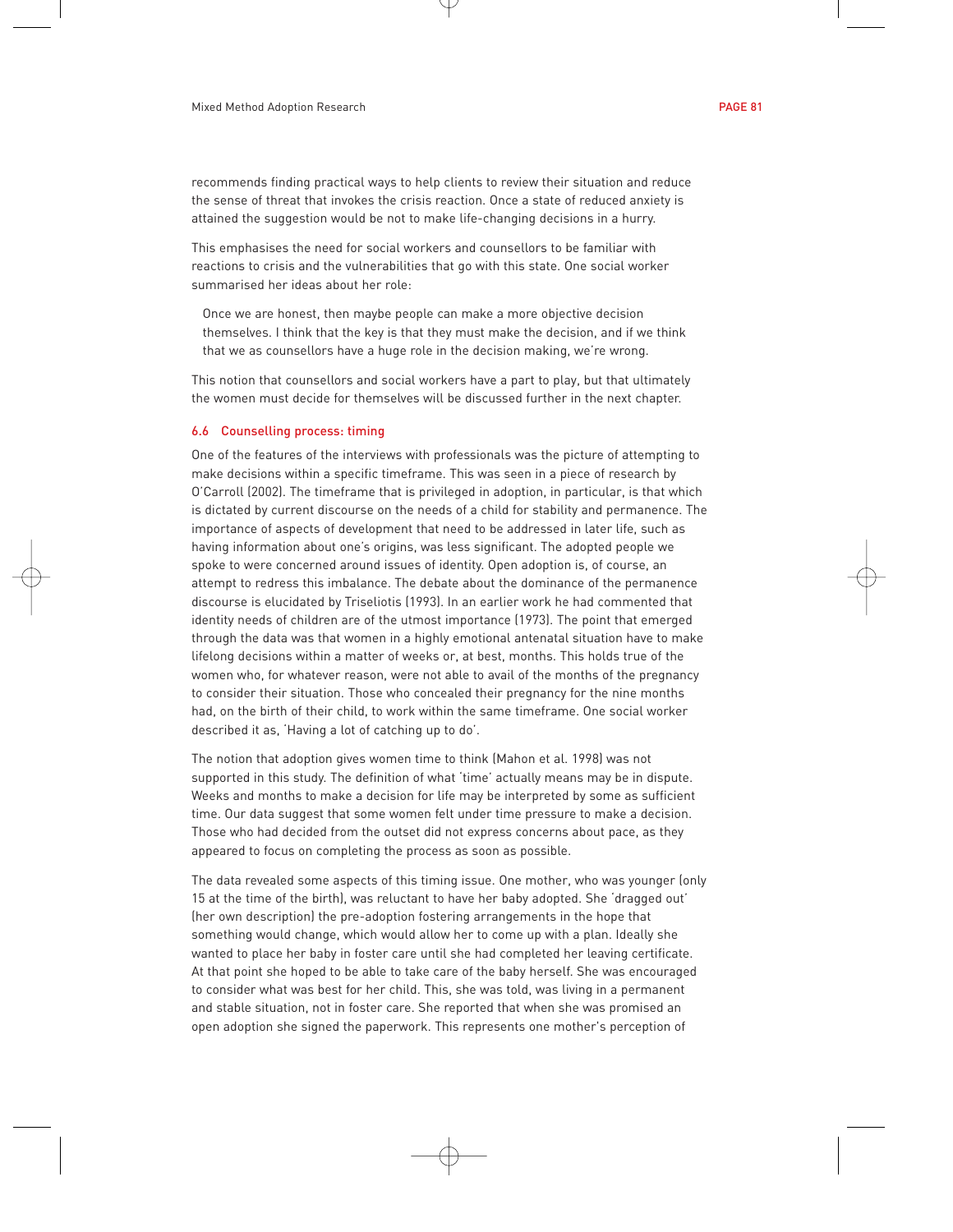the process. It was not possible to check the full circumstance of her situation. What was evident was that this issue of time was present for others. One adoption social worker described another situation:

One of them was a very late adoption, mum became quite uncooperative, the child was actually over a year when he was placed…I mean things worked out so far so good. We encourage and would inform people that six to nine weeks would be what we would think was in the best interests of the child.

Adoption-based workers, perhaps because of the time at which they become involved, are more likely to see the difficulties for mothers who are placing their babies. Commenting on the procedure after the birth, maternity social workers emphasised spending time with the baby so that mothers could be more sure of what they wanted. An adoption social worker felt some of these practices only served to make things more difficult for mothers:

And that is very difficult, because I mean, unless they're' very determined, you know, once the bond starts they're not going to give the baby back.

What was less clear was what factors are driving the timing. Of course it is influenced by a theoretical position on the needs of babies. The views on this have been challenged over time. For example, Triseliotis (1993) would question whether permanence should override all other considerations.

Another factor that may affect the timing about the decision to keep a baby or place it for adoption may be the needs of adopting parents. An adoption social worker said of adoptive parents: 'As soon as they hear about it, they just want the baby'. This may contribute to pressure on natural mothers to make their decision. Other adoption workers discussed the view that adoptive parents, in general, were interested in babies. In particular, children over five are still considered harder to place for adoption.

An alternative route to adoption was described by a health-board social worker. She described the practice of placing long-term foster children for adoption with their longterm foster parents when the possibility arises. (The Adoption Board Report (2002) puts this number at 20 out of 76 adoption orders—a significant proportion of adoptions.) She explained that they would not, in normal circumstances, consider placing a baby for long-term fostering with a couple who really want adoption, as the prospect of returning the child to its mother might be devastating. The fact that adoptions do take place when children are older suggests that there could be more flexibility for natural mothers about the timing of making the decision.

All the workers agreed that it was important to reassure the mothers that they could change their minds at any time up to the final papers<sup>3</sup>. It is apparent from our data that crisis pregnancy counsellors and medical social workers, in general, are engaged in a process with the expectant mother, which demands trust and support. There is much room for misunderstanding in such an emotionally charged situation. The women's perception of workers as people they 'hit it off with' was important. If they felt good about the worker, they felt they got a good service.

<sup>3</sup> Mothers should be made aware of the provisions of the Adoption Act 1974 which empowers prospective adoptive parents to apply to the High Court to dispense with the final consent of the natural mother if the Court is satisfied that it is in the best interests of the child to do so (see Shannon 2002: 293).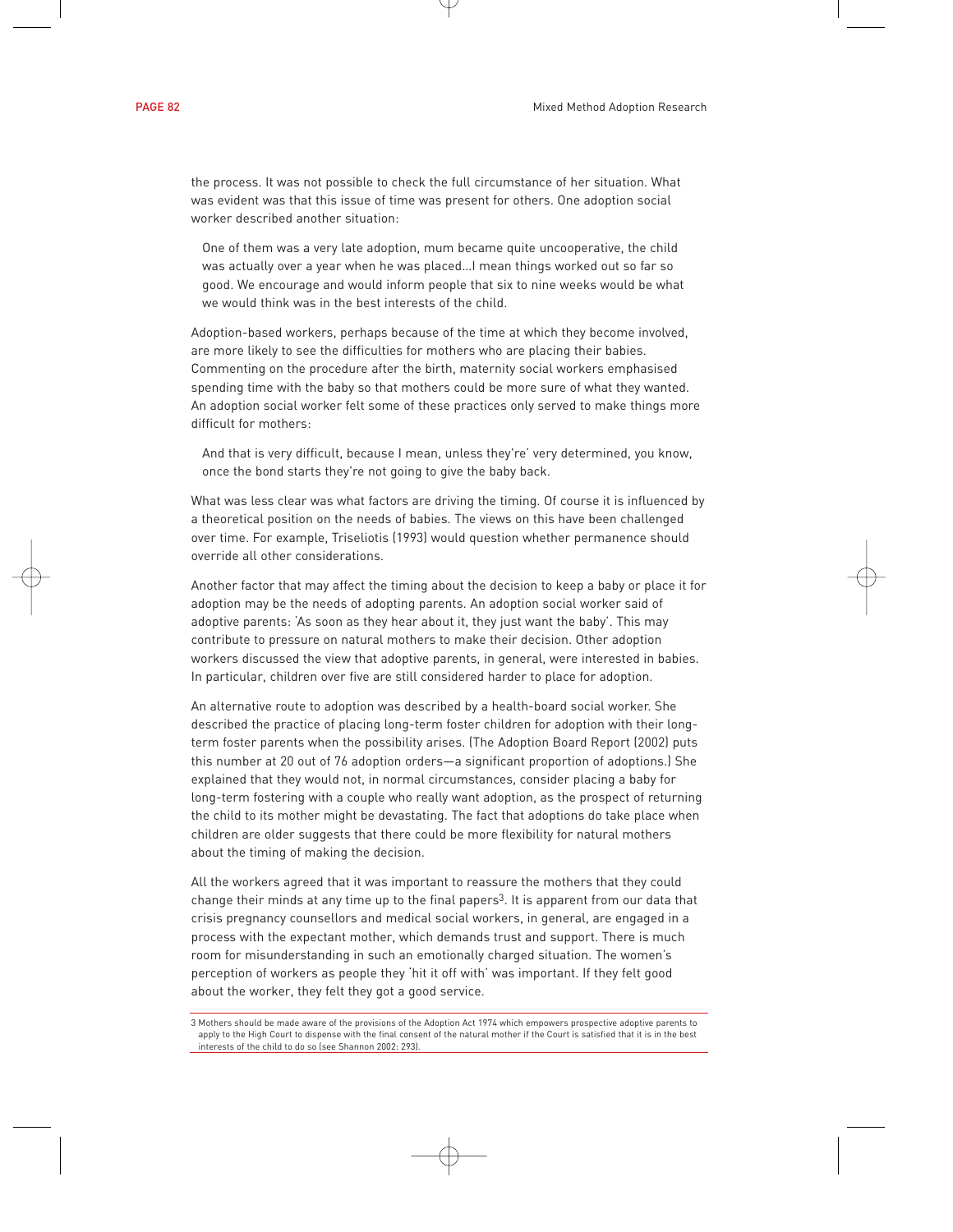### 6.7 Referral pathways

The data indicate that GPs play a key role in the service to women in crisis pregnancy. For eight of the sixteen women interviewed, their first point of contact with any professional was with their GP. Maternity social workers concurred with this:

In general, people go to the GPs directly, if they're going to go to anyone of a medical nature.

The response of GPs differed. In one case the GP offered continuous services. The woman did not return to the GP for several weeks after the initial confirmation of her pregnancy. She had delayed making contact with her GP and concealed the pregnancy from everyone else. On her return he made all the arrangements for her. He went through all the options, including adoption. The GP did refer her to the local adoption service. She was very appreciative of his help:

He would have sent me to the clinic on different days to when the local mothers, expectant mothers, would have been going.

In this case the GP facilitated keeping the secret. This mother did consider that if the secret had come out, she would probably have kept the baby. Maternity social workers in a Dublin setting told almost the same story. If women who had been trying to keep the secret were 'found out' in some way, this usually resulted in them keeping their babies. This secrecy issue has implications for the counselling service offered to mothers. There is tension between the right of mothers to confidentiality and the knowledge that, in some cases at least, such secrecy cuts them off from potential help, and ultimately reduces their realistic options. The need for secrecy expressed by some of those who chose adoption in this study mirrors that found by Mahon et al. (1998). In one area a strong working relationship had been developed between some GPs and the maternity hospital social workers. They explained the referral pathway:

In a situation of a crisis pregnancy I think the two main [referral pathways] would be either the GP or through the antenatal clinic where people actually arrive in.

In situations where women arrive into the antenatal clinic there are three referral pathways to the social worker: either a nurse in the clinic, a self-referral or a policy regarding procedure, which identifies women in crisis pregnancy for referral. The maternity social workers confirmed that many women with unplanned pregnancies do not arrive at their service, because they do not consider they are in crisis and have already decided to keep their babies, usually with the support of their family or the baby's father.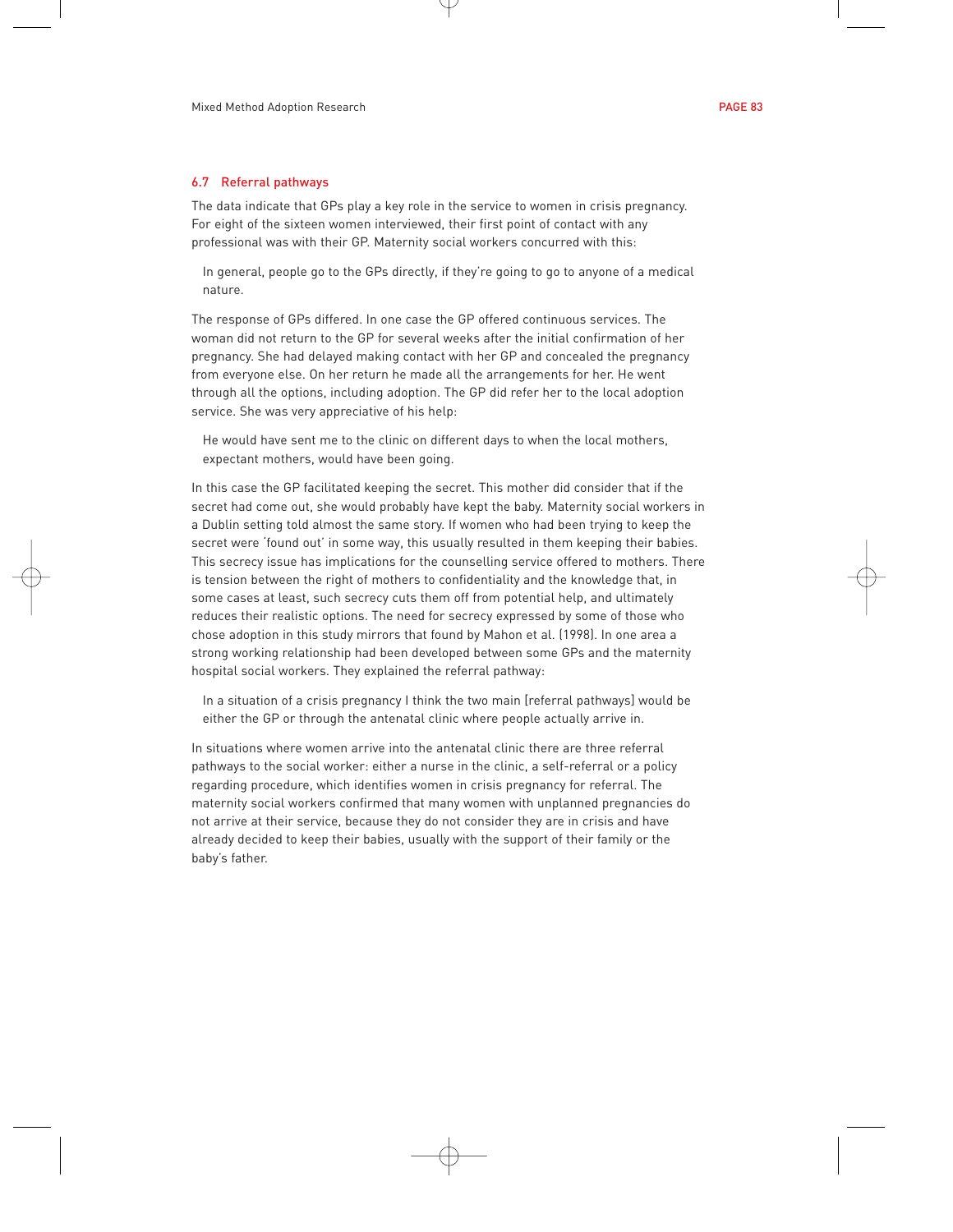



#### Figure 6.1 Referral pathways

In the case of one agency, counselling was offered on both adoption and crisis pregnancy. This is indicated in the referral from crisis pregnancy to adoption, as the process is the same, even though both services are offered within the same agency. Community care was not identified in this research as playing a significant role in the referral process. It appeared that the role of community care social workers was confined to cases with a child protection concern.

#### 6.8 Placing a baby for adoption

There appears to be a discrepancy between the counselling arrangements for those who place their baby for adoption and those who keep their baby. The most obvious example is that all those who choose adoption at some point must make contact with adoption services. They are unlikely to 'fall through' the services network because they must access that service in order to proceed. This research also indicates, however, that they may be more unresponsive to 'counselling' per se, as they may resolve the crisis by employing a different approach to the decision. It is impossible for some women to see alternatives in the midst of their crisis. Counselling aimed at such a goal is perhaps unwelcome. Those who place a baby for adoption are, therefore, faced with a 'counselling' problem. Are they involved with the adoption worker to place their baby or to consider their choices?

The professional we spoke to definitely saw it as her job to review choices. Where the service separates crisis pregnancy counselling and adoption work the tasks are more clearly defined. This clarity of tasks existed also where adoption workers were not involved until after the birth.

When a woman contacts an adoption worker she perceives it is about placing her baby for adoption. This, of course, is not the reality, as all adoption workers shared the view that they must remind mothers that they are allowed to change their mind about the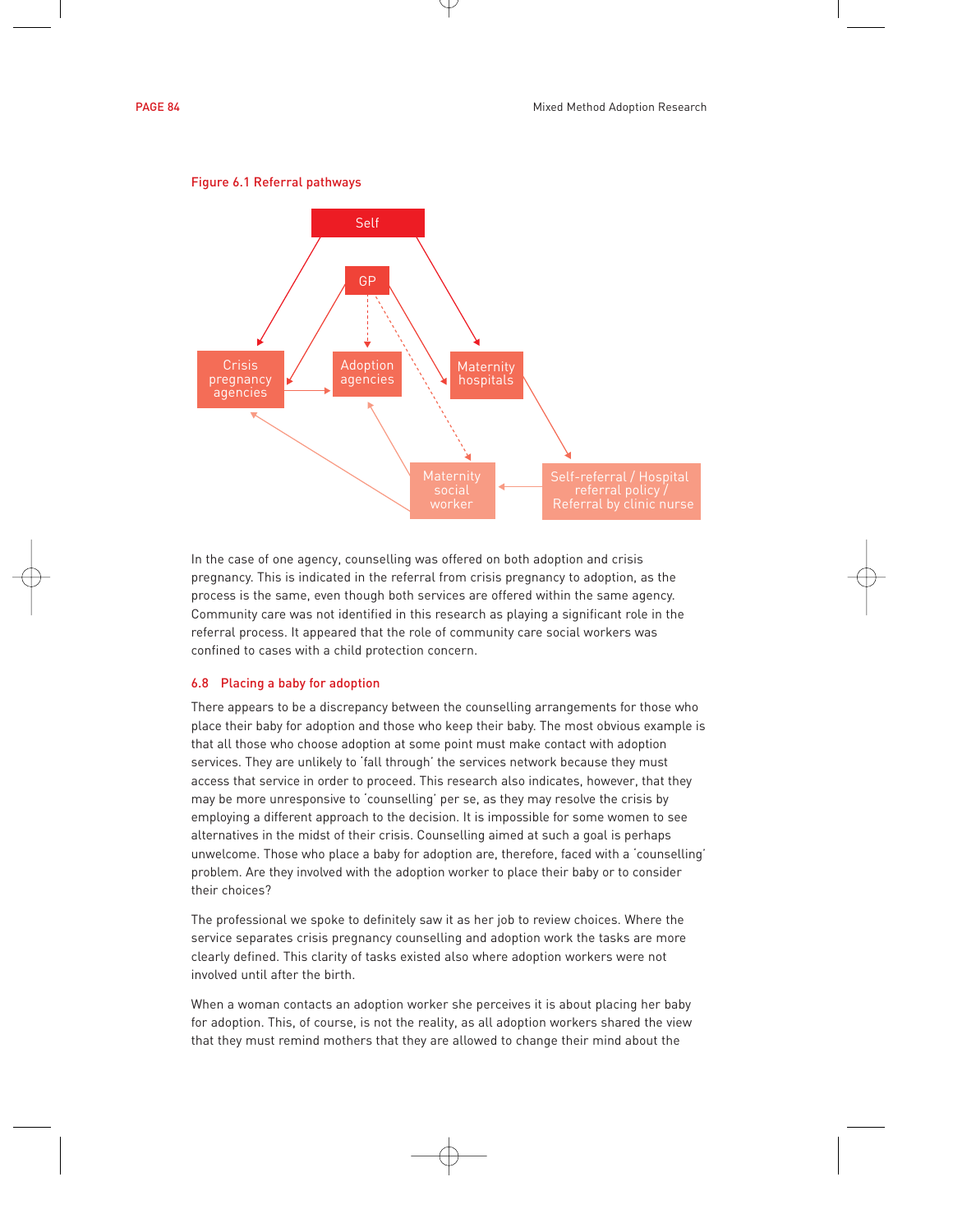adoption. One interpretation of this data is that adoption workers should only be involved when the decision is almost certain. Another possible view is that adoption workers should be involved as soon as adoption is mentioned as a possibility, in order to give full information to the women about that choice. The agency that provides both crisis pregnancy counselling and adoption counselling identified the possible conflict of interest in these arrangements as perceived by mothers.

# 6.9 Post-adoption services

Post-adoption work appears to have taken on a new significance with the increase in open adoptions. In terms of ongoing counselling relationships between adoption social workers and the women who have chosen adoption, one of the side-effects of open adoption is that these women are offered and agree to ongoing contact with social workers. Some women agreed that this was necessary, as the social worker brokered/mediated/arranged the ongoing contact with their child. Hence, it is imperative that workers know how to contact the natural mothers and also offer support when arranging visits or re-negotiating plans regarding exchange of information or access.

It was possible to find out something about the need for post-adoption counselling through discussions with various special interest groups and other professionals. It was clear that adoption, for all those involved, is indeed a lifelong process, and ongoing support for some women and adoptive parents was considered an important service, which should be more widely available. This supports the literature. Reitz (1999: 333) suggests that "adoption was considered an ongoing force in the lives of adoptee, adoptive parents and birth parents".

## 6.10 Open adoption services

Women who have their babies adopted have the benefit of ongoing contact with their adoption service. The increased use of open adoption has had an important side-effect. Due to the nature of open adoptions mothers are now in continued contact with the adoption services:

Not that I'm doing it continuously, but I know that if I do pick up the phone, that at the other end the social worker is there and I can ask if she's heard anything lately.

Again, the perception of that contact may differ. The mothers see the ongoing relationship as being anchored around the agency's role as mediator of the open adoption. In all cases in this study the relationship between the mother and the adoption service was very positive. This, it must be noted, is one of the biases in the study, as the researchers had to depend on these services to give access to the women. Inevitably we did not meet women for whom the relationship with adoption services had soured for whatever reason. The professionals did acknowledge that open adoptions are in their early stages. They commented that the long-term outcome, given the lack of any legal status to the arrangements, is uncertain. While the cases in this study illustrate the added advantage of open adoption in terms of ongoing support for the natural mother, it also raises the question of how the positive relationship between the natural mother and the adoption service would be affected if the open adoption were to be terminated without the consent of the natural mothers.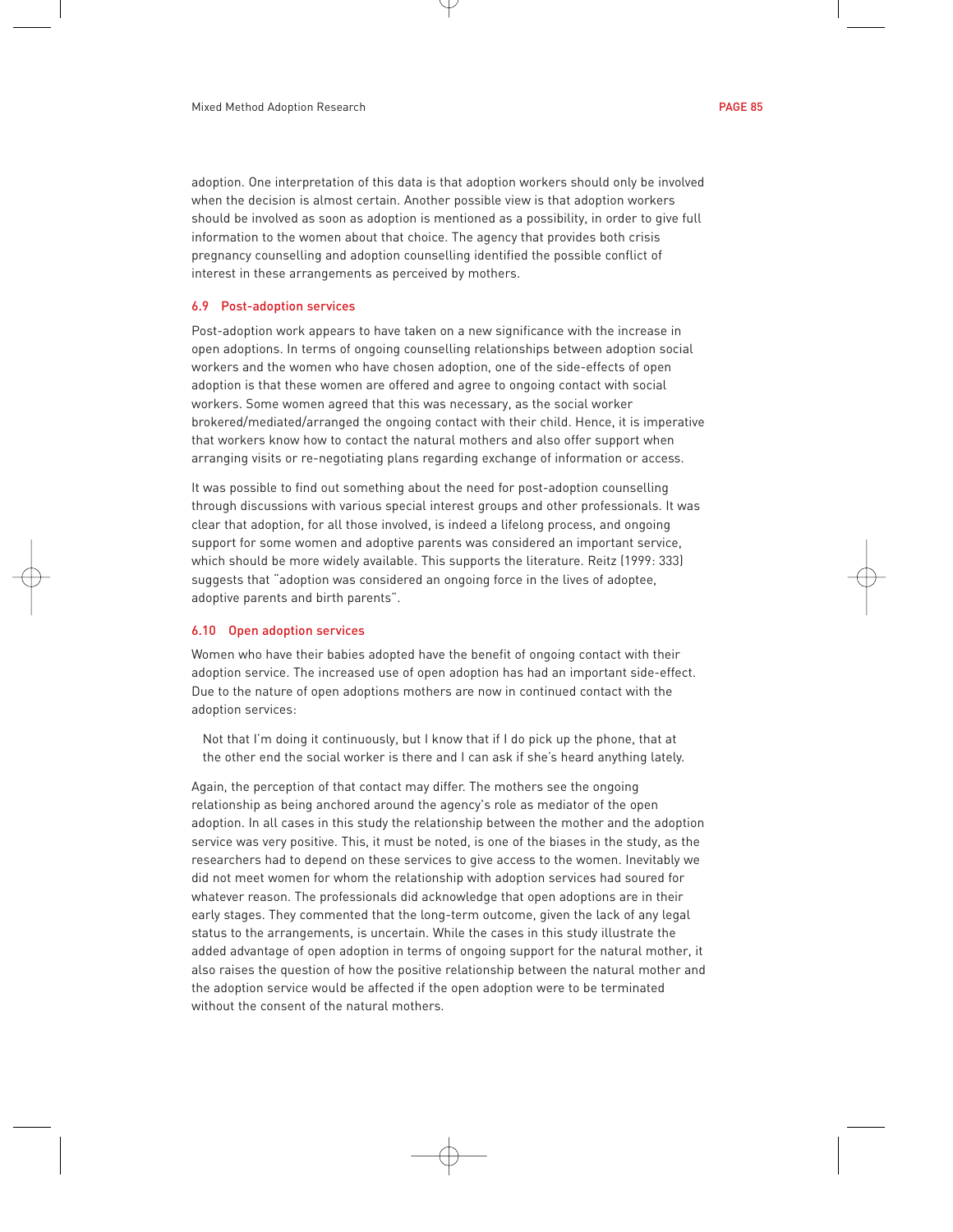This was raised in the study by two of the women who had placed their baby for adoption. In one instance the natural mother had seen open adoption as a crucially important factor in helping her to decide on adoption. She agreed to two meetings a year and letters and photographs. In the initial stages of the negotiation she had assumed that this would be an arrangement of indefinite duration:

I had said indefinitely, but the couple weren't, they wanted to know how long indefinitely was. That at a certain age the child would want to be able to make up his own mind, and they weren't going to push him into something that he didn't want to do. And they didn't want him to be upset…and having said that I don't want him upset either.

She was disappointed but resigned to the fact that the agreement would have to be reviewed when the child turned five years of age. In another case, the natural mother said she was very unhappy about the placement. She attempted to delay the process, which led to her baby being in foster care for 9 months. At that time she was offered the possibility of an open adoption. She was upset that she had not been told of this earlier:

I won't have given him up if it wasn't for open adoption.

She agreed to an open adoption arrangement, which would allow her to have five visits per year. On completion of the adoption procedure she reports that she was informed by her social worker that the adopting couple would now only allow two visits per year. The natural mother was devastated, but felt she might lose everything if she complained:

I never got five times as I was promised. I got no warning, it was discussed after the decision. If I fight it now I'll get nothing.

In a third case the natural mother agreed to two visits per year:

If I didn't have an open adoption, I'd say [child's name] would be here with me, and I'd have to face the consequences.

After three years she has reached a point where she makes direct contact with the adoptive parents. It is her belief that she can visit whenever she wants, with the consent of the adoptive parents.

I can ring and ask if it's ok if I come up, and if they've nothing on, they'd say, of course, no problem. Like it doesn't have to be twice … it can be 20 times a year.

The data from this research highlighted the discrepancy in terms of definitions of 'open'. The examples demonstrate that different understanding about arrangements may lead to upset for all parties. The representatives of the Adoptive Parents Association identified this as an issue for their members. The respondents felt that open adoptions that permitted exchange of medical information was a very welcome advance. They also saw advantages to limited letterbox contacts. They did point out that prospective adopters might feel under pressure to agree to open adoption arrangement, but postadoption may feel unable to adhere to the terms of the agreement. All parties to the open plan need support in order to fulfil the obligations of these contracts. The current goodwill status may do more harm in creating a perception that the details of such contracts are not binding.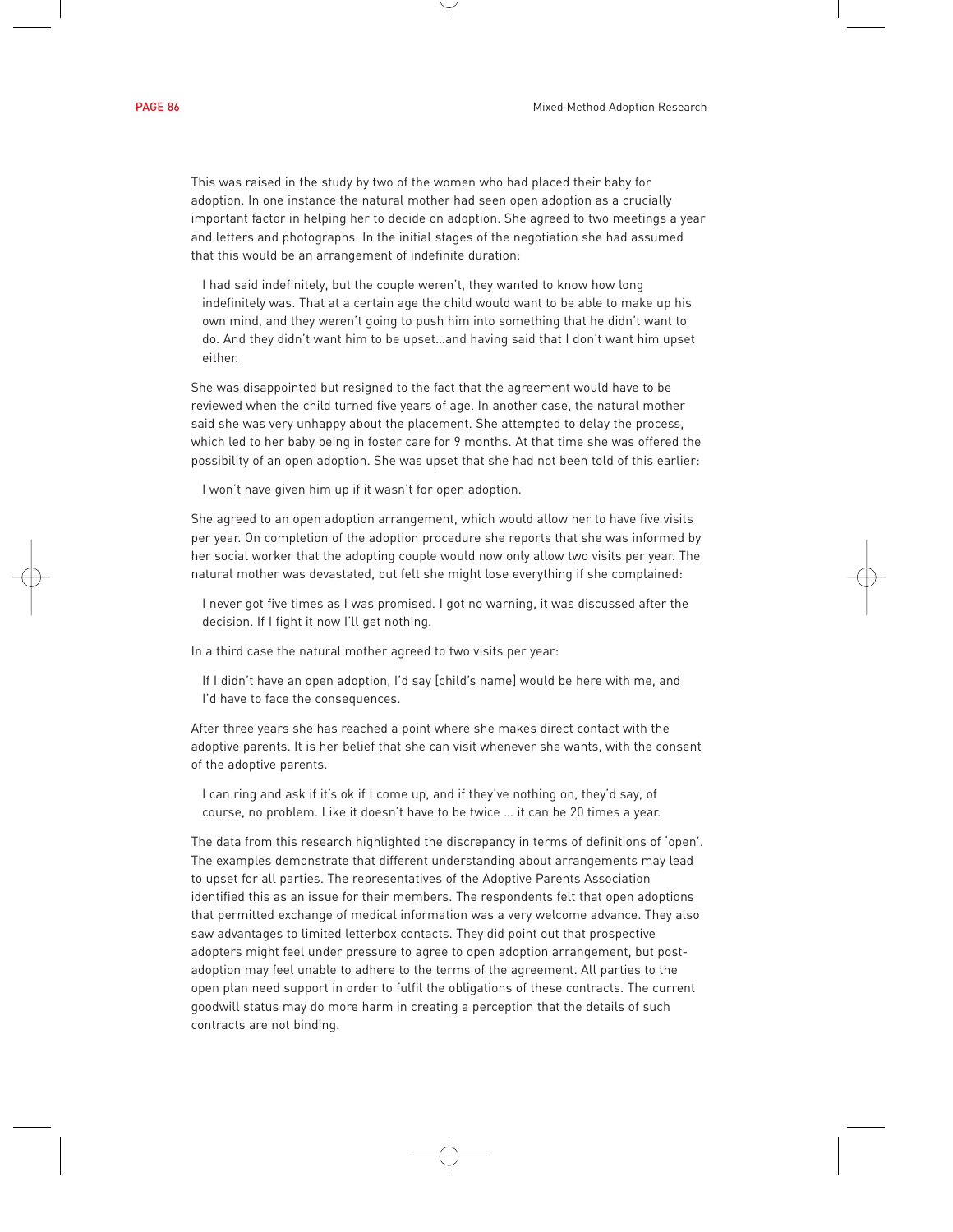The natural father in our study explained that he is the one who maintains contact with the social worker in order to keep contact open. His baby was placed with an adoptive family nine years ago. While he has been happy with the arrangements overall, he has some concerns that photographs now come only once (instead of twice) a year and that this year no letter arrived with the photographs. He describes it as 'being kept in the loop' in the hope that one day his son will come looking for him. This experience contradicts the findings of Clapton (1997), which suggested that the natural fathers' feelings following placement of their baby for adoption subsided over time, while the natural mothers' were sustained. It may be that research has not accessed natural fathers who know about the adoptions, but who have been 'out of the loop' and have had to learn to cope with this exclusion. The father we spoke to was definitely a 'father in waiting'. He looked forward to the day his son would contact him.

These situations point to potentially serious implications for a range of issues:

- Natural mothers have put a lot of faith in open adoptions and it may be a pivotal factor in the final decision to place a baby for adoption.
- The confidence of natural mothers in open adoption contracts may be undermined by withdrawal from arrangements or reluctance to maintain plans.
- The relationship between adoption social workers and their natural-mother clients in relation to trust and support vis à vis the social workers' responsibility to adoptive parents.
- The image of adoption services in general. Disputes about contracts might result in presenting open adoption in a false light.
- The vulnerability of all parties to the open adoption in terms of keeping to agreed arrangements.
- The diversity of meaning when discussing open adoption. There does not appear to be one accepted definition of what it means. While this allows for flexibility in individual cases, it also means that there are no minimum/maximum guidelines.

Our study found that the desire for secrecy was compatible with open adoption arrangements. Women who had not told family were continuing to maintain contact with their children through their social workers. The social worker had a central role in supporting these women in particular, as they had no one else to talk to about dealing with their emotions.

Rosenberg and Grose (1997) argued that secrecy served the needs of birth parents only and was a burden to adoptive parents. The need for secrecy certainly emerged in our data. But it was not so clear that maintaining the secret really serves the best interest of the natural mothers or their families. It results in isolation and continued fear of being discovered. Attempts by counsellors and social workers to promote openness appeared to have little effect on those who saw it as the only possible way to proceed.

# 6.11 Keeping the baby

The experiences of the women who kept their babies were in many ways different to those who placed their baby for adoption. Four of the seven women interviewed who kept their babies began the 'helping' process by contacting their GP. This compared with four out of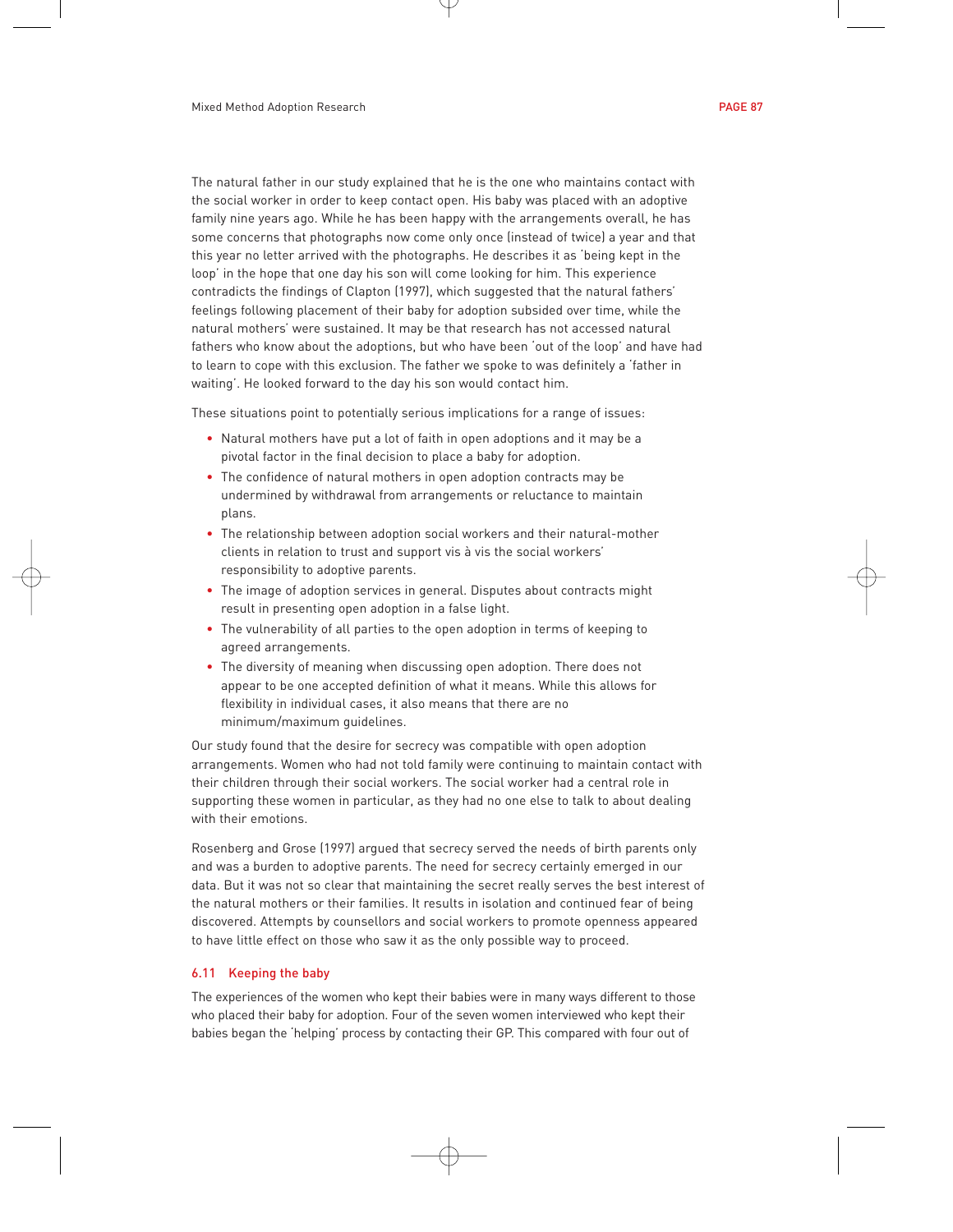nine of those who chose adoption. The remaining women who kept their baby either contacted Well Woman, CURA or a hospital directly. These women as a group demonstrated more ambivalence in their decision making. They appeared to consider the whole range of options and overall tended to seek help at an earlier stage in the pregnancy.

The interviewees had different views of the 'counselling service' they received. Attempts to help clients review all options may be seen in a negative way by someone who feels they have already made their decision—as in one case where the initial decision was adoption, but in the end the woman kept her baby. The change in decision was attributed to the 'interference' from the baby's father, who the counsellor had encouraged her to include in the process. It is difficult to find evidence to attribute decisions about adoption or parenting to the interventions of counsellors.

The women with whom contact was made (both those parenting their child and those who placed their child for adoption) are by definition those who remained in some form of contact with the crisis pregnancy and adoption services. It was easier to contact those who were parenting their children, as they had often been referred on to some form of ongoing supportive counselling programme. All the women interviewed were connected to either a teen parenting programme, a young mothers' education programme or had well-established relationships with social workers in crisis pregnancy agencies. It is worth noting that the women interviewed were still engaged in a counselling relationship, even if they themselves did not define it as such. The data gave a real sense of what a struggle it is for these mothers, and they are probably the lucky ones who do have formal as well as informal support. The data certainly suggest that the movement in the 1980s to highlight the needs of mothers who keep their babies should be revisited.

The data illustrate that, even with support, life can be difficult for those women who keep their babies. One woman, who had twins, said:

My mother was brilliant, my mother was brilliant, everyone was brilliant.

But she described attempts to engage with a teen parenting project:

It was too far and everything, and once I had the babies … I had no time to do anything…I remember some days I'd be sitting with the two of them bawling crying and I'd be sitting down on the couch crying as well.

Another young mother aged 16 described her fears of coping, even with back-up from her sister and the baby's father. She is not in a relationship with the baby's father but he is involved. She talks about being on her own and coping:

Sometimes I do worry about, if anything happened and who would look after her. If I wake up in the morning and I feel I've got a head cold or something I'm like, how am I going to manage today.

This is reflective of the pressure on mothers, even where they have support.

#### 6.12 Supported accommodation as counselling service

It was part of this study to consider the place of supported housing. It would have been difficult to ignore this issue, because it was raised by many of the professionals and service users.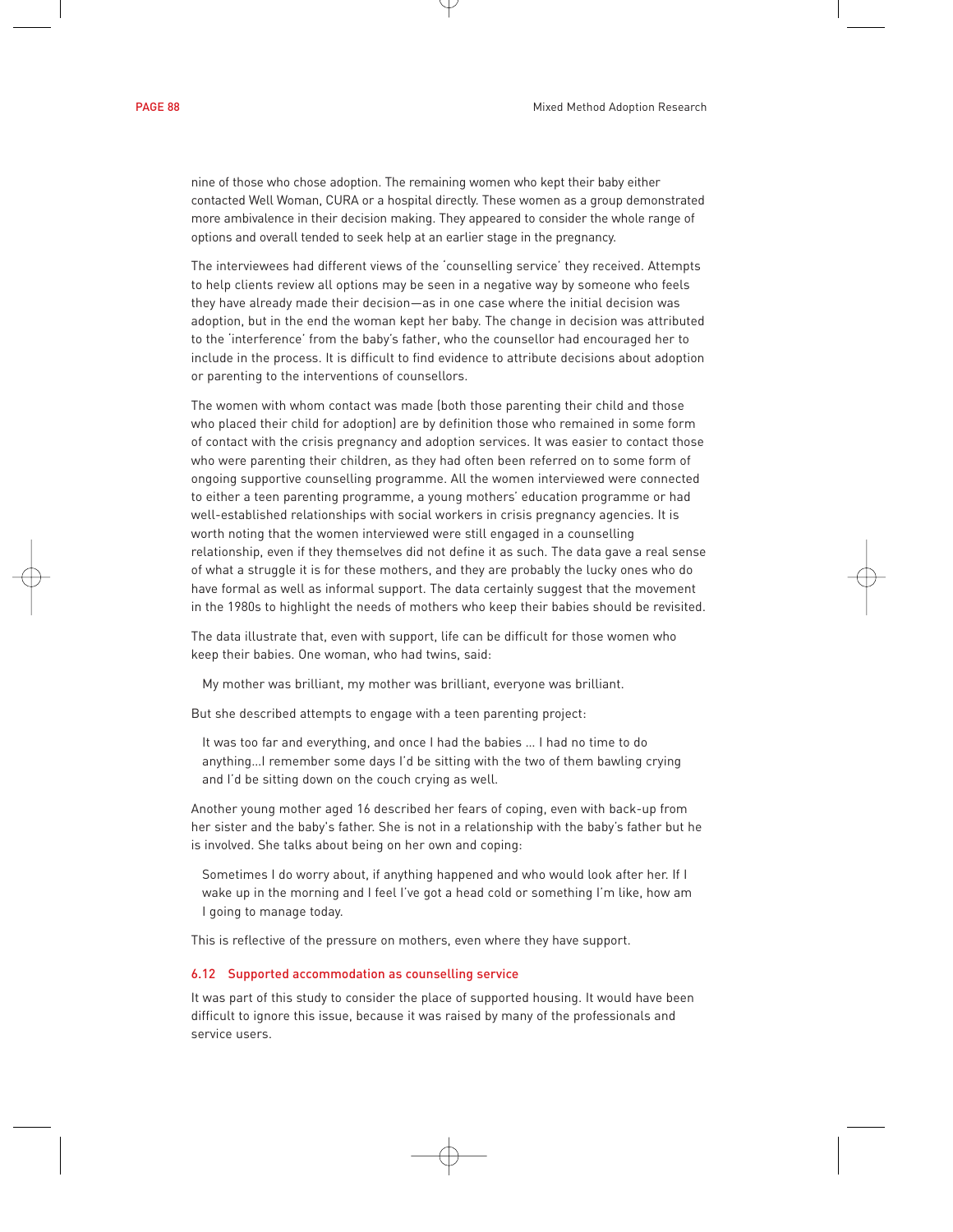Four of the seven women who kept their baby had experience of some form of supported housing. Only one of the women who placed her baby for adoption availed of this type of service. From a counselling services perspective, what this appears to mean is that women who are involved in supported housing have access to longer term and more intensive support. This support is both formal and informal. By comparison, women opting for adoption appeared to have less access to informal supports and in some cases were dependent on one professional to give them support and advice. All of the women were very complimentary about the supported accommodation experience. Some were wary of availing of the service initially. One woman, who had been reluctant to go to the house, described the supported accommodation as the best thing that had happened for her in her pregnancy:

Going up to Limerick to the house there, and just getting a break. They just look after you … you still have independence but you have people helping you out. And if you wanted to do some kind of educational, they would help you.

She said she got more confidence there.

A mother who was interviewed in connection with her second child commented on her experience with her first pregnancy. She had been in supported accommodation and felt she relied on the network of friends, both formal and informal, she made in that house when she was faced with a second pregnancy. Of her friends, she said, "They'll be behind you 100%, you don't feel they were judging you'. She described contacting the counsellor at the supported housing:

Even at that age, it's still a crisis, and you deal with it. I'd always been in contact with [counsellor's name] so I told her then and she helped me.

Comments from the service users, such as, 'It was brilliant', 'We all had great fun up there', 'You just had to make friends with everyone', were noted.

The professionals were also complimentary about the work of supported housing. A maternity social worker, who had access to some supported accommodation, described her satisfaction with the service:

They're supported throughout their whole time there. They do budgeting skills, lifeskills programmes, emotional support, and there'd be someone there for the labour – when they go into labour. So they've a contact with someone 24 hours a day, if anything were to happen.

Other maternity social workers, who had no such access, when asked if there was a need for supported accommodation replied:

Definitely, absolutely and we're lost without it. Place A [named] is terrific but you can never get anyone in there. Place B [named] is also terrific, but there is no supervision. But it's hard to get them to go there.

### 6.13 Procedures and policy

Referral to adoption services, as already mentioned, came from two main sources. These were medical social workers based in maternity units and social workers in health boards or specialist agencies. These will be referred to as referral agents. Some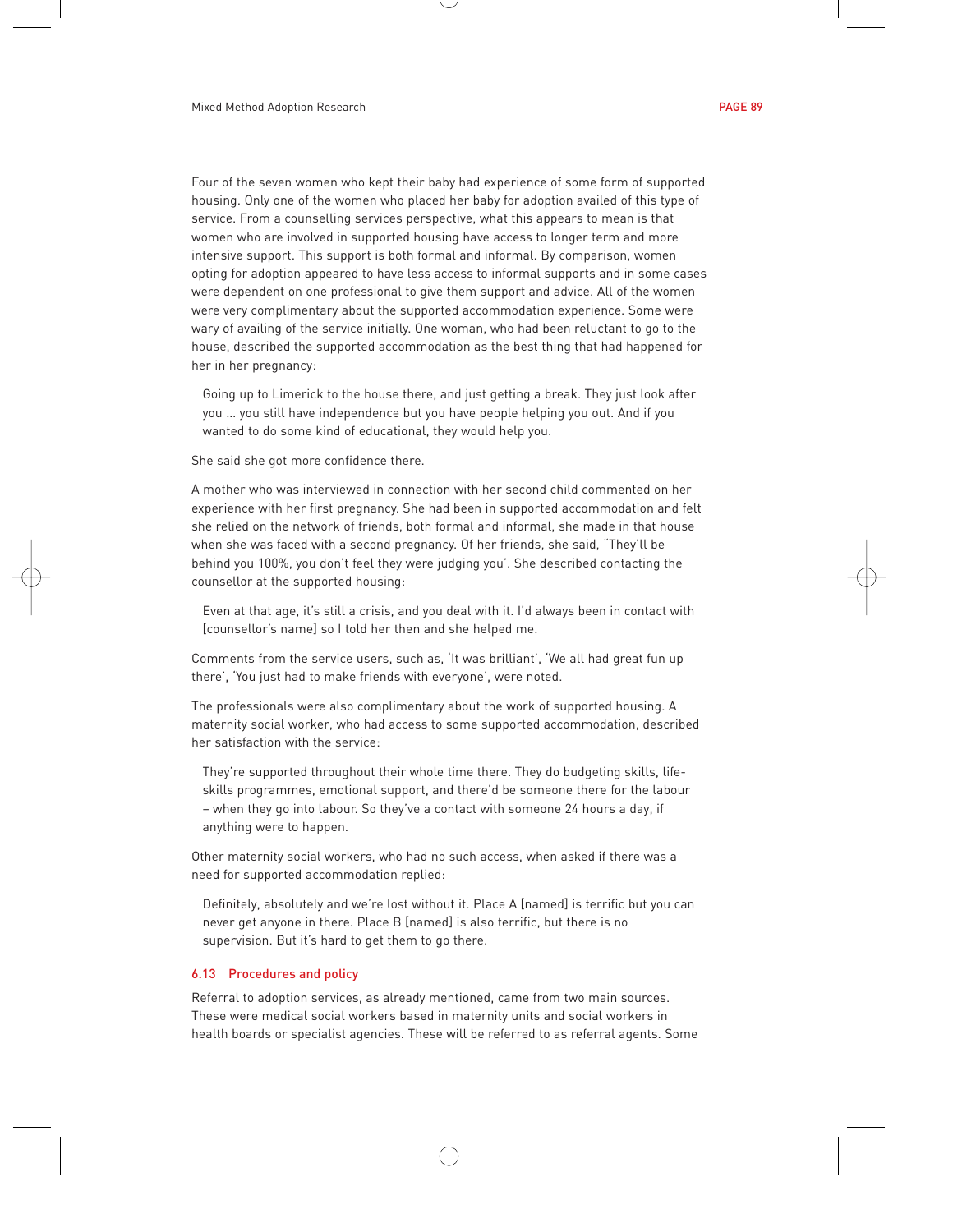GPs did give information about what services provided adoption counselling. The referral agents had different relationships with the adoption services, depending on local arrangements, interpersonal professional communication and work practices, and also the availability and policy procedures of the adoption services. Referral agents in the study were most satisfied where adoption social workers made themselves available in the early stages of the pregnancy, even if they did not take over the case. One agency had a somewhat different arrangement, because the crisis pregnancy worker and the adoption worker were both employed by the same agency. In this situation it appeared that both supported each other's work and were available for consultation as required. The overall philosophy of the agency supported the position that until the baby was born the adoption worker should be on the periphery. This, it was hoped, would avoid mothers feeling pressurised to select or continue with adoption if they were uncertain.

From the interviews with professionals in this study, there appeared to be evidence of a dominant discourse – certainly among maternity social workers – in relation to values related to prospective parenting. One of the women reported feeling that the social workers in the hospital were really conveying the view that she should keep her baby. This view may have been supported by incidents in which social workers tended not to raise the question of adoption unless the women bring it up themselves.

A health board social worker in adoption confirmed that the overall philosophy of the agency is to prioritise keeping families intact where possible. She explained that this was embedded in the Constitution and therefore had to be reflected in the activities of a government agency. She did feel that for some children adoption was the best option. In her view, this mostly related to children where every effort to keep the family together had failed and adoption should be considered in the best interests of the child. This takes time and may inevitably mean that the children are older when they are placed. Some of the difficulties arise in relation to mothers who have added problems such as psychiatric or substance-abuse issues. The current study was unable to access such mothers. Some of the 'gatekeepers' felt that it was unethical to approach mothers who had placed babies in these circumstances.

# 6.14 Conclusion

The data gathered from natural mothers and the professionals who work with them were analysed and specific themes were extracted:

- There was confirmation that there is a demand for crisis pregnancy counselling and adoption services. The nature of the services may need to be adjusted to incorporate changes in attitudes to crisis pregnancy and adoption. Modes of information dissemination more attuned to modern lifestyles of young people, such as websites, text and e-mail services, need to be developed. This is consistent with the current high level of demand for onceoff phone contact, as demonstrated in the results of our questionnaires. Women do continue to seek advice and information through informal networks. Hence it is important that information be targeted at a broad-based audience.
- The study was able to access women who were participating in open adoptions. The uptake on open adoptions remains low overall. This may be to do with a perceived conflict between the need for secrecy and the open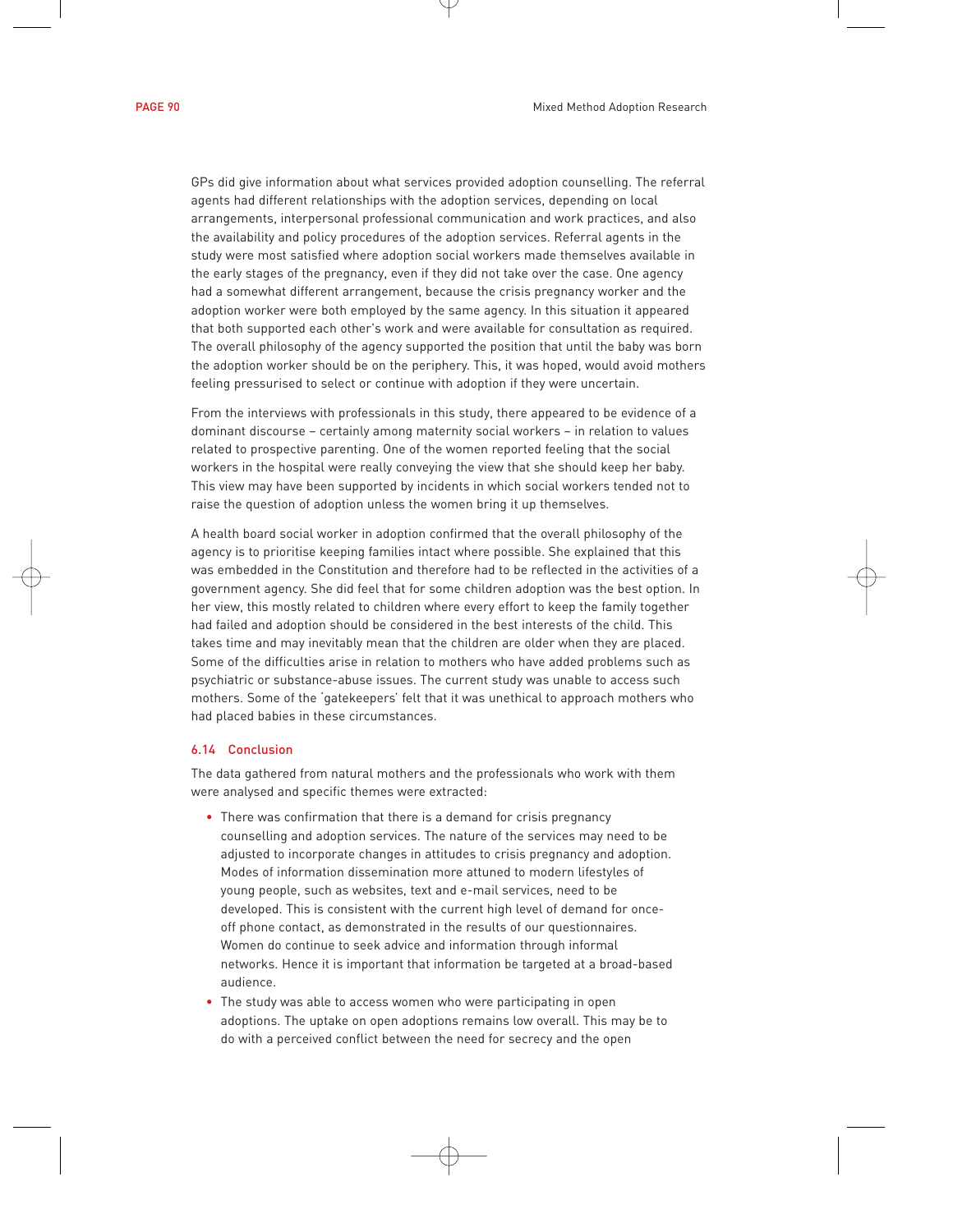adoption arrangement. We found no such conflict among our respondents. There was evidence that women who maintained total secrecy valued the open adoption process. This factor may be of importance when helping women to make decisions about adoption and, in particular, when they are considering open adoption.

- The study found that women in a 'crisis pregnancy' situation may not relate to the notion of 'crisis'. The use of such terminology may be an unnecessary barrier to women accessing services. The counselling services with the highest returns for initial contacts refer to unplanned pregnancy. More inclusive terminology may have some significance in attracting women with diverse needs.
- The counselling services have to face a challenging task. The data indicate that women who finally place their baby for adoption are likely to make that choice at an earlier stage in the pregnancy than women who keep their baby. The women who keep their baby demonstrate more ambivalence when making their decision. This ambivalence may offer an opportunity for counsellors to facilitate a consideration of options. Women who have made up their minds are less likely to avail of counselling and may only want information about services and procedures. The women who finally chose adoption are also those who may conceal the pregnancy, tell no one or deal with one professional. This places greater emphasis on the ability of first-line contact professionals to have accurate and extensive information about adoption and choosing to parent the baby. Those who conceal or tell no one, but who place the baby for adoption, are 'caught' by the services network, because they have to access adoption services to continue with the adoption process. However, there appears to be an expectation that these women can simply 'catch up' on the process and follow the timeframe of women who may have used the nine months to weigh up their choices.
- Some further research is required to investigate the implications of the timeframe currently applied to the adoption process. Issues concerning the desire of adoptive parents to get the baby as soon as possible, professionals' concerns that contact between baby and mother may complicate matters and natural mothers' feelings about separation should all be considered in the context of the dominant ideology.
- Some evidence emerged that indicated a certain reluctance on the part of professionals to discuss adoption with women as part of the counselling process unless a woman specifically requests it. This may be a result of previous practices in adoption placement, which have received negative publicity in recent years. Little publicity is given to successful adoptions, compared to those individuals—natural parents, adopted persons or adoptive parents—who have had bad experiences. In addition, the dominant discourse is now centred around providing support for women to parent their child, rather than to place their baby for adoption. However, it is important that, within the counselling process, each woman is made aware of the positives and negatives attached to all possible options.
- This research also points to the need to consider the training needs of crisis pregnancy counsellors, health board workers, community care and maternity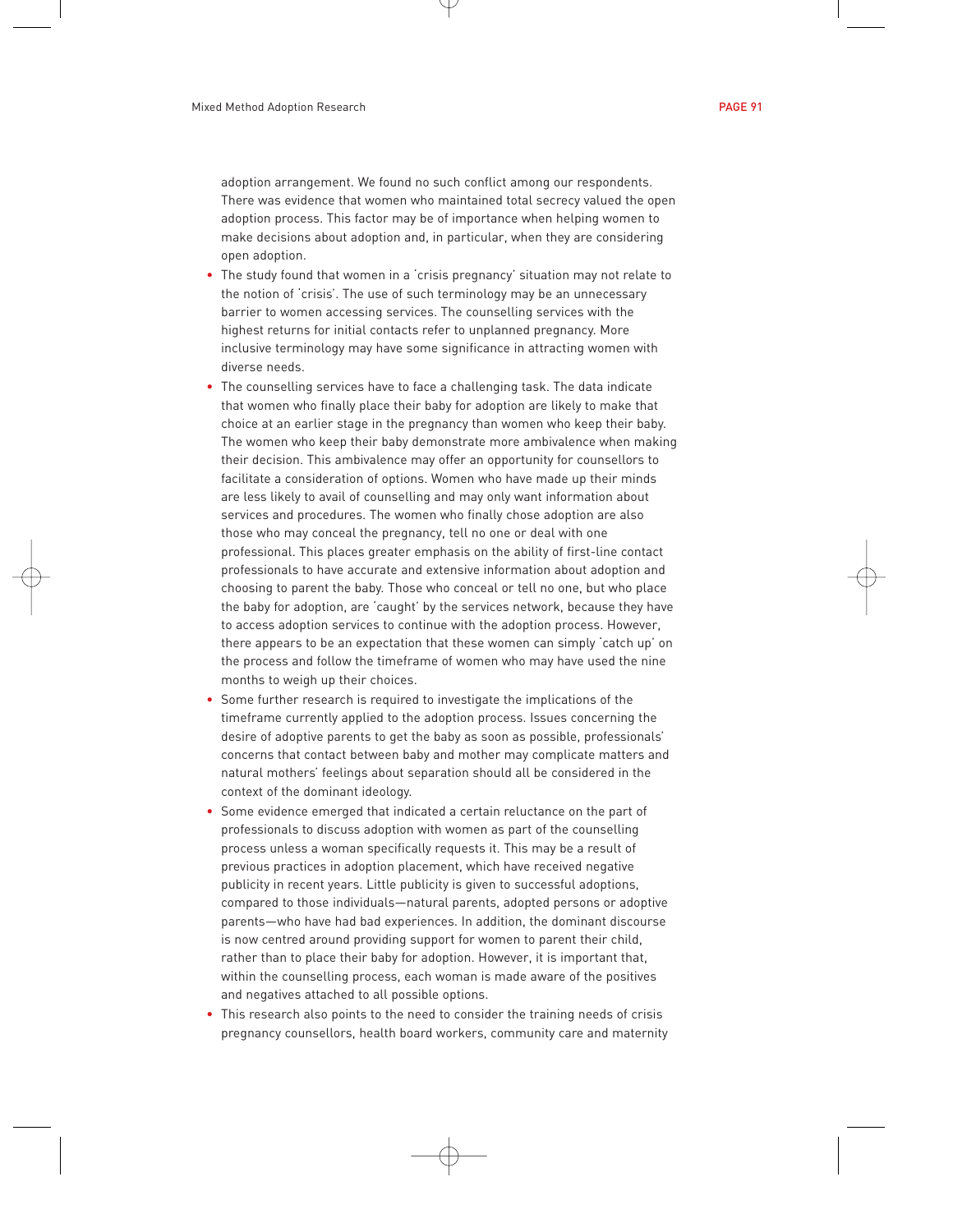social workers and general practitioners in relation to the options available to women with a crisis pregnancy. In particular, because the number of women placing their babies for adoption is now so small few workers are involved with or versed in the current practices in adoption, particularly in relation to how adoption might meet the needs of both the child and the mother. Knowledge about the practice of open adoption and the various forms that this can take needs to be enhanced among professionals. This research produced evidence that many referrals to crisis pregnancy counselling or adoption services come directly from general practitioners. This has implications for training for general practitioners to increase their awareness of services available, particularly in the area of adoption. Community care social workers appeared to have little input into working with this client population. Their role in the field should be considered.

- A review needs to be undertaken in relation to the provision of non-family adoption services within the various health boards. The health board adoption services are dealing with large numbers of applications for inter-country adoptions and very few traditional non-family adoptions. In addition, the nonfamily adoptions with which they do deal tend to be those which are complex, such as the placement of children who have spent some time in the care of the health board, children with special needs or older children. Thus, the small number of uncomplicated non-family adoptions being undertaken through the health boards may be leading to a diminution of skills in the field of traditional adoption practice. An argument could be made to concentrate all adoptions within specialised adoption services, such as the private adoption services, which deal with the majority of non-family placements; this would leave the health boards free to carry out their statutory duties relating to inter-country adoption.
- The mapping of the adoption and counselling services presented in Chapter 4 clearly demonstrates that they are based in urban areas and unevenly spread throughout the country. While this has advantages where women wish to move away from their home area to maintain anonymity, efforts need to be made to ensure that the provision of services allows for easy access to crisis pregnancy and adoption counselling. The development of new technologies may make access easier in the future, but this should not detract from providing services across the country.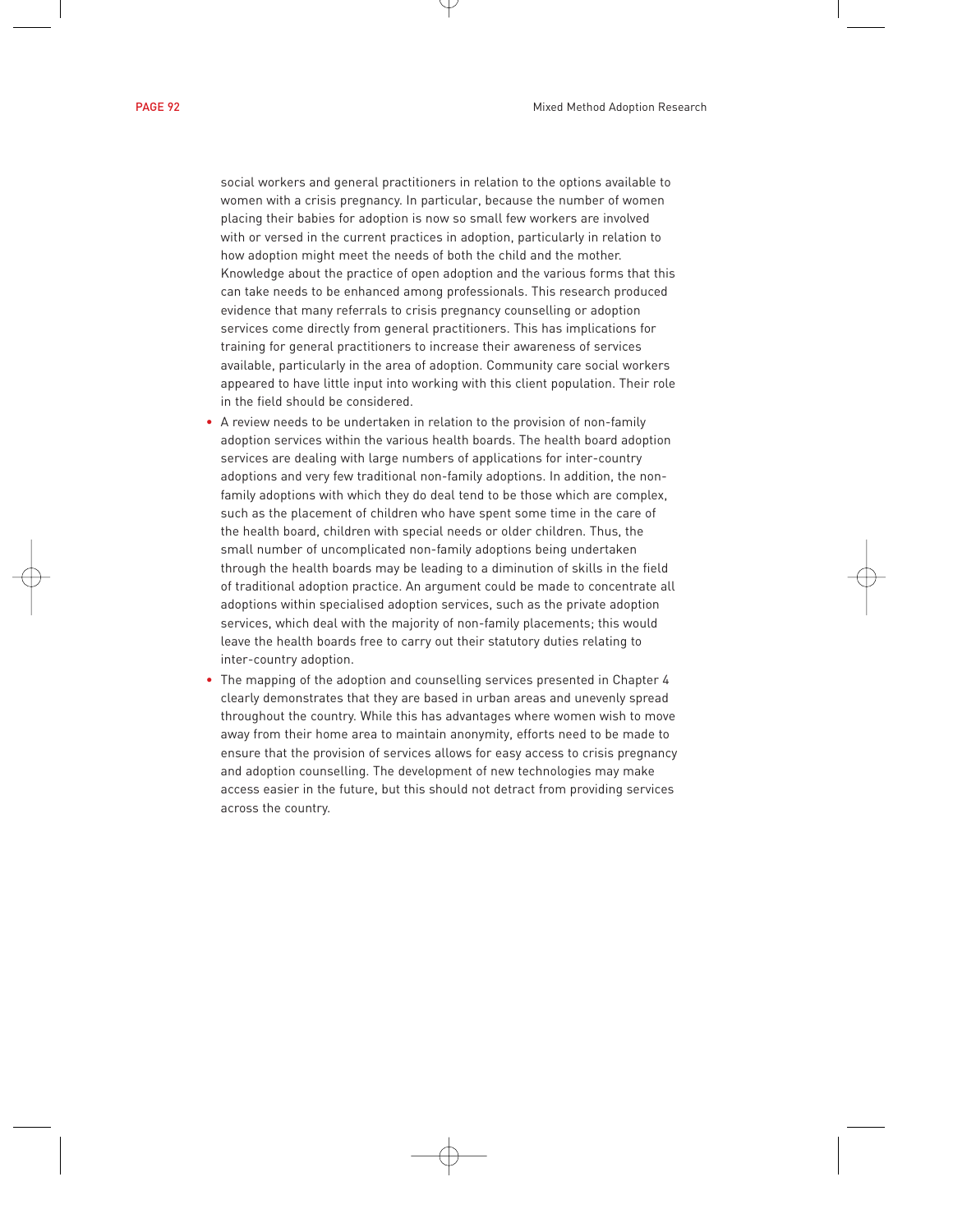# 7.0 Critical case samples

#### 7.1 Introduction

This chapter presents the data obtained from interviews and documentation from three agencies chosen from the information obtained from the quantitative data, as representative of those agencies providing services for women with a crisis pregnancy. The agencies identified were:

- An agency providing pregnancy counselling services and supported accommodation. The agency provides a first point of contact for women who are experiencing a crisis pregnancy. Contact can be made by personal visit to the agency, telephone or email. The mission of the agency is to provide 'easy and immediate access' with the intention of 'taking the panic out of the crisis'. This agency was selected as a critical case because the quantitative data indicated that it had the largest number of contacts, on an annual basis, from women looking for help with a crisis pregnancy.
- A registered private adoption agency. Referrals come mainly from the maternity hospitals, crisis pregnancy agencies, general practitioners and the women themselves (self-referral).
- An agency providing a full range of pregnancy counselling services, together with an adoption service. Clients looking for pregnancy counselling who make contact early in the pregnancy are mainly self-referred—using their knowledge of the CPA's Positive Options Campaign or the agency website. Those women considering adoption are generally referred from the maternity hospitals.

The data for this study were collected through interviews with key personnel from the particular agencies. Information was obtained on the services provided and the professional views of the respondents concerning crisis pregnancy and adoption. The agencies provided examples of information leaflets available for clients. The information obtained was used to validate both the information obtained from the quantitative data, and that from the service users, together with the views of other professionals interviewed as part of the data collection.

The data will be presented using a thematic framework.

## 7.2 Counselling

The respondents expressed the view that two approaches seem to exist in relation to the counselling process. One is that the counselling is totally non-directive, in that options are discussed only when they have been raised by the client. A typical comment was:

People are nearly afraid to mention adoption in case it is perceived that you're pushing this as an option.

On the other hand, a clear view has been expressed that all options should be discussed with the client, and where they do not raise adoption themselves it should be introduced by the agency worker. While all the agencies felt that it was in the best interest of the women to address all the options, one agency tended more towards allowing the women to raise the adoption issue themselves.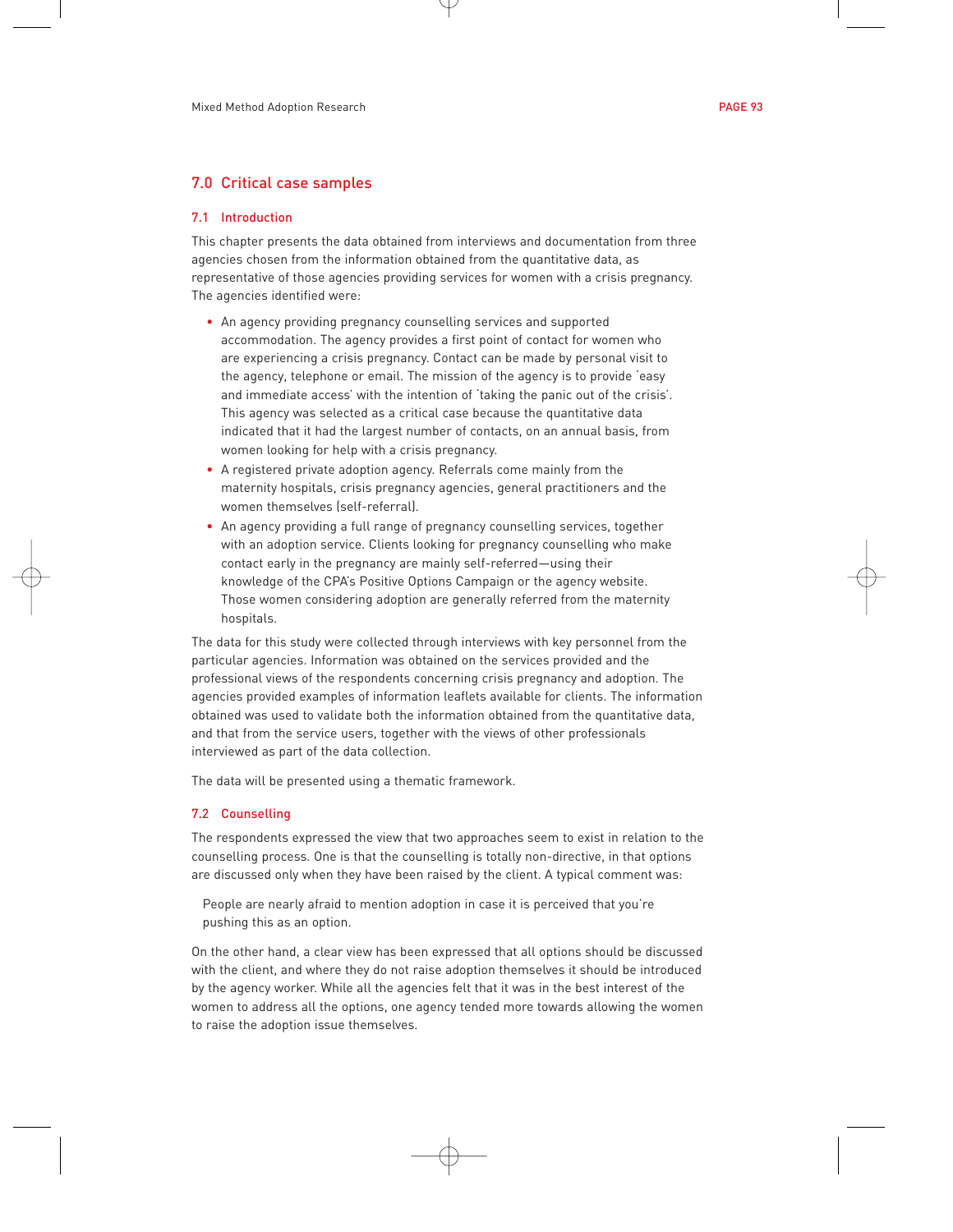However, as one worker put it:

For them to get a clear picture about what they want, we need to look at all three issues, and all three options – you'll say, "What about adoption?" and they will say, "No", and I'll say, "Well, just to humour me for a while you can look at it".

However, the adoption agency respondent did point out that some women are particularly resistant to discussing the option of keeping the baby. As she stated:

Some are very resistant to that. They say, "Yeah I've thought about that but I'm not talking about that. I'm here to talk about adoption". But we would always be looking at that in terms of the pros and cons of all her options.

All the agencies felt it was important to give information to the women about adoption because they believed that there were a lot of myths about adoption and that the dominant discourse was still around the traditional views of adoption and adoption practice. For example, some agencies felt that knowledge about open adoption was very limited among the general public and that only when clients were given information about the modern reality of adoption could they begin to understand that practice in adoption has changed dramatically in recent years.

Discussing attitudes to adoption, several workers stated that opinions are based on what happened years ago:

'They take your baby off you' is the kind of language that is still around.

Someone comes and takes your baby within minutes of it being born and you never see it again.

One respondent stated that women often believe that by going to an adoption agency, the agency will just take the baby the moment it is born and that that will sort out the problem. The process involving caring for the baby in hospital and visiting the baby in foster-care is not part of the system understood by the general population. The adoption agency worker commented that the danger is that because a large number of people have pre-conceived ideas about adoption, they will never go to an agency to check it out prior to making a decision about their baby's future.

They also believed that opinions and attitudes about adoption were formulated as a result of the negative media coverage of adoption, in the press and in television programmes, particularly soap operas. One respondent expressed the view that there was now a stigma around placing a baby for adoption, compared to previous periods when the stigma existed around keeping a baby:

It's a much bigger taboo than termination. It's easier to terminate the pregnancy than to give the baby for adoption.

One worker described a client whose parents put pressure on her to keep the baby even though she wanted to place the child for adoption. The worker's view was that some parents offer to take the baby themselves or suggest giving the baby to a brother or sister or to the baby's father and this makes the woman feel sufficiently guilty to change her mind from the adoption option.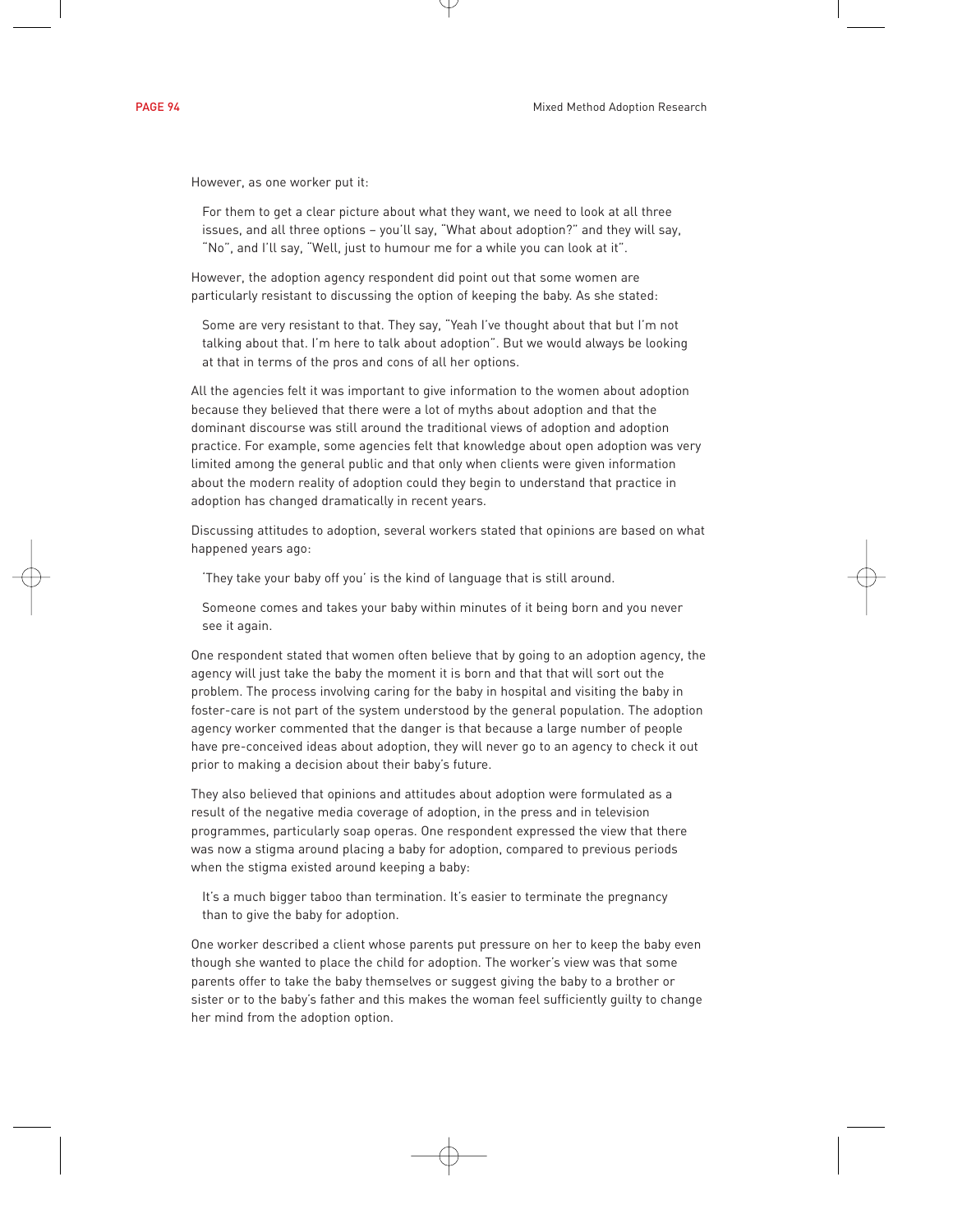One agency, which did not do adoption counselling, felt that because of the myths about adoption it was vital for women to be referred as soon as possible to an agency that undertook adoption counselling, if the women indicated that they might consider adoption. As one worker put it:

Their knowledge around these things would be minimal, they would not have right knowledge of it. It's very important that they would get that information as early as possible if they're seriously considering adoption. Just having information is power, and they can take control.

This agency refers women who indicate that they are thinking of adoption on to an adoption agency. However, the women may continue contact with the referring agency throughout the pregnancy. This provides an opportunity for the woman to come back and discuss the experience of the adoption agency:

They like that space just to kind of validate the experience.

The agency that received a high number of initial contacts, which ended after one contact, felt that it was extremely important to cover as much as possible at the first contact, whether on the telephone or in person. They regarded the first contact as crucial in giving as much information as possible. As one respondent put it:

They have ideas in their head, whether that be about abortion, adoption or keeping – there are myths there that they need to check out for themselves and get correct information. Then you can make a choice.

This agency also felt that one of the most important and key things at the initial contact was to help the woman tell someone else, particularly her parents. As one respondent said:

It's often their biggest fear –' I'll be murdered at home' – but they get over it. That's really where the support is they need most at that time. That's the big thing for them... even talking through it actually makes it not so bad for them.

This same worker went on to say:

We would be supporting them to just take the first step. […] They need to go away after coming out of a session and maybe check out things … they may say, 'Well it's not as bad as I thought it was", or maybe it's worse … but it doesn't just happen in one session.

The problem for this agency lay in trying to hold women in the counselling process.

The agency that provides both a crisis pregnancy counselling service and an adoption service also had a considerable number of women who contacted the agency for information only. Many of the women would be looking for information on abortion clinics or information on the kind of supports they would be entitled to if they decided to parent their baby. As the respondent pointed out, many of the women only see two alternatives—abortion or keeping the baby. As she put it:

Most of them say that if they're going to go ahead with the pregnancy they would find it too hard to give the baby up.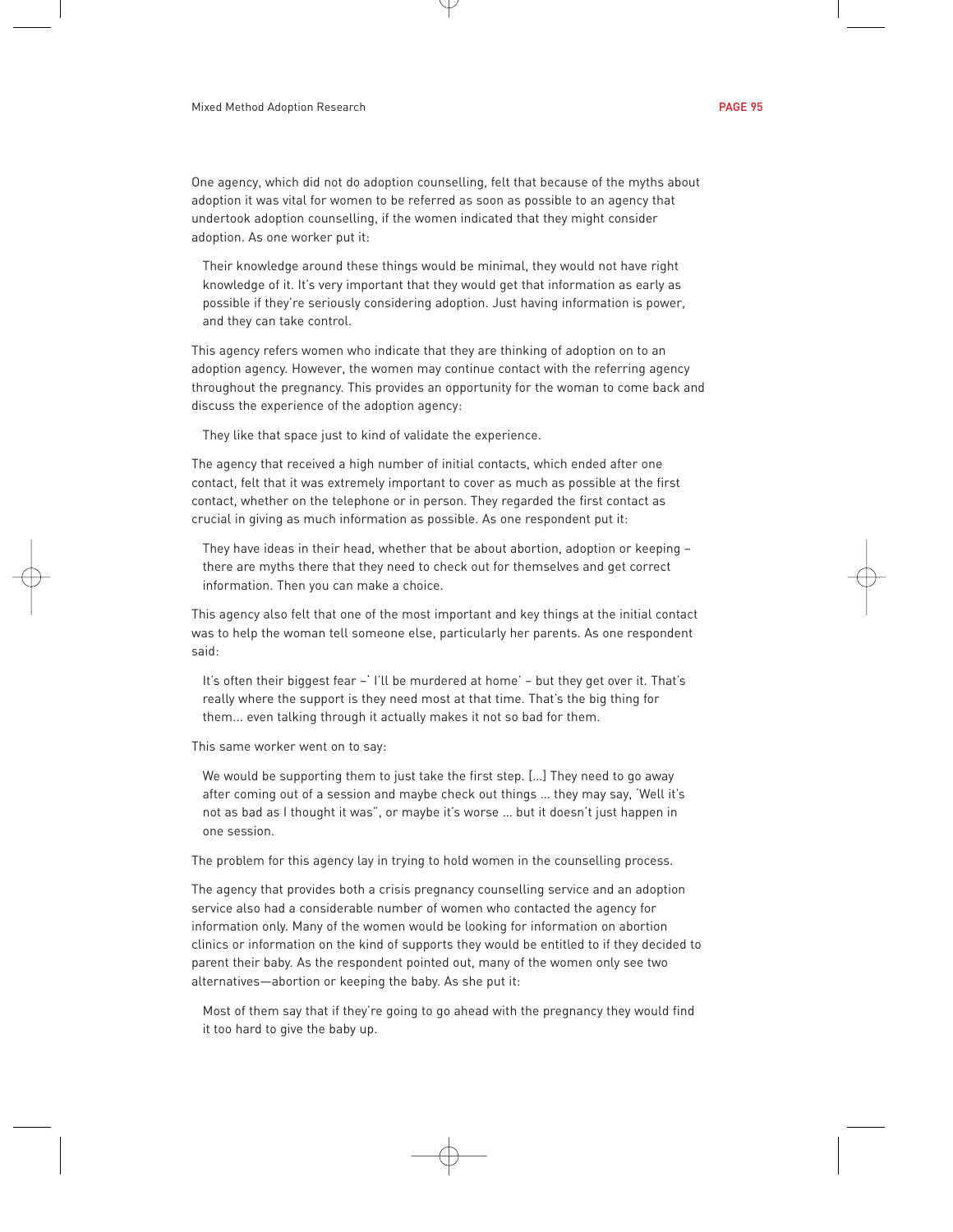Consequently, the information they mainly look for is related to abortion and to entitlements.

One worker also pointed out that for many women the problem lies more in being pregnant, than having to make a decision once the baby is born. As she said,

I think the decision is more about whether or not they can cope with being pregnant for nine months, and rather than adoption or parenting the baby, I think the decision is around termination, what swings it is the fact that they can't deal with the pregnancy and don't want to go ahead with the pregnancy itself.

This view was also expressed by the medical social workers in one focus group.

For those women who think about adoption, it seems, from the agency perspective, that they present much later in the pregnancy:

It's only the women who come in at the very end who want to talk about adoption. The women who come in to think about adoption will always say to me – I haven't got a bond with this baby. I don't feel anything for this baby – that's their justification, in their minds, for why they want to do this. Whereas, women at the start say – if I get to know the baby, once the baby is born, it will be too hard to give the baby up.

For the women who conceal the pregnancy until late on, it appears that they seriously consider adoption and tend to consider this option by consulting a friend, rather than a counsellor. As one respondent put it, they are:

Concealing it [the idea of adoption] from people they think will try and change their minds.

This worker gave an example of one woman who had been planning all along to place the baby for adoption. When she told her parents of her pregnancy they tried to change her mind, which the woman said she resented.

The same agency worker has found that the women who continue in counselling tend to be those who are seriously intending to place their baby for adoption. The women who decide early on to keep their baby do not follow through with counselling. As this worker said:

Once they've talked about it they see it a lot clearer and they see what they have to do. They don't really want your involvement and they just want to get on with having their pregnancy, or not having their pregnancy, and they don't want anything else.

The adoption agency received most of its referrals directly from the maternity hospital, where the women had already had some contact with a social worker. The first visit or telephone call is usually to get more information on what adoption means. The respondent was very clear that the first visit was an information-giving session and not the start of the counselling process. Should the woman return for a second or subsequent visit the respondent described the agency service as:

Ongoing, literally from the minute they come in to the door to us we will carry them through to wherever they want to go, for however long they want our services.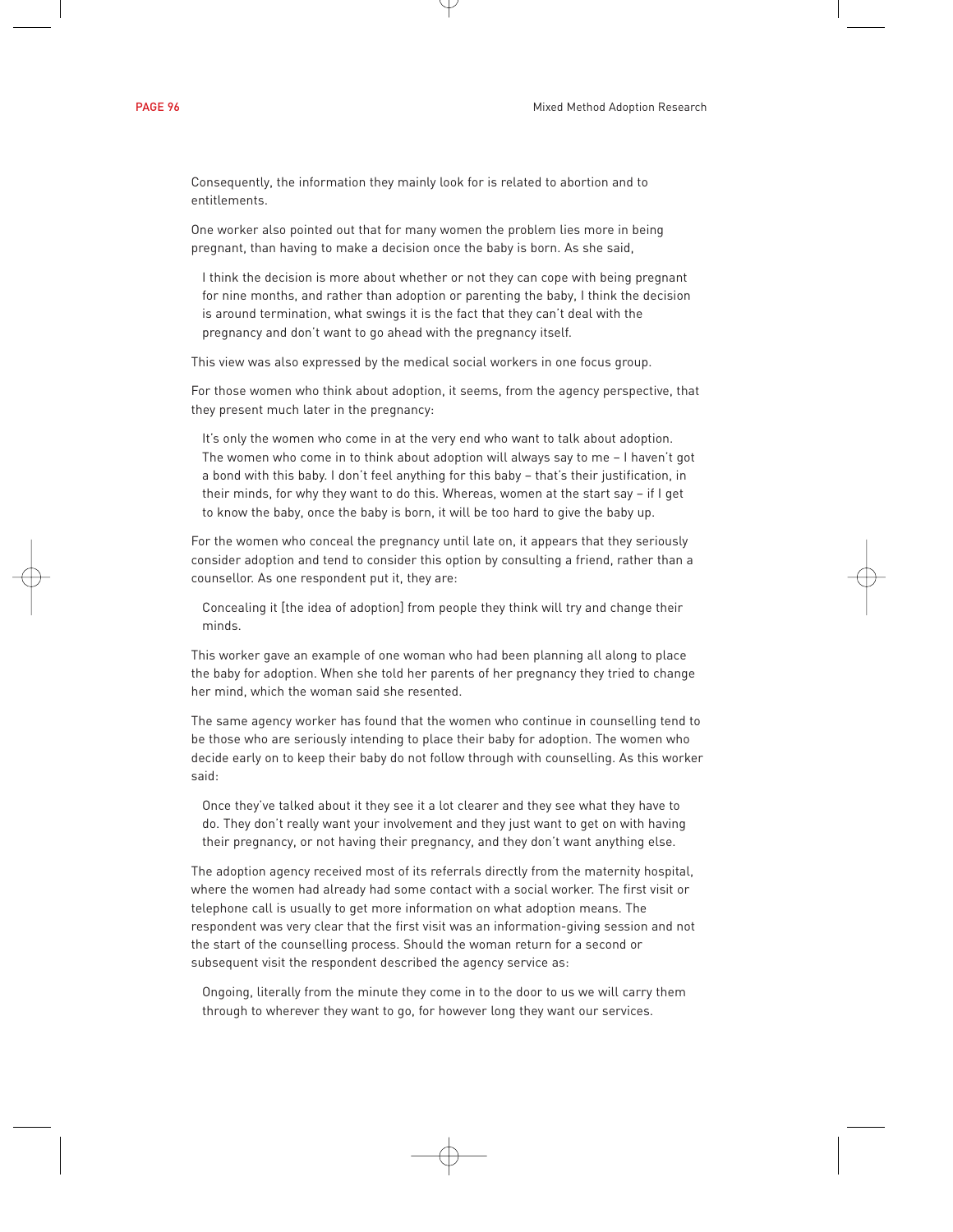If the women are requesting information about adoption all the agencies use the booklet 'Pregnant and Thinking of Adoption', together with additional readings, articles and case histories.

# 7.3 Factors affecting decisions

The respondents from each of the three agencies were asked what factors they considered most affected the women in making decisions about the future of their babies.

The following factors were highlighted by all three agencies:

• Where the girl is at, at that particular time in her life. Comments included:

It's like that they have just started in college or whatever and it's not possible to parent or to parent in the way in which they want to parent or would like to parent.

You'd have a certain number who would be third-level students who might be just starting out on that road and for them the timing is all wrong. And other factors come into play, of course…. Those who are working and are working in what would be seen as good secure jobs, but they just feel that they are not ready to become parents and to undertake the job of parenting.

- Financial issues
- Accommodation
- Support or lack of support from family
- The best interests of the child:

It's not in my child's best interests to be raised by a single parent or my child deserves more, to be with a couple who are now ready to parent, you know, psychologically, emotionally, financially.

• Some women never envisage themselves as a mother and feel they are not maternal.

One agency described the profile of women who place their children for adoption:

Predominantly it might be the more educated girls, into their twenties, but certainly we will have girls from a working-class background …. The number who place for adoption where they are already parenting and that's where you will see the girls from the working class background. They already have one or two children and just feel that taking a second or third child home would be to the detriment of every child and themselves.

# 7.4 Natural fathers

None of the agencies felt that the natural fathers played a particularly significant role in either the decisions concerning the child's future or in the supportive function for the mother. However, all the agencies held strong views, in concert with the 1998 Adoption Act, that they would like to involve the fathers in the process far more than at present.

The pregnancy counselling/adoption service advertises the fact that they provide a counselling service for fathers and the respondent from this agency felt that they had a number of fathers and extended family contacting them because of this. This worker stated that the majority of these contacts would be through telephone contact: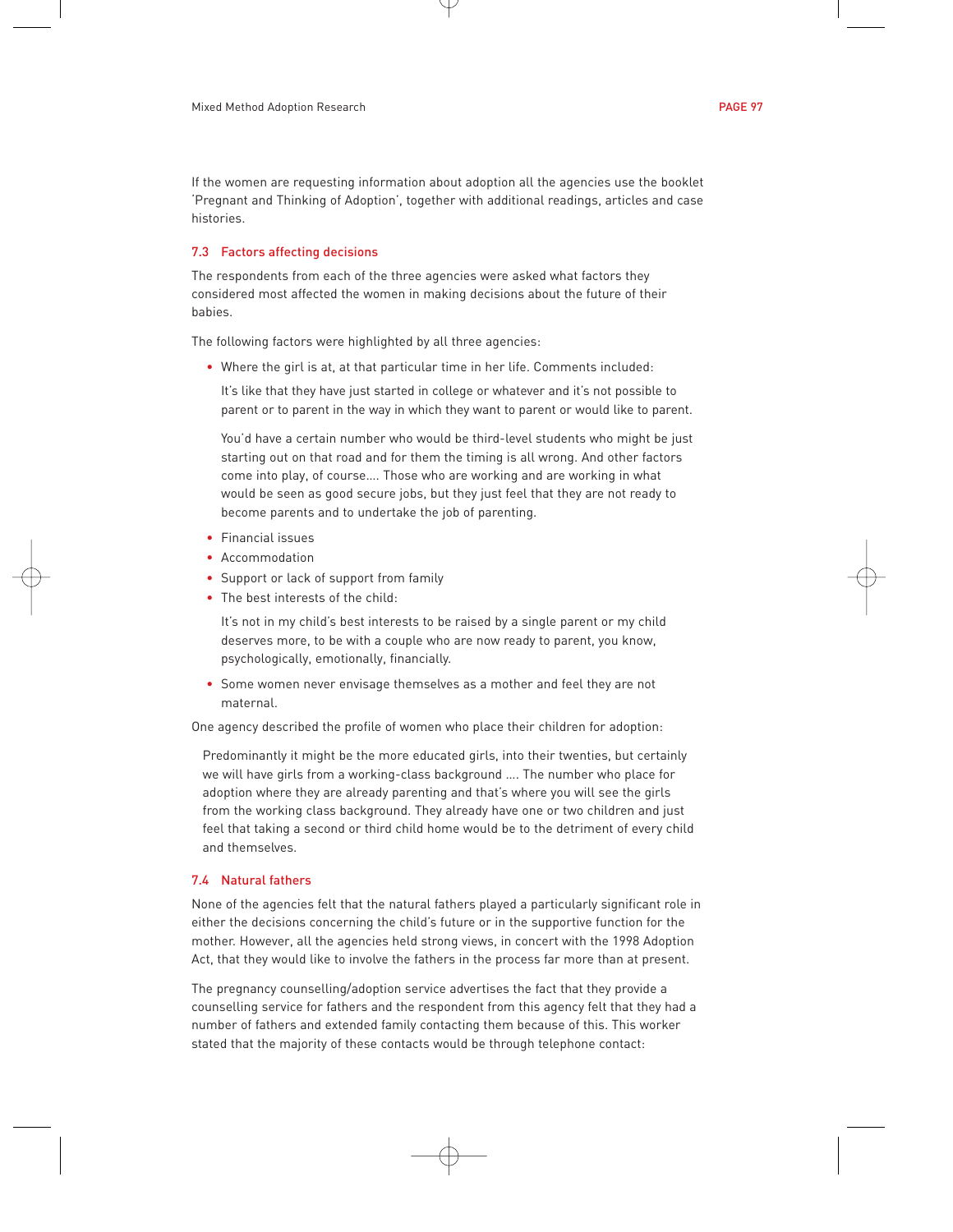A lot of people come to us because we work with birth fathers. We advertise on our website that we will work with birth fathers, and grandparents as well. We get a lot of people who want me to talk to their mother or dad or want to bring their partner with them…. Quite often birth fathers will phone or women will ask can they bring the father in to see me or they will just ask about his rights and entitlements and how much they will need to involve him in any decision around the pregnancy.

The adoption agency worker reported that there are very few fathers involved in the counselling process, although a small number might come in for some parts of the counselling. However, she pointed out that most of the girls present for discussion around adoption when their relationship with the baby's father has already broken down and there is no ongoing relationship. However, she stated that the agency would still like the fathers to attend even if it was separately from the woman. In discussing the level of involvement of fathers, this worker stated that the fathers' involvement can be plotted along a continuum as follows:

- those who know of the pregnancy and have gone from contact with the natural mother
- those who know and are out there, but will not respond to active contact with the agency
- those who might respond by coming in once or twice
- those who are actively involved throughout
- those who would like to be in a position to keep the child themselves and take the responsibility for parenting
- those who are very active post-adoption and who actively seek updates and photographs.

As part of the qualitative interviews for this research study one father, who was actively involved and seeks updates and photographs, was interviewed. His comments have been incorporated elsewhere in this report.

Both of the agencies dealing with adoption have a policy of trying to involve the fathers in the counselling process and view that approach as being in the best interests of the child. They believed it was the child's right in the future to know that both of its parents were involved in the decision to place him or her for adoption. As one respondent pointed out, there is a lot of talk about the mothers having realistic options from which to make a choice, but they forget that fathers also have a right to options. In many instances fathers are never given any choice, since they are actively excluded from the process by the mothers. One of the mothers who was interviewed for this research did express her regret, ten years after the adoption, that she had never told the father or involved him in any way. However, she had given the agency full information about him, which would be available should the child look for it later.

## 7.5 Supported accommodation

The importance of supported accommodation being available for some women during the pregnancy, and after delivery should they require it, was stressed by all the respondents. While there has not been the same demand for such accommodation recently as in the past the agencies were making such comments as: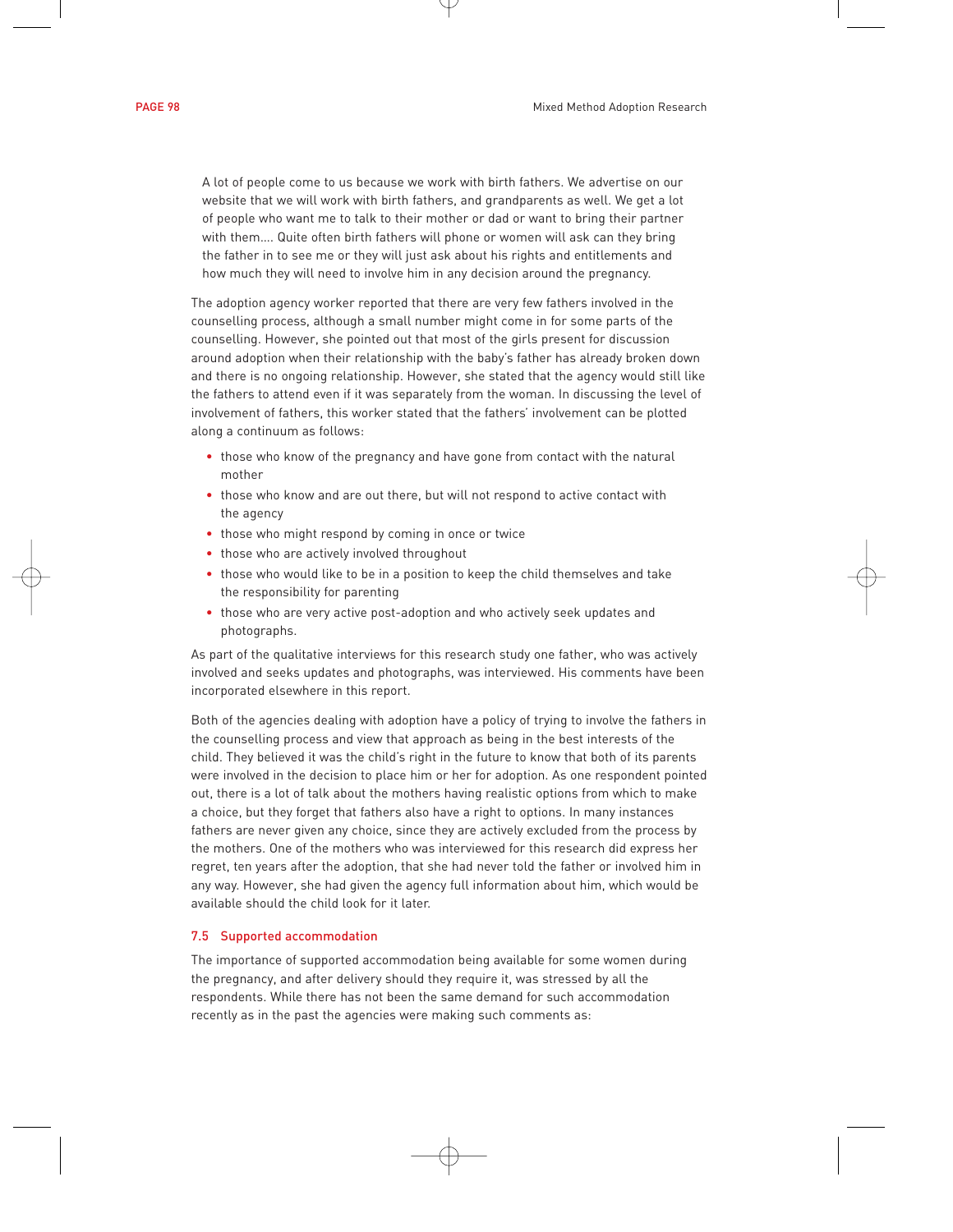There really needs to be that option of accommodation, even if there's only one girl a year that needs it.

In addition, post-delivery accommodation is sometimes required in cases where a girl may be able to live in rented accommodation until the baby is born, but could not go back home for a short period of time. This type of accommodation is very difficult to obtain.

One of the agencies has a number of residential homes under its auspices. The women interviewed for this research were very positive about the experiences they had had in the accommodation run by this agency. The agency worker interviewed commented:

It [accommodation] seems to be really needed to help and be a supportive service for girls that maybe don't have anywhere else to go, are away from home and it gives them a foundation really with their babies.

She said that supported accommodation gives the women an opportunity to have some time away from home, where they may be feeling claustrophobic or under pressure. As she put it:

They just need time away, whether that be for six months or six days, we'll work with them…. They just need space and we'll facilitate them like that.

One of the homes run by the agency is managed by a male social worker. The respondent felt that this has worked well because some of the girls have had very negative experiences with men. This arrangement gives them an opportunity to experience a different type of male relationship:

There's a security with a male figure around them … it's like a parent and some of them need that.

In addition, while the agency does not have accommodation for post-natal care, it does provide support and assistance to mothers post-natally who are looking for accommodation, if they are keeping their babies. The added value of some of the supported accommodation lies in the opportunity for continuing education for girls doing junior and leaving certificate examinations.

## 7.6 Secrecy

Secrecy remains a central issue in the adoption process. Several examples were given of women wanting to maintain secrecy because they are afraid that if they tell their parents or extended family they will be pressurised into keeping the baby when they really want to place the child for adoption:

Some of the girls, they're choosing not to tell the family because it has reversed, they think their family will put pressure on them to keep the baby.

The respondents also pointed out that in some instances their clients want it to remain a secret because they do not wish the father to be involved in the decision. They do not want the father to know of the pregnancy and worry in case a relative or the father of the child will take the child instead of them. The respondents expressed the view that some of the women felt there was a stigma about placing a baby for adoption, that it was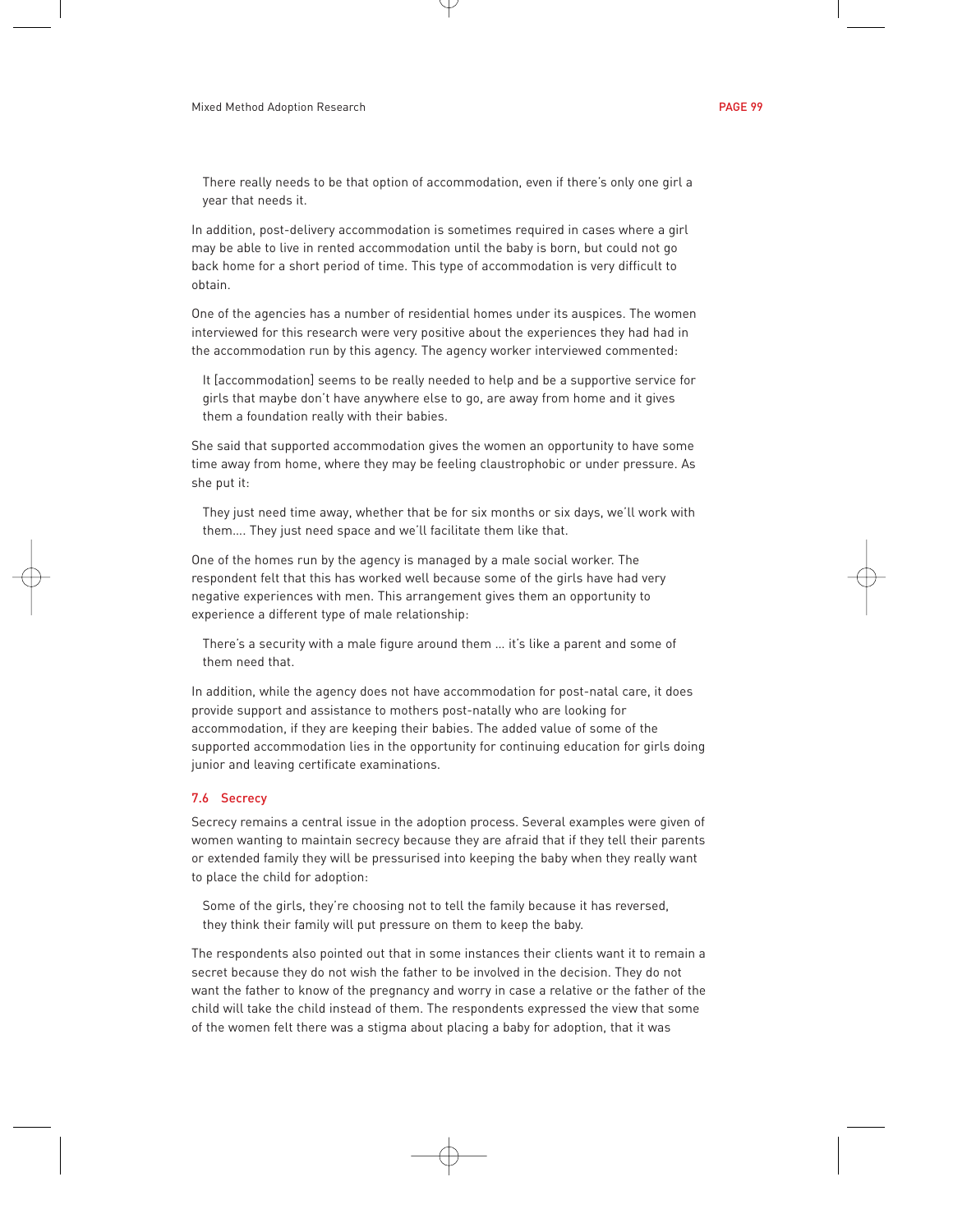unnatural and they would be blamed for 'giving the child away'.

#### 7.7 Open adoption

The two adoption agencies both work on the basis of open adoption (and encourage this with both mothers and adoptive parents) because they consider it to be in the best interests of the child. Open adoption was defined as a continuum from total secrecy to a varying number of visits per year—either in a neutral venue or in the home of the adoptive parents. However, the most common arrangement in open adoption is contact through letters and photographs, channelled through the adoption agency. This can be a two-way process with letters and photos also passing from the natural mother to the adoptive parents and the child, although this latter arrangement is less common. In some instances, where the child is slightly older, he or she has been encouraged to write directly to the natural mother rather than information being provided solely from the adoptive parents.

Both agencies select adoptive couples on the understanding that they will accept open adoption if they have a baby placed with them. One of the agencies stated that if the prospective adopters do not accept the concept of open adoption it would be unlikely that they would have a baby placed with them. However, both agencies see difficulties with the system of open adoption, in so far as it is has no legal status and no agreement can be enforced once the adoption order has been made. At present it is not a condition of an adoption order.

At present open adoption is a 'gentlemen's agreement' between the adopters and the natural mother, the latter being very much at the mercy of the adoptive parents' willingness to honour the agreement. The adoption agencies say that they stress on the adoptive parents that they should not renege on the agreement and that it is better for all the parties:

We know situations in the past where mothers have been ousted out of the arrangements…. I would see it as my job ongoing to make sure that the contact is kept up on some level.

One of the agencies now has a practice of requiring the adoptive parents and the natural mother to sign a statement, which sets out the agreements concerning the open adoption contacts. While this does not have any legal status as a contract, the agency feels that it prevents either of the parties coming back in the future and saying that a certain thing had or had not been agreed, or that they could not remember.

On a rare occasion a natural mother will refuse to have an open adoption and wants a total break. If this occurs, the agency will respect this view and not press the girl to make open adoption arrangements. They will, however, talk through the future implications of this with her, pointing out that the child or the agency may be in contact with her in the future.

The value of open adoption was validated in the interviews with the natural mothers. Even where the pregnancy was kept a complete secret from family, friends and the natural father, open adoption has been of part of the arrangement. In some ways this might appear to be a contradiction. However, it appears that the open adoption arrangement provides an opportunity for a mother who has totally concealed the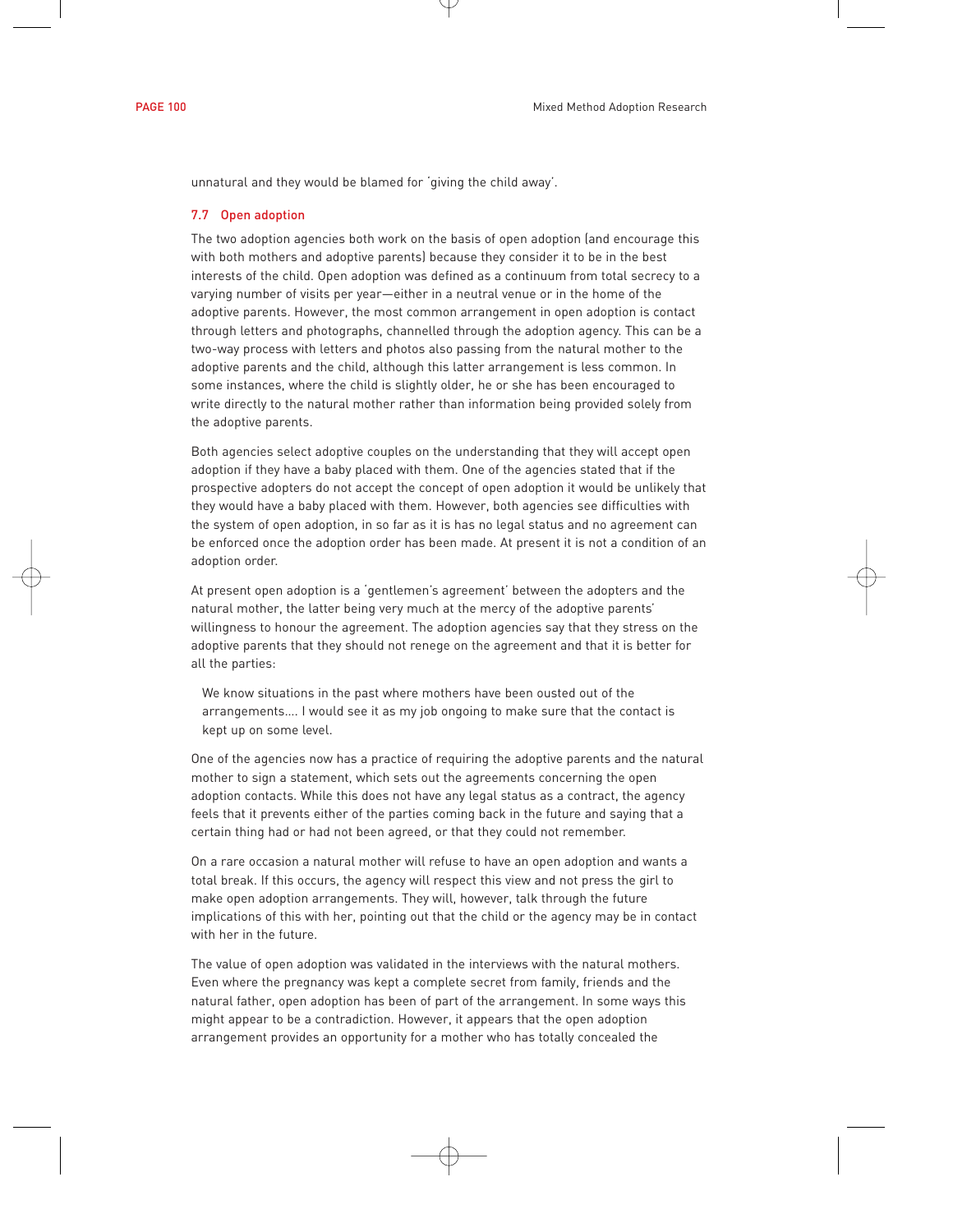pregnancy to keep the contact with her child alive. It also provides her with someone with whom she can discuss the experience on an ongoing basis. All of the women who had open adoption arrangements spoke in positive terms about being able to talk to their social worker about the baby. A smaller number (n=3) mentioned that they felt able to talk to the adoptive parents as well. In practice, the contact necessitated in maintaining the open adoption has a value in providing ongoing support for women, in particular those who are still keeping the secret. There is a need to assess how open adoption works on a long-term basis, when the child becomes older and the adopting parents' and/or the child's attitude to it may change.

One part of the open adoption arrangement undertaken by both agencies is the selection of a couple by the natural mother. Both agencies operate a system in which a mother is given the opportunity to meet with a prospective couple, talk with them, and then decide whether or not she would be happy for the baby to be placed with them. The couple would have been selected as near as possible to meet the criteria that the mother had laid down as to the type of home she would wish for her child:

The purpose of the meeting is to give her the opportunity to get to know the couple but to also give her the opportunity to say why it is that she is placing her child for adoption. During the meeting mum would be discussing the arrangements for the future.

The usefulness of these meetings was validated in the interviews with the natural mothers undertaken for this research study. The mothers felt that the meetings were useful but also felt that once they had been introduced to the prospective couple it would be very difficult to reject them.

The agencies also expressed some concerns about situations where more than one child is placed with a couple and the open adoption arrangements vary between the two placements. The agencies try to avoid this situation arising as it can cause difficulties for both the natural parents and the adoptive parents and for the children, if they become aware of differences in the situation of each of them.

### 7.8 Post-natal support

Post-natal support for mothers who place their baby for adoption and those who keep their baby was discussed with the three agencies. All three believed that post-natal support is very important and necessary, although it has tended to be a neglected area to date. In addition, post-abortion support was mentioned by one agency, which does provide such support. The respondent argued that women often feel that abortion will be a 'quick fix' for the crisis compared to placing for adoption, which is likely to be a lifelong process for them:

Some women find it easier to put closure on abortion. They can say, well I don't have a child out there, but with adoption, their reaction is that every time I walk down the street I'm looking for a little girl of a certain age, or a boy … adoption is difficult.

All three of the agencies provide post-adoption support of some kind. The non-adoption agency provides post-adoption counselling if the women make contact with them, but they do not follow them up automatically.

The following quote demonstrates an increasing acceptance that adoption is a lifelong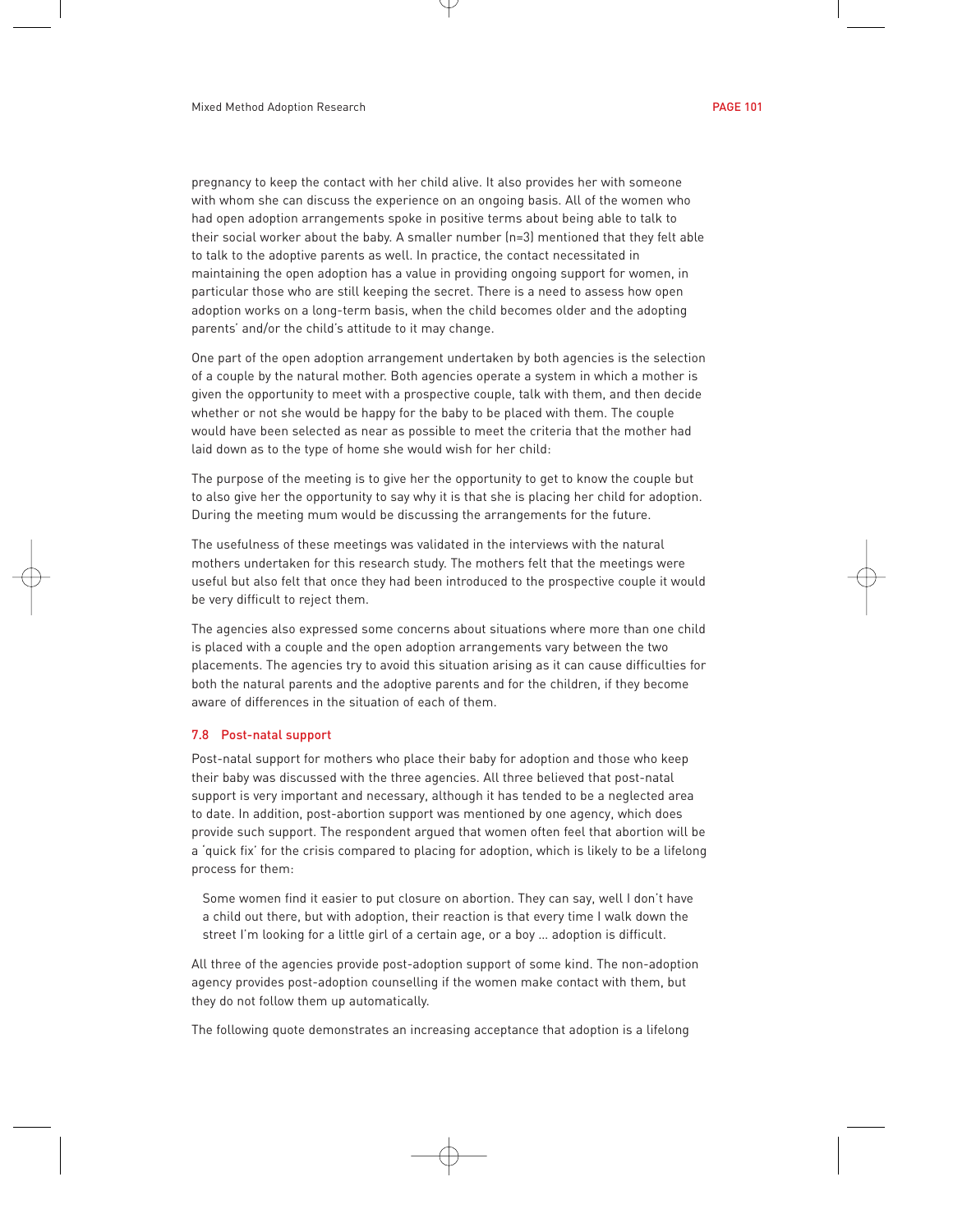process for the mother:

No matter how much support and how many types of adoption, it is still very difficult, and you need great strength and great courage to make that decision and to be able to say that, yes, it's the right decision.

The view was that the support should extend well beyond the signing of the final consent and the making of the adoption order. One agency is developing a support service organised around groups of women who have placed their baby for adoption within the past five years. However, some of the mothers who chose adoption were not inclined to accept the value of this type of support. The majority of support offered and accepted by the women whose babies were adopted revolved around the need to talk to someone at particular times, such as birthdays or Christmas, or before or after a visit had been undertaken. With the increasing use of semi-open and open adoption the opportunity for continued contact and support offered by the agency has increased. One respondent commented that there needs to be an open acknowledgement of the importance of offering post-adoption services. However, as she put it:

The amount of work that that means for an agency is huge because we have to be there for the birth mother, for the child and for the adoptive parents. It's not as simple as getting a letter and sending it out – there's more to it than that because in the sending out you're opening up the ability to make contact, you are picking up the phone and for those few minutes that you have with someone could solve the crisis that's about to happen, in terms of an adoption issue. So it really is very much ongoing.

One of the agencies provides post-natal support services for any of the clients who have attended counselling. However, this service is more likely to be taken up by those women who placed the baby for adoption, rather than those who kept their babies. Those who have kept the baby and keep in touch with the agency are usually those with special needs or those who have difficulties with accommodation and finance. None of the women reported getting this type of help from adoption agencies. One did comment on being allowed to return to her supported accommodation for several weeks without her baby. She found this very helpful. The agency workers pointed out that if women go through the counselling process considering adoption and then change their minds, they can feel embarrassed at changing their minds and then feel that they have let the agency down. As a consequence they make no further contact with the agency and cut themselves off from further support. The agency staff is reluctant to contact them in case the clients will believe they are being chased or harassed to change their mind and choose adoption:

One client had been all along, adoption, adoption and to the extent that the baby nearly got to the foster family and then she said to the hospital social worker that she was afraid to contact her [the agency social worker] because, [the client said] 'I don't know what she expects of me now'.

These difficulties of agency function have been strongly highlighted by the workers and they have expressed concerns that it prevents women from availing of post-natal support. The workers argue that there is a big gap in service provision for women keeping their babies: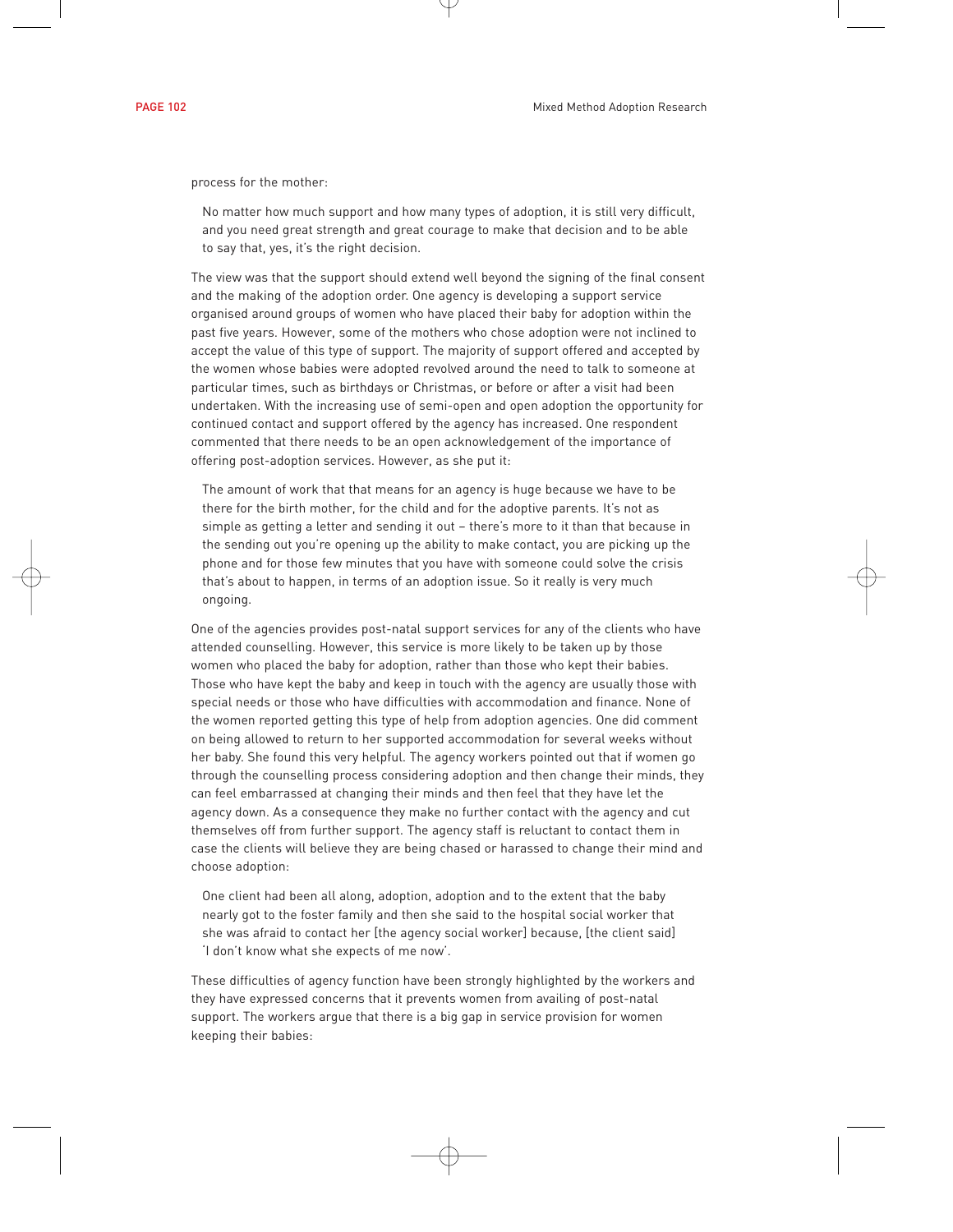The only place you can go for counselling is if you're pregnant and thinking about keeping or placing a baby for adoption and then once you've stopped that service and you are not going to the adoption agency where do you go? They think that once they have decided to keep the baby, you tell them about benefits and who to contact and they don't perceive a need to stay in contact. When they have the baby and they see the difficulties then maybe it's too late to go back and to ask for help.

These findings do have implications for agencies to make sure that women clearly understand that whatever their final decision, it will be respected. In addition, it should be communicated to the women that support for them, whether placing or keeping their baby, will be available on an ongoing basis, whether with the adoption agency or another family support agency. The provision of ongoing support does have immense resource implications. It also requires policy decisions on where support for women who decide to parent their child should be located—within the crisis pregnancy counselling services, the adoption agencies or in the more general social-service family support agencies.

#### 7.9 Future of adoption

All the agencies believe that there is still a future for adoption, in all its forms. There are still a number of women who wish to avail of a service that provides total secrecy on an ongoing basis. However, some of the respondents felt that there was a need to reframe adoption in a more positive light, and to find a way to make the general public aware of the changes that have taken place in adoption policy and practice. There is a need to dispel the myths that have built up around adoption and to attempt to lessen the stigma and negativity that have built up around the adoption option.

Some of this work is being undertaken by CURA, who have mounted a schools' education programme, with literature on prevention of teenage pregnancy and the options available to women and men in relation to pregnancy counselling.

#### 7.10 Other issues

One interesting issue, which was raised by one of the professionals interviewed, was the role of kinship and blood ties in the process of adoption. It was argued that at the present time, when women are delaying child rearing and are having smaller numbers of children, parents might fear that the child being placed for adoption may be the only grandchild they might have and therefore would prefer to rear the child themselves than to allow the child to be placed for adoption. The issue of the rights of grandparents is a new phenomenon now coming onto the social rights agenda.

# 7.11 Conclusion

Several issues arose from the critical case interviews:

- need for easy access to counselling services telephone, email, websites
- timing of referrals to adoption agencies
- dilemma of holding women in counselling
- dilemma for mixed agency function
- counselling with natural fathers and need to engage them in the process
- post-adoption or parenting support services
- legislation or regulations to protect open-adoption arrangements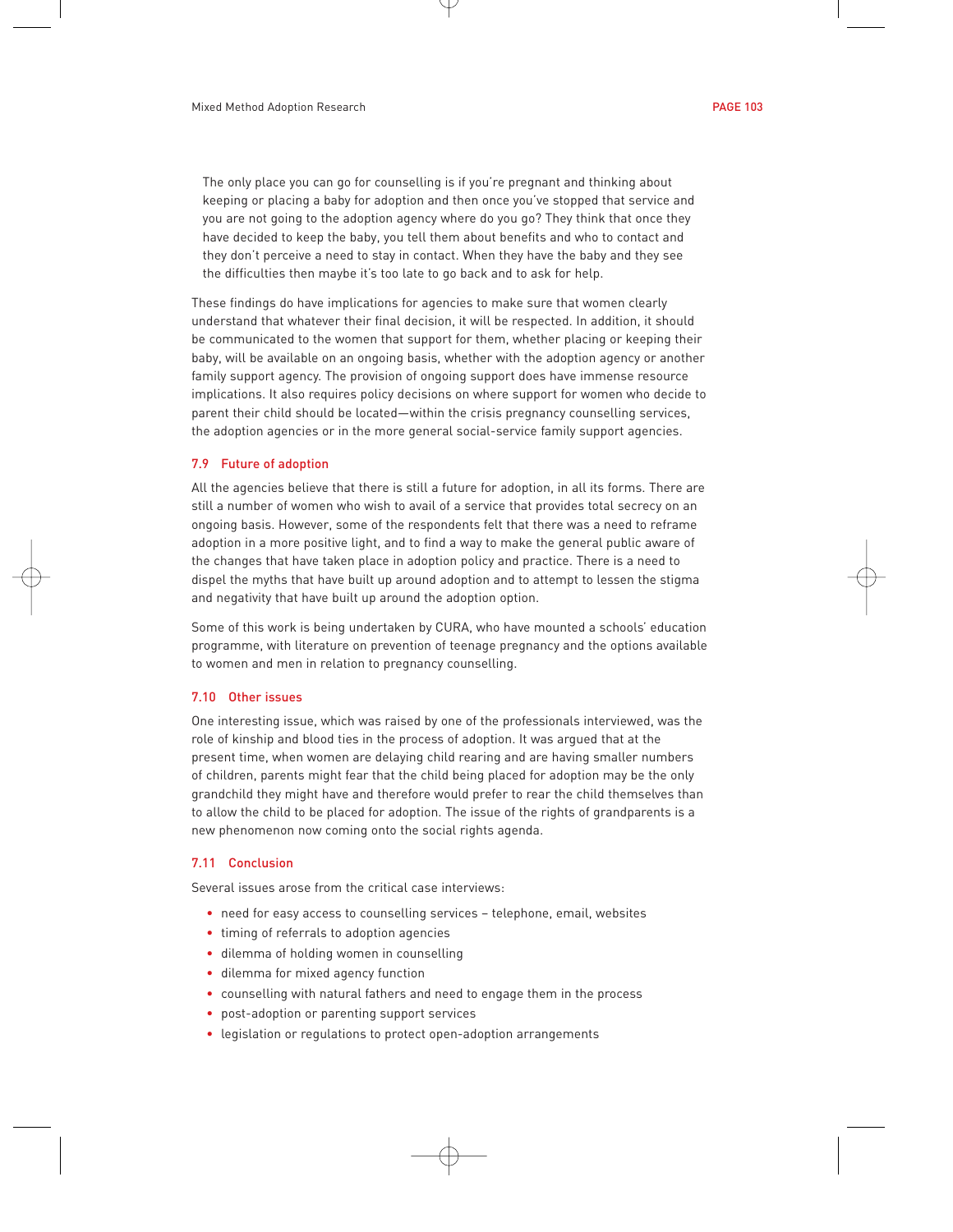- public awareness of modern adoption practice and need to dispel myths
- need for research on open adoption and how it works over time.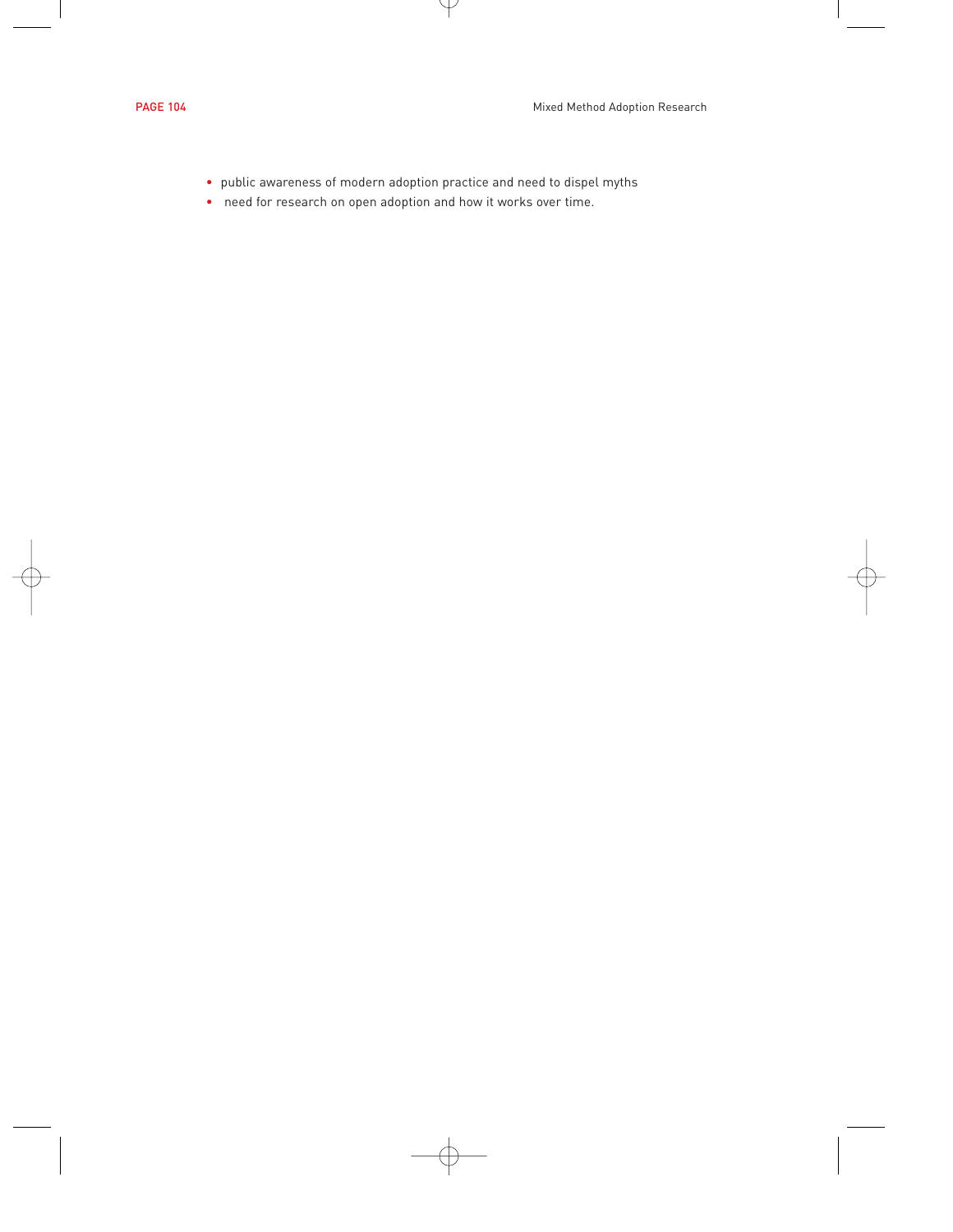# 8.0 Conclusions

### 8.1 Introduction

This research employed a mixed method research protocol to investigate crisis pregnancy counselling and adoption services in Ireland. The focus of the study was on developing an appreciation of the place of adoption as an option for women experiencing crisis pregnancies. The research incorporated both a quantitative and qualitative methodology. The exploratory nature of the research allowed some flexibility in terms of data collection. A broad base of informants was incorporated into the final analysis. Those interviewed came from key adoption and crisis pregnancy agencies and maternity hospitals (as identified in national statistical data). In addition, sixteen women who had experienced a crisis pregnancy (as defined for this research), one natural father and a number of special interest groups were included in the data collection. The data gathered pointed to some important issues for consideration.

#### 8.2 Counselling and information

Mapping the location of crisis pregnancy counselling agencies and adoption services indicated that the majority are located in urban areas, not evenly distributed across the country. This needs to be addressed so that women can have access to services within a reasonable distance of their accommodation. Ease of access to services could facilitate women who might be reluctant to engage in counselling, particularly if they need to avail of the service over a period of time.

It was not clear in the data if access to counselling was valued by the women interviewed. Many felt they only wanted information and resented being asked to review their options. The counselling process itself was not identified as a factor that influences choices. This aspect of crisis counselling has been explored in depth by Nic Gábhainn and Batt (2003). The current finding indicates the importance of targeting information to a broad spectrum of people. Even parents may benefit from more detailed information about what to do if they suspect their child is pregnant.

All professionals who are likely to encounter women in crisis pregnancy should be in a position to give accurate information about all options or, at the very least, to give detailed referral to an appropriate source of such information. The study highlighted the importance of ongoing training programmes for professionals who are likely to encounter women with crisis pregnancies on the contemporary policies and practices in options available for women. This includes private counsellors and general practitioners. The data suggest that many women make only one contact with an agency for advice and help. If that one contact provides incorrect information, then women may be forced to make poorly informed decisions. The reliance on informal networks for information may be a cause for concern if the information is dated or inaccurate. The feedback from agencies suggests that literature has only a limited success as a means of distributing information. New technologies offer other modes of information dissemination that may be more suitable for young people. One agency is already looking at developing new initiatives in this area: the schools education programme operated by CURA, which uses a range of information formats, has proved to be of value in providing accurate information to young people concerning options available to those facing a crisis pregnancy.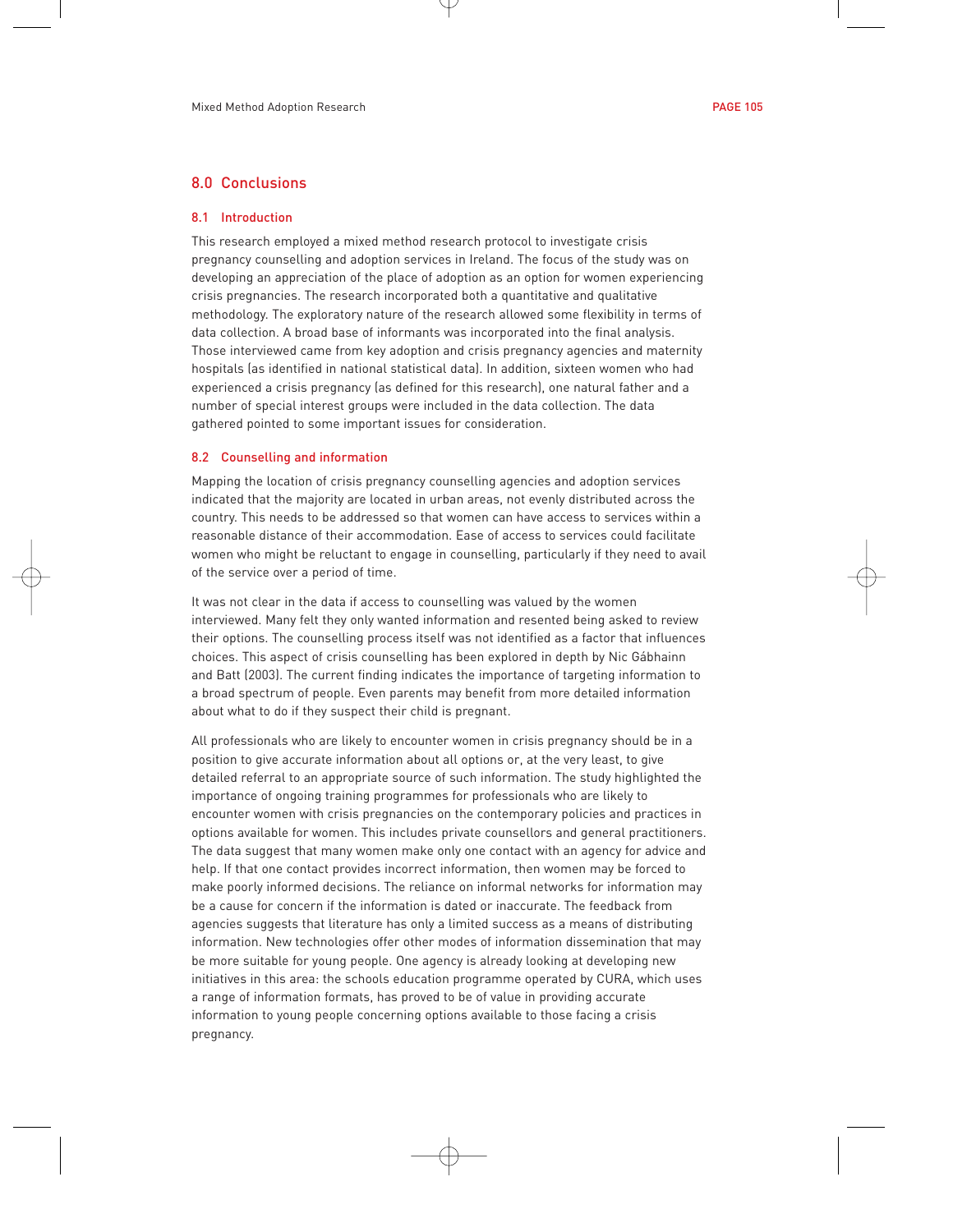Many of the women in this study approached friends, the telephone book, or their general practitioner for initial help in dealing with their crisis pregnancy. In particular, the data suggested that the GP plays a significant role in responding to crisis pregnancies; half of the women interviewed approached their GP as a first contact. However, the service delivered by the GP appeared to vary.

Further studies should be undertaken to assess the views of GPs to crisis pregnancy counselling, and their ability to discuss all the alternatives available to women. The primary care sector currently has underdeveloped potential for meeting the needs of the women in crisis. Its full potential needs to be developed.

- Priority should be given to the development of easily-accessible services. This may involve some expansion of local/rural crisis pregnancy services, but should focus more on harnessing user-friendly technology. The development of web-based information sites, text and email facilities should be encouraged and supported in order to meet the needs of information seekers.
- The primary care sector has greater potential than is currently used for meeting the needs of the women in crisis and its full potential needs to be developed.
- Further resources should be targeted at primary care providers and those in the adoption services to emphasise their role in providing first-line contact to women who want to evaluate the possibility of adoption.

### 8.3 Demand for adoption services

As the Crisis Pregnancy Agency Strategy document points out, no accurate measure of crisis pregnancy in Ireland is currently available (2003: 12). However, from this research the overall demand for adoption counselling appears to be greater than is suggested by the official figures of the number of adoption orders granted. Interview data collected indicates that for every two women who place their baby for adoption there may be as many as five who are considering adoption and receiving counselling within the adoption agencies. The demand for adoption counselling services, therefore, is greater than the output of adoption orders made. Meeting this demand will involve engaging sufficient front-line crisis pregnancy counsellors and other agents in adoption counselling. Some professionals' lack of knowledge regarding contemporary adoption policy and practice, which was highlighted in this research, suggests that knowledge of adoption practice and procedures should be incorporated into training programmes for those workers likely to come into initial contact with women experiencing a crisis pregnancy.

The demand for placing children for adoption in the traditional sense has seen a significant decline. There was some discrepancy in the response to referrals by different adoption agencies. Most notably, the health board services appear to be faced with resource issues, which may result in a delay in making initial contact with women considering adoption until after the baby is born. The view that resources may be wasted where time is spent with women who may consider adoption during the pregnancy but change their minds at the time of delivery may have contributed to this approach. It is not clear if the delay in referral in itself is a contributing factor to women changing from adoption to keeping, but it was a noted aspect of the referral process.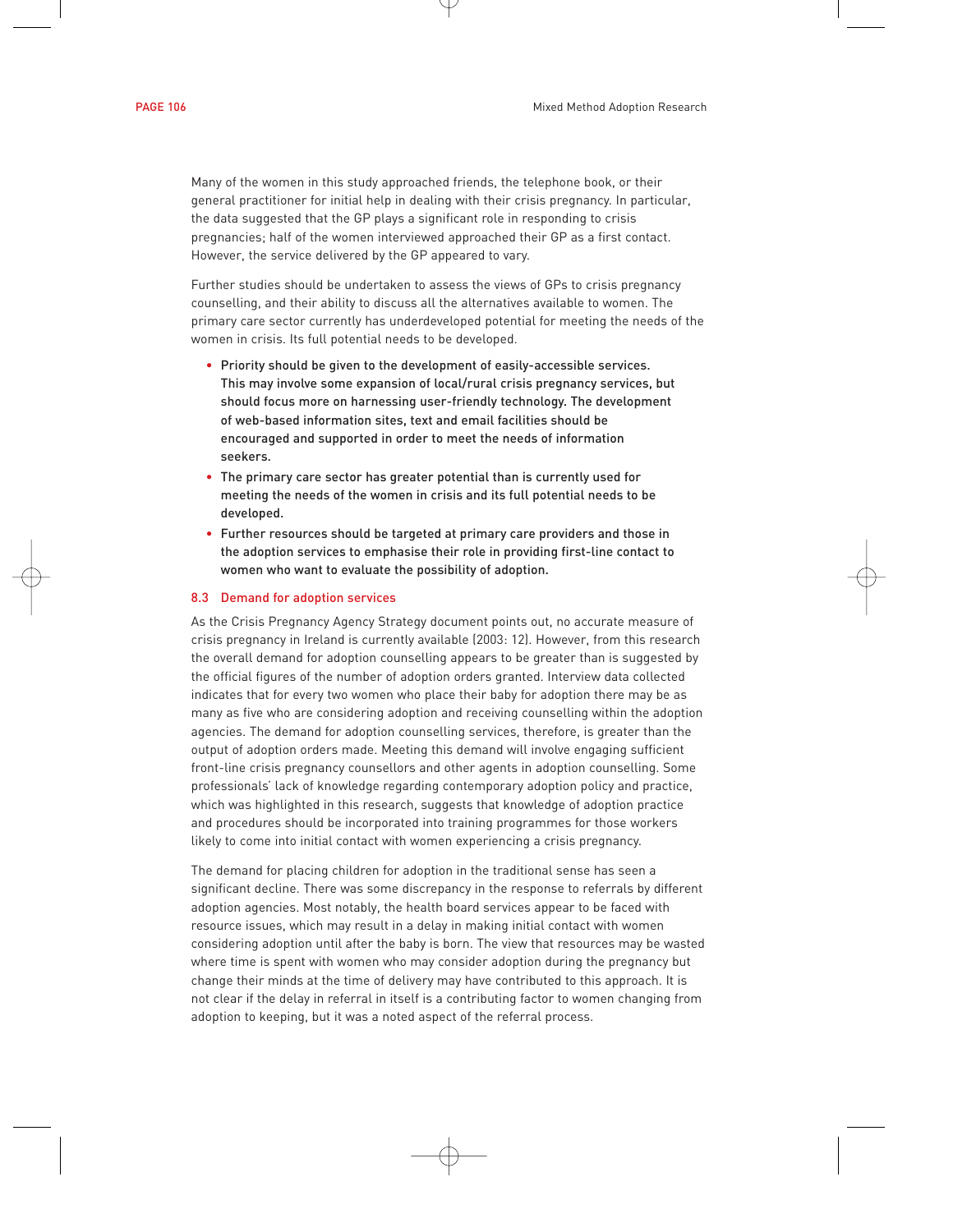There are some indications that health boards are only involved in adoption situations where adoption is complicated by child protection or mental health issues. This appears to have resulted in a separation between adoption and fostering services, the fostering specialism being invested in health boards and traditional non-family adoption in private agencies. Fostering and adoption are different elements of the provision of suitable care to answer the needs of children and therefore the continued combination within health board services of fostering and some adoption services may be appropriate.

A more consistent and speedy response from adoption services to referrals, from whatever source, may facilitate a smoother transition from crisis pregnancy counselling to adoption counselling. This may be achieved by investing specialist adoption services with responsibility for responding to all requests for adoption information. Health boards, who often have to deal with the most complex adoption situations, should be given resources to ensure they do not lose the expertise to deal with these cases.

- Transition between crisis pregnancy and adoption services should be improved. A more consistent and speedy response from adoption services to referrals, from whatever source, would facilitate a smoother transition from crisis pregnancy counselling to adoption counselling.
- All professionals who are likely to encounter women in a crisis pregnancy situation should be in a position to give accurate information about all options, and this should include information on adoption. There is a need for clear and detailed information to be readily available on all options.
- There is a need to educate professionals, parents and the wider general public on current adoption policy and practice
- A rationalisation of the role of private adoption agencies and health boards should be considered. This might include the adoption practice for traditional non-family adoptions being undertaken completely by private agencies leaving the Health Boards to fulfil their statutory duties.

#### 8.4 Open adoption

Open adoption is now standard practice in adoption. This research showed that the understanding of open adoption differed between stakeholders in the system. From the adoption agency perspective there is a continuum of options within open adoption, ranging from letters and photographs from the adoptive parents channelled through the adoption agency, to visits by the natural mother to the child in the home of the adoptive parents. The letters and photographs may be sent from the natural parents to the adoptive parents either directly or through the agency. Eight of the nine mothers who placed their baby for adoption were involved in open adoptions. The data indicated that while this was not the only factor in deciding on adoption it was an important consideration for the natural mothers.

The current arrangements for open adoption are voluntary and unenforceable. The longterm consequences have not been thoroughly considered nor has the viability of maintaining arrangements as agreed at the time of adoption. There was some suggestion that these arrangements may prove volatile in the future. This study found some discrepancy between the attitudes of the adoptive parents and those of the agencies and the natural mothers in relation to open adoption. The spokespersons for the Adoptive Parents Association indicated that there was a danger that some adoptive parents might, under pressure, agree to any arrangements at the time of their selection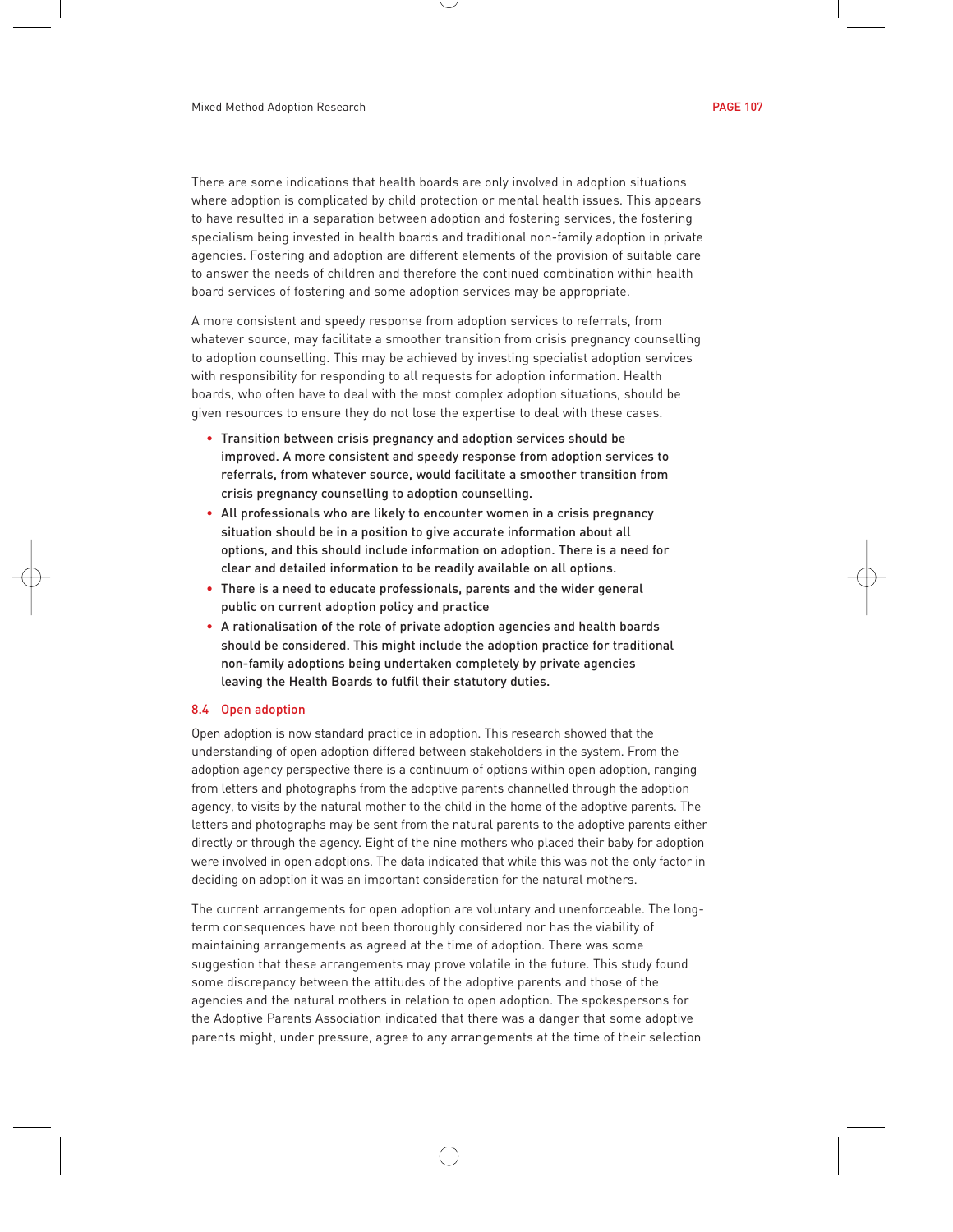and the placement of a baby, but that since they know that the arrangements are unenforceable they can allow them to lapse in the future without any sanctions. This approach has serious implications for the working of the open adoption system. Reduced contact and information can cause considerable distress to the birth mother; the trust of women in the credibility of the adoption system may also be reduced. In addition, if the natural mother does not keep up contact, there may be implications for the continuing identity needs of the child.

Adoptive parents may accept open adoption as a requirement of the adoption placement. In practice, the reality of including the natural mother and (possibly) the natural father in the life of the child after the adoption may present more of a challenge.

Open adoption has also included the practice of allowing natural mothers to meet the prospective adoptive parents. This is now general practice among adoption agencies and has a positive spin-off for the natural parents, who feel that they have an active input into the placement of their child. However, some of the respondents felt that they were unable to upset a couple who they knew were desperate to have a child placed with them; therefore they did not feel free to reject a couple.

There needs to be a review of levels of open adoption. The long-term consequences of open adoption arrangements need to be monitored and evaluated. This should include a consideration of what services need to be in place to keep the channels of communication open between adopters and natural parents. The need for ongoing support for all parties should be assessed and a designated service should be provided as soon as possible.

This study would strongly support the Adoption Board's call for legal provisions to be put in place to ensure that where a natural parent wishes to have continued contact with his or her child after the making of an adoption order, such contact should be made a condition of the adoption order and be legally enforceable (An Bord Uchtála 2003: 8). There is a need to assess the views of adopted persons regarding open adoption and the implications for them in the future. In addition, it would be important to gain some insight into the views of the child in the open-adoption situation—in particular, how adoptive parents help children to understand, over time, the involvement of the natural parents in their lives.

- Adoption should remain as one of the options for resolving a crisis pregnancy. However, consideration needs to be given to reframing traditional adoption to incorporate a wider range of options within the adoption paradigm, such as subsidised guardianship and co-operative adoption.
- Legal status of open adoption agreements should be reviewed and the longterm consequences monitored and evaluated.

#### 8.5 Professional referrals to adoption agencies

#### *8.5.1 Attitudes to adoption: maternity hospitals*

Maternity hospitals and crisis pregnancy agencies were the main sources of referral to the adoption services. There was a mix in terms of the attitudes to adoption and information about adoption options that these referral agents had: for example, some had less information than others, some had a more positive view of adoption.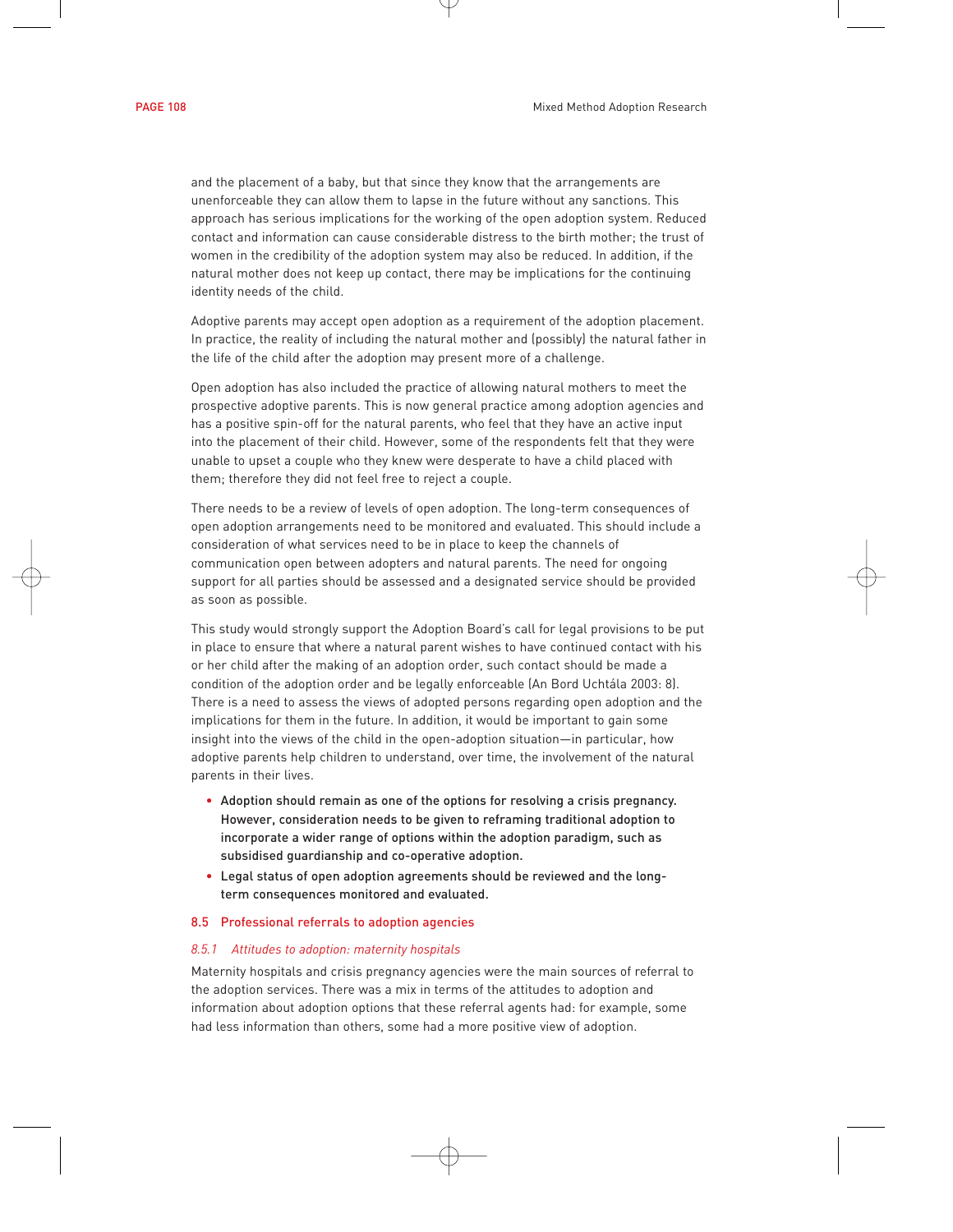There was a difference in practice between agencies that always introduced the option of adoption and those that only discussed it if the matter was raised by the woman herself. The rationale for not raising adoption was well thought-out and based on practice experience related to the development of a trusting relationship with vulnerable women. It did appear from the data that if adoption was at all a consideration the woman would raise the issue herself. What was more important was the clear message that anyone considering adoption could explore that possibility without making a commitment to that course of action. This is an important piece of information for the women.

#### *8.5.2 Attitudes to adoption: women in crisis pregnancy*

As one would expect, there was a range of opinions regarding adoption among women. Among some women, in particular among those who kept their babies, their was a belief that adoption was worse than abortion. In addition, some views were expressed regarding the 'stigma' of adoption. There was a belief among some of the respondents that if they had placed their baby for adoption they would have been stigmatised as 'hard and unfeeling' in giving away their child. It appears that the stigma of unplanned pregnancy has moved from that of being an unmarried parent to stigma around being a woman who has placed her baby for adoption. Others felt that each woman had to do what she felt best. One woman who kept her baby commented that anyone who placed a baby for adoption must be very brave. There was less variety in the views of those who placed their baby for adoption. They felt that adoption was a good option, because it could provide a better future for their baby than they could at that time. Two of the women had reservations about adoption but went ahead with it because of what appeared to be the lack of an alternative.

The nature of adoption is clearly changing. All of the mothers who placed their babies for adoption more recently did so knowing that there would be some form of open arrangements. However, one adoption agency does have women who do not wish to have any form of open adoption, despite being made aware of the identity needs of their child and the possibility of difficulties for themselves in the future in not knowing about the development of their child.

Overall, it seemed that adoption is the right choice for some women. It is evident that there continues to be a place for adoption counselling both within the crisis pregnancy services and as part of the formal adoption process.

#### *8.5.3 Attitudes to adoption: professionals*

A mixed view of adoption among professionals emerged from the data. Some professionals clearly stated that they saw their role as maintaining the baby in its birth family, if possible. One social worker described this as being laid out in the Irish Constitution, and so it was something that they had to work towards. In some cases, particularly where birth mothers had other problems, the services described their role as attempting to support the mother in keeping her child. The majority of professionals agreed that there was a place for adoption as a response to crisis pregnancy for some women. There appeared to be a tension for workers in reconciling their commitment to family and the best interests of the child. This may have related to the experiences of working with search and reunion, which can bring up many incidences of problem adoptions. One social worker explained that search-and-reunion services are used both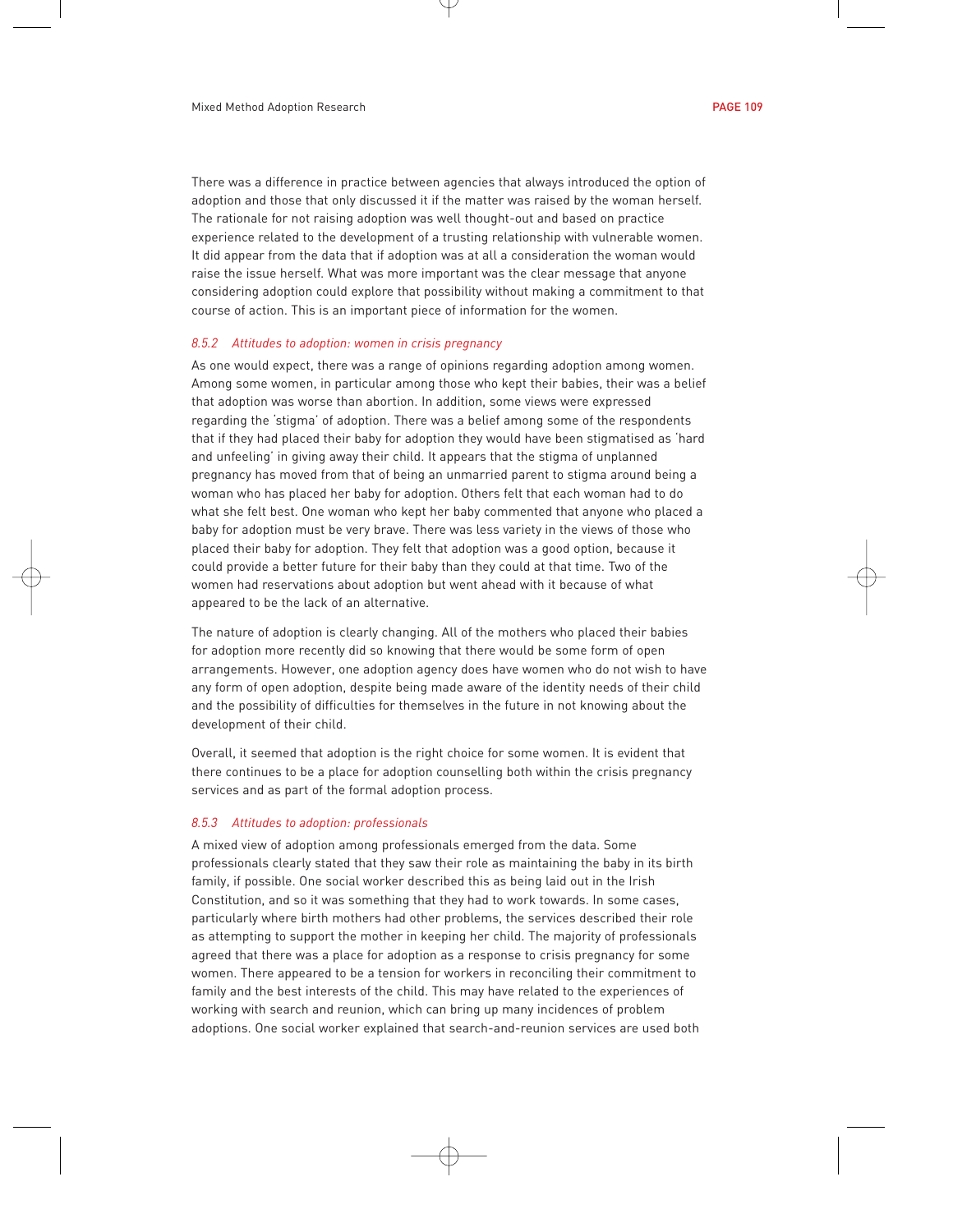by those who have very bad experiences of adoption and by those who have had very good experiences. This helps to create a balanced view of adoption. The main concern that arose regarding adoption was that the process of adoption has under-emphasised the identity needs of children. Many of the professionals were uncertain whether open adoptions, as they are currently formulated, could sufficiently redress this problem.

Professionals, other than social workers and counsellors, who were mentioned in the data were GPs and nurses. There were mixed reports about their attitudes. One woman was very upset by the attitude of the nurse in the labour ward. She made it very clear that she (the nurse) did not approve of adoption. Other women made similar comments about GPs and social workers.

Professionals working in areas where they are likely to meet women considering adoption should be given the opportunity to reflect on their own personal views and be allowed the chance to explore the implication of these in terms of their interaction with birth mothers.

- Policies need to be reviewed to ensure that they are neither inadvertently making keeping the baby seem unattractive, nor penalising women who keep their babies. In addition, care needs to be taken to ensure that women who place their babies for adoption are not stigmatised.
- Closely associated with this recommendation is the need for ongoing training and support for such workers. In areas where they are likely to meet women considering adoption, professionals should be given the opportunity to reflect on their own personal views and be allowed the chance to explore the implications of these in terms of interaction with birth mothers.

#### 8.6 Extended provision of counselling services

This study indicates that the counselling services related to adoption have already begun to address a broader range of service provision, such as post-adoption services, which were highlighted throughout this study as an important aspect of the counselling services.

#### *8.6.1 Post-natal counselling and support*

This research has shown that the experiences of women who keep their babies give rise to concerns. Although it was found that many mothers choose to keep their babies on the basis of the level of support of family and partners, this in itself is not a safeguard against being caught in poverty and isolation. A number of the women interviewed were engaged in follow-up parenting services, which offered support in parenting and practical advice about education options. As one worker pointed out, if the woman sees the pregnancy as a crisis it can offer an opportunity for her to reassess her life and motivate her to take a new direction. There were particular problems in the limited system to help young mothers to return to education. If these mothers cannot complete second-level or, indeed, continue with third-level education, then there is a danger that a potential economic resource is lost and a way out of lifelong dependence on welfare that faces these women is blocked. The women interviewed in this research who kept their babies were all in touch with support agencies and many of them were struggling with problems of finance, accommodation and isolation. If this is the case for these women, it can be hypothesised that women not in touch with agencies may be in similar or more serious difficulties.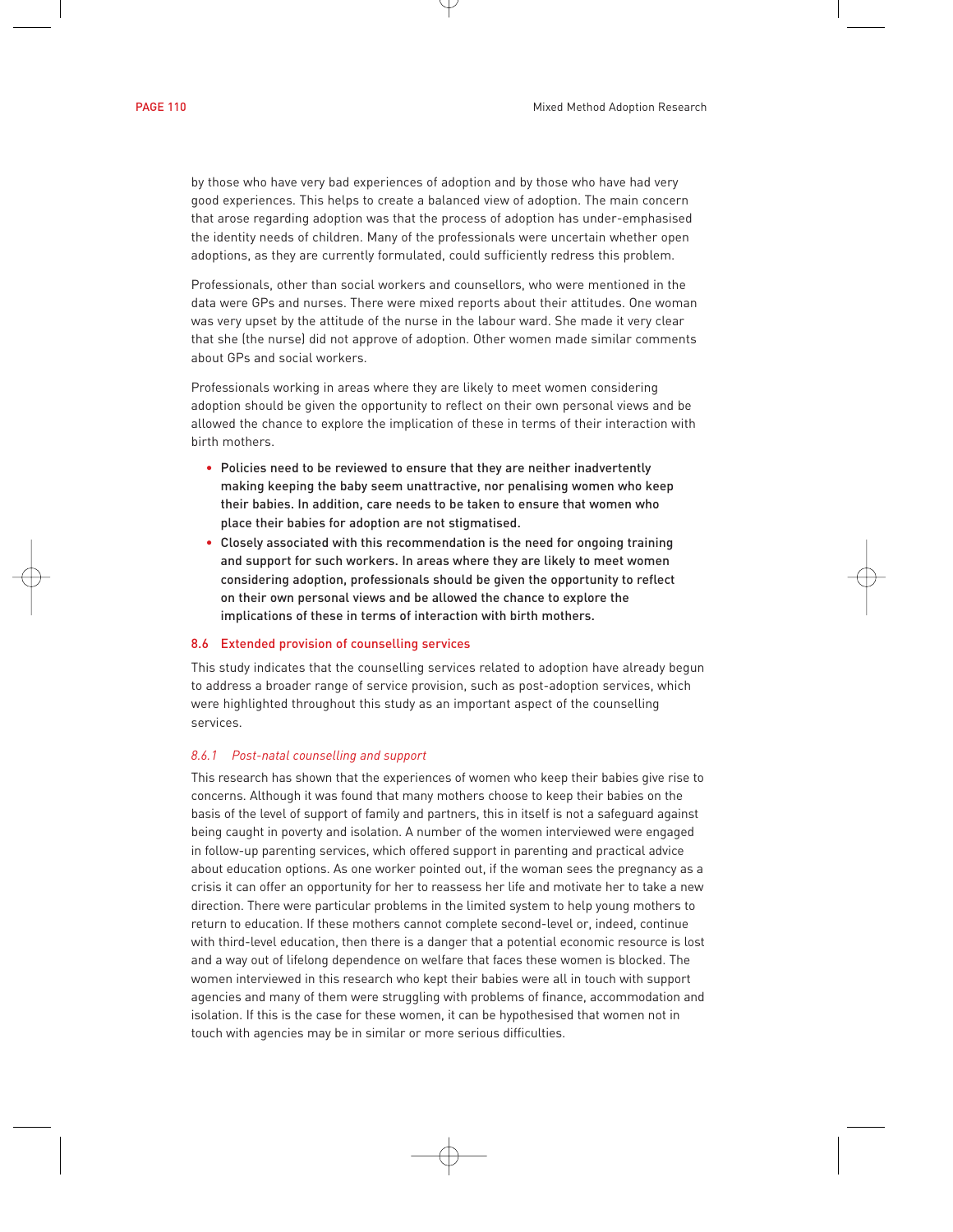In fact, other research, (e.g. McCashin 1996 Richardson 2001) has highlighted the difficulties for women parenting alone. Support services should be available within a short time of the birth and crisis pregnancy post-natal services (such as the teen parenting programmes already in place in some parts of the country) should be expanded on a national basis.

- Continued support and counselling services should be widely available for women who choose to parent their child.
- In addition, there should be an investment in the future for these women to allow them to continue in education, if they so desire. The recent cutbacks in one-parent family payments and back-to-education allowances are a retrograde step in this regard.

#### *8.6.2 Post-adoption support services*

It was very clear from this research that women who had placed their baby for adoption needed access to post-adoption support services. Particularly vulnerable times were birthdays, Christmas and life events such as their child's First Communion or Confirmation, or when the woman may be having a subsequent pregnancy. All those interviewed for this research—professionals, interest groups and clients—agreed that adoption is a lifelong process and it has repercussions throughout the lives of all parties to the adoption. Resulting from this, all the stakeholders in the process argued for the development of easily accessible post-adoption support services for adopters, natural parents and the child.

Open adoption has meant that agencies have begun to provide post-adoption support for natural mothers and adopting parents. Open adoption provides a forum for natural mothers to maintain ongoing contact with the adoption services. The place of adoption services as mediators to the open adoption 'contract' is crucial. However, trust and confidence in the adoption worker is seriously at risk should the agreed, but voluntary, arrangements be withdrawn by the adoptive parents or the natural parents over time.

There are indications that the credibility of adoption services could be undermined if open adoption provision is not regularised. In addition, when open adoption arrangements fall apart the ongoing support, particularly for the natural parents, is at risk. Post-adoption support services for all parties to the adoption should be expanded and developed independently of any open-adoption arrangements.

• A comprehensive post-adoption service accessible to all stakeholders – natural parents and their family, adoptive parents and family and adoptive persons – should be established.

#### *8.6.3 Post-abortion services*

The provision of abortion and post-abortion counselling was not the focus of this research. However, the professionals and crisis pregnancy agencies did raise the importance of discussing all the options with women facing a decision concerning their crisis pregnancy. These options needed to include the possibility of termination of the pregnancy. Where this was contrary to the ethos of the agency, workers indicated that if the woman raised the issue they would be advised to contact their general practitioner for advice. However, all the agencies highlighted the need for an increase in the provision of post-abortion counselling.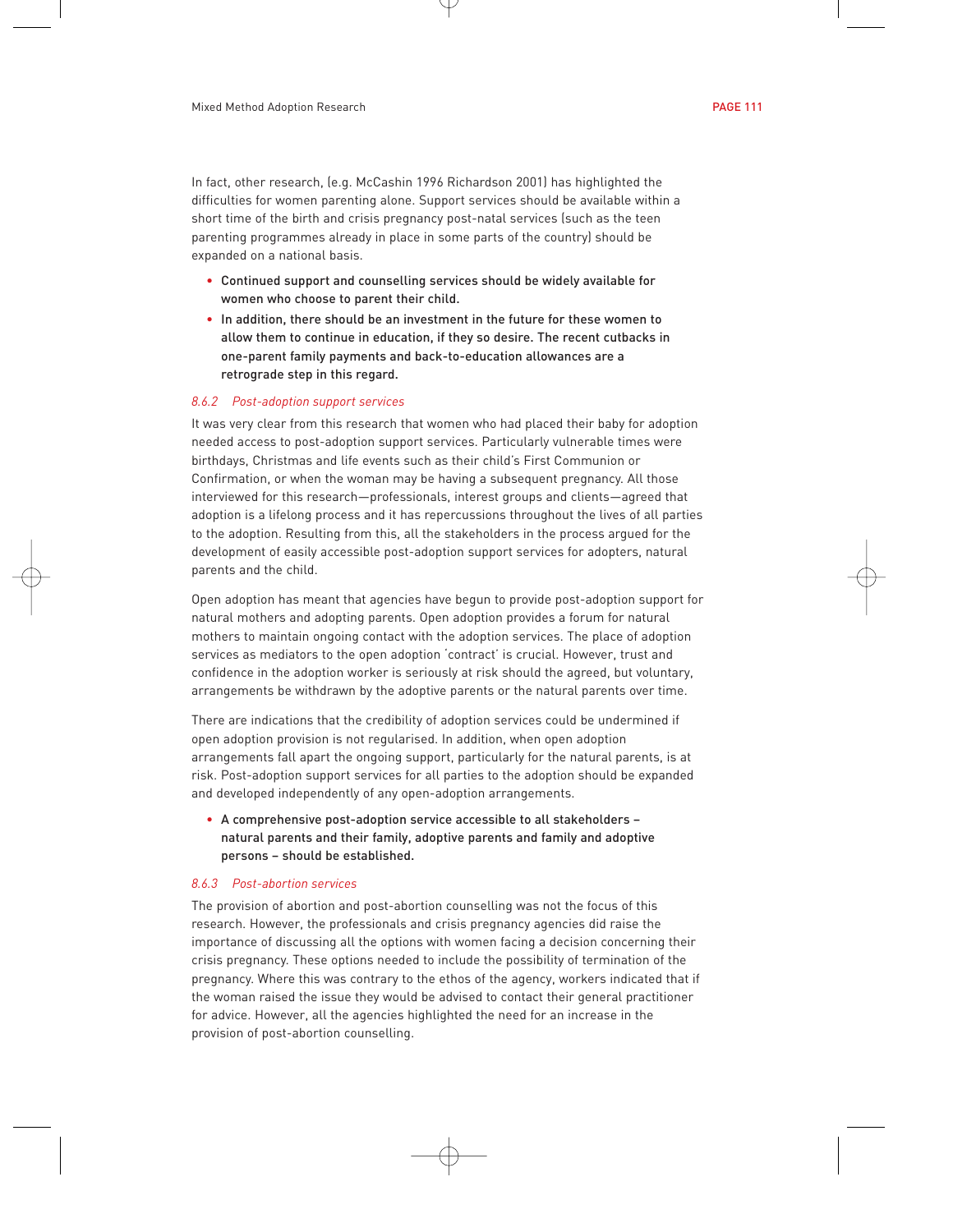There is a clear need for the expansion of all aspects of post-delivery and post-abortion counselling services. The role of the general practitioner is particularly important in the area of abortion counselling and as a first line of referral to crisis pregnancy counselling services.

• The suggested lifelong nature of the crisis pregnancy experience, whatever option is followed, indicates that there is a need for the expansion of all aspects of post-delivery and post-abortion counselling services. These services require adequate resourcing.

#### 8.7 Factors affecting decision making

This research confirmed the findings of other studies that the main factors affecting decisions on crisis pregnancy outcomes were:

- level of family support
- relationship with the baby's father
- knowledge about welfare supports
- knowledge concerning adoption
- personal experience of adoption
- investment in life goals
- stigma surrounding both adoption and being an unmarried parent
- identification with the baby during pregnancy or after birth.

While these were the factors most likely to affect the final decision, they were not predictors of the final decision.

The mothers of the women were important and influential elements within the decisionmaking process; they influenced both decisions to keep the baby and decisions to place the baby for adoption. In some instances they had been forceful in trying to persuade their daughters to have an abortion and some arranged consultations concerning travelling to England. Some of the respondents felt pressurised into making decisions advocated by their mothers. Fear of parents putting pressure on them to keep their baby acted as a deciding factor in not telling the parents about the pregnancy. Most of the women interviewed considered that there is now more stigma attached to adoption than to keeping the baby, although some felt that there was stigma in being pregnant that dissipated on giving birth.

This research found no relationship between the decision to keep the baby and the decision to place the baby for adoption. It appears that those who go on to parent are more likely to have considered abortion than adoption. If they did consider adoption it was often a brief notion, rather than a serious option. This indicates that any practices or policies that result in making parenting less attractive will be likely to result in women choosing termination instead. The data illustrated a view that for some women adoption was a far less attractive option than abortion and once abortion was rejected keeping the baby was a foregone conclusion.

The research clearly demonstrated that the provision of clear and detailed information concerning all the options must be available in order for women in a crisis pregnancy situation to have the opportunity to make reasoned decisions based on sound knowledge.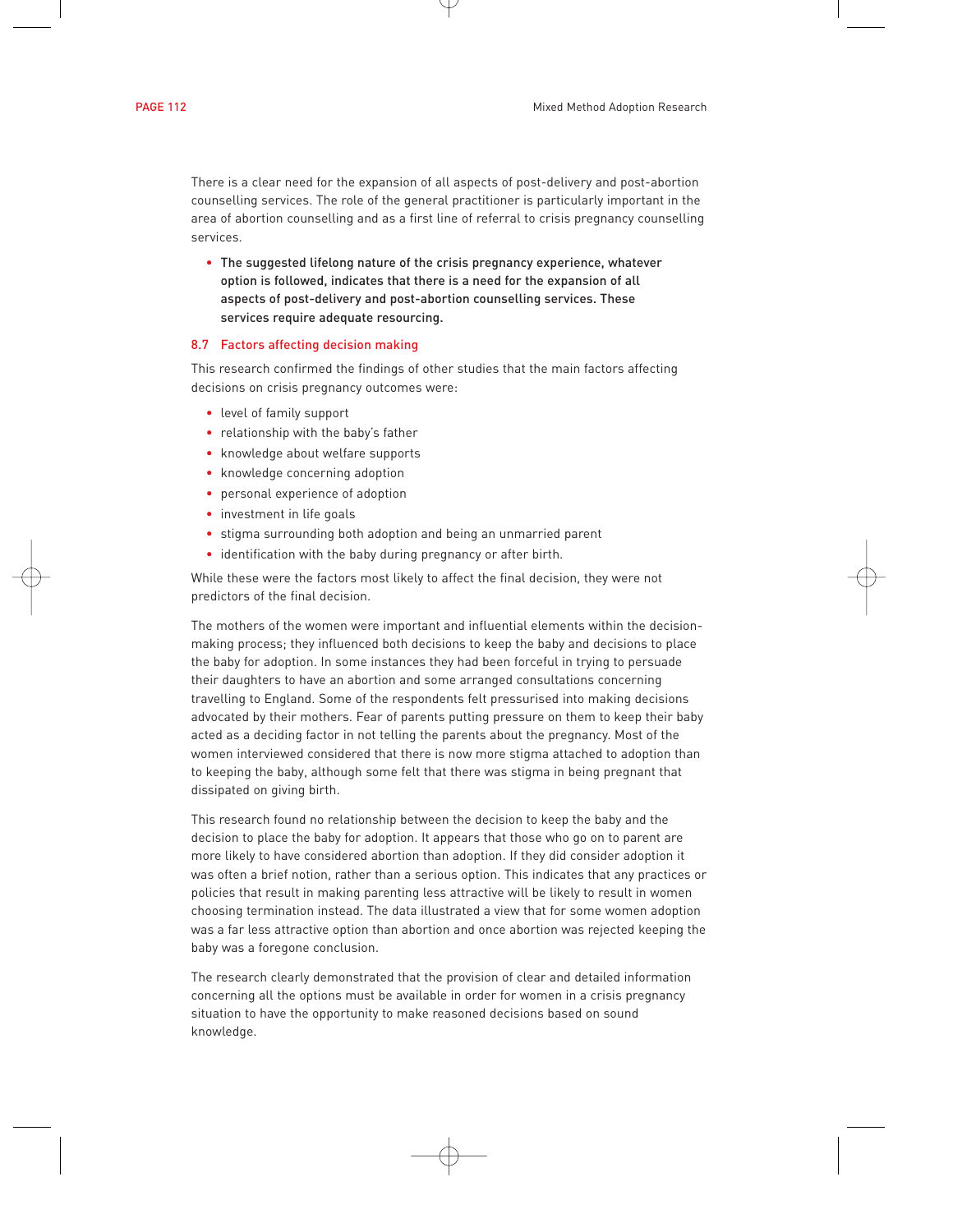The data also demonstrated the need for counsellors to emphasise the importance of taking time to consider the options and that women should be aware throughout the pregnancy that they are free to change their decisions as often as they wish. Emphasising that no decision regarding adoption is final until the adoption order is made must be a central part of the counselling process. A further conclusion is the need to recognise the dilemmas which exist for both counsellors and clients when a woman changes her mind from adoption to keeping. This sets up a situation of discomfort for the woman who is in danger of withdrawing from the counselling process completely, thus isolating herself from a possible source of support and help in the future.

- There might be an argument for separating different aspects of the counselling service within agencies, thus providing a separate ante-natal support for women who change their minds about proceeding with adoption.
- The needs of women who conceal their pregnancy should be identified through research in order to reach out to women who feel unable to access services early in their pregnancy.
- Counsellors need to emphasise the importance of taking time to consider all the options. The concept of crisis does not need to imply hasty decisions. Once a woman has decided against terminating the pregnancy she should be encouraged to take as long as she needs to come to the most appropriate decision for her own circumstances.

#### 8.8 Supported accommodation

The individual respondents and the agencies all indicated that supported accommodation, both before and after delivery, was an important service, which was needed within the range of provisions for women with a crisis pregnancy. The reduction in the number of places available was noted and the view was obtained that insufficient resources are available to meet the need, particularly in the Dublin area. This is caused by a high take-up of places by women with special difficulties, such as mental health problems, addiction problems or homelessness. The view was expressed that the reason for the demand was not necessarily related to the need for secrecy associated with unmarried pregnancy, but the need for a supportive environment and an opportunity to examine available options in a neutral space.

• Supported accommodation should remain and be adequately resourced on a national basis.

#### 8.9 Natural fathers

Natural fathers continue to be excluded from most aspects of crisis pregnancy. This is reflected in the problems experienced by researchers in identifying natural fathers for the study. It was only possible to interview one natural father. Some of the women who had kept their babies and were still involved with the baby's father were reluctant to ask the fathers to be interviewed. It was clear from the research that natural mothers and counsellors act as gatekeepers, and the mothers, in particular, actively exclude the fathers, particularly from the adoption process. Only one of the mothers who placed her child for adoption had told the father of her pregnancy. Natural mothers can monitor the information given to, and to some extent available from, natural fathers. The crisis pregnancy agencies are already attempting to target natural fathers. They are encouraging them to come forward and talk to counsellors. The one natural father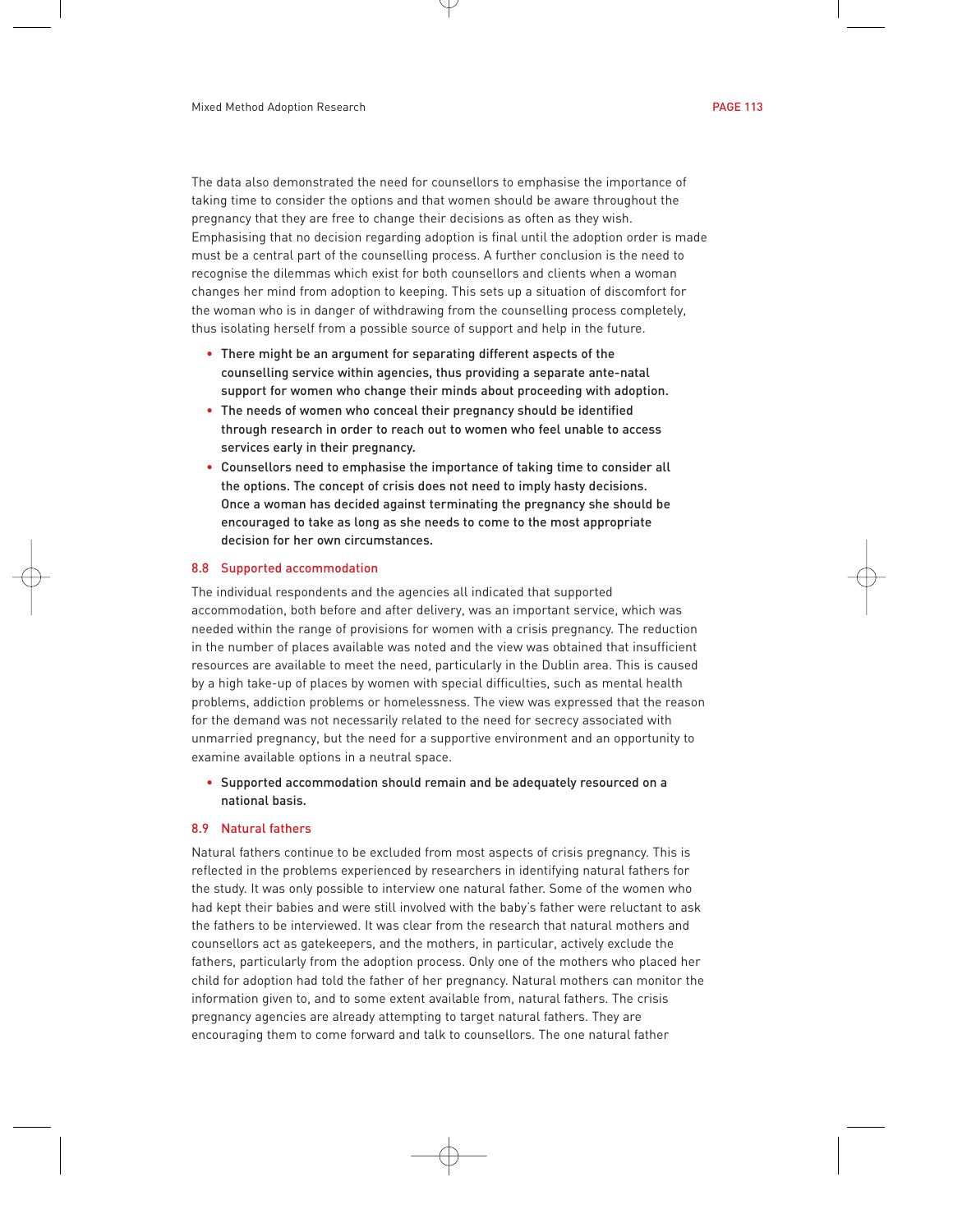interviewed pointed out that there appeared to be a view that it was helpful to include natural fathers in joint counselling, but that this did not necessarily include being seen as a 'client' in their own right.

The adoption agencies acknowledge the difficulties of involving fathers and are trying to address this situation. However, there was a lack of clarity around practices in relation to natural mothers attempting to exclude natural fathers from the adoption process, by denying knowledge of the identity or whereabouts of the father and thus preventing adoption agencies from making contact with them. In these situations the women were prepared to tell the adoption agency details about the father, including in some instances their name, but at the same time were not prepared to allow the father to be contacted.

Counselling services face a complex problem. They need to make their service more accessible to natural fathers but, in so doing, must be careful not to alienate natural mothers. From the data gathered from natural mothers there is a huge range of responses from natural fathers. Some want no involvement and disown any responsibility in the pregnancy; at the other end of the continuum some fathers take a full share in the responsibility. It is difficult to provide for such diversity. What is evident is that at present natural fathers are, by and large, not 'in the loop'.

There is a real need to explore all avenues to engage natural fathers in crisis pregnancy counselling and adoption services. Natural fathers have either been neglected or excluded from the process, and this needs to be addressed. Natural fathers may also have excluded themselves from the process by disengaging themselves from the decision-making process or being unaware of the need for an ongoing role in the decision-making process. The importance of the future identity needs of the child should be the central factor in engaging fathers in the services.

- There is a need to explore all avenues to engage natural fathers in the crisis pregnancy and adoption services.
- Although accessing natural fathers clearly poses difficulties, continued efforts should be made to understand crisis pregnancy and adoption from their perspective.

#### 8.10 Search and reunion

While this study did not focus on search and reunion, the issue did arise as a concern during the research. It appeared that one of the primary needs of adopted people is information regarding their adoption and their parents. Search and reunion is now a vital service for adopted people and natural parents who accessed adoption agencies in the past. While not grounded in legislation or regulations, traditional adoption practice was based on the premise of secrecy and anonymity, leaving adoptees with little knowledge of their origins—and natural parents with no knowledge of the outcome of the adoption of their child. Representatives of the Natural Parents Association who were interviewed highlighted their present role in assisting parents in the search and reunion process. The Adopted Person's Association is also actively involved in helping adoptees in search and reunion. They recommended the introduction of a single state post-adoption service for search and reunion. It is hoped that the planned legislation dealing with access to birth and adoption information will address the deficiency in current Irish adoption law concerning search and reunion. The search and reunion service may need to be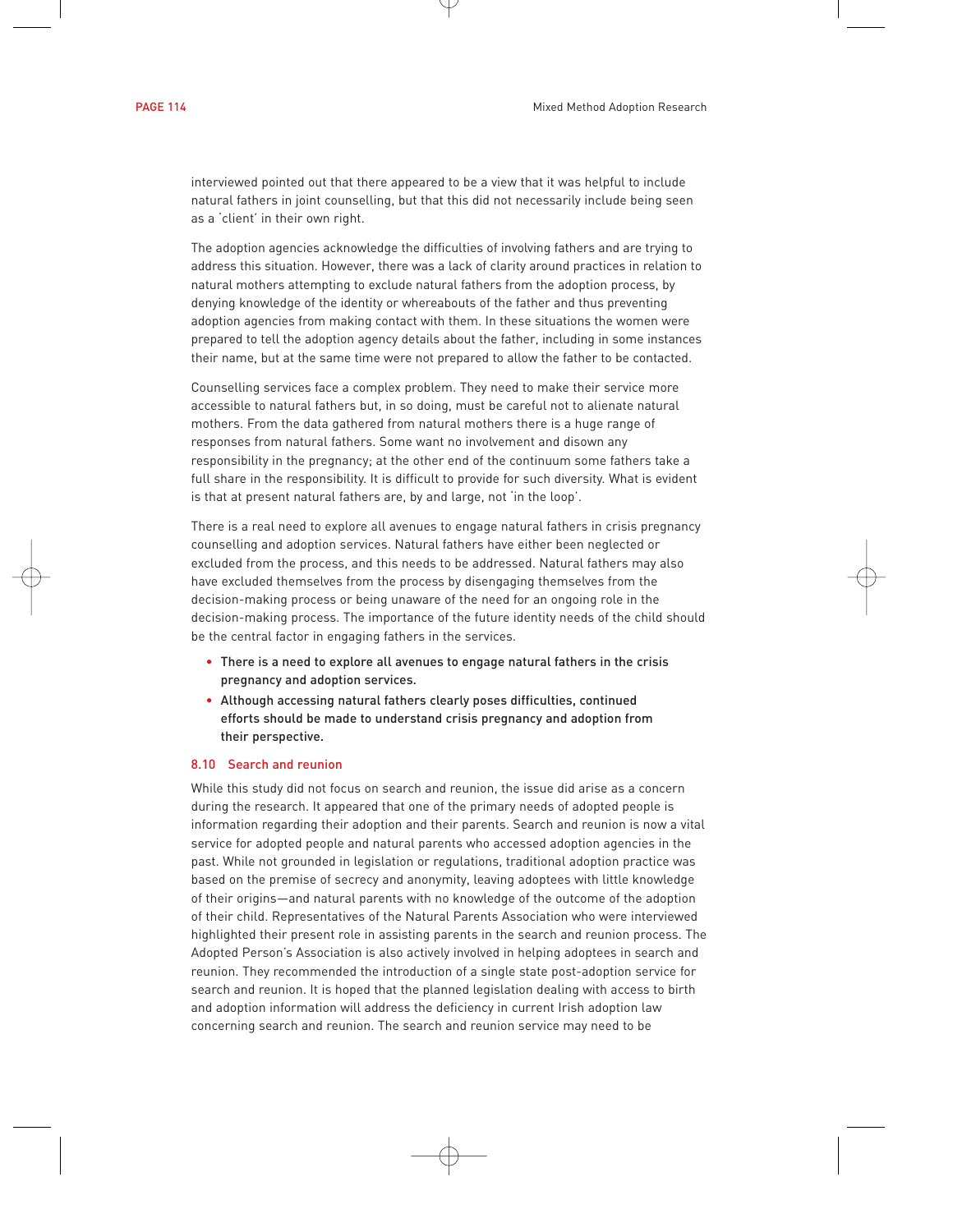facilitated in distinguishing the task of uncovering factual information and offering counselling and support. One adopted person commented that there was almost exclusively attention to the 'detective' work of fact-finding.

• Both the search and reunion and open adoption aspects of adoption counselling should be expanded.

#### 8.11 Limitation of this study

The limitation that caused most concern for this study relates to the problems in accessing natural mothers and fathers. As a result of ongoing problems, the method of sampling changed to a snowballing sample, wherein names were obtained from contacts already made and progressed in this fashion to identify the required number of respondents. Information about those who kept their baby was obtained mostly through contacts in the western region. In this type of sampling once the snowballing is set in motion it is often the case that clusters of respondents will be identified. To counteract this, and in order to spread the net as wide as possible across a range of service providers, informants were asked for only one or two contacts. In relation to those who kept their baby , women were accessed through maternity social workers, specialist teenparenting services, supported housing projects and parenting-education projects. The women who placed their baby for adoption were identified and initially approached by the adoption service with whom they continued to have contact via their open-adoption arrangements. Consequently, the majority of the women interviewed were those who were still engaged with a service. One woman who had placed her child heard of the study through personal contacts and approached us herself. The special interest groups of natural parents and adopted people also provided contacts. However, the nature of the sampling procedures did inevitably restrict the data and, therefore, the findings.

Mothers with other problems such as mental health and substance abuse issues were also excluded. The gatekeepers felt that these women were too vulnerable and so should not be approached to participate. Natural fathers were another group virtually excluded from the study because of difficulties in accessing them. However, this may be an accurate reflection of their lack of engagement with crisis pregnancy services. This was a disappointing aspect of the study, since the only natural father interviewed did add an important dimension to the findings.

Any future studies in this area will need to address the feasibility of accessing these hard-to-reach groups. It was clear that negotiating with the gatekeepers within the service was a delicate and difficult operation. In particular, the question of gatekeepers' reservations will have to be considered in any future research.

### 8.12 Further research

Despite the limitations on generalising from the data obtained in this study, it has provided a rich basis on which to build further research studies. It is considered that the study should be used as a basis for further research in specified areas. The data have validated many of the issues raised in the Strategy to Address the Issues of Crisis Pregnancy (CPA 2003).

• Further studies should be undertaken to assess the views of GPs to crisis pregnancy counselling and their ability to discuss all the alternatives available to women.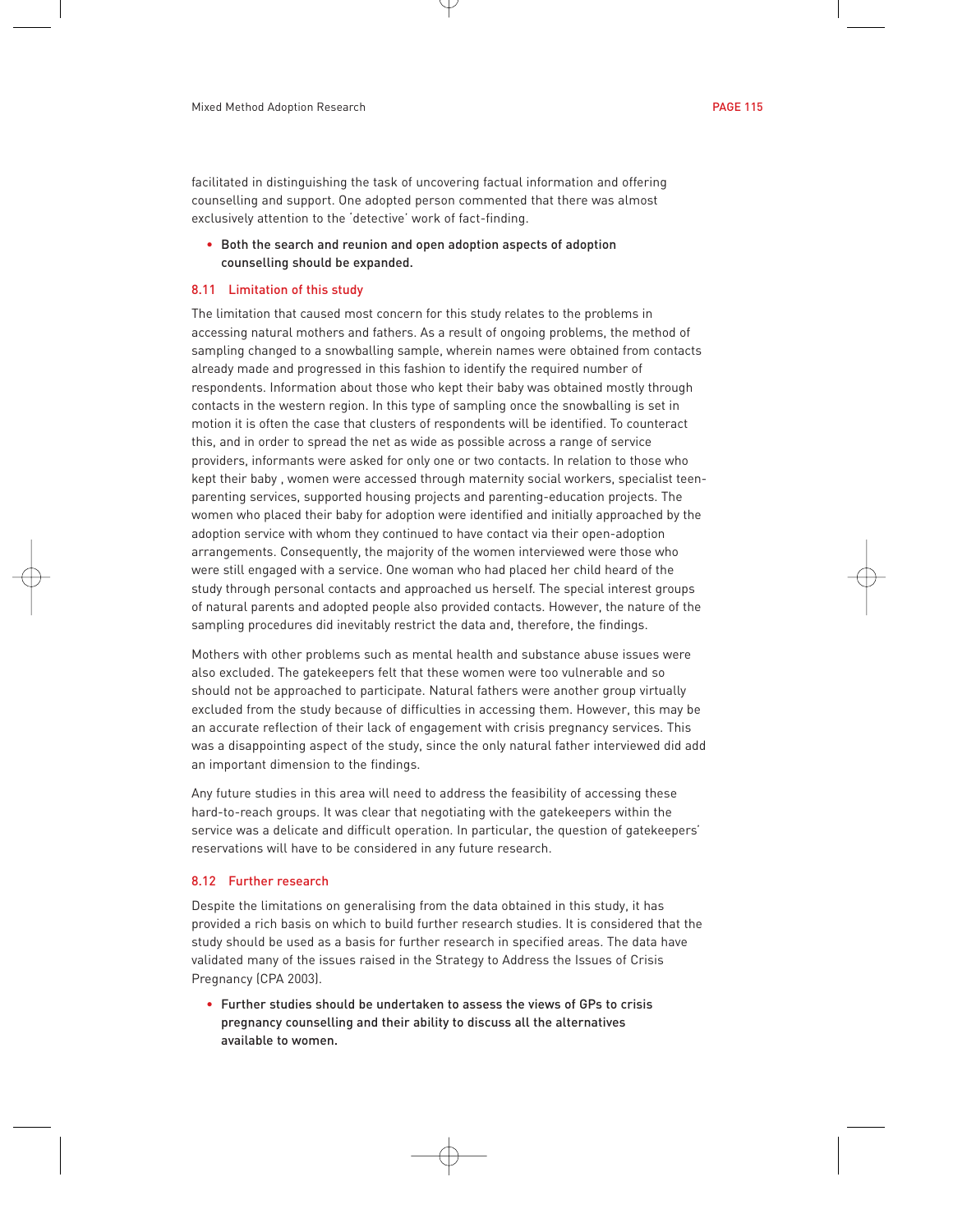- It is recommended that further research on adoption should be undertaken using a larger sample and covering some of the following areas:
	- open adoption
	- post-adoption support services
	- post-abortion services
	- support services for women keeping their babies
	- the role of natural fathers
	- concealed pregnancies and the needs of women who conceal pergnancies
	- dissemination of information on services available for women with crisis pregnancy and to inform frontline professionals on options
	- alternative models within adoption provision.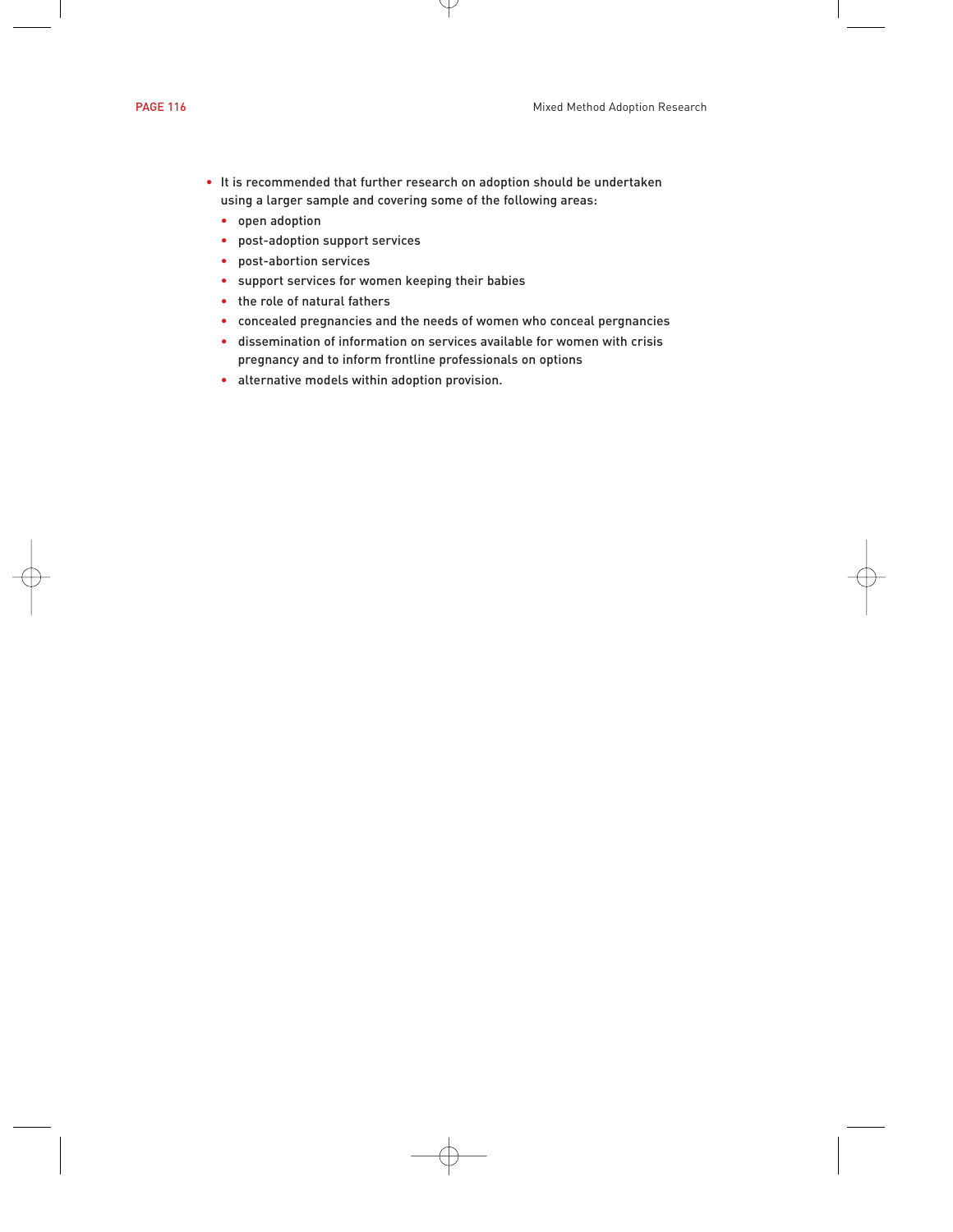## Bibliography

Adoption Board (see An Bord Uchtála)

Aguilera, D.C. (1998) *Crisis Intervention: Theory and Methodology.* Mosby Company, Baltimore.

Andersen, R.S. (1989) The nature of adoptee search: Adventure, cure or growth?, *Child Welfare*, Vol. 68 (6), pp. 623-632.

An Bord Uchtála (2002) *Annual Report 2001*. Government Publication, Dublin.

An Bord Uchtála (2003) *Annual Report 2002*. Government Publications, Dublin.

Brooks, S.L. (2001) A case for adoption alternatives, *Family Court Review*, Vol 39 (1), pp 43-57.

Burgess, R.G. (1984) *In the Field: An introduction to Field Research*. Allen and Unwin, London.

Campbell, M.J. and Gregor, F. (2003) *Mapping Social Relations: A Primer in Doing Institutional Ethnography*. Garamond, Calgary.

Castle, J. Beckett, C. Groothues, C. and the ERA study team (2000) Infant adoption in England: Policy and practice at placement, Adoption & Fostering, 24 (4):45-56.

Chippendale-Bakker, V. and Foster, L. (1996) Adoption in the 1990's: Sociodemographic determinants of biological parents choosing adoption, *Child Welfare*, Vol. LXXV (4):337- 356.

Clapton, G., (1997), Birth fathers in the adoption process and fatherhood, *Adoption & Fostering*, Vol.21 (1), p 29-36.

Clapton, G. (2001) Birth fathers' lives after adoption, *Adoption & Fostering*, Vol. 25 (4), pp. 50-59.

Clapton, G. (2003) *Birth Fathers and their Adoption Experiences*. Jessica Kingsley Publications, London.

Conway, E.F. (2000) *Adoption Policy and Practice in Ireland* in the 1980s, unpublished thesis for PhD. National University of Ireland, UCD, Dublin.

Crisis Pregnancy Agency (2003) *Strategy to Address the Issue of Crisis Pregnancy. Crisis Pregnancy Agency*, Dublin.

Crisis Pregnancy Agency, *Annual Report 2002*. Crisis Pregnancy Agency, Dublin.

Cushman, L. Kalmuss, D. and Namerow, PB. (1993) Placing an Infant for Adoption: The experiences of young birthmothers, *Social Work*, Vol. 38 (3), pp.264-280.

Darling, V., (1977), *Adoption in Ireland* (Care Discussion Paper No. 1), Department of Social Studies, Trinity College Dublin, Dublin.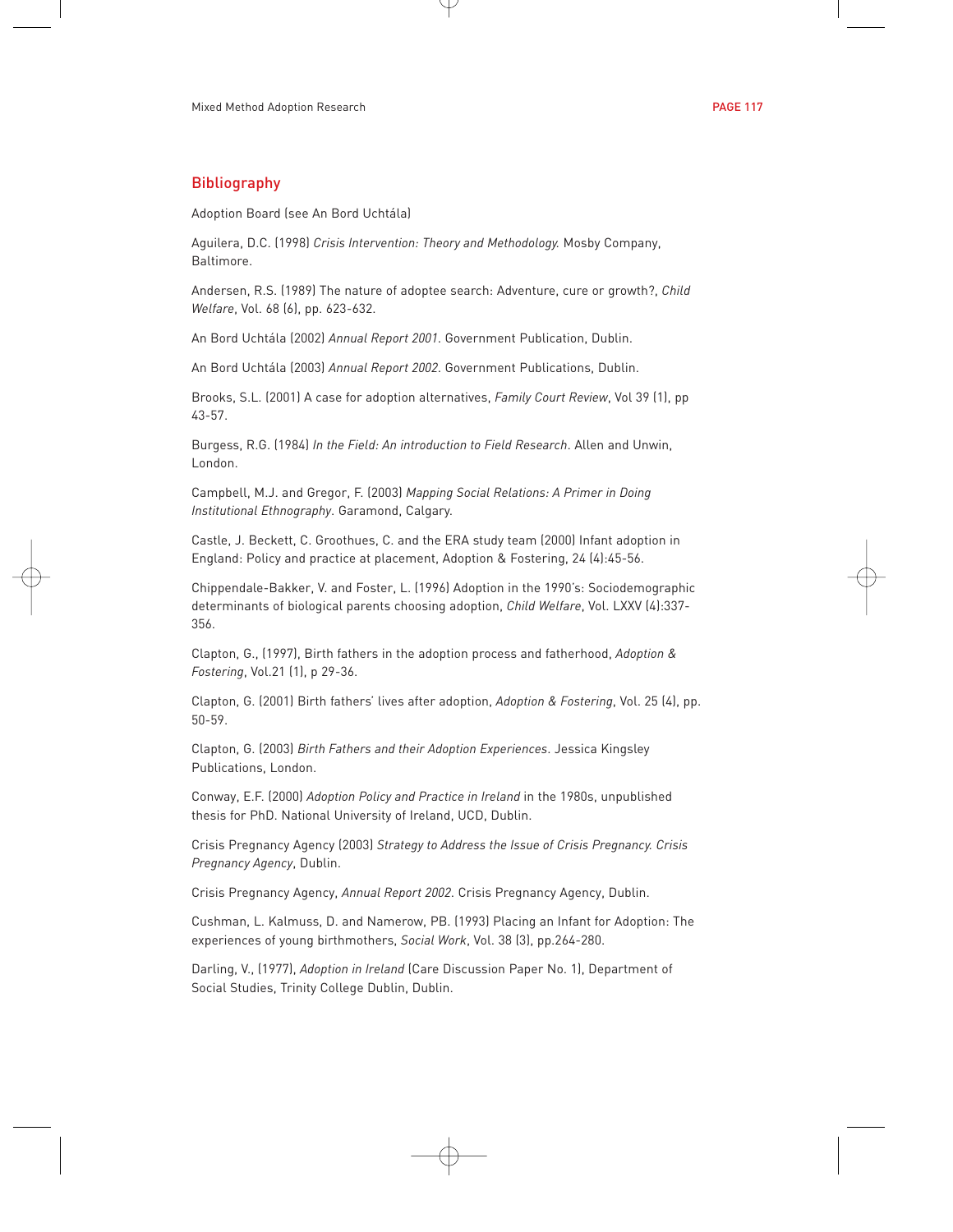Elster, J. (1991) Rationality and Social Norms, *European Journal of Sociology*, Vol. II (1), pp 109-129.

Flanagan, N., and Richardson, V. (1992) *Unmarried Mothers: A Social Profile*, Social Science Research Centre/National Maternity Hospital, Dublin.

Green V., Johnson, S. and Kaplan, D. (1992) Predictors of Adolescent Female Decision Making Regarding Contraceptive Usage, *Adolescence*, Vol.27, pp. 613-632.

Kennedy, P. (ed.) (2004) *Motherhood in Ireland*, Mercier Press, Cork.

Keogh, I. (2003), *Review of Supported Accommodation Services*, Crisis Pregnancy Agency, Dublin.

Lane, Lord Justice (1974) *Report of the Committee on the Working of the Abortion Act*. HMSO, London.

Levi, M. (1991) Are there limits to Rationality?, *European Journal of Sociology*, Vol XXXII (1), pp. 130-141.

Lindley, B. (1998) Partnership or panic? A survey of adoption agency practice on working with birth families in the adoption process, *Adoption & Fostering*, Vol. 21 (4), pp. 23-33.

Loftus, C. (2004) Changes in birth father involvement in stepfamily adoption in the Republic of Ireland, *Adoption & Fostering*, Vol. 28 (1), pp 59-69.

Lordan, N. Wilson, M. (1998) *The pain of love…natural mothers' narratives of adoption*, UCC Report, National University of Ireland, UCC, Cork.

Mahon, E., Conlon, C. and Dillon, L. (1998) *Women and Crisis Pregnancy*, Government Publications, Dublin.

Marsh, P and Triseliotis, J. (1993) *Prevention and Reunification in Child Care*. BT Batsford, London.

Marshall, C and Rossman, G. (1995). *Designing qualitative research*. (2nd ed.). Sage, London.

Mason, J. (1996) *Qualitative researching*. Sage, London.

May, T. (2001) *Social research: Issues, methods and process*, Open University Press. Milton Keynes, Bucks.

McCarthy, G. and Cronin, C. (2000) *To Identify the Needs, Perceptions and Experiences of Young First Time Mothers*. Dept. of Nursing Studies, National University of Ireland, Cork, Cork.

McCashin, A. (1996) *Lone Mothers: A Local Study*. Oaktree Press, Dublin.

McKeown, K, Ferguson, H. and Rooney, D. (1998) Changing Fathers? *Fatherhood and Family Life in Modern Ireland*. The Collins Press, Cork.

McLeod, J. (1994) *Doing Counselling Research*. Sage, London.

McLeod, J. (2003) *An introduction to Counselling.* Open University Press, Philadelphia.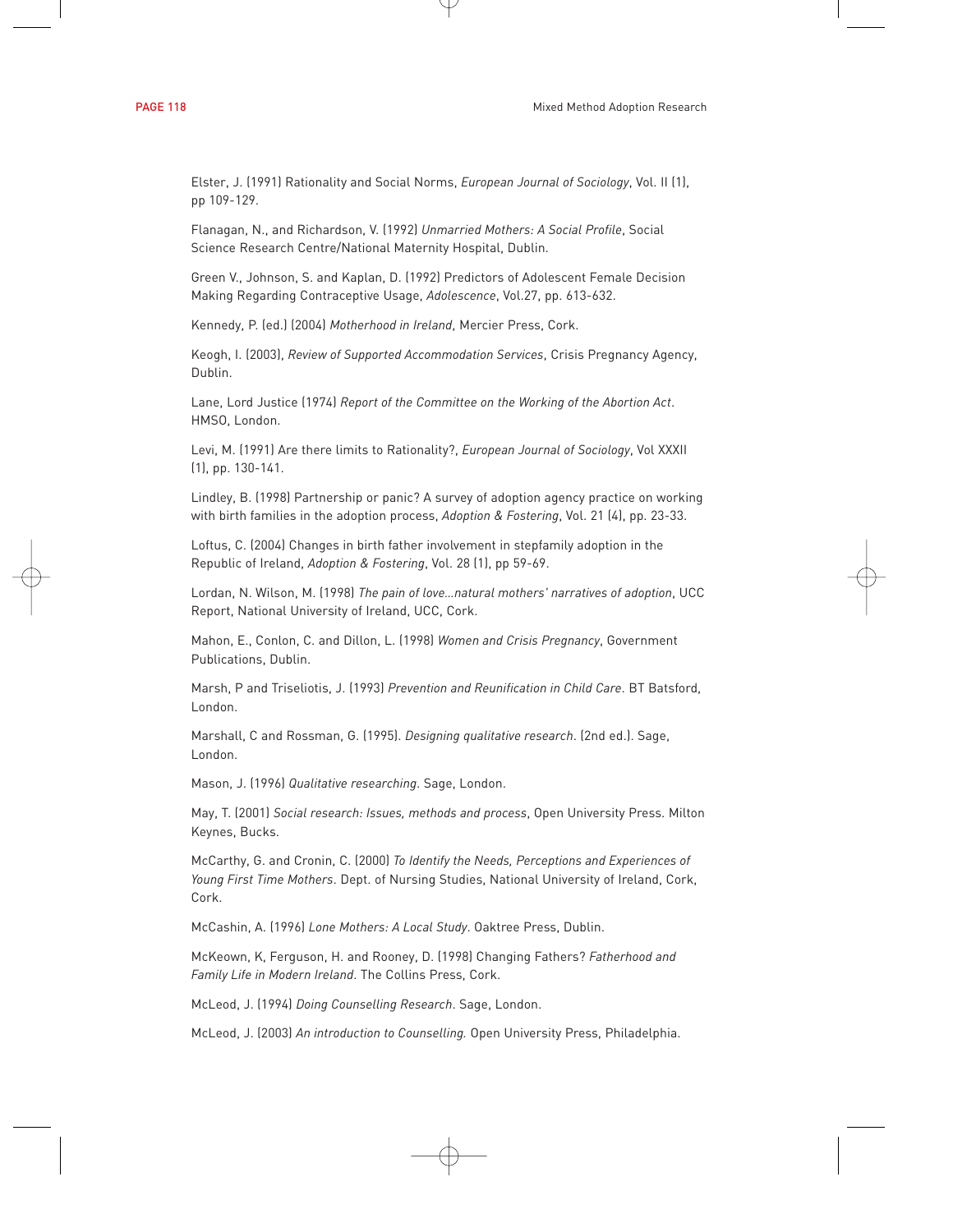Milotte, M. (1997) *Banished Babies: The Secret History of Ireland's Baby Export Business*. New Island Books, Dublin.

Mullen, P. (2002) *The Magdalene Sisters* (Feature Film), RTÉ, Dublin.

Namerow, P., Kalmuss, D. and Cushman, L. (1997) The consequences of placing versus parenting among young unmarried women, *Marriage & Family Review*, Vol. 25 (2).

Nic Gabhainn, .and Batt, . (2003) *Crisis Pregnancy Counselling in Ireland: Current Practice and Future Vision*, Crisis Pregnancy Agency, Dublin.

Nic Ghiolla Phádraig, M. (1984) Social and Cultural Factors in Family Planning, pp. 58- 59, in *The Changing Family*, Family Studies Unit, University College Dublin.

O' Carroll, E. (2002) *Traditional Adoption in Ireland*, unpublished M.Soc.Sc Thesis, National University of Ireland, UCD, Dublin.

O' Halloran, K. (1992) *Adoption Law and Practice*. Butterworth, Dublin.

Pacheco, F. and Eme, R. (1993) An outcome study of the reunion between adoptees and biological parents, *Child Welfare*, Vol. 72 (1), pp 53-64.

Report of Oral Consultation on Adoption legislation Conference 17th and 18th October, 2003; www.doh.ie/pdfdocs/adopcon10.pdf)

Resnick, M.D. Blum, RW., Bose, J., Smith, M. and Toogood, R. (1990) Characteristics of unmarried adolescent mothers: Determinants of child bearing versus adoption, *American Journal of Orthopsychiatry*, Vol. 60 (4).

Richardson, V. (1991), Decision making by unmarried mothers, *The Irish Journal of Psychology*, Vol. 12 (2), pp. 165-181.

Richardson, V. (1993) *Mothers Too Soon*, PhD Thesis, University College, Dublin.

Richardson, V. (2001) *Young Mothers: a Study of Young Single Mothers in Two Communities*, Social Science Research Centre, University College Dublin.

Richardson, V. (2003) Current issues in adoption policy and practice, *Irish Journal of Family Law*, Vol. 2, pp. 14-20.

Robinson, E. (2000) *Adoption and Loss:The Hidden Grief*. Clova, South Australia.

Rosenberg, K. and Grose, P. (1997) The impact of secrecy and denial in adoption: Practice and treatment issues, *Families in Society*, Vol. 78 (5), pp. 522- 531.

Sachdev, P. (1984) *Adoption: Current Issues and Trends*. Butterworth, Toronto.

Sachdev, P. (1992) Adoption reunion and after: A study of the search process and experience of adoptees, *Child Welfare*, Vol. 71 (1), pp. 53-68.

Shannon, G. (2005) *Child Law*, Thomson Round Hall, Dublin.

Shannon, G. (ed) (2001) *Family Law*, Blackstone Press, Dublin.

Siegel, D. (1993) Open adoption of infants: Adoptive parents' perception of advantages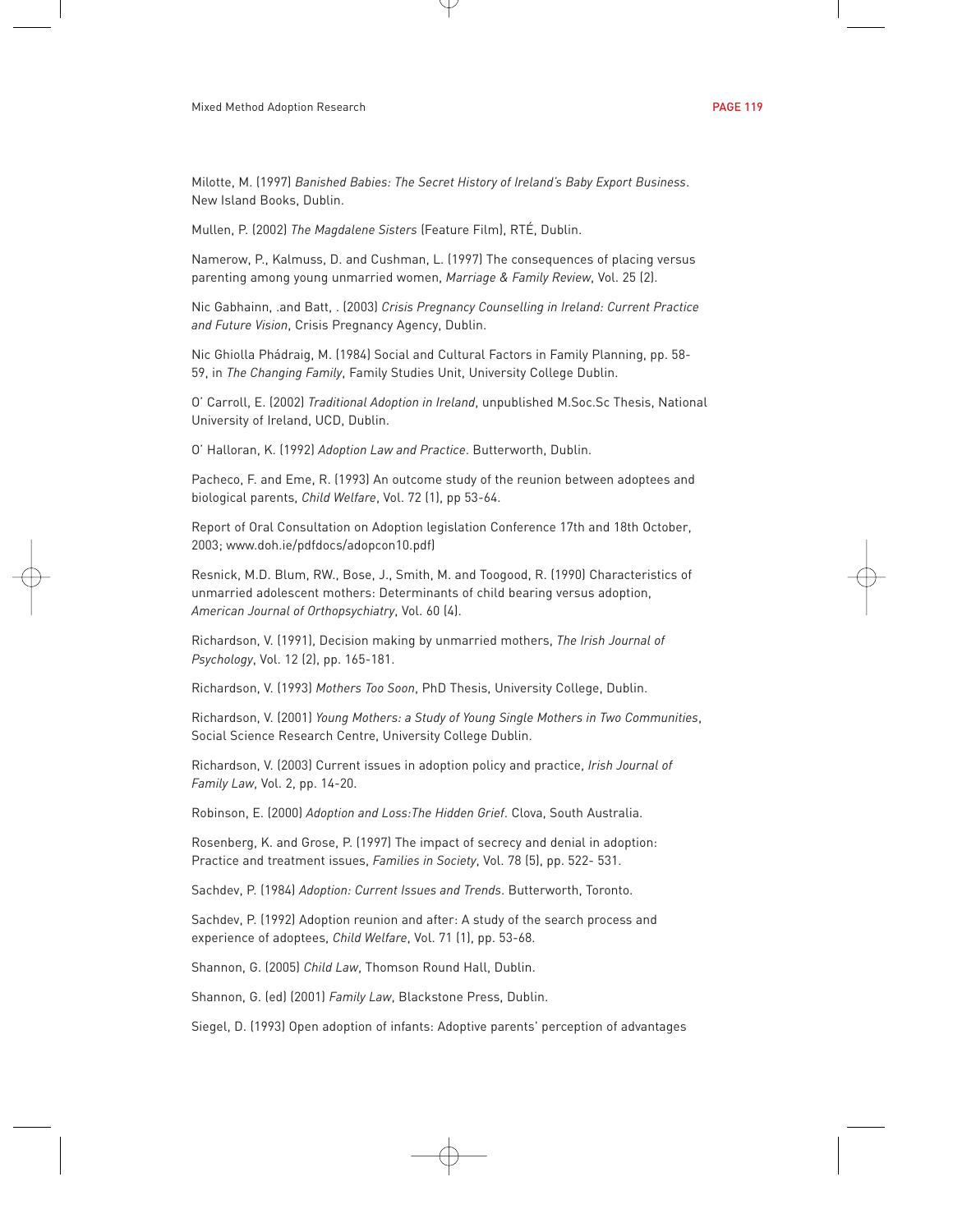and disadvantages, *Social Work*, Vol. 38, pp. 15-22.

Siegel, D. (2003) Open adoption of infants: Adoptive parents' feelings seven years later, *Social Work*, Vol. 48 (3), pp.409-419.

Silverman, D. (2000) *Doing qualitative research: a practical handbook*, Sage, London.

Silverman, P.R. Cambell, L. and Patti, P. (1994) Reunions between adoptees and birth parents: The adoptive parents' view, *Social Work* Vol. 39 (5), pp 542-549.

Smith, S.L. and Howard, J.A. (1999) *Promoting Successful Adoptions- Practice with Troubled Families*. Sage Publications, Thousand Oaks.

Triseliotis, J. (1973), *In Search of Origins: the Experiences of Adopted People*. Routledge & Kegan Paul, London.

Triseliotis, J. (1993) The theory continuum: Prevention, restoration and permanence, pp. 5-23 in Marsh, P and Triseliotis, J. (eds), *Prevention and Reunification in Child Care*. Batsford, London.

Triseliotis, J., (2000) Identity Formation and the adopted person revisited, in Treacher, A. and Katz, I. (eds) *The Dynamics of Adoption: Social and Personal Perspectives*. Jessica Kingsley Publishers, London.

Watson, K. (1994) The history and future of adoption, *'Family Matters'* (Oregon's Special Needs Adoption Newsletter)

Wilson, C. (1999) *Young Single Mothers: A Research Document*. The Northside Community Partnership, Sligo.

Winkler, R. and Van Keppel, M. (1984) *Relinquishing Mothers in Adoption: Their long-term adjustment*. Institute of Family Studies Monograph No. 3, Melbourne, Australia.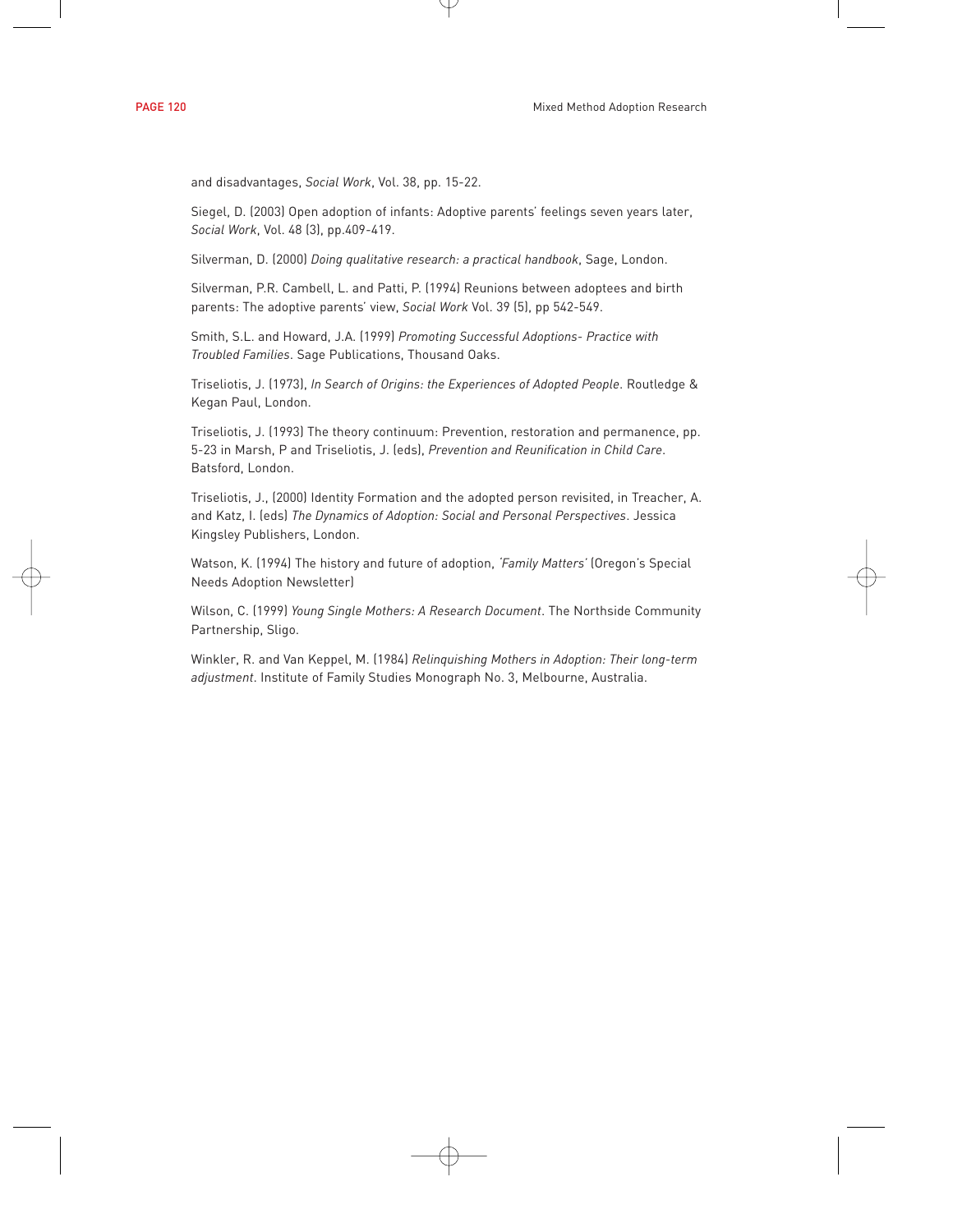# Appendices

- Appendix 1 (a) Interview topic guide for special interest groups
- Appendix 1 (b) –Interview topic guide for community care social workers
- Appendix 1 (c) Consent form: letter of consent for participants
- Appendix 1 (d) Interview topic guide for interviews with women who experienced crisis pregnancies
- Appendix 2 (a) Questionnaire for adoption agencies
- Appendix 2 (b) Questionnaire for maternity hospitals
- Appendix 2 (c) Questionnaire for crisis pregnancy agencies
- Appendix 2 (d) Letter sent to non-respondents
- Appendix 2 (e) Table of crisis pregnancy agencies & adoption services reporting women with social problems
- Appendix 3 Key to map of counselling services and adoption agencies

## Appendix 1 (a)

### Interview Topic Guidelines for Special Interest Groups

- General discussion of the experiences of the adopted persons organisation, why do people make contact, what sort of service does the organisation provide?
- Where do you see adoption fitting in the current climate?
- What is your view of open adoption?
- Other people interviewed have made the point that adoption, like other options related to crisis pregnancy, are lifelong issues, what is your view on this?
- What services would you like to see in place for adopted people/adoptive parents/natural parents?

## Appendix 1 (b)

#### Community social worker general background information:

Number of crisis pregnancy seen in a year What decisions were reached? What referrals were made? Involvement of birth fathers

#### *Interview Topic Guidelines*

- What is the role of the community care social worker in relation to crisis pregnancy (domestic/non-married)?
- How are potential clients selected/referred in the system?
- Do you have a procedure regarding late presentation/concealed pregnancy?
- Outline the process for dealing with crisis pregnancies from initial contact, through to referral on to other services or dealing with final decisions
- What options are usually discussed?
- Who is involved in the decision-making process?
- What do you see as the involvement of birth fathers in the process?
- What about under 18-year-olds? Is there a specific policy/procedure in place? If so what does it involve?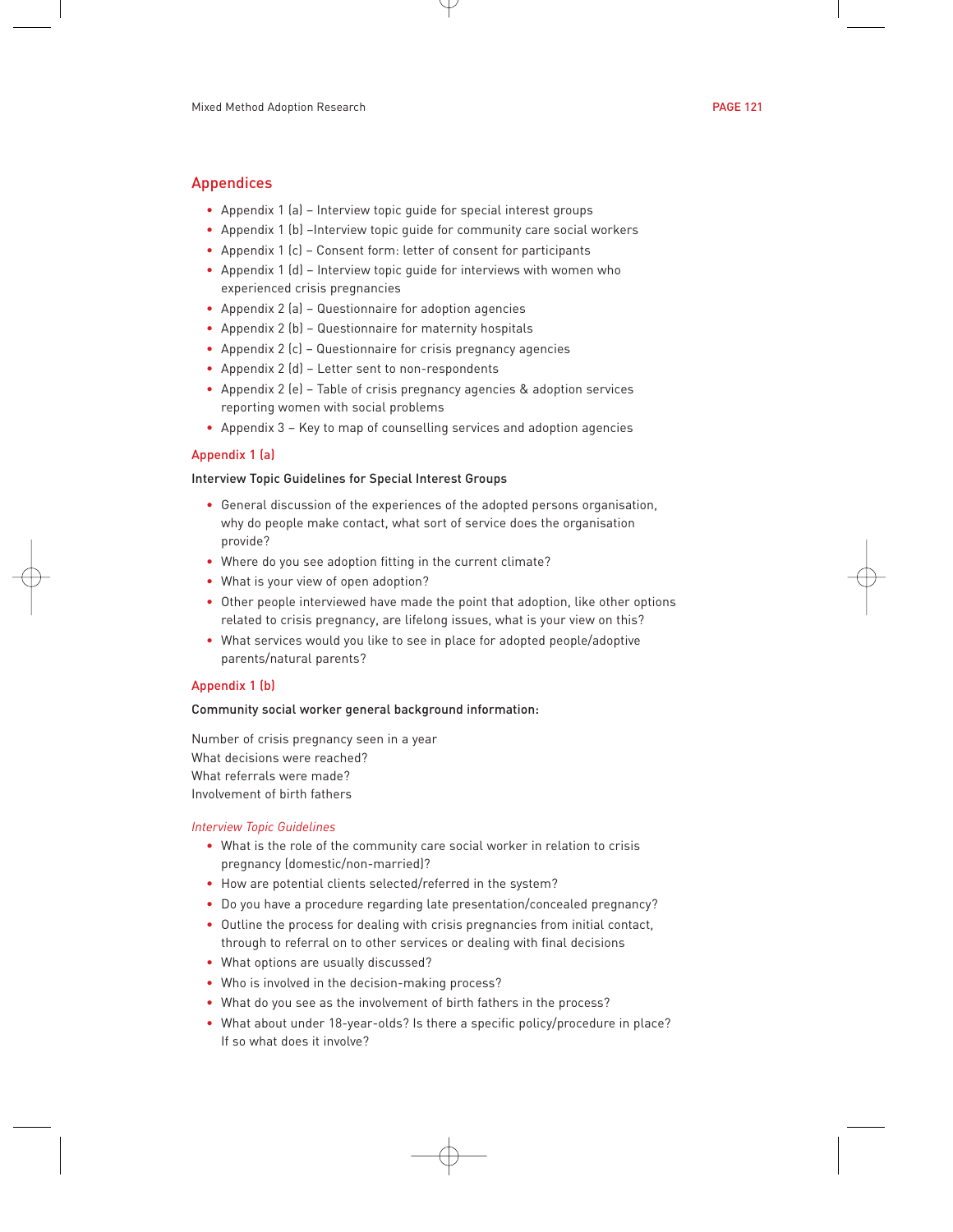- Outline the general trends in decision making you see today in this area (including factors/people that tend to influence choices about adoption/keeping baby/abortion)
- Where do you see adoption fitting in the current climate?
- Is it the norm to raise adoption as a possibility for women attempting to make a decision regarding crisis pregnancy whether they raise it or not?
- What is your view of open adoption? (Identify whether it makes a difference to decision making, and if so in what ways?)
- What agencies do you use if clients wish to proceed towards the option of adoption?
- What is the place of supported accommodation for the client group you work with?
- Do you have a particular service in this area that you refer clients to?
- What feedback, if any, do you have from clients about the response of agents to whom you have referred them?

#### Appendix 1(c)

#### *Consent Form*

We have been commissioned by the Crisis Pregnancy Agency to undertake a study of the domestic adoption service in Ireland. One aspect of our study is to obtain the views of individuals who have experienced the services of counselling agencies and adoption agencies. To this end we are interviewing a range of people who have been involved in decisions to keep their babies and those who have placed babies for adoption.

We are very grateful that you have agreed to meet with us and to talk about your experience. In order to proceed we require that you give written consent to being interviewed and to be clear that it is under the following conditions:

- The interview is confidential and that no information you give will be traceable to you
- No identifiable information will be included in the research report.
- You have the right to decline to answer any questions at any time during the interview and may terminate the interview at any time.
- If you agree to the interview being tape recorded, the tape will be destroyed as soon as the research project is completed.

#### *Consent*

I, freely give my consent to being interviewed for the purposes of the research being undertaken by Dr. Hilda Loughran and Dr. Valerie Richardson on behalf of the Crisis Pregnancy Agency. I agree that the information I give may be used for the purpose of the research only and under the conditions listed above.

Signed (interviewee)

Signed (interviewer)

Date  $/$  /  $/$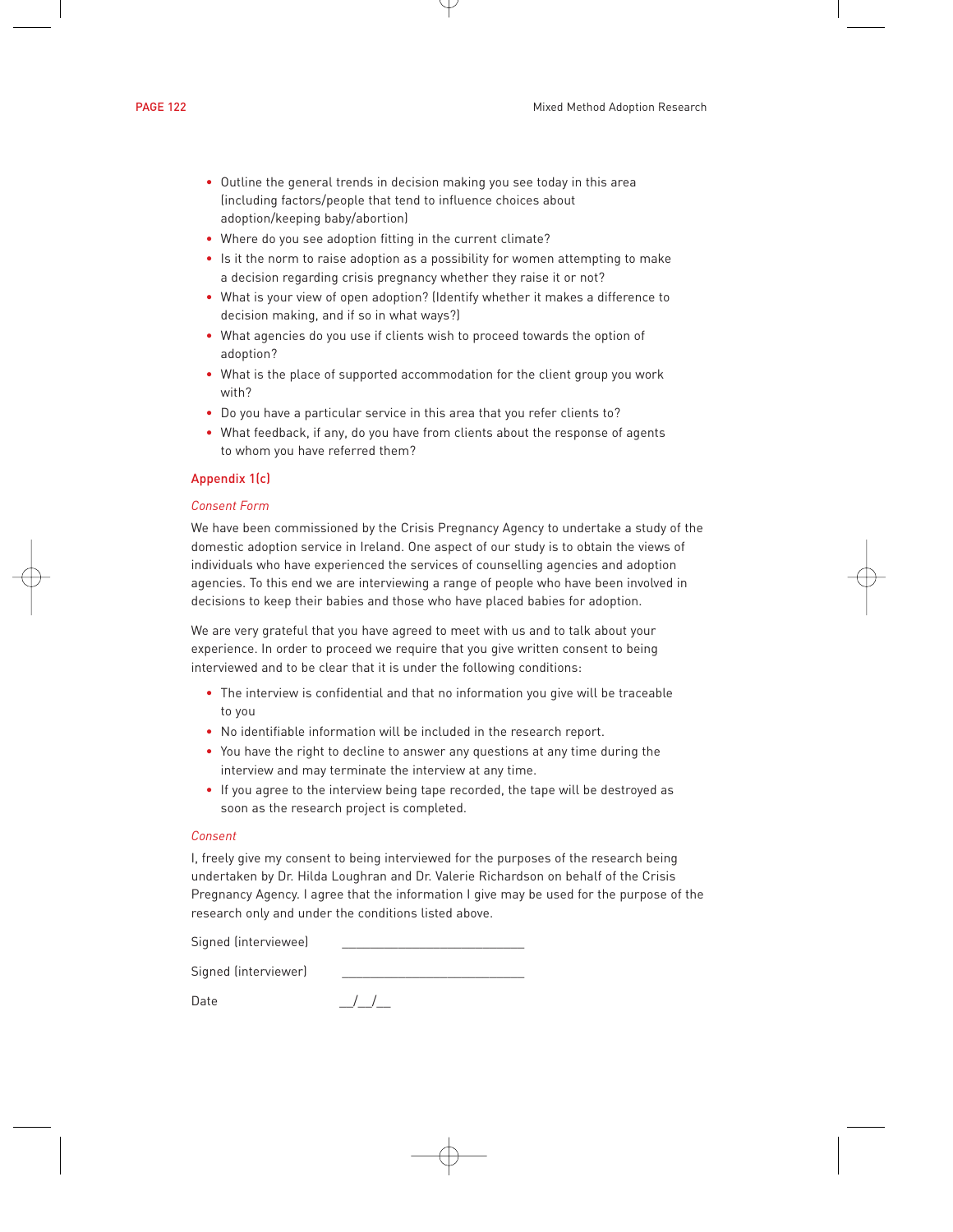## Appendix 1 (d)

Mixed-Methods Crisis Pregnancy Study

Dr Valerie Richardson and Dr Hilda Loughran

#### Topic guide for interviews with woman who experienced crisis pregnancies:

There are two main areas that we are interested in

- 1. what factors influenced the choices made in relation to the crisis pregnancy
- 2. What was their experience of the services they had contact with? In particular we would like to understand the process they went through with whatever agencies they encountered and to discover if this in itself influenced how they saw their situation and the choices they had and also discuss attitudes to adoption. Did it feature in their decision-making process? If so, how? If not, why not.

The women who agree to be interviewed will be offered the option of giving their views on what crisis pregnancy meant to them, what made it a crisis, what helped them to deal with the situation and with what services they were able to make contact. The participants will be asked to comment on what was helpful/ unhelpful throughout the process in terms of their decision making. In particular we would like to know about the level of information they had and what they think might have made things better/easier for them.

The interviews from all our sources will be analysed and put together to form a report on the experiences of crisis pregnancy and reflections on the service offered to women dealing with that crisis. We have interviewed a number of professionals working in the field as well. The interview will be confidential and no names will be used in the report. It would hopefully impact on the quality of services in the future.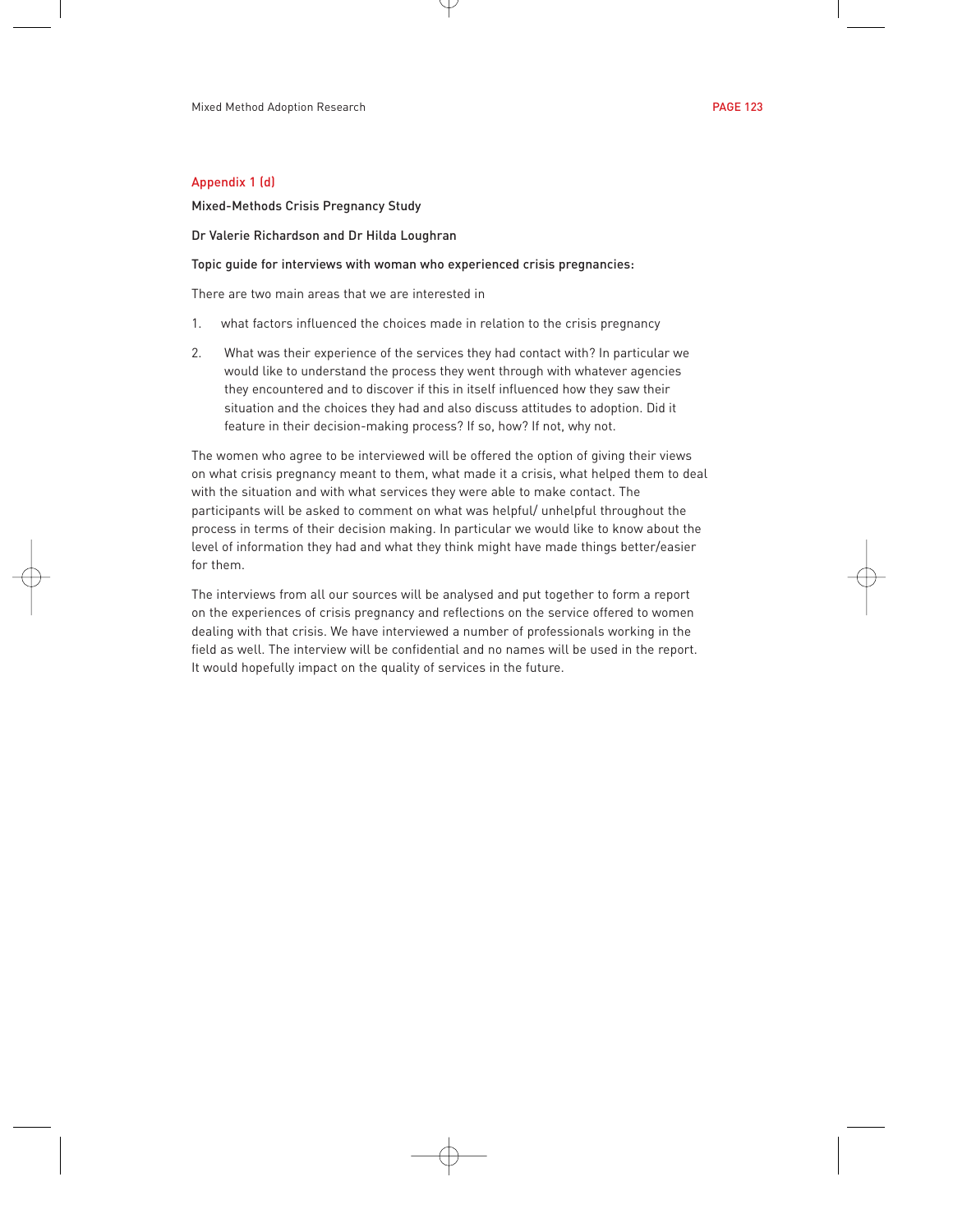# Appendix 2 (a)

*This is a confidential questionnaire, no individual client will be identifiable.*

## Questionnaire on Crisis Pregnancy and Adoption

## *(Adoption Agencies)*

- 1. How many unmarried women were seen in your service for crisis pregnancy counselling in 2002?
- 2. Of the women seen, how many were referred by one of the following (Please give exact number for each category)

3. At what stage in pregnancy did the women make first contact?

| 1 to 2 months |  |
|---------------|--|
| 3 to 4 months |  |
| 5 to 6 months |  |
| 7 to 8 months |  |
| 9 months      |  |

4. How many of the women had problems in the following areas? (Please give exact number for each category)

| Alcohol abuse        |  |
|----------------------|--|
| Substance abuse      |  |
| Domestic violence    |  |
| Homelessness         |  |
| Psychiatric problems |  |
| Criminal justice     |  |

5. Age of women seen. (Please give exact number for each category)

| Under 16 yrs. | 16-18 yrs.       |  |
|---------------|------------------|--|
| 19-21 yrs.    | 22 yrs. and over |  |

6. How many of those women seen availed of counselling? (Please give exact number for each category)

| Once        |  |
|-------------|--|
| Twice       |  |
| Three times |  |
| Four times  |  |
| Five times  |  |
| Six times   |  |
|             |  |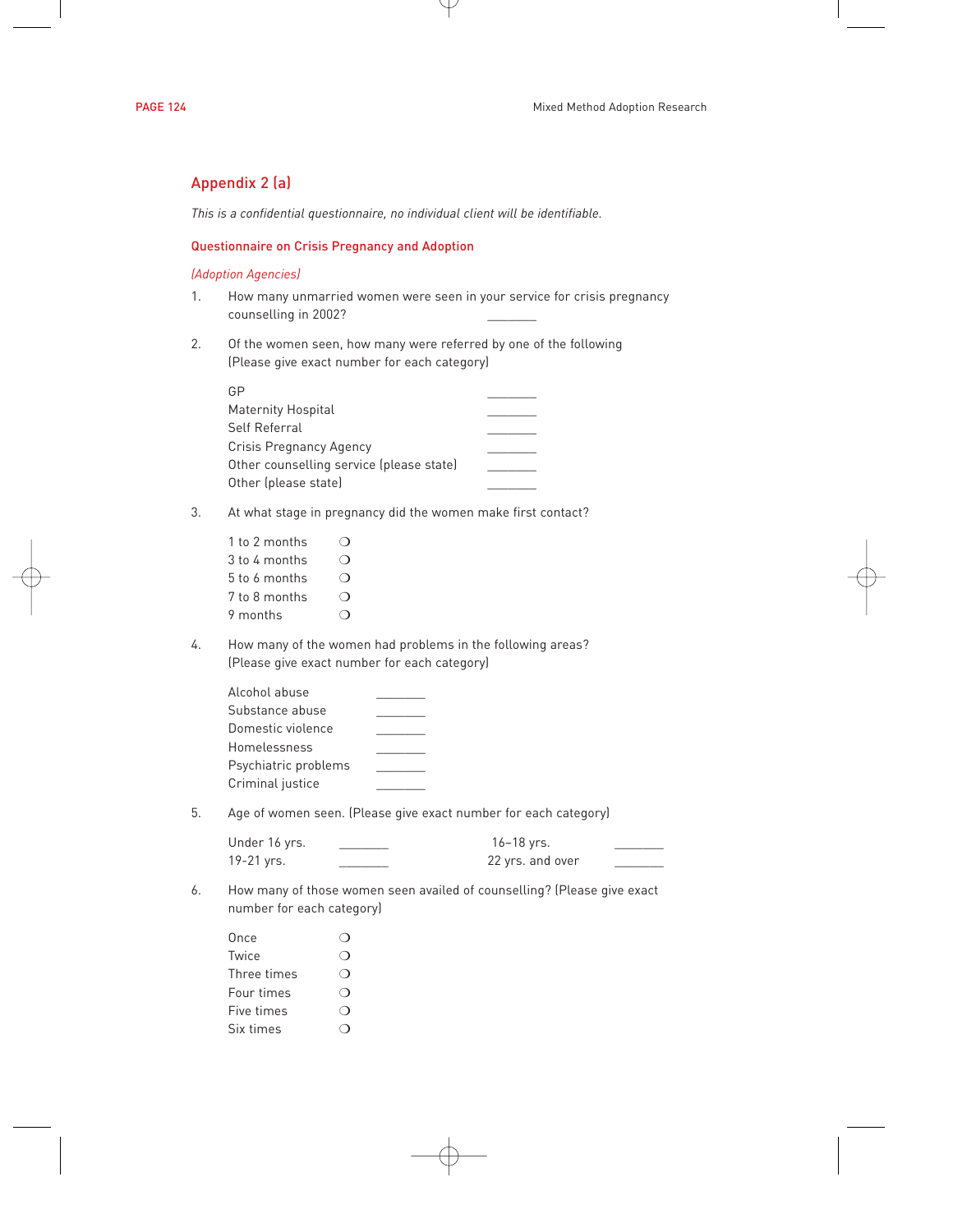|     | (For numbers over six, please state the no. of sessions that took place and the no.<br>of women who attended that frequency of sessions in the space below)                                               |                                   |  |                                    |                          |  |
|-----|-----------------------------------------------------------------------------------------------------------------------------------------------------------------------------------------------------------|-----------------------------------|--|------------------------------------|--------------------------|--|
|     | Sessions _________ Women _______                                                                                                                                                                          |                                   |  |                                    |                          |  |
| 7.  | Of those women seen, how many involved the birth father in the counselling<br>process?                                                                                                                    |                                   |  |                                    |                          |  |
| 8.  | Of those women seen, where were they living at the time of initial contact?<br>(Give exact number for each)                                                                                               |                                   |  |                                    |                          |  |
|     | At home with family<br>In rented accommodation with friends<br>In rented accommodation with partner<br>In specialist residential accommodation<br>In rented accommodation alone<br>Other (please specify) |                                   |  |                                    |                          |  |
| 9.  | Of the women seen, how many, at any stage during the pregnancy moved to<br>specialist residential accommodation?                                                                                          |                                   |  |                                    |                          |  |
| 10. | If their accommodation did change, did the agency facilitate the accommodation<br>change?                                                                                                                 |                                   |  |                                    |                          |  |
|     | Yes<br>No                                                                                                                                                                                                 | $\circ$<br>$\circ$                |  | If "Yes", please give exact number |                          |  |
| 11. | Please specify the outcome for each of the women seen (exact number for each<br>category)                                                                                                                 |                                   |  |                                    |                          |  |
|     | Temporary Foster Care (Resulting in adoption)<br>Temporary Foster Care (Baby returning to birth mother)<br>Temporary Foster Care (Remaining in Foster Care)<br>Kept the baby<br>Other (please specify)    |                                   |  |                                    | <b>Contract Contract</b> |  |
|     | Appendix 2 (b)                                                                                                                                                                                            |                                   |  |                                    |                          |  |
|     | This is a confidential questionnaire, no individual client will be identifiable                                                                                                                           |                                   |  |                                    |                          |  |
|     | Questionnaire on Crisis Pregnancy and Adoption                                                                                                                                                            |                                   |  |                                    |                          |  |
|     | (Maternity Hospitals)                                                                                                                                                                                     |                                   |  |                                    |                          |  |
| 1.  | How many unmarried women with a crisis pregnancy were seen in 2002? _______                                                                                                                               |                                   |  |                                    |                          |  |
| 2.  | At what stage in pregnancy did the women make first contact?                                                                                                                                              |                                   |  |                                    |                          |  |
|     | 1 to 2 months<br>3 to 4 months<br>5 to 6 months<br>7 to 8 months<br>9 months                                                                                                                              | ◯<br>O<br>$\circ$<br>O<br>$\circ$ |  |                                    |                          |  |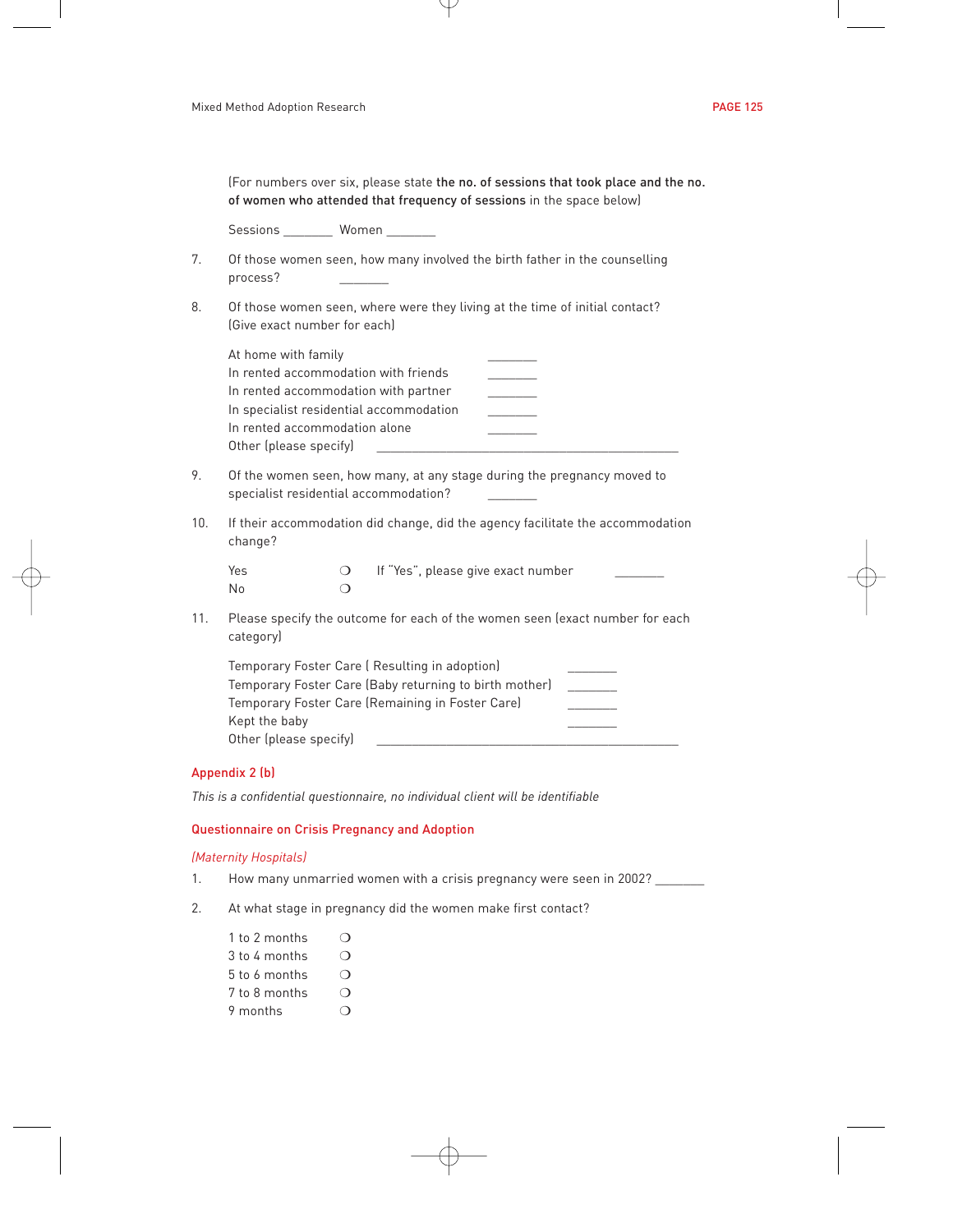| How many of the women had problems in the following areas? (Please give exact |
|-------------------------------------------------------------------------------|
| number for each category)                                                     |

| Alcohol abuse        |  |
|----------------------|--|
| Substance abuse      |  |
| Domestic violence    |  |
| Homelessness         |  |
| Psychiatric problems |  |
| Criminal justice     |  |
|                      |  |

4. Age of women seen. (Please give exact number for each category)

| Under 16 yrs. | 16-18 yrs.  |  |
|---------------|-------------|--|
| 19-21 yrs.    | 22 and over |  |

5. Of those women, how many were seen (Please specify exact number for each category)

| Once        |  |
|-------------|--|
| Twice       |  |
| Three times |  |
| Four times  |  |
| Five times  |  |
| Six times   |  |

(For numbers over six, please state the no. of sessions that took place and the no. of women who attended that frequency of sessions in the space below)

Sessions \_\_\_\_\_\_\_\_ Women \_\_\_\_\_\_\_

- 6. Of this number, how many involved the birth father in the counselling process?
- 7. How many of these women were referred to one of the following (Please specify exact numbers for each Crisis Pregnancy Agency (CPA))

| <b>CHERISH</b>                        |  |
|---------------------------------------|--|
| CURA                                  |  |
| LIFE.                                 |  |
| <b>WELL WOMAN</b>                     |  |
| <b>IFPA</b>                           |  |
| PACT                                  |  |
| Other specialist CPA (please specify) |  |

8. How many of these women were referred to a health board adoption department? If so, in which health board region? (Please specify exact number for each)

| Eastern (Dublin, Wicklow, Kildare)                     |  |
|--------------------------------------------------------|--|
| North-Eastern (Meath, Louth, Cavan, Monaghan)          |  |
| South-Eastern                                          |  |
| (Carlow, Tipperary Sth., Kilkenny, Waterford, Wexford) |  |
| Southern (Cork, Kerry)                                 |  |
| Western (Galway, Mayo, Roscommon)                      |  |
|                                                        |  |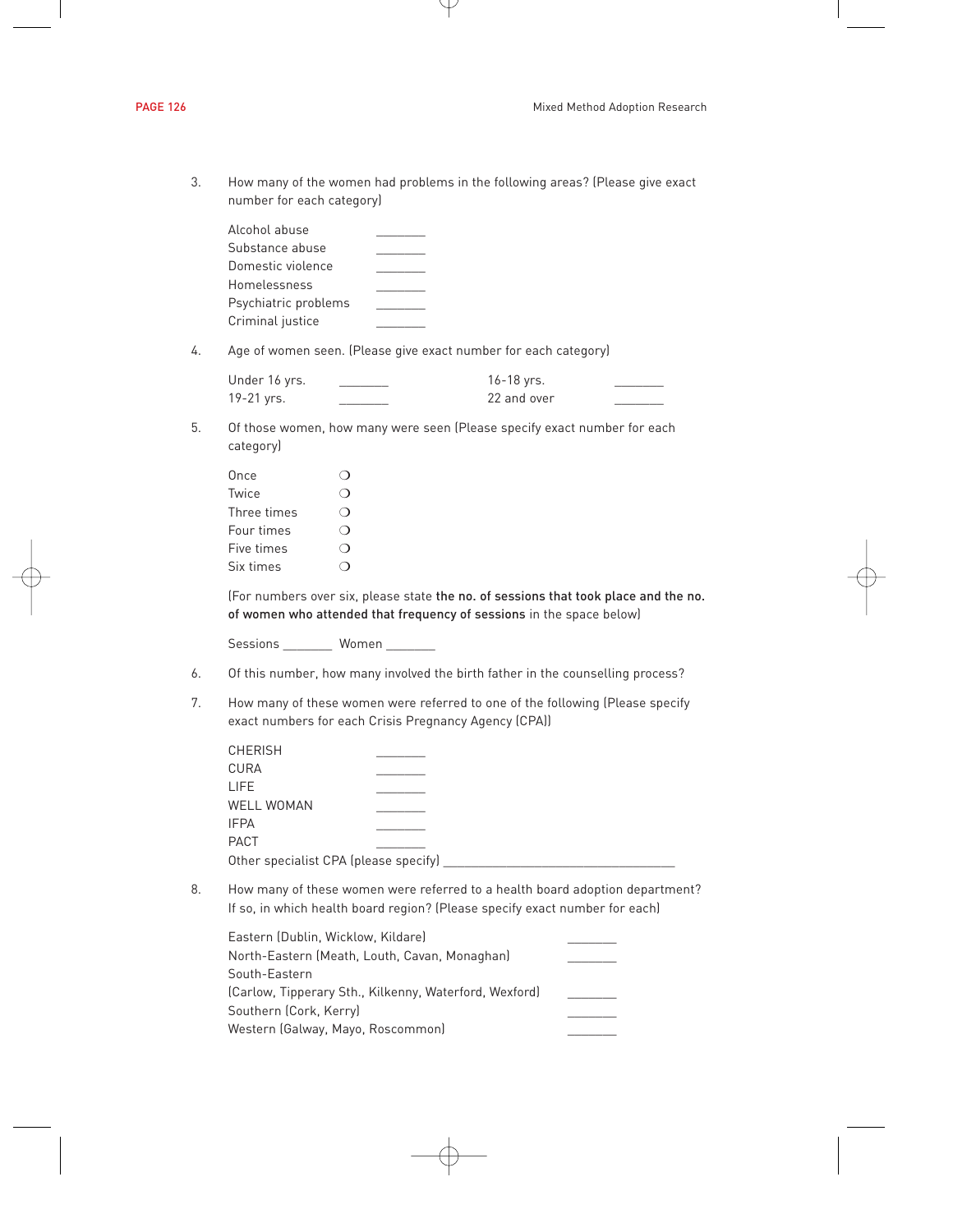|     |                                                                                                                                                                                                                     | Mid-Western (Limerick, Tipperary Nth., Clare)<br>North-Western (Sligo, Leitrim, Donegal)<br>Midlands (Laois, Offaly, Longford, Westmeath) |  |  |
|-----|---------------------------------------------------------------------------------------------------------------------------------------------------------------------------------------------------------------------|-------------------------------------------------------------------------------------------------------------------------------------------|--|--|
| 9.  |                                                                                                                                                                                                                     | How many of those women seen were referred to an independent adoption agency<br>(Please specify exact number for each agency)             |  |  |
|     | <b>CUNAMH</b><br>PACT<br>St. Anne's Adoption Society<br>St. Catherine's Adoption Society                                                                                                                            | Other adoption agency (Please specify)                                                                                                    |  |  |
| 10. | Of those women seen, where were they living at the time of initial contact?<br>(Specify exact number for each)                                                                                                      |                                                                                                                                           |  |  |
|     | At home with family<br>In rented accommodation alone<br>Other (Please specify)                                                                                                                                      | In rented accommodation with friends<br>In rented accommodation with partner<br>In specialist residential accommodation                   |  |  |
| 11. | Of those women seen, how many, at any stage during the pregnancy moved to<br>specialist residential accommodation?                                                                                                  |                                                                                                                                           |  |  |
| 12. | change?                                                                                                                                                                                                             | If their accommodation did change, did the agency facilitate the accommodation                                                            |  |  |
|     | Yes<br>No                                                                                                                                                                                                           | If "Yes", please give exact number<br>$\circ$<br>$\Omega$                                                                                 |  |  |
| 13. | Please specify the outcome for each of the woman seen (exact number for each<br>category)                                                                                                                           |                                                                                                                                           |  |  |
|     | Temporary Foster Care (Resulting in adoption)<br>Temporary Foster Care (Baby returning to birth mother)<br>Temporary Foster Care (Remaining in long term foster care)<br>To keep the baby<br>Other (Please specify) |                                                                                                                                           |  |  |
|     | Appendix 2 (c)                                                                                                                                                                                                      |                                                                                                                                           |  |  |

*This is a confidential questionnaire, no individual client will be identifiable*

# Questionnaire on Crisis Pregnancy and Adoption

# *(Crisis Pregnancy Agencies)*

1. How many unmarried women with a crisis pregnancy agency did you see in 2002? \_\_\_\_\_\_\_\_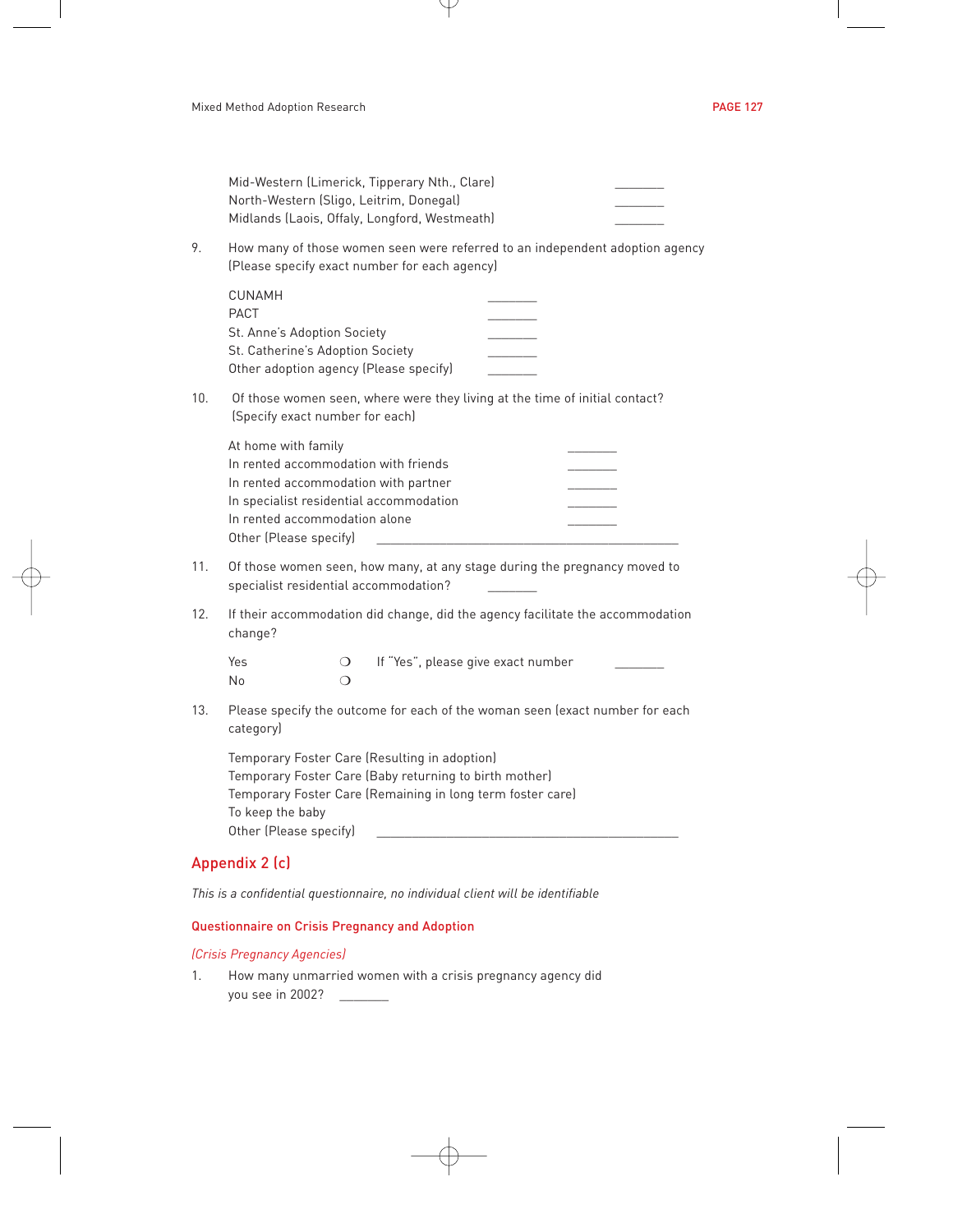| 2. | Of the women seen, how many were referred by one of the following<br>(Please give exact number for each category)                                           |                                                                                                                     |                           |  |
|----|-------------------------------------------------------------------------------------------------------------------------------------------------------------|---------------------------------------------------------------------------------------------------------------------|---------------------------|--|
|    | GP<br>Maternity Hospital<br>Self Referral                                                                                                                   | Other (please state) Management and the contract of the contract of the contract of the contract of the contract of |                           |  |
| 3. |                                                                                                                                                             | At what stage in pregnancy did the women make first contact?                                                        |                           |  |
|    | 1 to 2 months<br>3 to 4 months<br>5 to 6 months<br>7 to 8 months<br>9 months                                                                                | O<br>$\circ$<br>$\circ$<br>$\circ$<br>$\circ$                                                                       |                           |  |
| 4. |                                                                                                                                                             | How many of the women had problems in the following areas?<br>(Please give exact number for each category)          |                           |  |
|    | Alcohol abuse<br>Substance abuse<br>Domestic violence<br>Homelessness<br>Psychiatric problems<br>Criminal justice                                           |                                                                                                                     |                           |  |
| 5. | Age of women seen. (Please give exact number for each category)                                                                                             |                                                                                                                     |                           |  |
|    | Under 16 yrs.<br>19-21 yrs.                                                                                                                                 |                                                                                                                     | 16-18 yrs.<br>22 and over |  |
| 6. | How many of those seen availed of counselling? (Please specify exact number for<br>eachl                                                                    |                                                                                                                     |                           |  |
|    | Once<br>Twice<br>Three times<br>Four times<br>Five times<br>Six times                                                                                       | $\circ$<br>$\circ$<br>$\Omega$<br>$\circ$<br>$\circ$<br>$\circ$                                                     |                           |  |
|    | (For numbers over six, please state the no. of sessions that took place and the no.<br>of women who attended that frequency of sessions in the space below) |                                                                                                                     |                           |  |
|    |                                                                                                                                                             | Sessions _________ Women _______                                                                                    |                           |  |
| 7. | process?                                                                                                                                                    | Of this number, how many involved the birth father in the counselling                                               |                           |  |
|    |                                                                                                                                                             |                                                                                                                     |                           |  |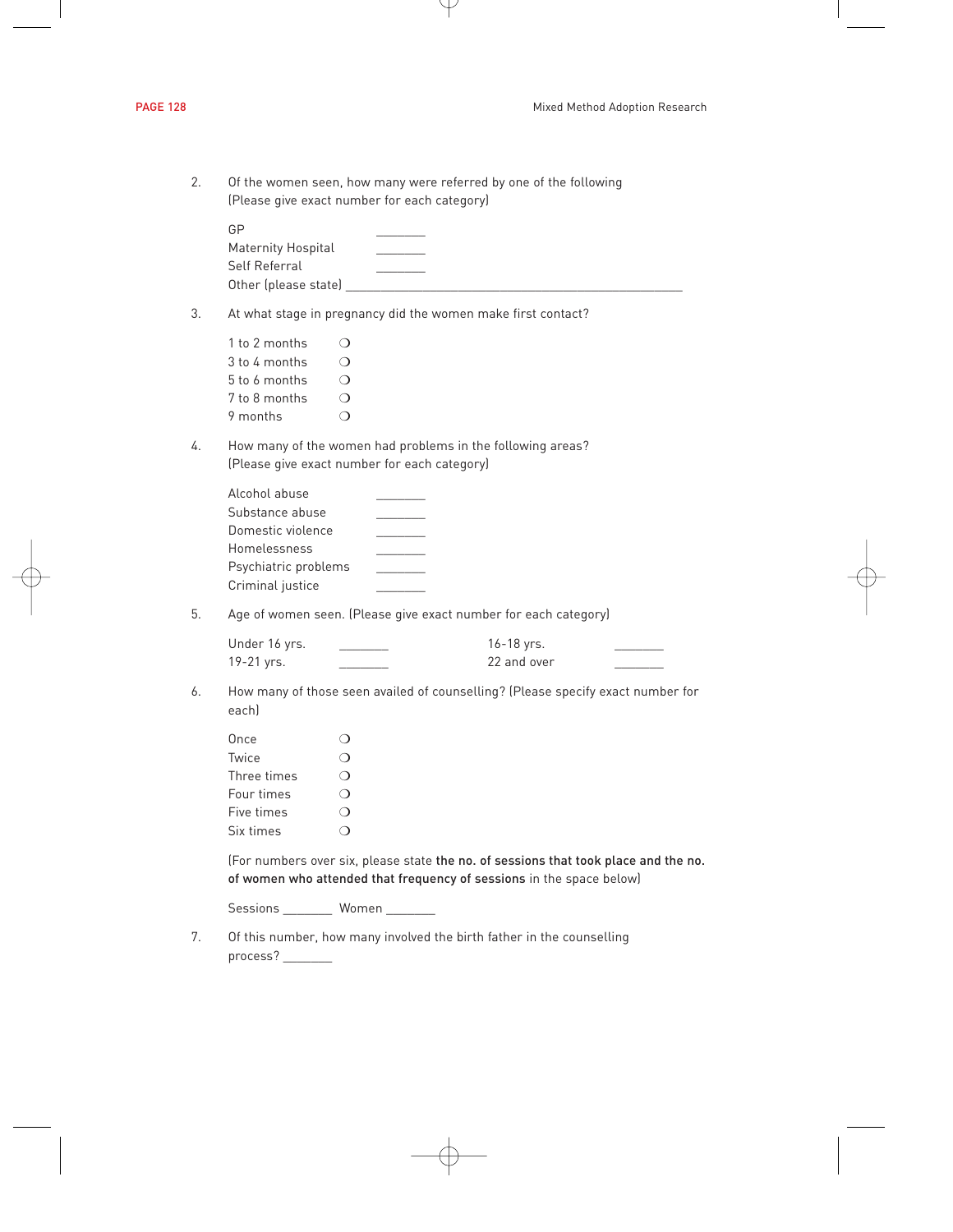8. How many of these women were referred to a health board adoption department? If so, in which health board region? (Please specify exact number for each)

| Eastern (Dublin, Wicklow, Kildare)                     |  |
|--------------------------------------------------------|--|
| North-Eastern (Meath, Louth, Cavan, Monaghan)          |  |
| South-Eastern                                          |  |
| (Carlow, Tipperary Sth., Kilkenny, Waterford, Wexford) |  |
| Southern (Cork, Kerry)                                 |  |
| Western (Galway, Mayo, Roscommon)                      |  |
| Mid-Western (Limerick, Tipperary Nth., Clare)          |  |
| North-Western (Sligo, Leitrim, Donegal)                |  |
| Midlands (Laois, Offaly, Longford, Westmeath)          |  |
|                                                        |  |

9. How many of these women were referred to an independent adoption agency?

How many of those were referred to (Please specify exact number for each)

| CUNAMH                                 |  |
|----------------------------------------|--|
| PACT                                   |  |
| St. Anne's Adoption Society            |  |
| St. Catherine's Adoption Society       |  |
| Other adoption agency (Please specify) |  |
|                                        |  |

10. Of those women seen, where were they living at the time of initial contact? (Specify exact number for each)

| At home with family                     |  |
|-----------------------------------------|--|
| In rented accommodation with friends    |  |
| In rented accommodation with partner    |  |
| In specialist residential accommodation |  |
| In rented accommodation alone           |  |
| Other (Please specify)                  |  |

- 11. Of the women seen, how many, at any stage during the pregnancy moved to specialist residential accommodation? \_\_\_\_\_\_\_
- 12. If their accommodation did change, did the agency facilitate the accommodation change?

| Yes | If "Yes", please give exact number |  |
|-----|------------------------------------|--|
| Nο  |                                    |  |

13. Please specify the outcome for each of the women seen (exact number for each category)

| Temporary Foster Care (Resulting in adoption)              |  |
|------------------------------------------------------------|--|
| Temporary Foster Care (Baby returning to birth mother)     |  |
| Temporary Foster Care (Remaining in long term foster care) |  |
| To keep the baby                                           |  |
| Other(Please specify)                                      |  |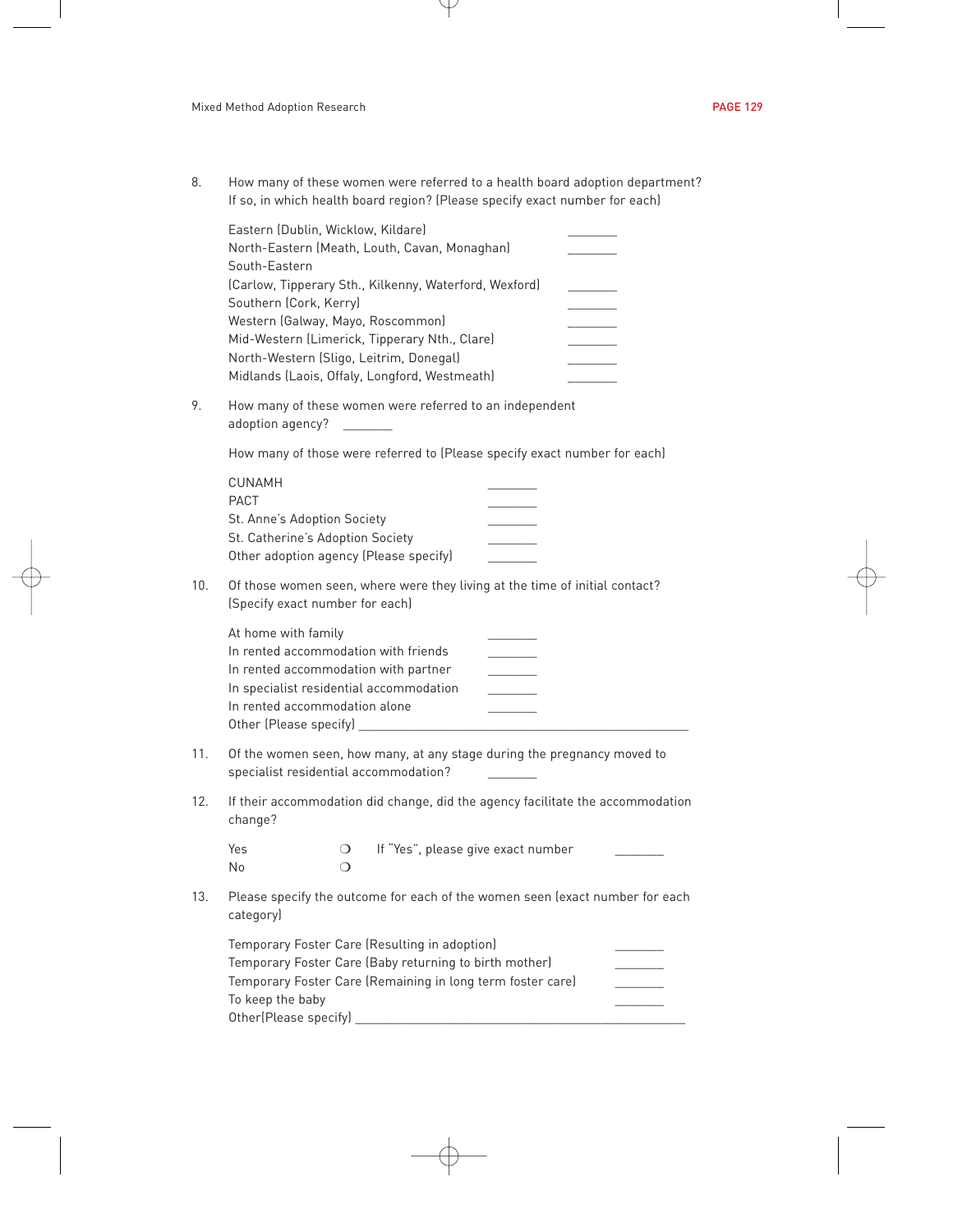# Appendix 2 (d)

#### Letter to Non-respondents

Dear Sir/Madam,

We are writing to you to request the return of a questionnaire we sent you in October 2003. The questionnaire was intended to gain information on crisis pregnancy and adoption for a research project we have undertaken on behalf of the Crisis Pregnancy Agency.

The return date of the 24th of November was specified on the cover letter and we would be most grateful if you could return the questionnaire to us at the address below as soon as possible as we are awaiting your data for analysis. If the figures are not to hand, we would also appreciate the return of the blank questionnaire, should you decide not to complete it. The questionnaire is being used to research crisis pregnancy and adoption counselling services and your help would aid us in developing research that would improve the crisis pregnancy and adoption services available to women in Ireland today.

Yours sincerely,

*Dr. Valerie Richardson*

*Dr. Hilda Loughran*

Department of Social Policy & Social Work University College Dublin Belfield Dublin 4 Ireland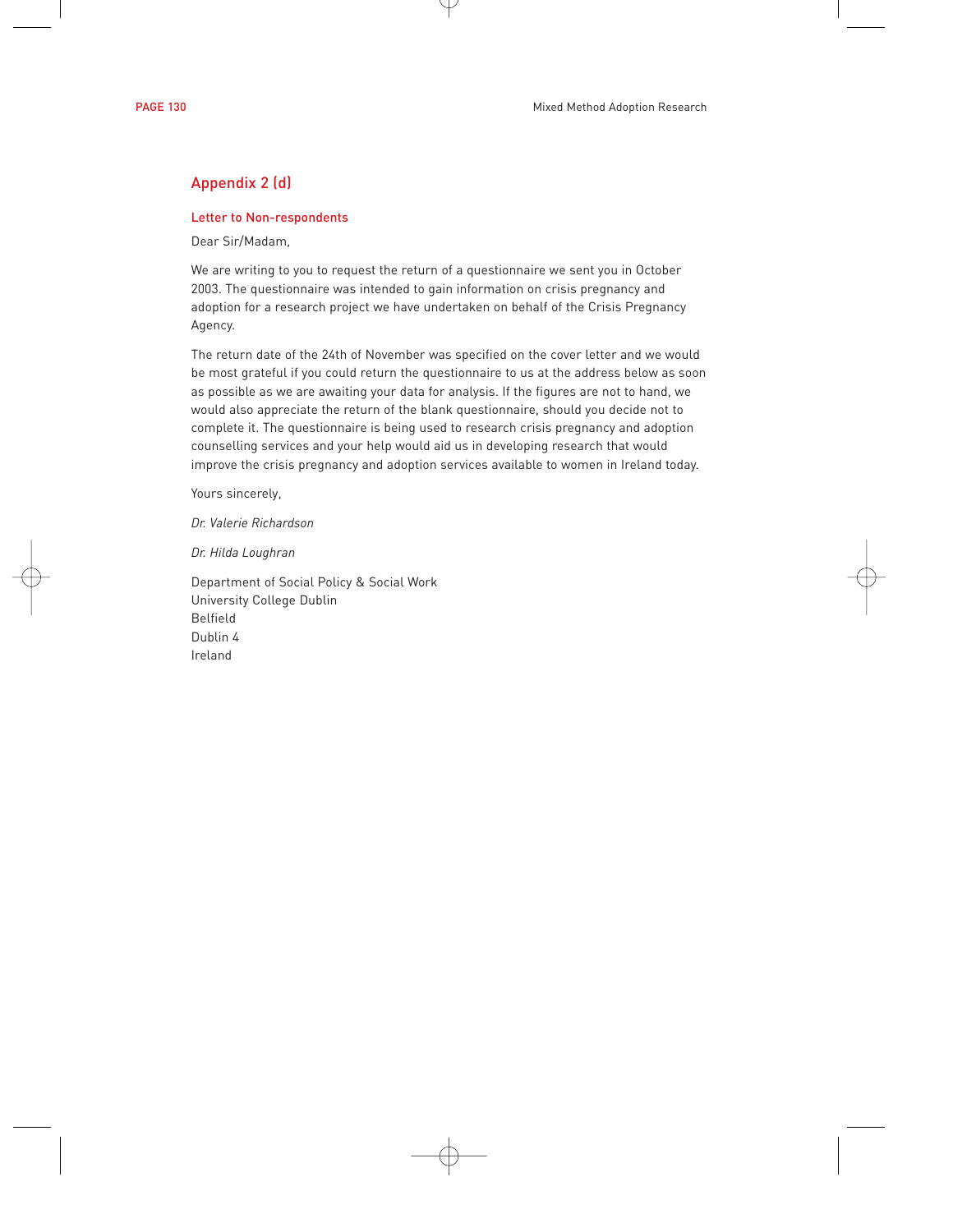# Appendix 2 (e)

# Table of Crisis Pregnancy Agencies & Adoption Services that reported women suffering from Social Problems in 2002

| <b>Homelessness</b>                                       | <b>Alcohol Abuse</b>                                                                                                    | <b>Psychiatric</b><br><b>Problems</b>                              | Criminal<br>Justice                                             | <b>Domestic</b><br><b>Violence</b>                          |
|-----------------------------------------------------------|-------------------------------------------------------------------------------------------------------------------------|--------------------------------------------------------------------|-----------------------------------------------------------------|-------------------------------------------------------------|
| Cunamh<br>(Adoption Agency,<br>Dublin) - $n = 3$          | Cherish (Crisis<br>Pregnancy<br>Agency, Dublin)-<br>$n = 1$ Cherish<br>(Crisis Pregnancy<br>Agency, Dublin)-<br>$n = 1$ | <b>Adoption Services</b><br>(NEHB, SHB,<br>MWHB.<br>Cunamh)- n=4   | <b>LIFE</b> (Crisis<br>Pregnancy<br>Agency, Galway)-<br>$n = 2$ | Cherish (Crisis<br>Pregnancy<br>Agency, Dublin)-<br>$n = 2$ |
| LIFE (Crisis<br>Pregnancy<br>Agency, Dublin)-<br>$n = 27$ | <b>LIFE</b> (Crisis<br>Pregnancy<br>Agency, Galway)-<br>$n = 2$                                                         | <b>LIFE</b> (Crisis<br>Pregnancy<br>Agency, Galway)-<br>$n = 1$    | <b>Adoption Services</b><br>$[WHB]-n=1$                         | <b>Adoption Services</b><br>$(SHB)-n=4$                     |
| LIFE (Crisis<br>Pregnancy<br>Agency, Galway)-<br>$n = 30$ |                                                                                                                         | <b>Cherish (Crisis</b><br>Pregnancy<br>Agency, Dublin)-<br>$n = 1$ |                                                                 |                                                             |
| Total $n = 60$                                            | Total $n = 3$                                                                                                           | Total $n = 6$                                                      | Total $n = 3$                                                   | Total $n = 6$                                               |

*'SHB' – Southern Health Board*

*'WHB' – Western Health Board*

*'MWHB' – Mid Western Health Board*

*'NEHB' – North Eastern Health Board*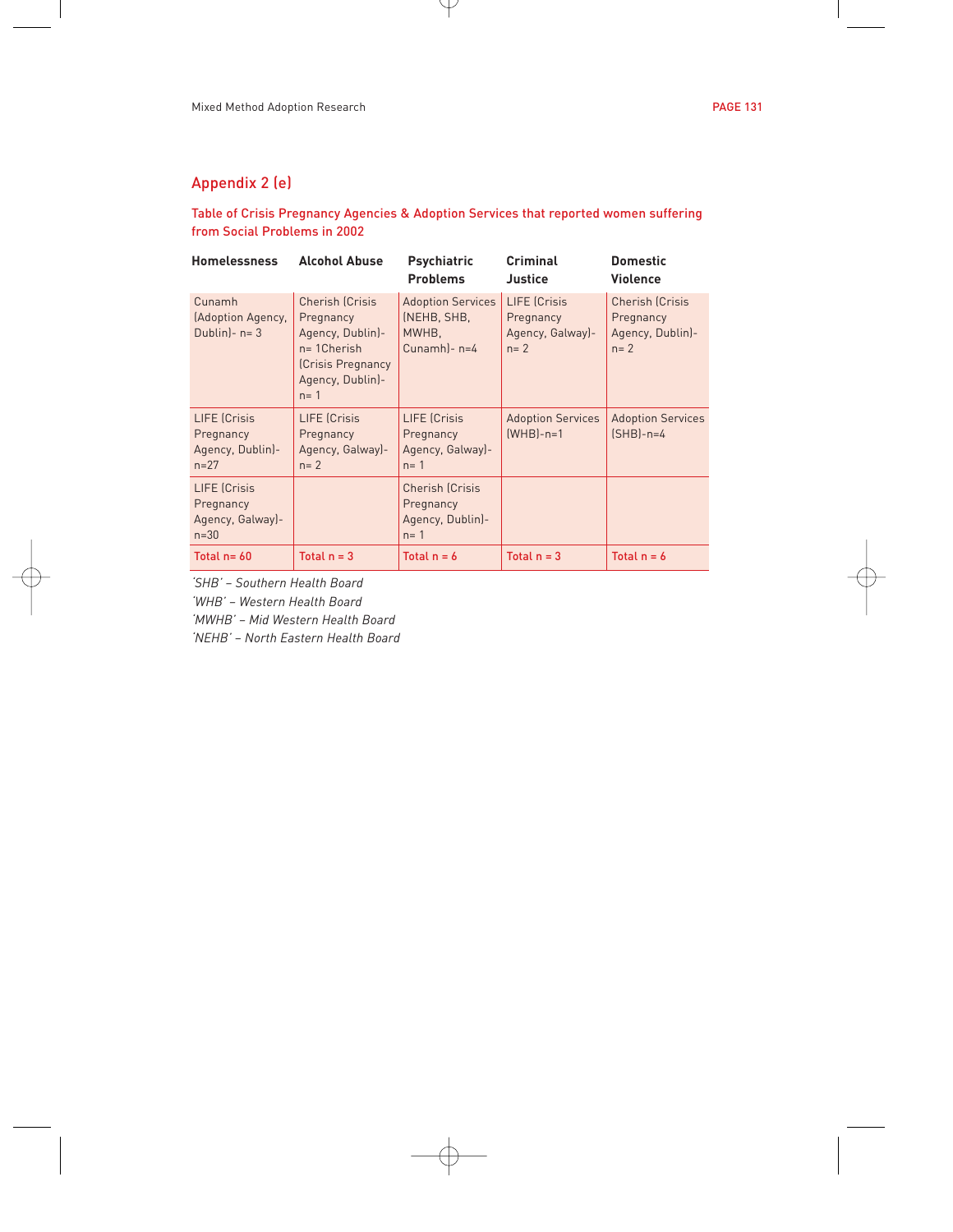# Appendix 3

### Key to Map on Page 60 Location of Crisis Pregnancy & Adoption Services

CURA: Located in the following areas:

| Athlone   | Kilkenny    |
|-----------|-------------|
| Castlebar | Letterkenny |
| Cork      | Limerick    |
| Derry     | Maynooth    |
| Dublin    | Monaghan    |
| Dundalk   | Sligo       |
| Ennis     | Thurles     |
| Galway    | Waterford   |
| Kerry     | Wexford     |

LIFE: Located in the Following Areas:

Cork, Dublin, Galway, Letterkenny, Thurles, Tullamore

Well Woman Clinic: Three locations in Dublin

Irish Family Planning Association: Cork and Dublin

One Family (Formerly Known as Cherish): Dublin

Private Adoption Agencies: St. Catherine's Adoption Society, Ennis

CUNAMH, Dublin PACT, Dublin CLANN/WHB

#### Health Board Adoption Departments: Centralised Offices\*

Eastern Regional Health Authority/St. Louise Adoption Agency, Dublin North Western Health Board Sligo in association with St. Mura's Adoption Society Letterkenny Southern Health Board Adoption Service, Cork/Regional Office, Tralee North Eastern Health Board Adoption Service, Drogheda Midlands Health Board Adoption Service, Tullamore Mid-Western Health Board Adoption Service, Limerick South Eastern Health Board Adoption Services, Waterford CLANN in association with Western Health Board

\* telephone contact with these services indicated that they are accessed through the centralised adoption service in each Health Board Area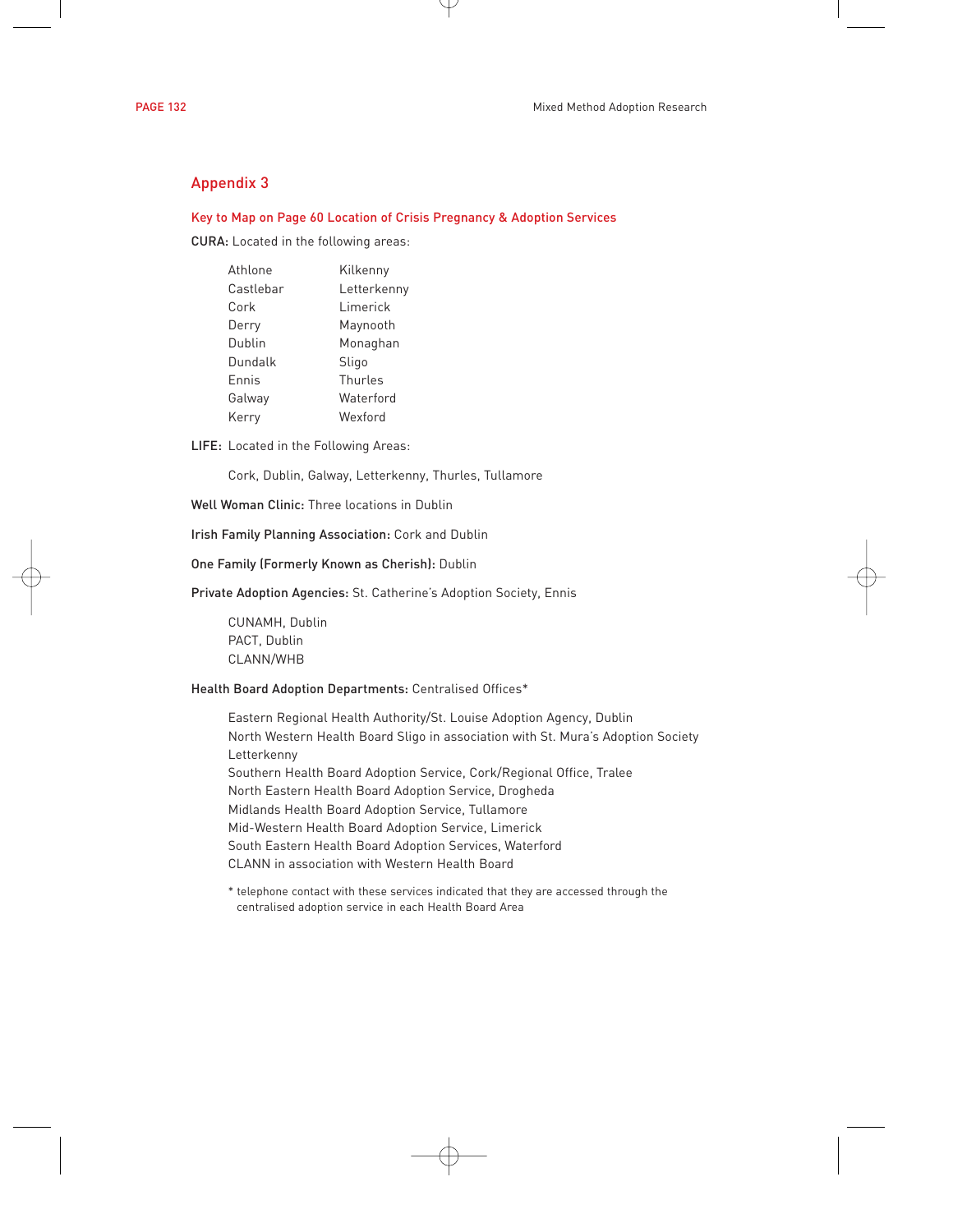# Notes

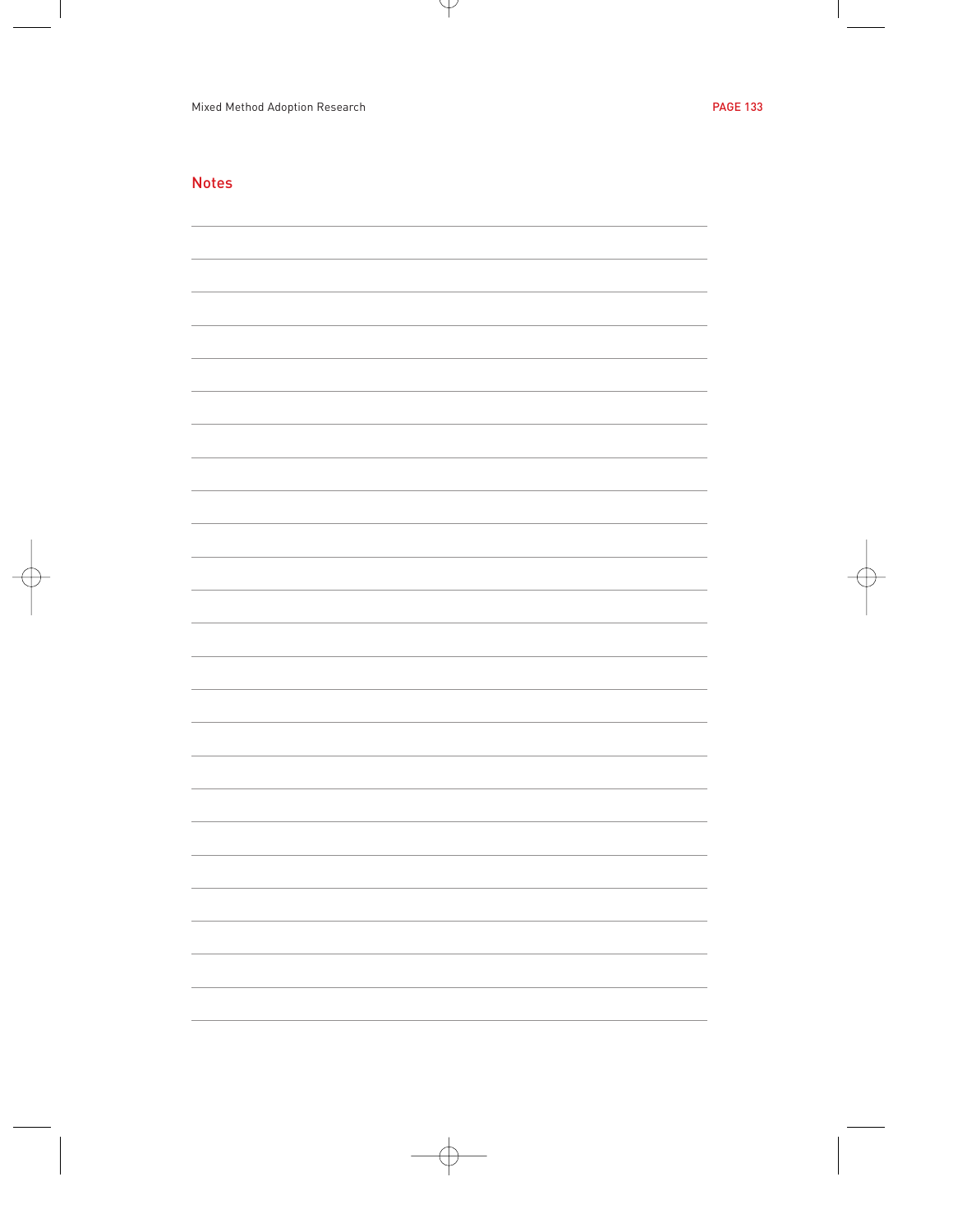| <b>Notes</b> |   |
|--------------|---|
|              |   |
|              |   |
|              |   |
|              |   |
|              |   |
|              |   |
|              |   |
|              |   |
|              |   |
|              |   |
|              |   |
|              |   |
|              |   |
|              |   |
|              |   |
|              |   |
|              |   |
|              |   |
|              |   |
|              |   |
|              |   |
|              |   |
|              |   |
|              |   |
|              |   |
|              |   |
|              |   |
|              |   |
|              |   |
|              |   |
|              |   |
|              |   |
|              |   |
|              |   |
|              |   |
|              |   |
|              |   |
|              |   |
|              |   |
|              | - |
|              |   |
|              |   |
|              |   |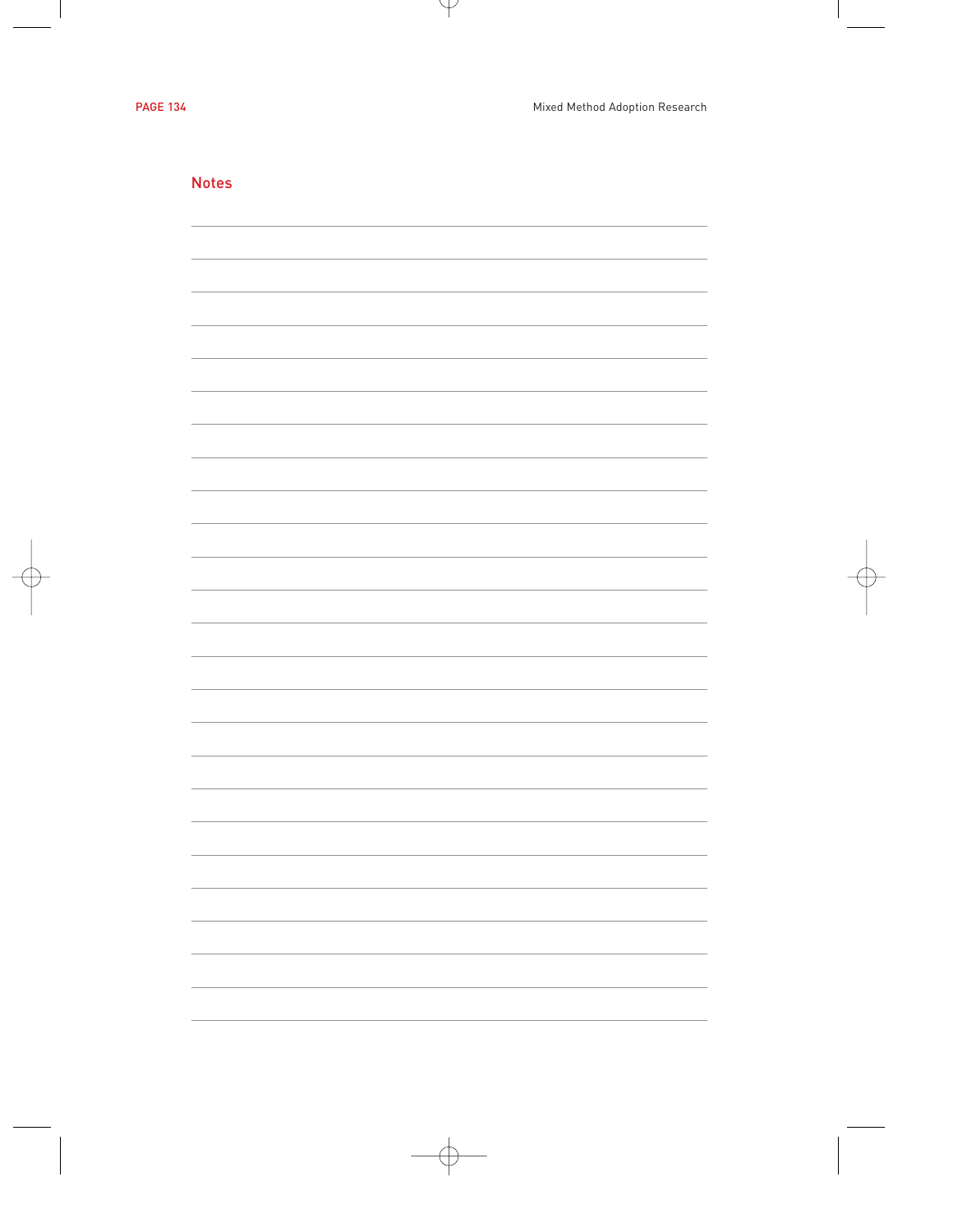# Notes